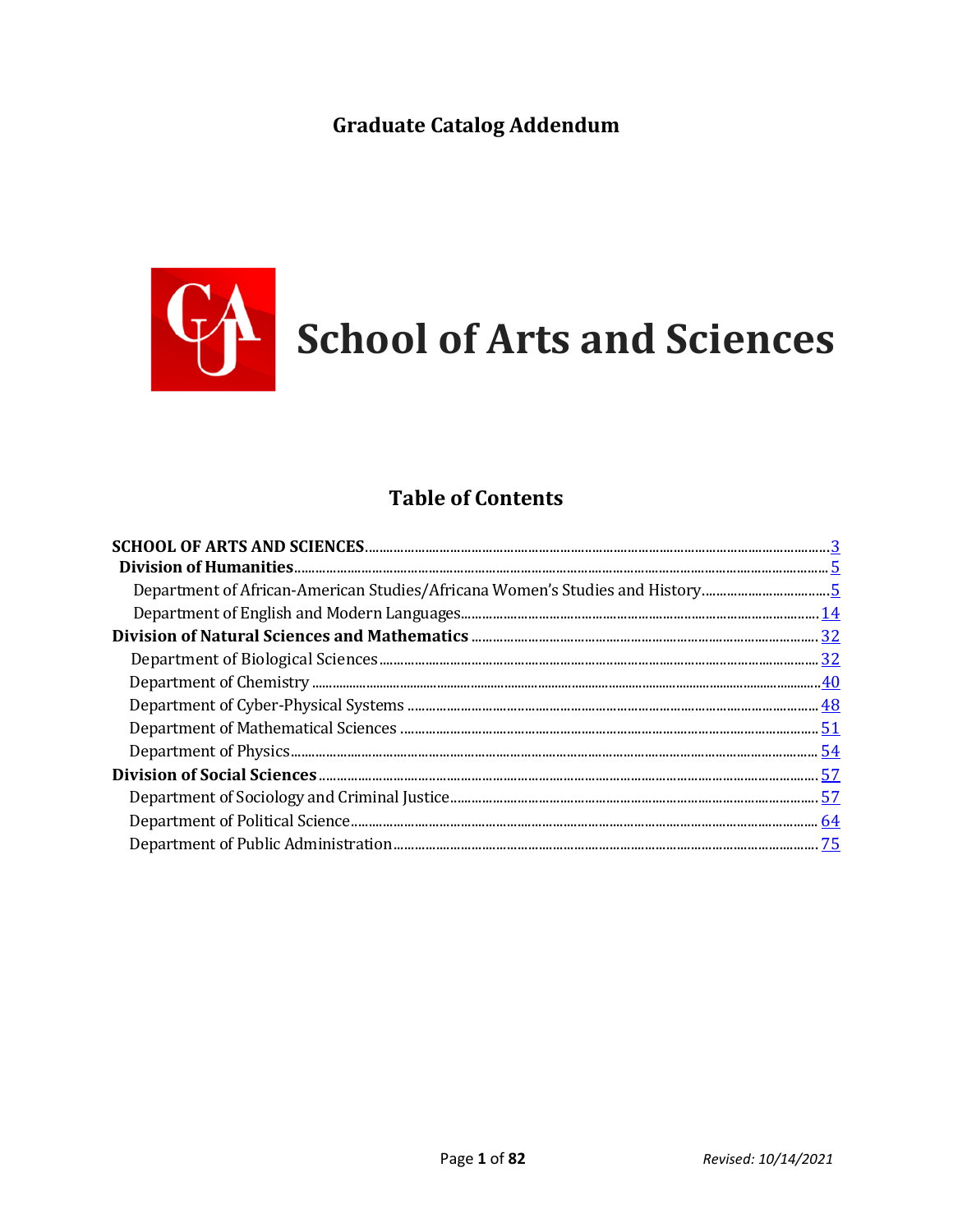# **ACADEMIC STRUCTURE**

# **Graduate Programs of Study**

| <b>SCHOOL OF ARTS AND SCIENCES</b>         |                                         |                                                                                                                                                                                               |               |                                              |                                                        |  |  |  |
|--------------------------------------------|-----------------------------------------|-----------------------------------------------------------------------------------------------------------------------------------------------------------------------------------------------|---------------|----------------------------------------------|--------------------------------------------------------|--|--|--|
| <b>DIVISION</b>                            | <b>DEPARTMENT</b>                       | <b>MAJOR/CONCENTRATION</b>                                                                                                                                                                    | <b>DEGREE</b> | <b>CIP CODE</b>                              | <b>MINIMUM</b><br><b>CREDIT HRS</b><br><b>REQUIRED</b> |  |  |  |
|                                            | African American Studies/               | ■ African American Studies                                                                                                                                                                    | MA            | 50201                                        | 30                                                     |  |  |  |
|                                            | Africana Women's                        | Africana Women's Studies                                                                                                                                                                      | MA            | 50299                                        | 30                                                     |  |  |  |
|                                            | Studies/History                         | - History                                                                                                                                                                                     | MA            | 540101                                       | 30                                                     |  |  |  |
|                                            | English                                 | $\blacksquare$ English                                                                                                                                                                        | MA            | 230101                                       | 30                                                     |  |  |  |
|                                            | Modern Foreign                          | $\blacksquare$ French                                                                                                                                                                         | MA            | 160901                                       | 30                                                     |  |  |  |
|                                            | Languages                               | • Spanish                                                                                                                                                                                     | MA            | 160905                                       | 30                                                     |  |  |  |
| <b>Humanities</b>                          | Humanities<br>Interdisciplinary Program | • Humanities Interdisciplinary Program<br>Concentrations:<br>• African American Studies<br>• Africana Women's Studies<br>$\bullet$ English<br>• History<br>• Romance Languages                | PhD           | 50201<br>50299<br>230101<br>540101<br>160900 | 72                                                     |  |  |  |
|                                            |                                         | Biology                                                                                                                                                                                       | <b>MS</b>     | 260101                                       | 36                                                     |  |  |  |
|                                            | <b>Biological Sciences</b>              | • Biology                                                                                                                                                                                     | PhD           | 260101                                       | 72                                                     |  |  |  |
|                                            | Chemistry                               | • Chemistry<br>• Biochemistry Concentration                                                                                                                                                   | MS            | 400501                                       | 31<br>36                                               |  |  |  |
|                                            |                                         | Industrial Chemistry                                                                                                                                                                          | <b>MS</b>     | 400501                                       | 37                                                     |  |  |  |
|                                            |                                         | • Chemistry                                                                                                                                                                                   | PhD           | 400501                                       | 72                                                     |  |  |  |
| <b>Natural Sciences</b><br>and Mathematics | Cyber-Physical Systems                  | • Computer Science                                                                                                                                                                            | <b>MS</b>     | 110701                                       | 30                                                     |  |  |  |
|                                            | <b>Mathematical Sciences</b>            | • Mathematics<br>• Pure Math Option<br>• Applied Math Option                                                                                                                                  | <b>MS</b>     | 270101                                       | 30                                                     |  |  |  |
|                                            | Physics                                 | • Physics<br>• Pure Physics Option<br>• Applied Physics Option                                                                                                                                | <b>MS</b>     | 400801                                       | 30                                                     |  |  |  |
|                                            | <b>Political Science</b>                | • Political Science<br>Subfields:<br>• International Relations<br>• Public Policy<br>• Urban Planning                                                                                         | MA            | 451001                                       | 30                                                     |  |  |  |
|                                            |                                         | • Political Science                                                                                                                                                                           | PhD           | 451001                                       | 72                                                     |  |  |  |
| <b>Social Sciences</b>                     | <b>Public Administration</b>            | • Public Administration<br>Specializations:<br>• Community & Economic Development<br>• Human Resource Mgmt<br>• International Affairs & Development<br>• Public Policy<br>• Urban Development | <b>MPA</b>    | 440401                                       | 42<br>(Pre Service)<br>36<br>(In Service)              |  |  |  |
|                                            | Sociology & Criminal                    | Criminal Justice                                                                                                                                                                              | MA            | 430104                                       | 36                                                     |  |  |  |
|                                            | Justice                                 | • Sociology                                                                                                                                                                                   | MA            | 451101                                       | 30                                                     |  |  |  |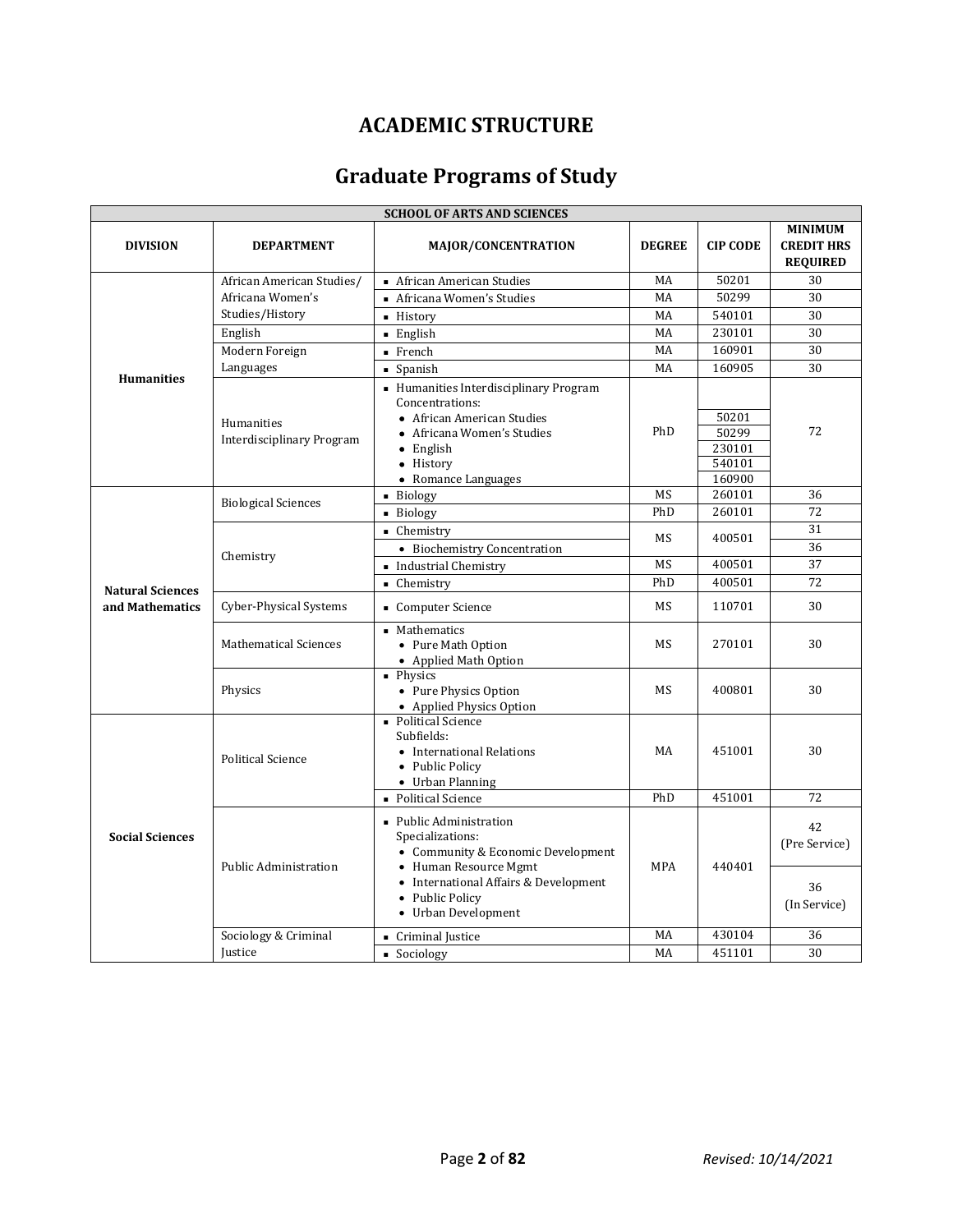# **SCHOOL OF ARTS AND SCIENCES**

# **Office of the Dean Sage-Bacote Hall, Room 103 Telephone: (404) 880-6610**

The School of Arts and Sciences is committed to creating and maintaining a thriving cultural and academic milieu in which students and faculty may fully develop their individual potential as human beings, leaders, scholars, teachers, and productive members of society.

The mission of the School of Arts and Sciences is to prepare broad-based scholars, researchers and practitioners who are leaders, lifelong learners, and productive global citizens; to provide the core curricular foundation for the University, and to enrich the University's artistic and cultural environment.

The vision of the School of Arts and Sciences is to lead in the preparation and education of students and attain greater prominence in the global environment through research and creative expression, and its interdisciplinary programs that are recognized for academic excellence, and intellectual breadth and depth.

The School offers graduate degree programs through the divisions of Humanities, Natural and Mathematical Sciences, and Social Sciences, that provide a variety of uniquely designed high quality instructional programs and academic activities from cutting-edge research to preparing students to meet the demands of a career in various industries.

## **Graduate Programs of Study**

| Master of Arts                  | Doctor of Philosophy                   |
|---------------------------------|----------------------------------------|
| African American Studies        | <b>Biology</b>                         |
| Africana Women's Studies        | Chemistry                              |
| Criminal Justice                | Humanities (Interdisciplinary Program) |
| English                         | Concentrations:                        |
| French                          | African American Studies               |
| History                         | Africana Women's Studies               |
| <b>Political Science</b>        | English                                |
| Sociology                       | History                                |
| Spanish                         |                                        |
|                                 | Political Science                      |
| Master of Public Administration |                                        |
| Master of Science               |                                        |
| <b>Biology</b>                  |                                        |
| Chemistry                       |                                        |
| <b>Computer Science</b>         |                                        |
| <b>Mathematics</b>              |                                        |
| Physics                         |                                        |

The degrees conferred by the School of Arts and Sciences are:

**Communications Skills and School Certification Requirements for International Students**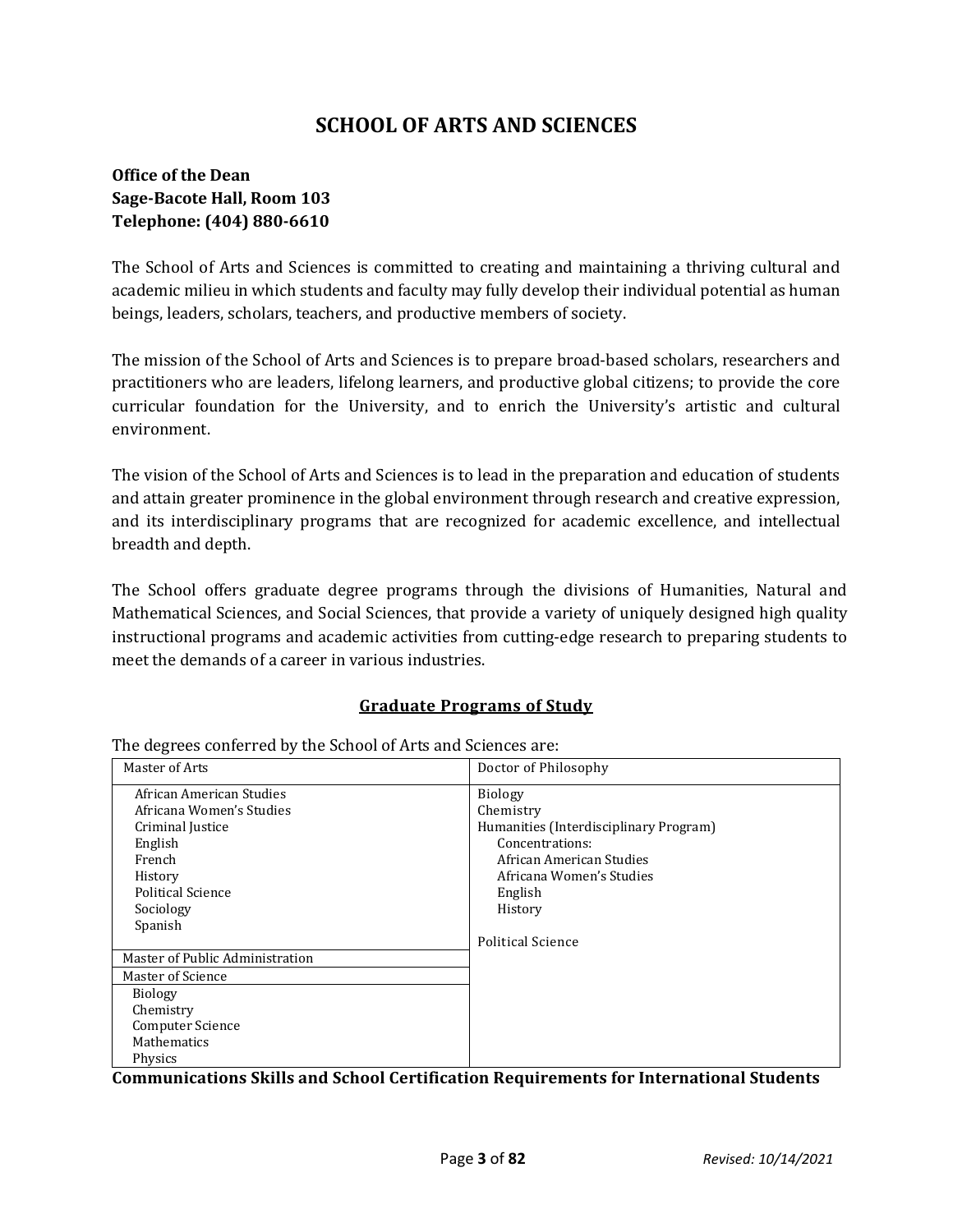The School of Arts and Sciences has two school-wide regulations intended to establish that students meet its standards for communications skills.

- a. All international students whose TOEFL score is less than 600 must pass an ESL test administered within the School of Arts Sciences.
- b. Each department designates the instrument specifically designed to determine whether a student has satisfactory communication skills. A copy of the instrument must be filed in the Dean's Office prior to the semester in which it is administered.

## **Foreign Language and/or Research Tools Requirement**

All students in the School of Arts and Sciences must demonstrate reading proficiency in French and Spanish. The Department of English and Modern Languages in the School of Arts and Sciences administers the test of the students' reading knowledge of the foreign languages of their choice. These examinations measure the ability to read selected passages from the literature of the major subject. Students may also meet this requirement by passing a three (3) credit course in French (CFLS 506) or Spanish (CSPA 506) for Graduate Students.

*or*

As a substitute, students may demonstrate reading proficiency in one (1) foreign language and by passing an examination in a graduate course in computer science, statistical analysis, or another applicable research tool.

*Graduate courses required in Research Tools such as foreign languages, computer science, statistical analysis, or another applicable research tool may not be used to satisfy the minimum graduate credit requirement for the Master's or Doctorate Degree.*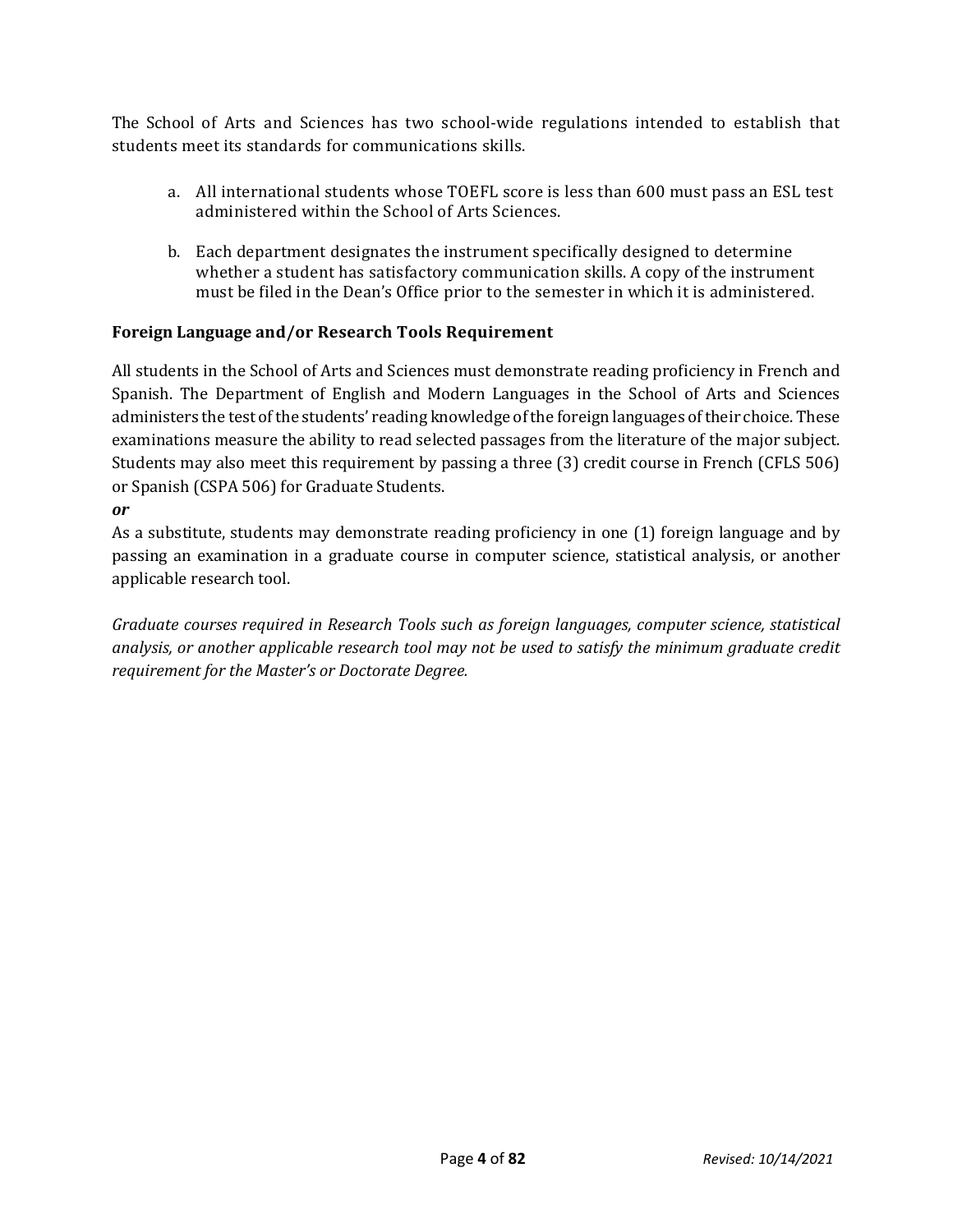# **Division of Humanities**

The Division of the Humanities serves as a catalyst to all divisions and departments within the School of Arts and Sciences. In addition, it provides cultural and academic experiences designed for the promotion of scholarship and the training of competent scholars in African American and Africana Women's Studies, History and English. The humanities curricula relate African American experiences not only to the broader experiences of black people, but to those of other ethnic groups as well. In these instructional programs students are trained for careers as college and high school teachers of African American Studies, Africana Women's Studies, History, English and Humanities.

These programs seek to provide students with the tools and motivations for scholarly research while preparing them for study toward more advanced degrees and for leadership roles in higher education and in their communities. For those students who aspire to careers in the creative arts, the Division of Humanities endeavors to provide the knowledge, skills, and stimuli essential to the realization of their creative aspirations.

# **DEPARTMENT OF AFRICAN AMERICAN STUDIES/AFRICANA WOMEN'S STUDIES/HISTORY (AWH) McPheeters-Dennis Hall, Suite 250 Telephone: (404) 880-8239**

#### **Overview**

The Department offers the **Master of Arts Degrees in African American Studies, Africana Women's Studies, and History**. These degree programs began as separate graduate programs but were conceived in the spirit of W.E.B. Du Bois, who pioneered research in these areas at Atlanta University. The long tradition of African, African American and Africana Women's Studies at Clark Atlanta University allows for integrative and interdisciplinary studies with many academic departments, particularly English, Foreign Languages, History, Political Science, and Sociology while permitting each area of study to maintain its own identity and to provide solid foundations for students in understanding and appreciating the history, culture, contributions and lifestyles of the black experience. With a strong commitment to advancing social justice, these programs strive to educate students stimulating intellectual growth and professionalism while fostering visionary, informed, culturally sensitive, and socially responsible scholarship.

The Department is committed to academic excellence and stresses the development of analytical skills and critical judgment. Curriculum emphasis in each of the degree programs is placed on acquiring academic research and writing skills along with an understanding of global issues, diverse cultures, and our shared humanity. As an extension of classroom instruction, students are encouraged to engage in practical applications of learning through service learning and community engagement, internships, and study abroad opportunities.

The graduate coursework leading to the **Master of Arts Degrees in African American Studies, Africana Women's Studies, and History** provide focus and breadth through a unique interdisciplinary studies approach by training students with opportunities for the systematic analysis of the convergence of gender, class, and racial bias as well as enhancing their historical and contemporary knowledge of scholars in other disciplines.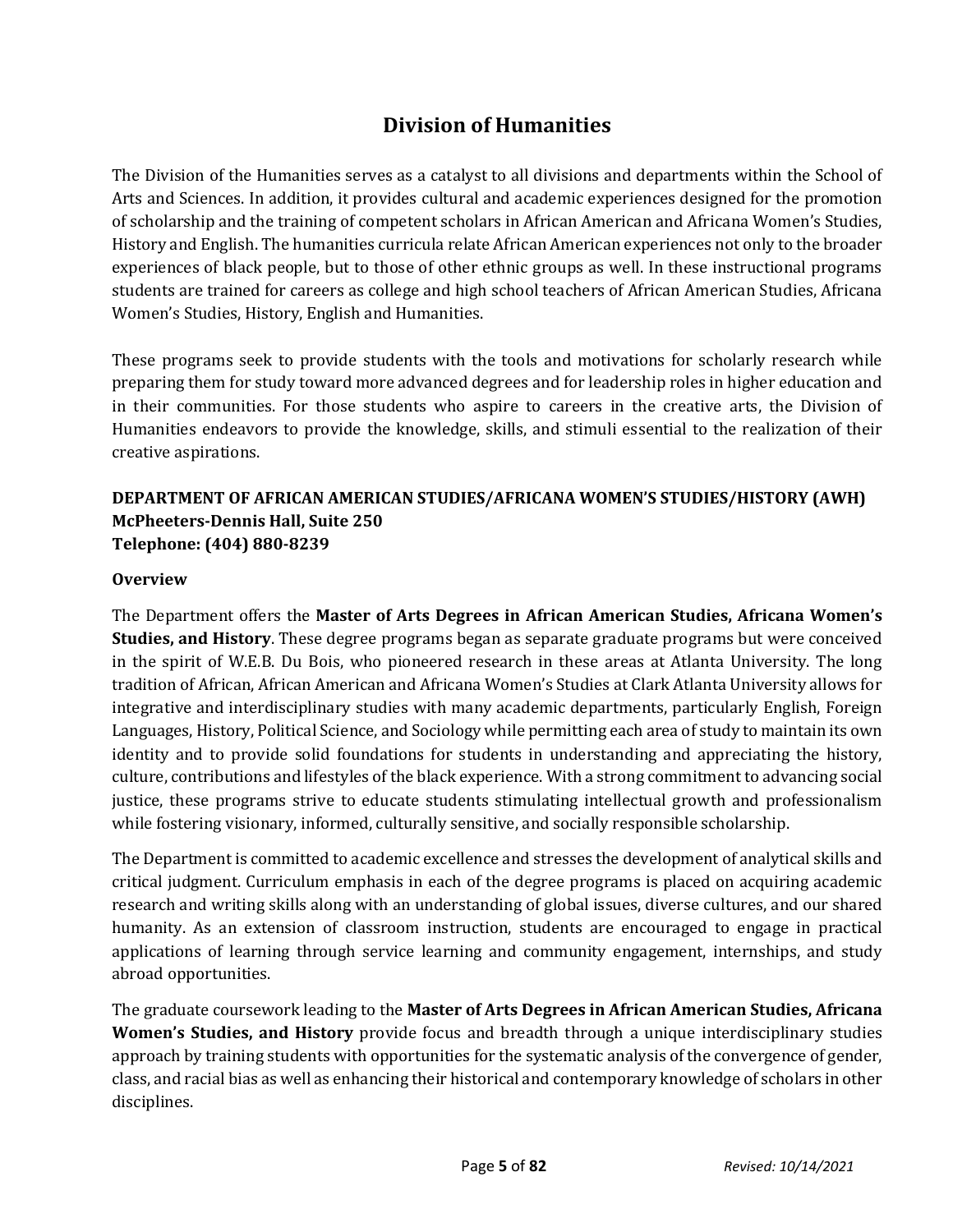## **Programs of Study**

Master of Arts Degree in African American Studies (30 Credits) Master of Arts Degree Africana Women's Studies (30 Credits) Master of Arts Degree in History (30 Credits)

#### **Mission**

The mission of the African American Studies Program is to provide students a course of study that imparts and expands knowledge related to the similar and dissimilar experiences of people of African-descent, historically and contemporarily, utilizing diverse interdisciplinary methodological approaches and theoretical inquiry to generate original research and promote social justice within the global community.

The mission of the Africana Women's Studies Program is to provide students an interdisciplinary course of study that centers black feminist/womanist analyses of the intersections of sex, gender, sexuality, class, etc. and to offer theoretical and methodological frameworks for understanding and deconstructing the social construction of identity, power, and inequality.

The mission of the History Program is to provide students a course of study that imparts historical knowledge of diverse human experiences and interactions, as well as a broad understanding of global issues and our shared humanity, while training historians of the 21st century.

#### **Vision**

The vision of the African American Studies Program is to be a national leader in Africana Studies that prepares students to enter professions related to education, government, civic, and community service with a special emphasis on Africana knowledge and its place within national and global communities.

The vision of the Africana Women's Studies Program is to be a national leader in Women's, Sexuality and Gender graduate education known for its concentration on the experiences of Africana Women and to promote advanced interdisciplinary scholarship that contributes to the growing body of knowledge regarding black feminisms, womanisms, and resistance frameworks for social and political change.

The vision of the History Program is to be a national leader in History that imparts the historical knowledge and research skills expected of 21st century historians, while preparing students for a range of careers in academia and a range of other professional fields.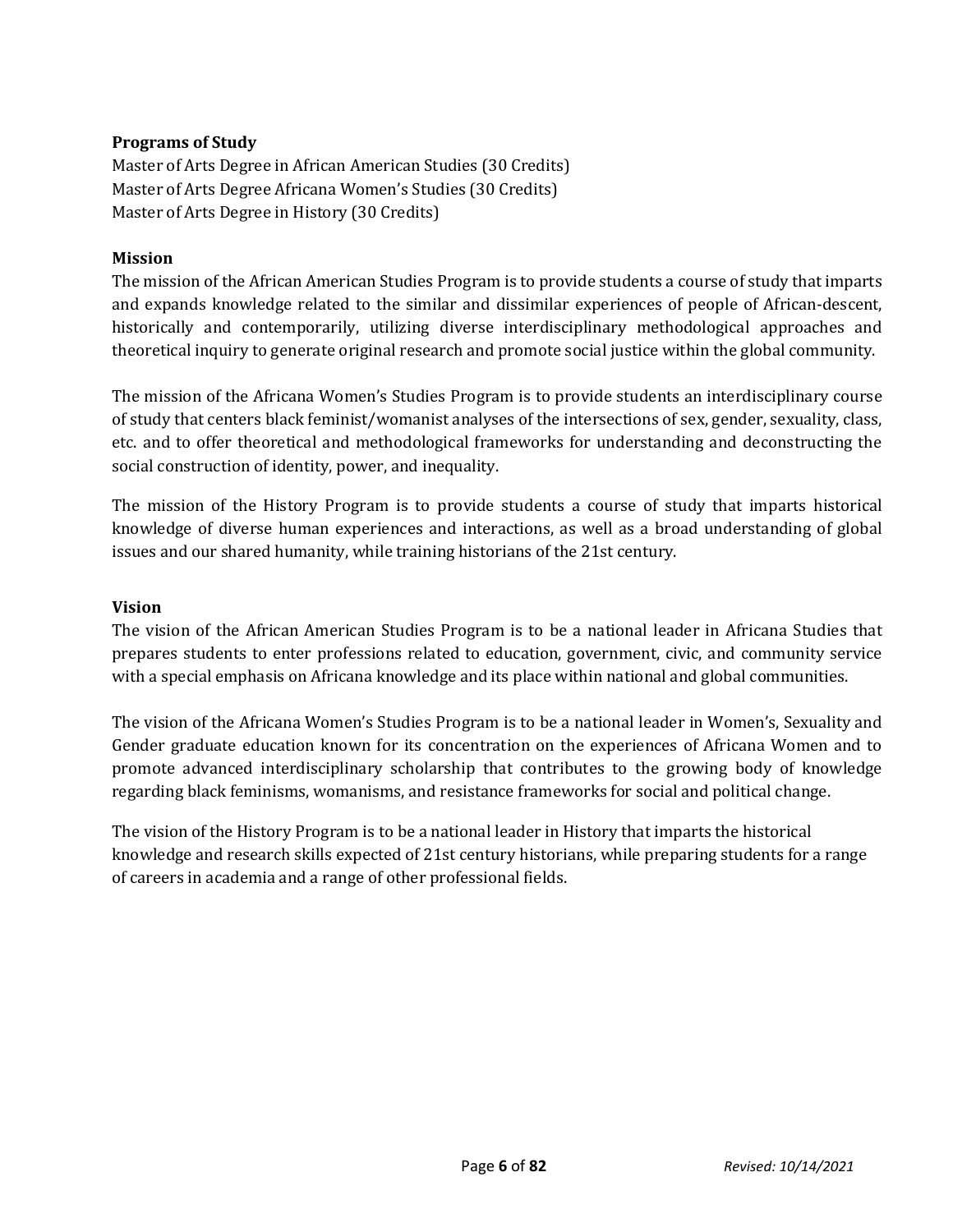## **Program Overview**

## **Master of Arts Degrees in African American Studies (30 Credits)**

The **African American Studies** Program was established in the late 1960s. The African American Studies Program is designed for students with professional interest in a comprehensive understanding of African American or African diaspora culture needed for work in their target community and to equip educators with knowledge of and sensitivity to the teaching of African, African American, and cultures in the African diaspora.

## **Admissions Requirements**

In addition to the General Admissions Requirements as published in this Catalog, applicants to the **Master of Arts degree in African American Studies** must have maintained a minimum cumulative grade point average (GPA) of 3.0 in twenty-four (24) credits of undergraduate study in an established discipline in the humanities, social sciences, or professional fields. Applicants with less than the minimum cumulative GPA of 3.0 in their undergraduate major but who otherwise show excellent promise of success may be **conditionally** admitted with the recommendations of the Department Admissions Committee and the Department Chair. GRE required.

#### **Program Objectives**

- 1. Provide a comprehensive knowledge of concepts and theories related to African American and African diaspora cultures.
- 2. Prepare graduates for diverse professions in education, research, government and civic services that require an understanding of people of African descent to work in targeted communities.
- 3. Equip educators with knowledge and sensitivity to the teaching of African, African American, and African diaspora cultures.
- 4. Prepare students for opportunities in continuing or advanced studies.

## **Student Learning Outcomes**

Students pursuing the **Master of Arts Degrees in African American Studies** will:

- 1. Demonstrate knowledge of various Africana methodologies and utilize interdisciplinary research methods related specifically to the lived experiences of people of African descent both nationally and globally.
- 2. Demonstrate expertise in the major works, theorists, arguments, and the central concern of Africana Studies as an academic discipline.
- 3. Demonstrate proficiency in advanced Africana research skills utilizing appropriate methodologies to create an original research project with sound research questions, research design, and analysis.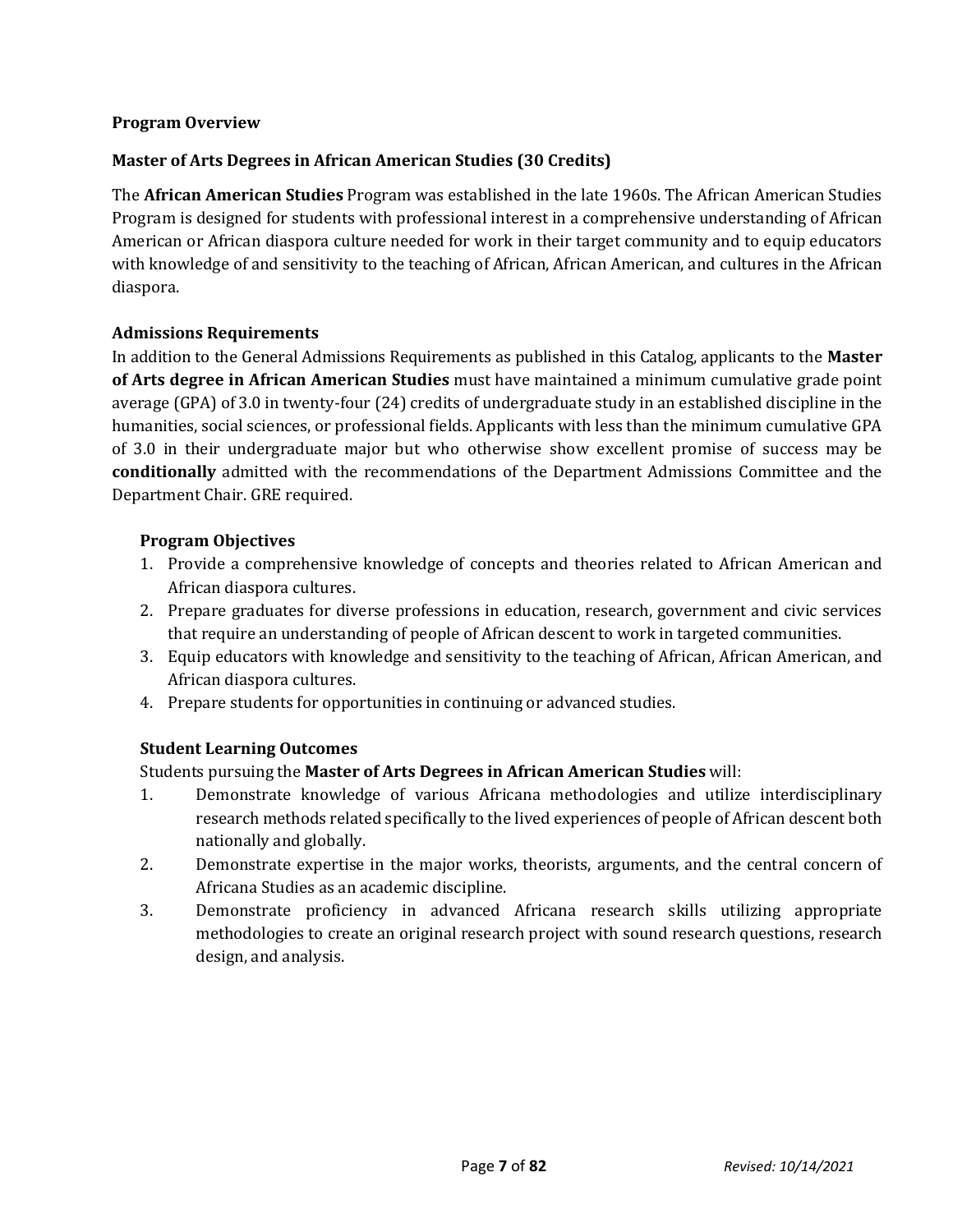## **AAS Degree Requirements**

In addition to the General Degree Requirements as published in this Catalog, students pursuing the **Master of Arts Degree in African American Studies** must complete a minimum of thirty (30) graduate credits. Students may select a thesis or a non-thesis option at the time of admission to the degree program. A written comprehensive examination is required. An oral defense of the thesis or non-thesis project is required.

# **Master of Arts Degree in African American Studies (30 Credits)**

**I. Required Courses: 6 Credits** CAAS 501, Africa and the African Diaspora (3) CAAS 710, Pro-Seminar in Africana Studies (3) **Cognate Courses: 3 Credits** CENG 530, The African Novel (3) CPSC 591, Government and Politics of Modern Africa (3) CPSC 598, African Political Economy (3) CPSC 600, African Political Ideas (3) CHIS 680, History of Africa to 1800 (3) CHIS 681, History of Africa since 1800 (3) **Approved Electives: 15 Credits** CAAS/CAWS/CHIS XXX, Graduate Elective (3) CAAS/CAWS/CHIS XXX, Graduate Elective (3) CAAS/CAWS/CHIS XXX, Graduate Elective (3) CAAS/CAWS/CHIS XXX, Graduate Elective (3) CAAS/CAWS/CHIS XXX, Graduate Elective (3)

## **II. Thesis Option or Non-Thesis Option: 6 Credits**

## **Thesis Research: 6 Credits**

CAAS 805, Thesis Research (6) *or*

## **Capstone Courses: 6 Credits**

CAAS 652, Capstone I (3) CAAS 653, Capstone II (3)

## **III. Foreign Language Requirement**

\*All students in the School of Arts and Sciences must demonstrate reading proficiency in a foreign language. Students may test out of this requirement or take one of the following courses to fulfill the requirement. Credit hours earned in these courses do not count towards the 30 credits required for the MA degree.

CFLF 505, French for Graduate Students (3) *or*

CFLS 506, Spanish for Graduate Students (3)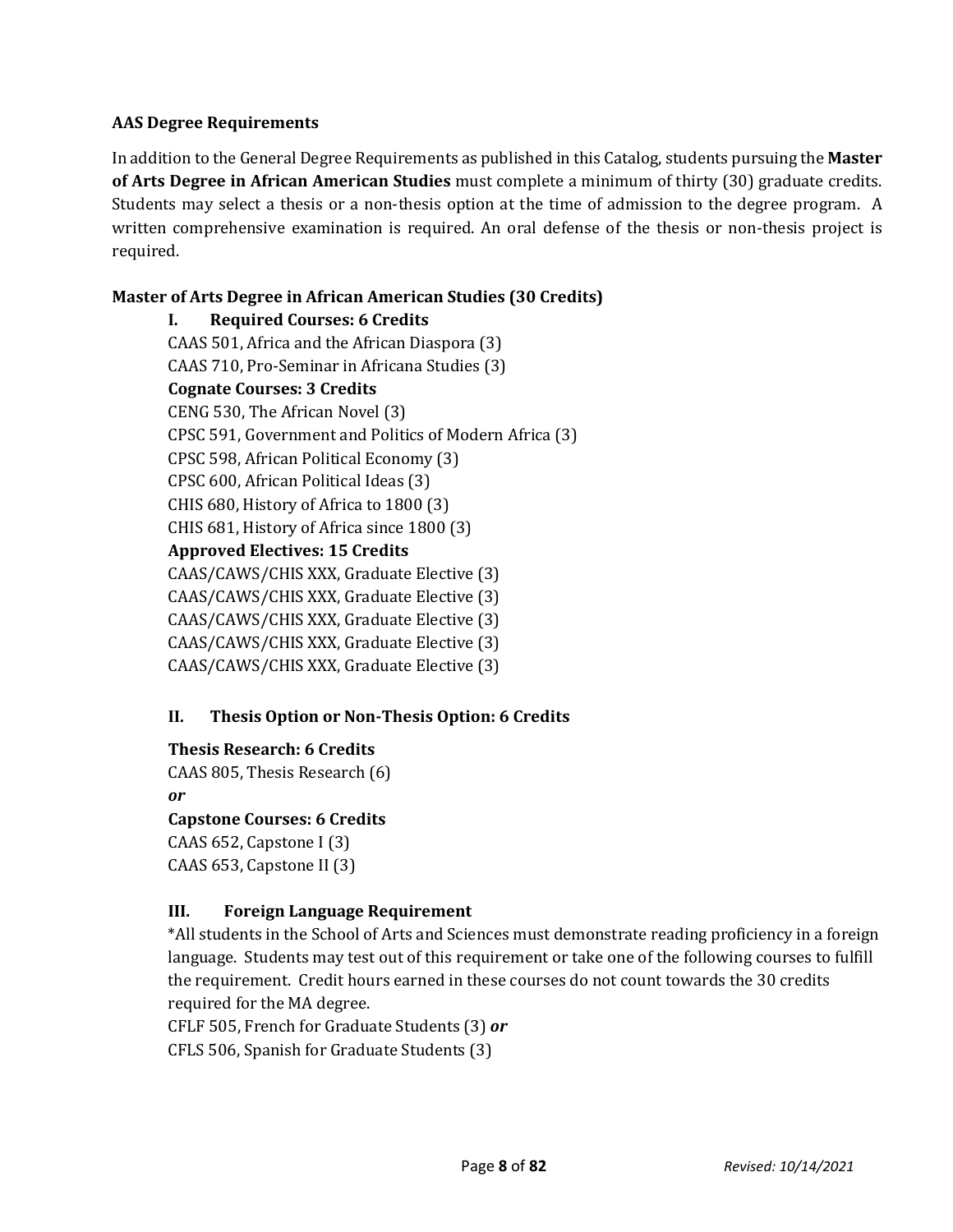|                                         |                                                                                        |                | <b>Year One</b>                      |                                    |             |
|-----------------------------------------|----------------------------------------------------------------------------------------|----------------|--------------------------------------|------------------------------------|-------------|
|                                         | <b>Fall Semester</b>                                                                   | Cr             |                                      | <b>Spring Semester</b>             | <b>Cr</b>   |
| CAAS 501                                | Africa and the African Diaspora                                                        | 3              | <b>CAAS 710</b>                      | Pro-Seminar in Africana<br>Studies | 3           |
| CAAS/CAWS/CHIS Graduate Elective<br>XXX |                                                                                        | 3              | CAAS/CAWS/CHIS XXX Graduate Elective |                                    |             |
| CAAS/CAWS/CHIS Graduate Elective<br>XXX |                                                                                        | 3              | CENG/CPSC/CHIS XXX Cognate Course    |                                    |             |
|                                         | <b>TOTAL</b>                                                                           | 9              |                                      | <b>TOTAL</b>                       | 9           |
|                                         |                                                                                        |                | <b>Year Two</b>                      |                                    |             |
|                                         | <b>Fall Semester</b>                                                                   | $\mathbf{C}$ r |                                      | <b>Spring Semester</b>             | $_{\rm Cr}$ |
| CAAS/CAWS/CHIS<br>XXX                   | Graduate Elective                                                                      | 3              | CAAS/CAWS/CHIS XXX Graduate Elective |                                    | 3           |
| CAAS 805 $or$                           | Thesis Research or Capstone I                                                          |                | CAAS 805 or                          | Thesis Research or Capstone        |             |
| CAAS $652*$                             | (non-thesis)                                                                           | 3              | CAAS 653*                            | II (non-thesis)                    | 3           |
|                                         | <b>TOTAL</b>                                                                           | 6              |                                      | <b>TOTAL</b>                       | 6           |
|                                         | * Students selecting the non-thesis option must complete both Capstone I & II courses. |                |                                      |                                    |             |

## **Plan of Study for Master of Arts Degree in African American Studies (30 Credits)**

# **Africana Women's Studies (30 Credits)**

The **Africana Women's Studies** Program, founded in 1982, is the only degree-granting women's studies program located in a historically Black college in the United States, the only women's studies program in the United States which offers the doctoral degree concentration in Africana Women's Studies and one of only two Africana Women's Studies program in the world. This program focuses mainly on the comparative examination of the contributions, problems, strategies and concerns of Africana women. Analytical approaches that rigorously compare and contrast the lives of all women by class, age, and color without regard to their geographic location are strongly encouraged.

## **Admissions Requirements**

In addition to the General Admissions Requirements as published in this Catalog, applicants to the **Master of Arts degree in Africana Women's Studies** must have maintained a minimum cumulative grade point average (GPA) of 3.0 in twenty-four (24) credits of undergraduate study in an established discipline in the humanities, social sciences, or professional fields. Applicants with less than the minimum cumulative GPA of 3.0 in their undergraduate major but who otherwise show excellent promise of success may be **conditionally** admitted with the recommendations of the Department Admissions Committee and the Department Chair.

# **Master of Arts Degree in Africana Women's Studies (30 Credits)**

# **Program Objectives**

- 1. To provide a comprehensive knowledge of concepts and theories related to gender, class and racial bias of Africana women.
- 2. Prepare graduates for diverse professions in education, research, government and civic services that require an understanding of the role of Africana women.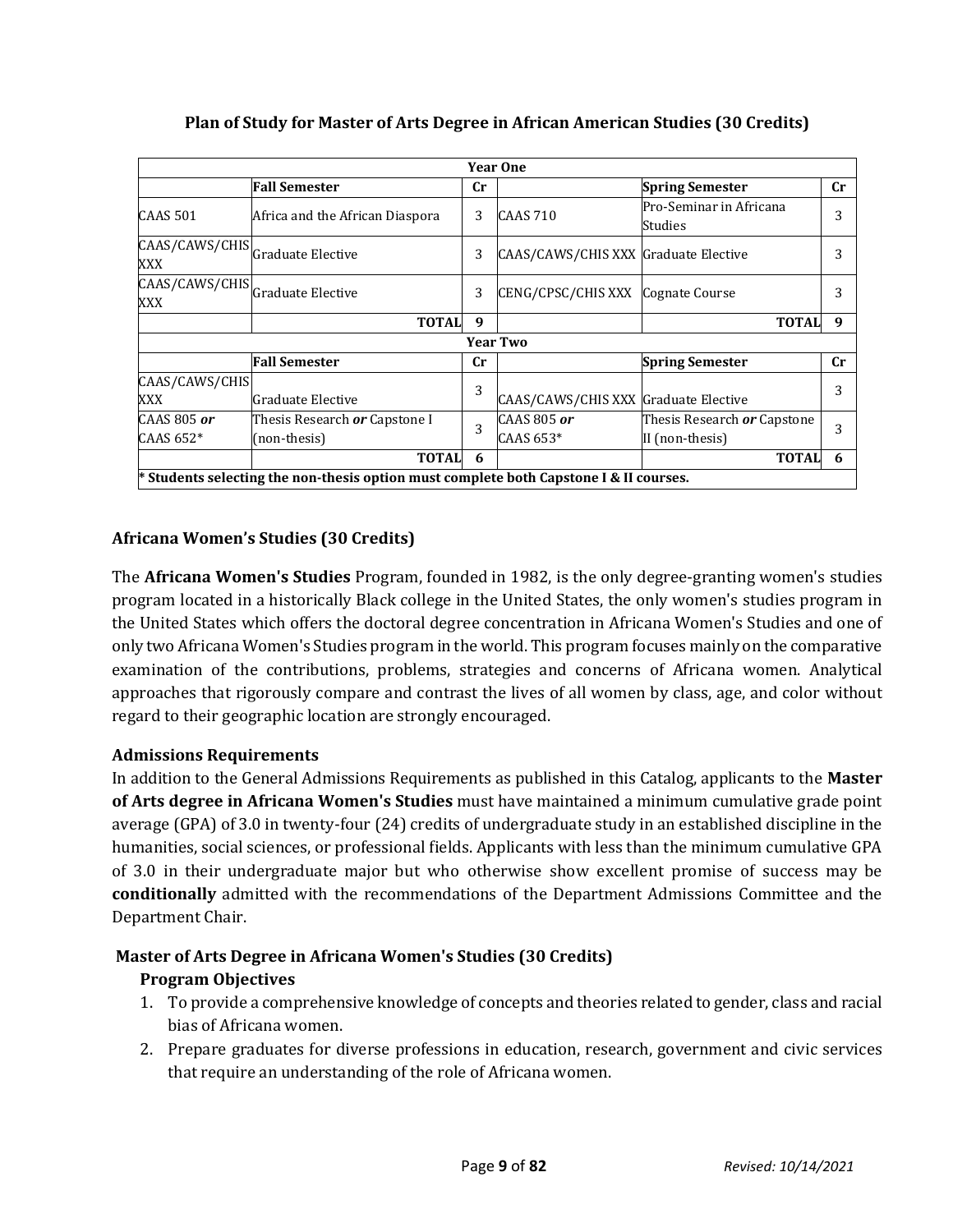- 3. Equip educators with knowledge and sensitivity to the teachings and contributions of Africana women.
- 4. Prepare students for opportunities in continuing or advanced studies.

#### **Student Learning Outcomes**

Students pursuing the **Master of Arts Degrees in Africana Women's Studies** will:

- 1. Demonstrate knowledge of Black feminist and womanist methodologies and utilize interdisciplinary research methods related specifically to Black women's lived experiences both nationally and globally.
- 2. Demonstrate expertise in the major works, theorists, arguments, and the central concern of Africana Women's Studies as an academic discipline.
- 3. Demonstrate proficiency in advanced feminist research skills utilizing appropriate methodologies to create an original research project with sound research questions, research design, and analysis.

#### **AWS Degree Requirements**

In addition to the General Degree Requirements as published in this Catalog, students pursuing the **Master of Arts Degree in Africana Women's Studies** must complete a minimum of thirty (30) graduate credits. Students may select a thesis or a non-thesis option at the time of admission to the degree program. A written comprehensive examination is required. An oral defense of the thesis or non-thesis project is required.

#### **I. Required Courses: 9 Credits**

CAWS 611, Introduction to Africana Women's Studies (3) CAWS 501, Feminist Theory (3) or CAWS 502, Africana Feminist Theory (3) CAWS 503, Feminist Methodology (3)

## **Approved Electives: 15 Credits**

CAWS 600, Seminar in Africana Women's Studies (3) CAAS/CAWS/HIS XXX, Graduate Elective (3) CAAS/CAWS/HIS XXX, Graduate Elective (3) CAAS/CAWS/HIS XXX, Graduate Elective (3) CAAS/CAWS/HIS XXX, Graduate Elective (3)

**II. Thesis Option or Non-Thesis Option: 6 Credits**

**Thesis Research: 6 Credits** CAWS 602, Thesis Research (6) *or* **Capstone Courses: 6 Credits**

CAWS 652, Capstone I (3) CAWS 653, Capstone II (3)

## **III. Foreign Language Requirement**

\*All students in the School of Arts and Sciences must demonstrate reading proficiency in a foreign language. Students may test out of this requirement or take one of the following courses to fulfill the requirement. Credit hours earned in these courses do not count towards the 30 credits required for the MA degree.

CFLF 505, French for Graduate Students (3) *or* CFLS 506, Spanish for Graduate Students (3)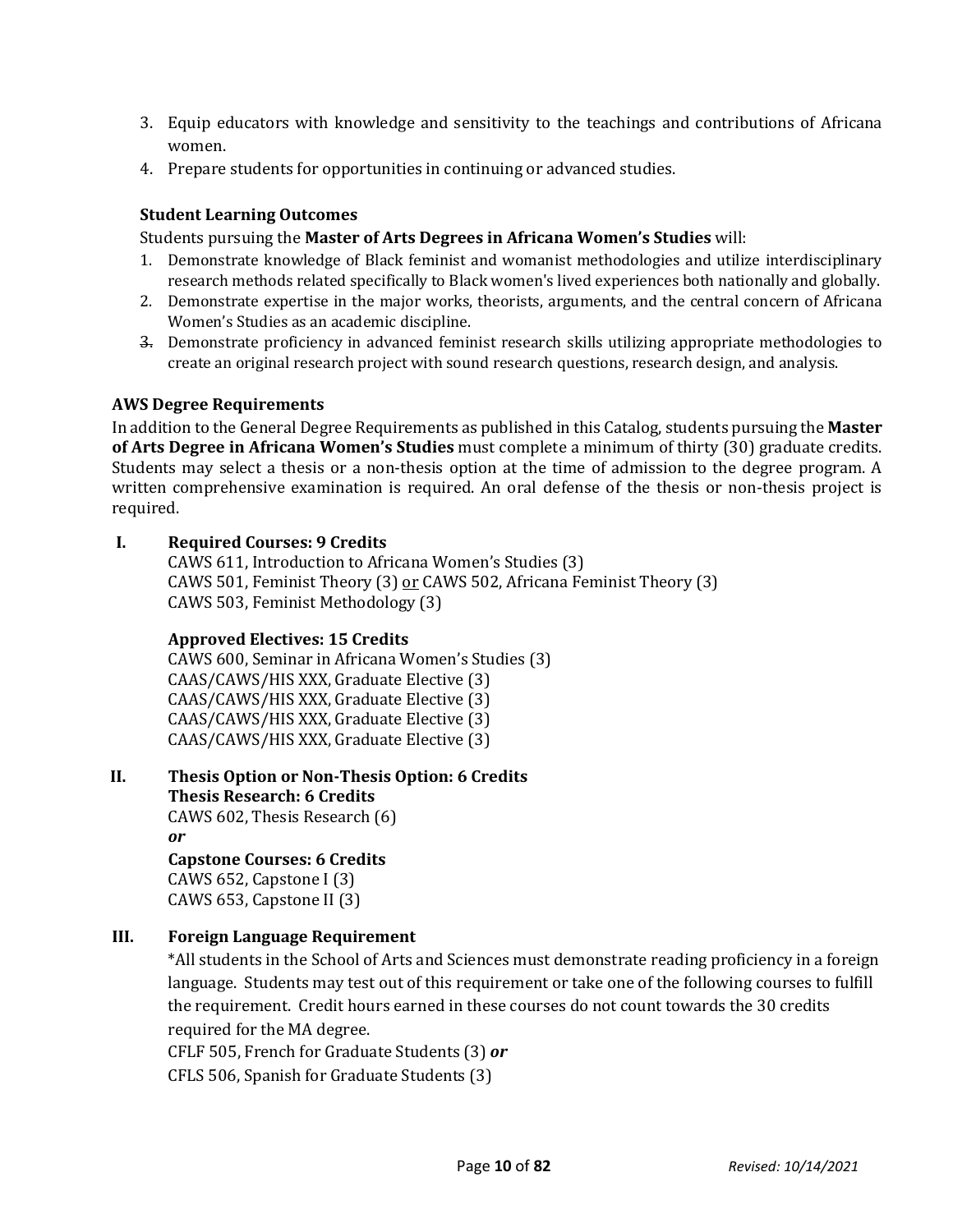|                                         |                                                                                        | <b>Year One</b> |                                      |                                                          |                        |
|-----------------------------------------|----------------------------------------------------------------------------------------|-----------------|--------------------------------------|----------------------------------------------------------|------------------------|
|                                         | <b>Fall Semester</b>                                                                   | <b>Cr</b>       |                                      | <b>Spring Semester</b>                                   | Cr                     |
| <b>CAWS 611</b>                         | Introduction to Africana Women's Studies                                               | 3               | <b>CAWS 503</b>                      | <b>Feminist Methodology</b>                              | 3                      |
| CAWS 501 or CAWS Feminist Theory<br>502 | Africana Feminist Theory                                                               | 3               | CAWS 600 or<br>CAAS/CAWS/CHIS<br>XXX | Seminar in Africana Women's Studies<br>Graduate Elective | 3                      |
| CAAS/CAWS/CHIS<br>XXX                   | Graduate Elective                                                                      | 3               | CAAS/CAWS/CHIS<br>XXX                | Graduate Elective                                        |                        |
|                                         | <b>TOTAL</b>                                                                           | 9               |                                      | <b>TOTAL</b>                                             | 9                      |
|                                         |                                                                                        | <b>Year Two</b> |                                      |                                                          |                        |
|                                         | <b>Fall Semester</b>                                                                   | <b>Cr</b>       |                                      | <b>Spring Semester</b>                                   | $\mathbf{C}\mathbf{r}$ |
| CAAS/CAWS/CHIS<br>XXX                   | Graduate Elective                                                                      | 3               | CAAS/CAWS/CHIS<br>XXX                | Graduate Elective                                        | 3                      |
| CAWS 602 or<br>CAWS 652*                | Thesis Research <b>or</b><br>Capstone I                                                | 3               | CAWS 602 or<br>CAWS 653*             | Thesis Research <b>or</b><br>Capstone II                 | 3                      |
|                                         | <b>TOTAL</b>                                                                           | -6              |                                      | <b>TOTAL</b>                                             | 6                      |
|                                         | * Students selecting the non-thesis option must complete both Capstone I & II courses. |                 |                                      |                                                          |                        |

**Plan of Study for the Master of Arts Degree in Africana Women's Studies (30 Credits)**

# **Master of Arts Degree in History (30 Credits)**

The **History** Program serves as a center for historical study, providing a core base of knowledge of past events and fostering an atmosphere to examine the significance of those events on the human experience. The **Master of Arts Degree in History** is designed to train students in historical methodology, research techniques and writing, and to impart historical knowledge with special emphasis on the United States, Africa, and African diasporic (including African American) communities. The program offers an outstanding opportunity for students seeking professional training in history and provides a learning environment featuring a quality faculty, intimate classes, and personal advisement which challenges and nurtures the aspiring student as a historian. Graduate students writing masters theses are strongly encouraged to utilize the rich primary source collection in the archives of the Robert W. Woodruff Library. The program prepares students for careers in academia, research, government service, and related professions. Students may concentrate in any combination of United States, Africa, and African American history. Moreover, graduate aid and internships are available for both financial support and direct experience.

## **Admissions Requirements**

In addition to the General Admissions Requirements as published in this Catalog, applicants to the **Master of Arts Degree in History** must have completed at least four (4) courses in history or its equivalent, not including the social science general education requirements of the undergraduate institution with a minimum cumulative grade point average of 3.0. In special cases, students may be admitted conditionally and meet prerequisites by completing additional undergraduate or graduate courses or meeting other conditions approved by the Departmental Admissions Committee and the Department Chair. GRE Required.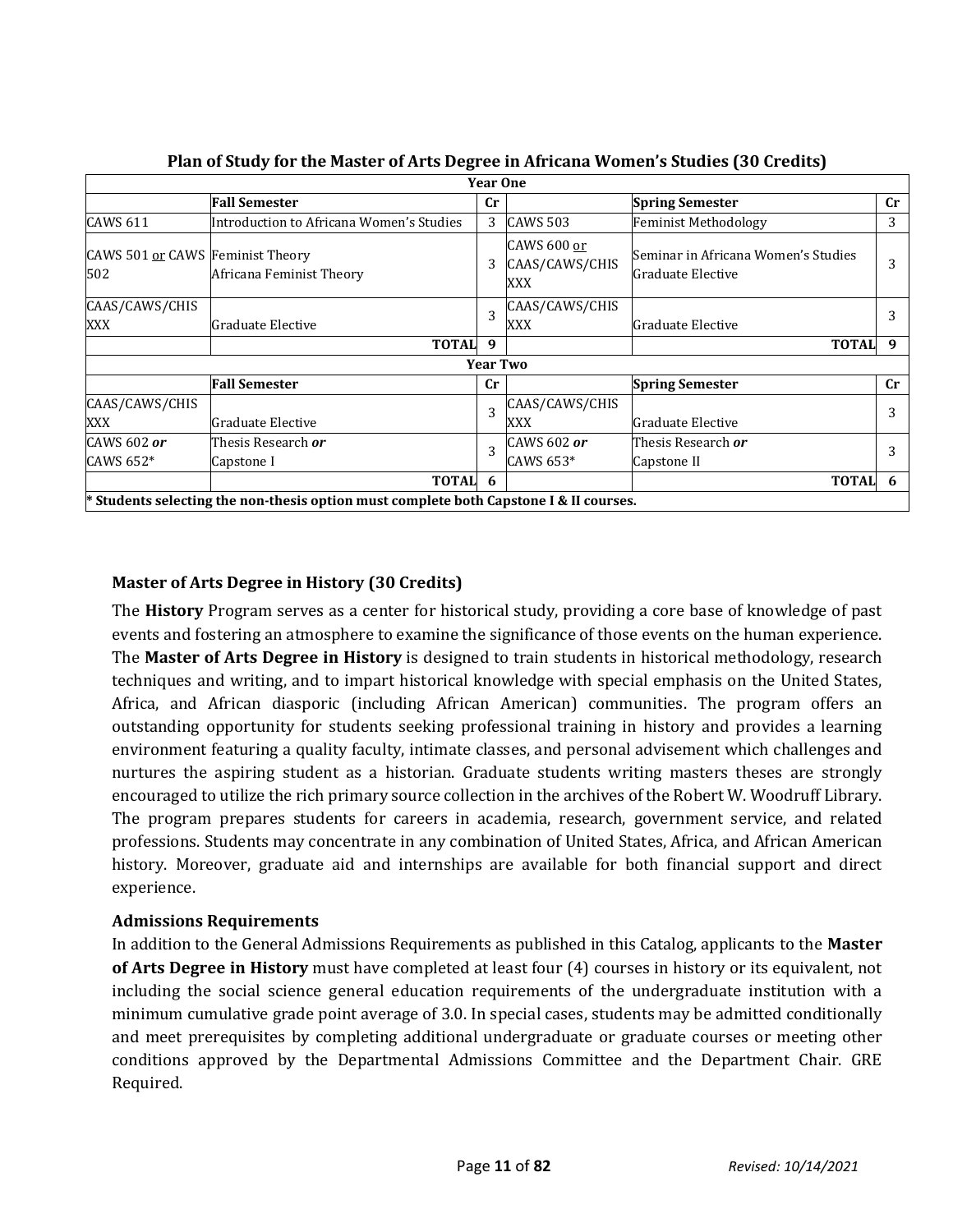## **Program Objectives**

- 1. Provide students with varying perspectives of cultures of the past, in reference to local, regional, national, and global geographic scope.
- 2. Identify the impact of past events and examine the significance of historical writings.
- 3. Articulate historians' contributions to historical knowledge and human experience.
- 4. Prepare students for advanced studies as well as careers in education, research, government and other professions.
- 5. Provide intersectional types of history such as topical, geographic, and temporal; and outline various aspects of multi-disciplinary historical approaches to the profession including feminist, cultural, and political.

## **Student Learning Outcomes**

#### **Students pursuing the Master of Arts Degree in History will:**

- 1. Demonstrate knowledge of advanced historical research methods, and proficiency in historical argumentation, research, and historiography.
- 2. Demonstrate expertise in the major works, theorists, arguments, and the central concern of History as an academic discipline.
- 3. Demonstrate proficiency in advanced historical research skills utilizing appropriate methodology to create an original research project with sound research questions, research design, and analysis.

#### **HIS Degree Requirements**

In addition to the General Degree Requirements as published in this Catalog, students pursuing the **Master of Arts Degree in History** must complete a minimum of thirty (30) graduate credits. A written comprehensive examination and thesis are required. An oral defense of the thesis is required.

**I. Course Requirements: 24 Credits**

#### **Core Required Research Course**

CHIS 795, Advanced Historiography and Methodology (3)

## **Select remaining courses in any combination of the following:**

CAAS 501, Africa and the African Diaspora (3) CHIS 563, The African-American in the United States to 1877 (3) CHIS 564, The African-American in the United States since 1877 (3) CHIS 575, Intellectual and Cultural History of the United States (3) CHIS 576, Social and Economic History of the United States (3) CHIS 606, The Black Woman in American History (3) CHIS 607, Community, Family, and Oral History (3) CHIS 681, History of Africa since 1800 (3) CHIS 682, Seminar in African History (3) CHIS 780/781, History Internship I *or* II (3) CAAS/CAWS/CHIS XXXX, Graduate Elective

## **II. Thesis Research: 6 Credits\***

CHIS 695, Thesis Research (6)

## **III. Foreign Language Requirement**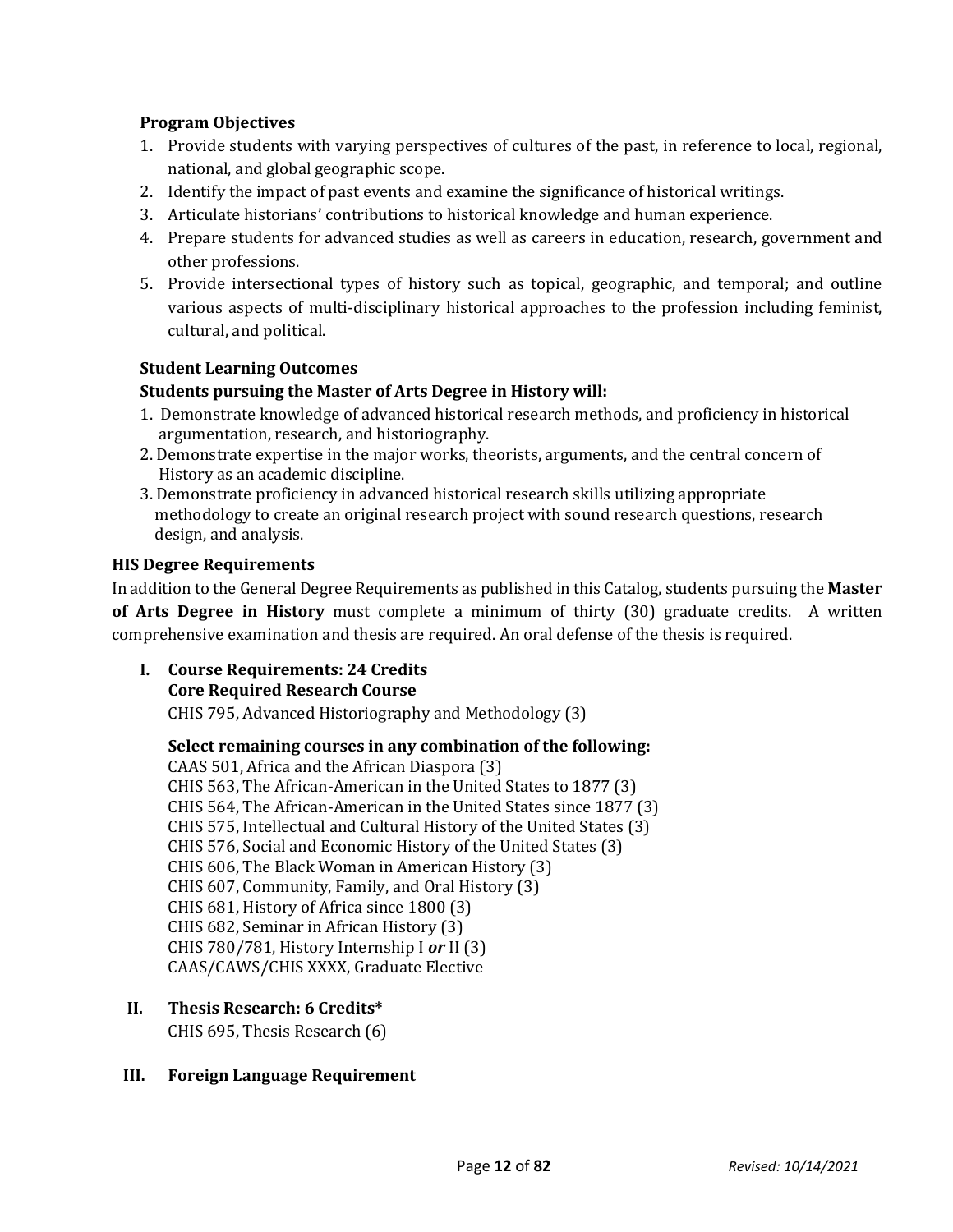\*All students in the School of Arts and Sciences must demonstrate reading proficiency in a foreign language. Students may test out of this requirement or take one of the following courses to fulfill the requirement. Credit hours earned in these courses do not count towards the 30 credits required for the MA degree.

CFLF 505, French for Graduate Students (3) *or*

CFLS 506, Spanish for Graduate Students (3)

|                 |                                                            |    | <b>Year One</b>                         |                        |                        |  |
|-----------------|------------------------------------------------------------|----|-----------------------------------------|------------------------|------------------------|--|
|                 | <b>Fall Semester</b>                                       | Cr |                                         | <b>Spring Semester</b> | $\mathbf{C}\mathbf{r}$ |  |
| <b>CHIS 795</b> | Advanced Historiography and Methodology                    |    | CAAS/CAWS/CHISGraduate Elective<br>XXX  |                        |                        |  |
| <b>CAAS 501</b> | Africa and the African Diaspora                            |    | CAAS/CAWS/CHIS Graduate Elective<br>XXX |                        |                        |  |
| <b>XXX</b>      | CAAS/CAWS/CHISCGraduate Elective                           |    | CAAS/CAWS/CHIS Graduate Elective<br>XXX |                        |                        |  |
|                 | TOTAL <sub>9</sub>                                         |    |                                         |                        | TOTAL <sub>9</sub>     |  |
|                 |                                                            |    | <b>Year Two</b>                         |                        |                        |  |
|                 | <b>Fall Semester</b>                                       | Сr |                                         | <b>Spring Semester</b> | $\mathbf{C}\mathbf{r}$ |  |
| CHIS 695*       | Thesis Research                                            |    | CHIS 695*                               | Thesis Research        |                        |  |
| <b>XXX</b>      | CAAS/CAWS/CHIS Graduate Elective                           |    | CAAS/CAWS/CHISGraduate Elective<br>XXX  |                        |                        |  |
|                 | TOTAL <sub>6</sub>                                         |    |                                         |                        | TOTAL <sub>6</sub>     |  |
|                 | *Students must complete a minimum of 6 Thesis Course Hours |    |                                         |                        |                        |  |

#### **Plan of Study for Master of Arts Degree in History (30 Credits)**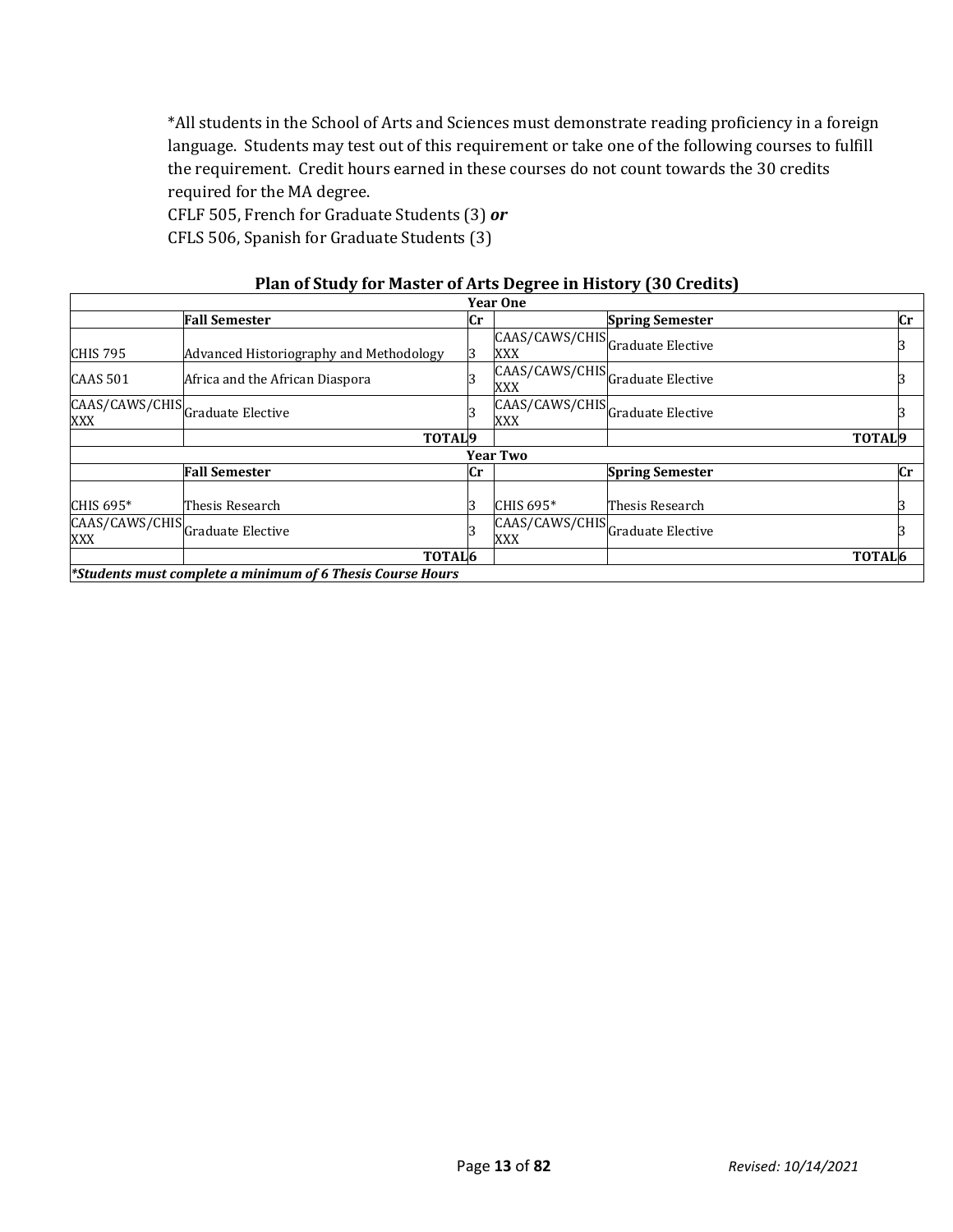# **DEPARTMENT OF English and Modern Languages Haven-Warren Hall, Room 100 Telephone: (404) 880-8169**

## **Overview**

The Department of English and Modern Languages offers courses that satisfy the University's core requirements in English, French, Spanish, and the humanities and prepares graduate students for the Master of Arts Degrees in English, French, or Spanish. Courses for the M.A. in English include History of the English Language or linguistics along with a variety of literature courses, including British, American, Africana, African American, and ethnic American as well as special topics in the following: creative writing, seminars specific to authors, and synergetic courses. Courses for the M.A. in French include Advanced French Grammar and Composition, Advanced French Prose, History of French Civilization, Francophone Literature, Seminar in Comparative Black Literature. Courses for the M.A. in Spanish include Advanced Spanish Grammar and Composition, Advanced Spanish Prose, Afro- Hispanic Literature, Hispanic Minorities in the United States, Seminar in Comparative Black Literature, The Twentieth Century Latin American Novel.

The Department of English and Modern Languages graduate students may also earn a Doctor of Philosophy in Humanities with a concentration in English, French, or Spanish. Furthermore, the Department of English and Modern Languages, in support of traditional liberal arts education, offers graduate degrees in French and Spanish with a focus in language and literature. The faculty engages in developing students' communicative abilities in their chosen language of study and promotes an understanding of and appreciation for other cultures through the study of language, linguistics, civilization, literature, and cultural expressions.

In addition, the Department of English and Modern Languages sponsors extracurricular activities and organizations that enhance the cultural and academic climate of Clark Atlanta University and the Atlanta community. Among them is the Annual Writers Workshop, a conference that includes a writing competition among the University students as well as the larger Atlanta University Center community. Clark Atlanta University is the home of the Charles Waddell Chesnutt Association (an affiliate of the American Literature Association), a venue to which outstanding graduate students may gain membership and submit papers for inclusion in sessions at the annual international American Literature Conference. Graduate students may also be selected for membership in the English department's Alpha Beta Beta Chapter of the Sigma Tau Delta International English Honor Society as well as the Honor Society of Phi Kappa Phi. Our graduate students are offered the opportunity to teach English composition and/or world literature courses once they have earned an M.A. in English or 18 graduate credit hours in English at the Ph.D. level.

## **Mission**

The mission of the Department of English and Modern Languages is to prepare students to transform intellectually, culturally, and professionally through innovative methods of teaching and learning that enhance their abilities in writing, literary appreciation and analysis, and research. Additionally, the mission of the Department of English and Modern Languages is to prepare and expose language majors and nonmajors to the languages and cultures of different societies and to achieve functional proficiency and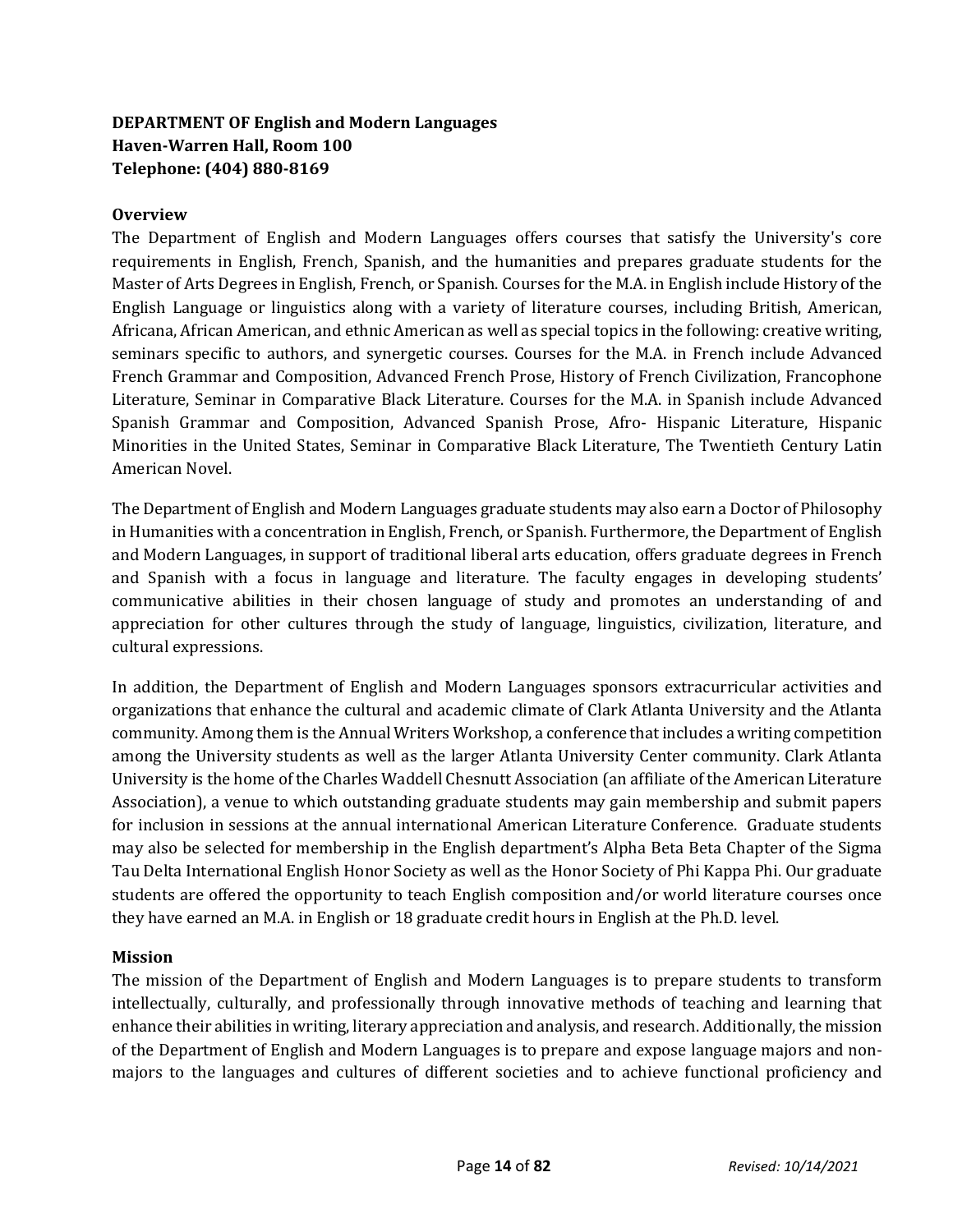communicative competency in the target language—Spanish and French—through immersion and varied enrichment experiences

## **Vision**

The vision of the Department of English and Modern Languages is to chart a course for English students to engage globally in a variety of professions, including teaching, research, and related technology, all of which are underpinned by expertise in English skills.

## **Program of Study**

Master of Arts Degree in English (33 Credits)

## **Program Overview**

The Department of English and Modern Languages offers a varied and rich curriculum to graduate students. The department is particularly proud of its multicultural approach to teaching literature and its efforts to expand the curriculum to include Africana, Caribbean, Asian, and Native American literatures. Graduate students pursuing the **Master of Arts Degree in English** must take the standard British and American literature courses plus additional courses in African American and Africana literature and pass a foreign language examination and a sitting comprehensive examination in four areas of literature: American, African-American, British, and Africana. In addition, graduate students must write a thesis reflecting extensive research in a literary topic or linguistic field that relates to literature.

## **Admissions Requirements**

In addition to the General Admissions Requirements as published in this Catalog, applicants to the **Master of Arts Degree in English** must have completed twenty-four (24) credits of undergraduate English courses above the sophomore level with a minimum grade point average (GPA) of 3.3.

## **Program Objectives**

- 1. Introduce various genres of literature written by American, African American, British and multiethnic/cultural authors.
- 2. Study of literature to describe the differences and commonalities of global cultures.
- 3. Prepare students for advanced studies as well as careers in education, research, creative writing, and other professions.
- 4. Complete a thesis on topics relating to American, African American, British, and/or ethnic literatures using literary criticism and theory to develop the work's thesis.
- 5. Ethnic literatures using literary criticism and theory to develop the work's thesis.

## **Student Learning Outcomes**

Students pursuing the **Master of Arts Degree in English** will be able to:

- 1. Apply literary theories from various cultures around the world for analytical, critical and scholarly articles and research papers.
- 2. Communicate effectively in written and oral formats essential works of literature by American, African American, British, and other multiethnic/cultural authors.
- 3. Utilize theory based literary texts to interpret short and long essays and analyze the commonalities and differences between and/or among multi-ethnic/cultural literatures.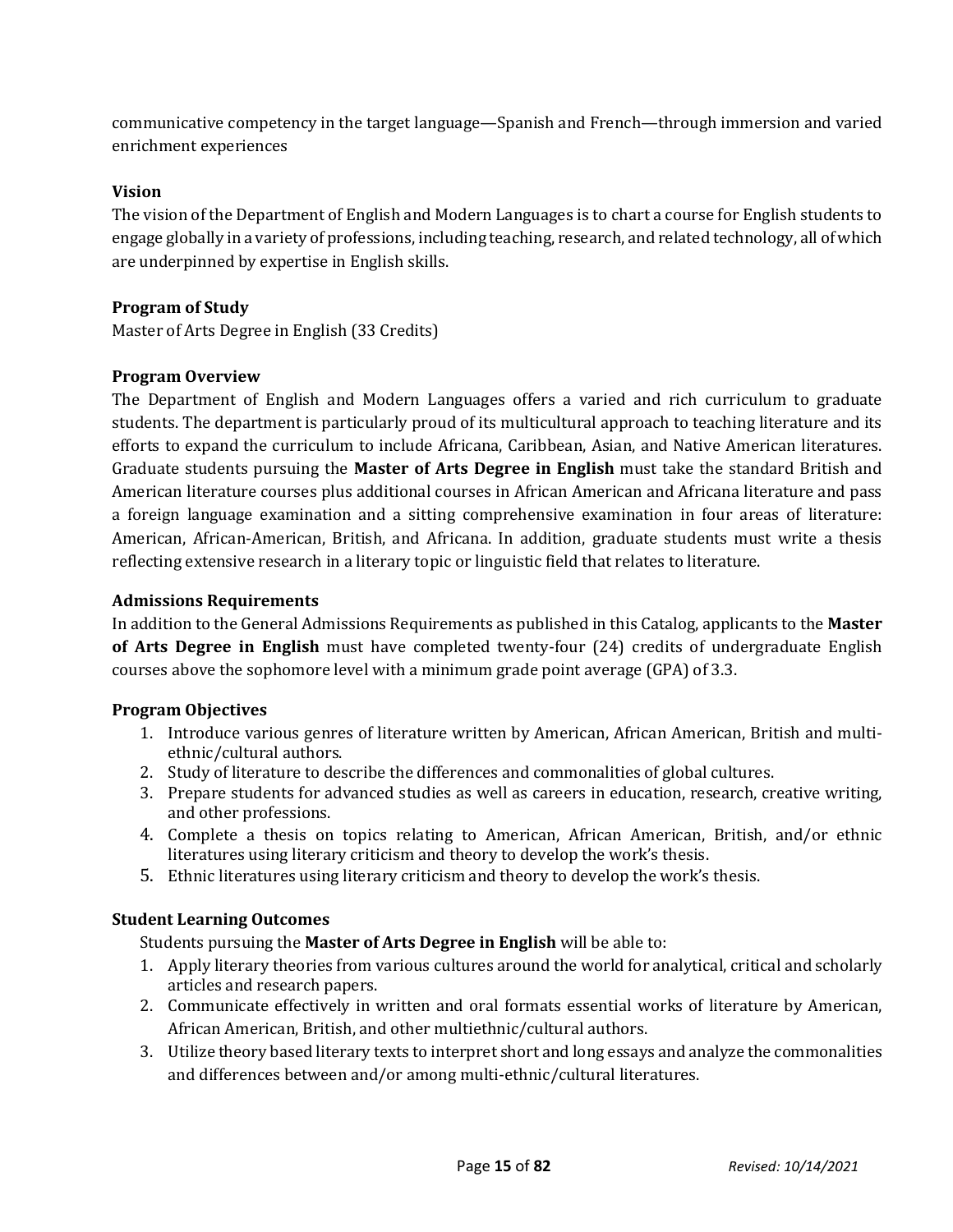- 4. Write annotated bibliographies and bibliographic essays using relevant scholarly articles and/or books published in various formats.
- 5. Apply theoretical knowledge from a literary and/or linguistic perspective to analyze and interpret texts and construct research papers, proposals and theses.

#### **Degree Requirements**

In addition to the General Degree Requirements as published in this Catalog, candidates for the **Master of Arts Degree in English** must complete the following requirements:

## **I. CORE COURSES**: **9 Credits (Select Three)**

CENG 502/602, Methods of Research (3) CENG 581/681, History of the English Language (3) CENG 560/660, Literary Theory and Criticism (3)

#### **AMERICAN LITERATURE: 6 Credits** (at least two courses)

CENG 510/610, Early American Literature (3) CENG 511/611, American Poetry and Poetics (3) CENG 512/612, American Renaissance (3) CENG 513/613, American Realism and Naturalism (3) CENG 514/614, The American Novel (3) CENG 515/615, Contemporary American Literature (3) CENG 516/616, Modern American Drama (3)

#### **AFRICAN AMERICAN LITERATURE/AFRICAN AND CARIBBEAN LITERATURES: 6 Credits** (at

least two courses) CENG 520/620, Ideas and Forms in African American Literature (3) CENG 521/621, African American Poetry (3) CENG 522/622, African American Novel (3) CENG 523/623, Poetry of the Harlem Renaissance (3) CENG 524/624, African American Folklore (3) CENG 530/630, The African Novel (3) CENG 531/631, African Poetry in English (3) CENG 532/632, African Cultural Traditions (3) CENG 533/633, Caribbean Short Fiction and Novel (3) CENG 534/634, Caribbean Poetry (3) CENG 535/635, Studies in Commonwealth Literature (3) **BRITISH LITERATURE: 6 Credits** (at least two courses) CENG 540/640, Early English Novel (3) CENG 541/641, Later English Novel (3) CENG 542/642, Contemporary English Literature (3) CENG 543/643, Victorian Poetry (3) CENG 544/644, Shakespeare I: The Early Plays (3) CENG 545/645, Shakespeare II: The Later Plays (3) CENG 546/646, Modern British Drama (3) CENG 547/647, Renaissance Literature (3)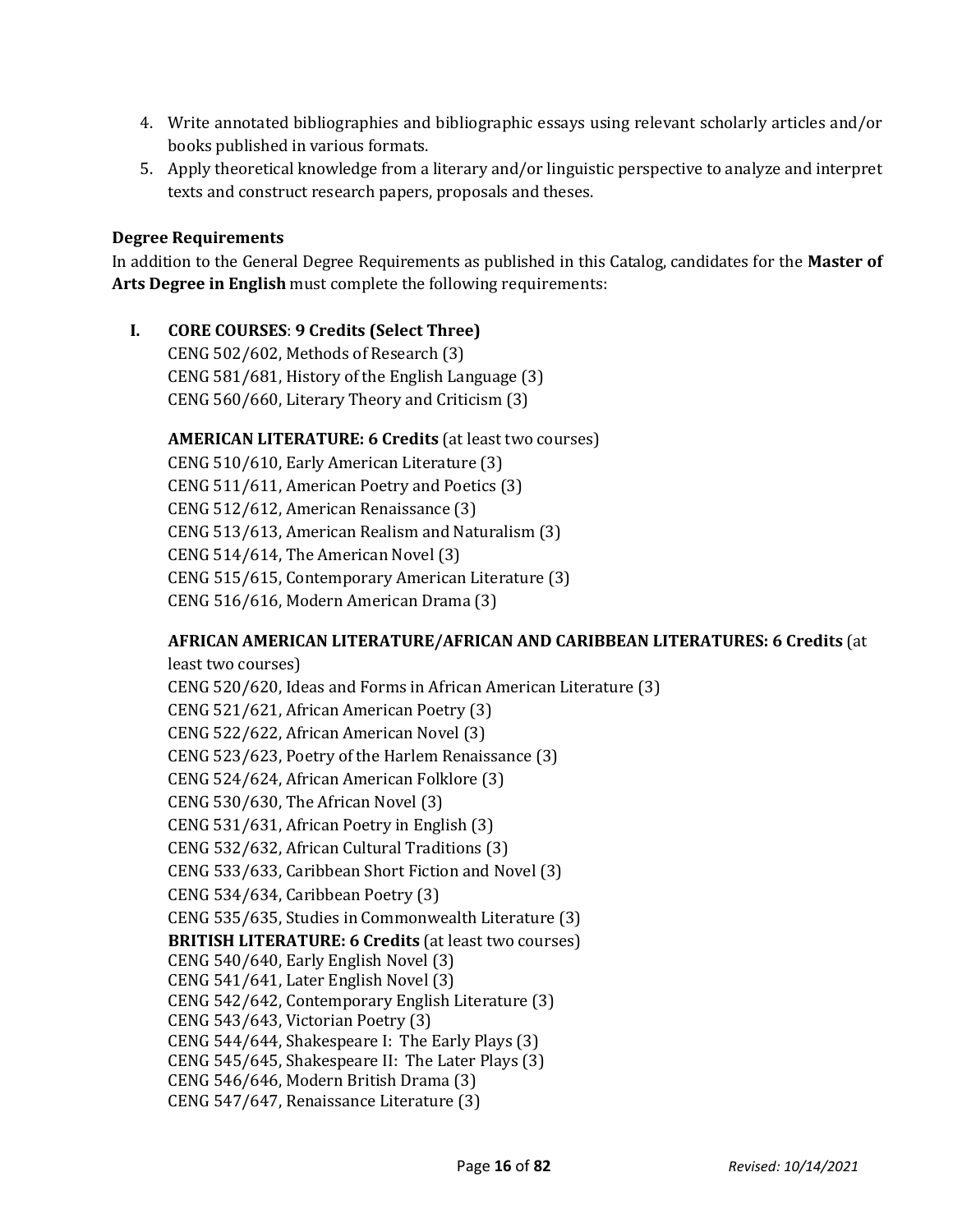CENG 548/648, The Enlightenment (3) CENG 549/649, Literature of the Romantics (3)

#### **ELECTIVE COURSES: 3 Credits** (one course) *Any of the above or below listed courses may be used for electives.*

CENG 590/690, Contemporary African Women's Fiction (3) CENG 591/691, Caribbean Women Writers (3) CENG 592/692, Ethnic American Women Writers (3) CENG 593/693, Southern Women Writers (3) CENG 560/660, Special Topics in Writing (3)**\*** CENG 570/670, Special Topics in Literature (3)**\*** CENG 580/680, Directed Research (3) CENG 752, Major Authors (3) **\*Content Varies. Course may be repeated for credit.**

#### **II. Qualifying Examination**

Students will take sitting comprehensive exams during final semester of coursework.

#### **III. Thesis Research: 3 Credits**

Students must submit an acceptable thesis in the form of a scholarly presentation of a research problem. Three (3) credits will be awarded for completing the thesis requirement. The thesis topic must be approved by the student's major advisor/chair and members of the thesis committee.\*

#### **Plan of Study for Master of Arts Degree in English (33 Credits)**

|                 | .,<br><b>Year One</b>           |             |                 |                            |             |  |  |  |
|-----------------|---------------------------------|-------------|-----------------|----------------------------|-------------|--|--|--|
|                 | <b>Fall Semester</b>            | Cr          |                 | <b>Spring Semester</b>     | cr          |  |  |  |
| <b>CENG XXX</b> | African American Literature     | 3           | <b>CENG 502</b> | <b>Methods of Research</b> | 3           |  |  |  |
| <b>CENG 581</b> | History of the English Language | 3           | <b>CENG XXX</b> | American Literature        | 3           |  |  |  |
| <b>CENG 560</b> | Literary Theory and Criticism   | 3           | <b>CENG XXX</b> | <b>British Literature</b>  | 3           |  |  |  |
|                 | <b>TOTAL</b>                    | 9           |                 | <b>TOTAL</b>               | $\mathbf q$ |  |  |  |
|                 |                                 |             | <b>Year Two</b> |                            |             |  |  |  |
|                 | <b>Fall Semester</b>            | $_{\rm Cr}$ |                 | <b>Spring Semester</b>     | cr          |  |  |  |
| <b>CENG XXX</b> | African American Literature     | 3           |                 |                            |             |  |  |  |
| <b>CENG XXX</b> | American Literature             | 3           | <b>CENG XXX</b> | <b>ELECTIVE</b>            | 3           |  |  |  |
| <b>CENG XXX</b> | <b>British Literature</b>       | 3           | <b>CENG XXX</b> | Thesis Research            | 3           |  |  |  |
|                 | <b>TOTAI</b>                    | q           |                 | <b>TOTAI</b>               |             |  |  |  |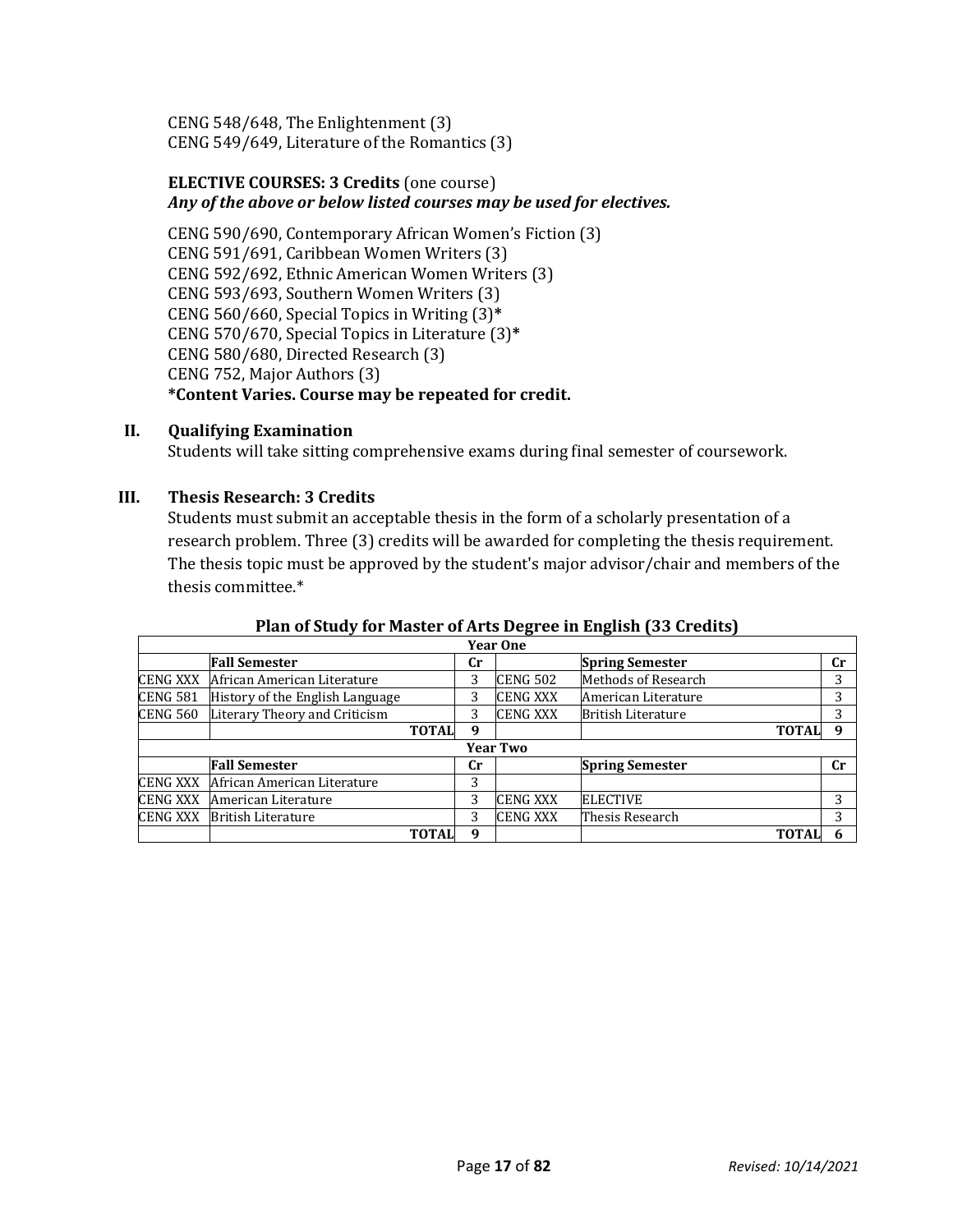# **Program of Study Master of Arts Degree in French (30 Credits)**

## **Program Overview**

Students in the Master of Arts Degrees in French or Spanish pursue the goals of speaking, reading, writing and listening, with emphasis on the traditional model of language, literature, culture and methodology. All students acquire superior reading and translation skills adequate for easy comprehension of scholarly articles in French or Spanish and have a thorough familiarity with major periods, authors and techniques of literary criticism.

## **Admissions Requirements**

In addition to the General Admissions Requirements as published in this Catalog, applicants to the **Master of Arts Degree in French** or **Spanish** must have completed an undergraduate major in the language of specialization. Most graduate courses in the Department are conducted in the target language. Applicants must be able to (1) understand the spoken language, (2) participate in class discussions, and (3) write papers in French or Spanish. If after beginning the degree program, a student's proficiency in these basic skills is so minimal that his/her classroom performance is seriously impaired, he/she will be asked to withdraw**.**

## **Program Objectives**

- 1. Introduce students to study of a modern foreign language, linguistics, civilization, literature, and cultural expressions.
- 2. Provide advanced level of learning for mastery of nature, function and structure of language sounds, vocabulary, and syntax.
- 3. Assist student in developing superior reading, writing, and translation skills for comprehension, critique and communication of scholarly works in French.
- 4. Expose students to major body of works, periods, authors and techniques of literary criticism in French or Spanish cultures.
- 5. Prepare students for advanced studies, employment and careers that require French or Spanish as a second language.

## **Student Learning Outcomes**

# **Students pursuing the Master of Arts Degree in French will:**

- 1. Demonstrate proficiency in oral communication in French with native fluency.
- 2. Utilize appropriate language, vocabulary, and grammatical construct in written French or Spanish communication.
- 3. Analyze and interpret artistic, philosophical, social, and historical body of works to identify their significance to French culture.
- 4. Apply a wide range of literary and factual knowledge, techniques of literary criticism and interpretation of diverse cultural patterns in developing research-based thesis.

## **Degree Requirements**

In addition to the General Degree Requirements as published in this Catalog, students pursuing the **Master of Arts Degree in French** must complete the following requirements: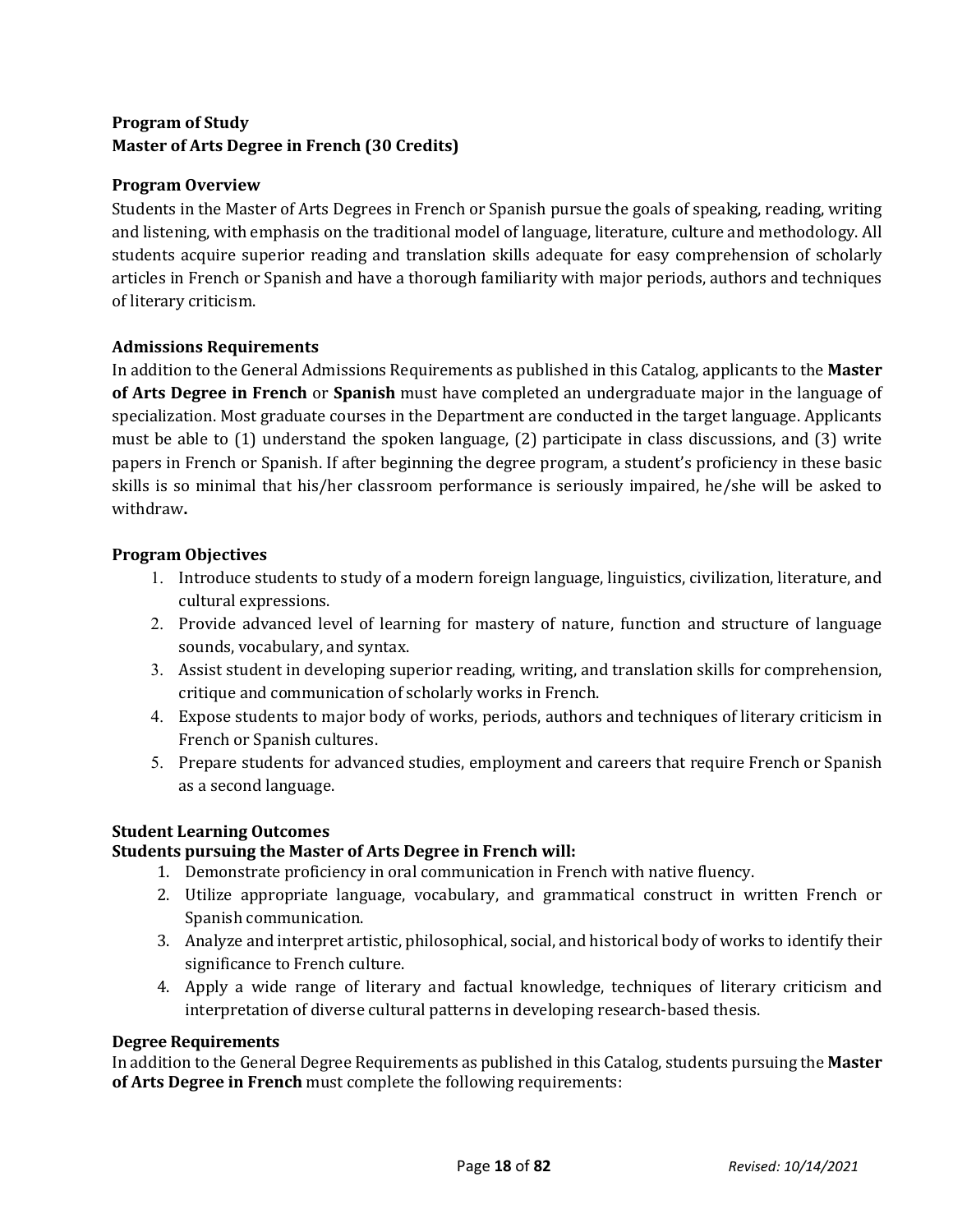#### **I. Core Courses: 12 Credits**

CFRE 513, Advanced French Grammar and Composition (3) CFRE 514, Advanced French Prose (3) CFRE 515, History of French Civilization I (3) CFRE 516, History of French Civilization II (3)

#### **Electives: 12 Credits**

CFRE 509, Directed Readings in French I (3) CFRE 510, Directed Readings in French II (3) CFRE 511, French Phonetics and Pronunciation (3) CFRE 517, French Poetry (3) CFRE 518, French Prose (3) CFRE 519, French Drama (3) CFRE 615, French Colonial Civilization (3) CFRE 637, Francophone Literature I (3) CFRE 638, Francophone Literature II (3) CFRE 640, Seminar in Comparative Black Literature (3)

#### **II. Thesis Research: 6 Credits**

Students must submit an acceptable thesis in the form of a scholarly presentation of a research problem and present an oral defense of both the thesis proposal and the completed thesis. Six (6) credits will be awarded for completing the thesis requirement. The thesis topic must be approved by the student's major advisor/chair and members of the thesis committee.\*

#### **III. Qualifying Examination**

Students must pass a written examination in the major and minor fields of study and an oral defense of the written examination.

#### **IV. Final Examination**

Candidates must pass a final examination, which is the oral defense of the thesis.\* **\* Students may substitute six (6) credits of coursework in French for the master's thesis.**

|                          | <b>Year One</b>                            |             |                    |                                                                                                         |           |  |  |  |
|--------------------------|--------------------------------------------|-------------|--------------------|---------------------------------------------------------------------------------------------------------|-----------|--|--|--|
|                          | <b>Fall Semester</b>                       | <b>Cr</b>   |                    | <b>Spring Semester</b>                                                                                  | <b>Cr</b> |  |  |  |
| <b>CFRE 513</b>          | Advanced French Grammar and<br>Composition | 3           | <b>CFRE XXX</b>    | Elective                                                                                                |           |  |  |  |
|                          | <b>CFRE 514 Advanced French Prose</b>      | 3           | <b>CFRE 516</b>    | History of French Civilization II                                                                       | 3         |  |  |  |
|                          | CFRE 515 History of French Civilization I  | 3           | <b>CFRE XXX</b>    | Elective                                                                                                | 3         |  |  |  |
|                          | <b>TOTAL</b>                               | 9           |                    | <b>TOTAL</b>                                                                                            | 9         |  |  |  |
|                          |                                            |             | <b>Year Two</b>    |                                                                                                         |           |  |  |  |
|                          | <b>Fall Semester</b>                       | $_{\rm Cr}$ |                    | <b>Spring Semester</b>                                                                                  | Cr        |  |  |  |
| <b>CFRE XXX</b> Elective |                                            | 3           | <b>CFRE 805 or</b> | Thesis Research (6) or Directed Readings<br>CFRE 510 and CFRE 519 in French II (3) and French Drama (3) | 6         |  |  |  |
| <b>CFRE XXX</b> Elective |                                            | 3           |                    |                                                                                                         |           |  |  |  |
|                          | TOTAL                                      | 6           |                    | <b>TOTAL</b>                                                                                            | 6         |  |  |  |

#### **Plans of Study for Master of Arts Degree in French (30 Credits)**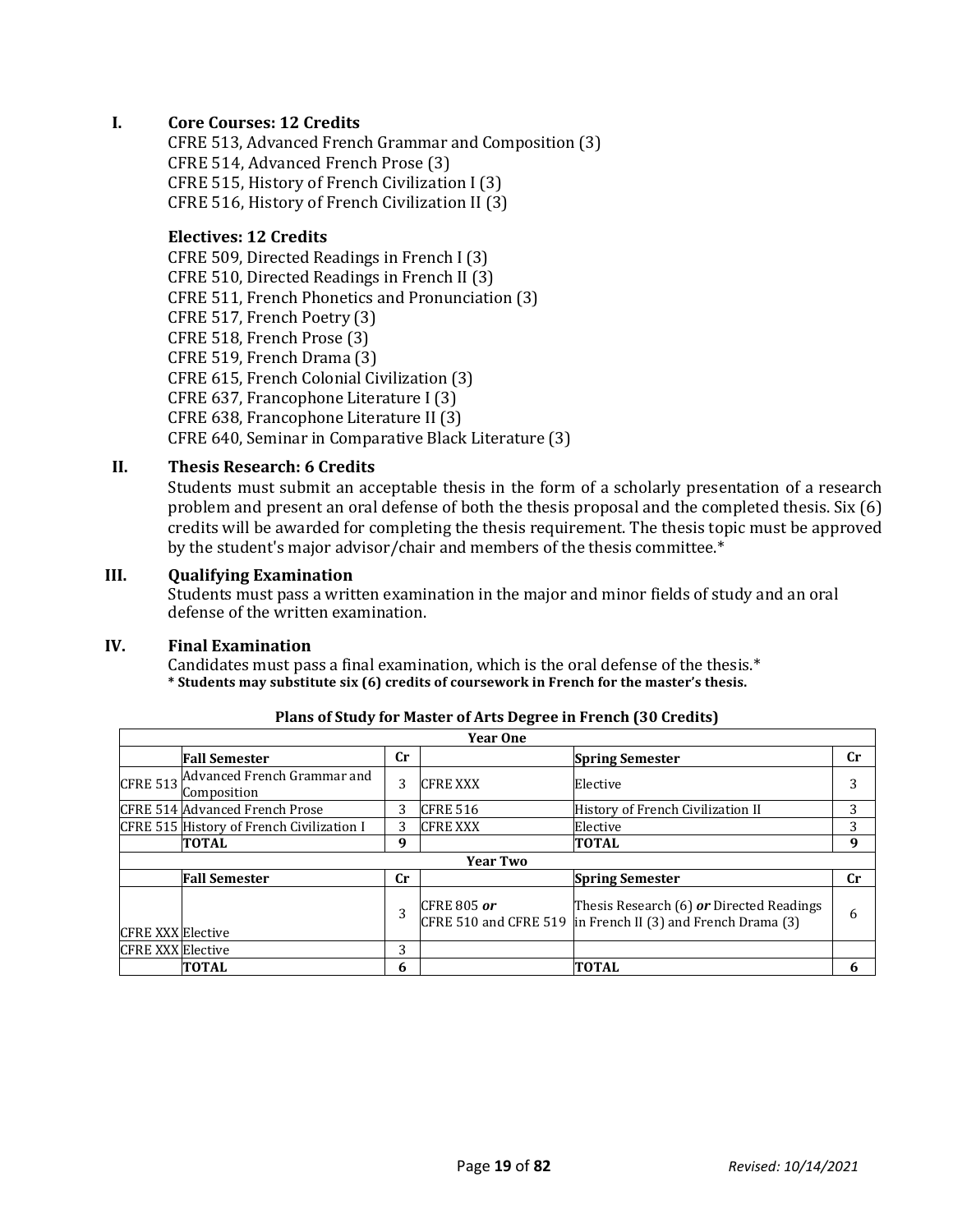#### **Program of Study**

#### **Master of Arts Degree in Spanish**

#### **Program Overview**

Students in the **Master of Arts Degrees in Spanish** pursue the goals of speaking, reading, writing and listening, with emphasis on the traditional model of language, literature, culture and methodology. All students acquire superior reading and translation skills adequate for easy comprehension of scholarly articles in French or Spanish and have a thorough familiarity with major periods, authors and techniques of literary criticism.

#### **Admissions Requirements**

In addition to the General Admissions Requirements as published in this Catalog, applicants to the **Master of Arts Degree in Spanish** must have completed an undergraduate major in the language of specialization. Most graduate courses in the Department are conducted in the target language. Applicants must be able to (1) understand the spoken language, (2) participate in class discussions, and (3) write papers in Spanish. If after beginning the degree program, a student's proficiency in these basic skills is so minimal that his/her classroom performance is seriously impaired, he/she will be asked to withdraw

#### **Program Objectives**

- 1. Introduce students to study of a modern foreign language, linguistics, civilization, literature, and cultural expressions.
- 2 Provide advanced level of learning for mastery of nature, function and structure of language sounds, vocabulary, and syntax.
- 3 Assist student in developing superior reading, writing, and translation skills for comprehension, critique and communication of scholarly works in Spanish.
- 4 Expose students to major body of works, periods, authors and techniques of literary criticism in Spanish culture.
- 5 Prepare students for advanced studies, employment and careers that require French or Spanish as a second language.

#### **Student Learning Outcomes**

#### Students pursuing the **Master of Arts Degree in Spanish** will:

- 1 Demonstrate proficiency in oral communication in Spanish with native fluency.
- 2 Utilize appropriate language, vocabulary, and grammatical construct in written Spanish communication.
- 3 Analyze and interpret artistic, philosophical, social, and historical body of works to identify their significance to Spanish cultures.
- 4 Apply a wide range of literary and factual knowledge, techniques of literary criticism and interpretation of diverse cultural patterns in developing research-based thesis.

Students must complete the following requirements:

#### **I. Core Courses: 12 Credits**

CSPA 513, Advanced Spanish Grammar and Composition (3) CSPA 514, Advanced Spanish Prose (3) CSPA 515, History of Peninsular Civilization (3) CSPA 516, History of Latin American Civilization) (3)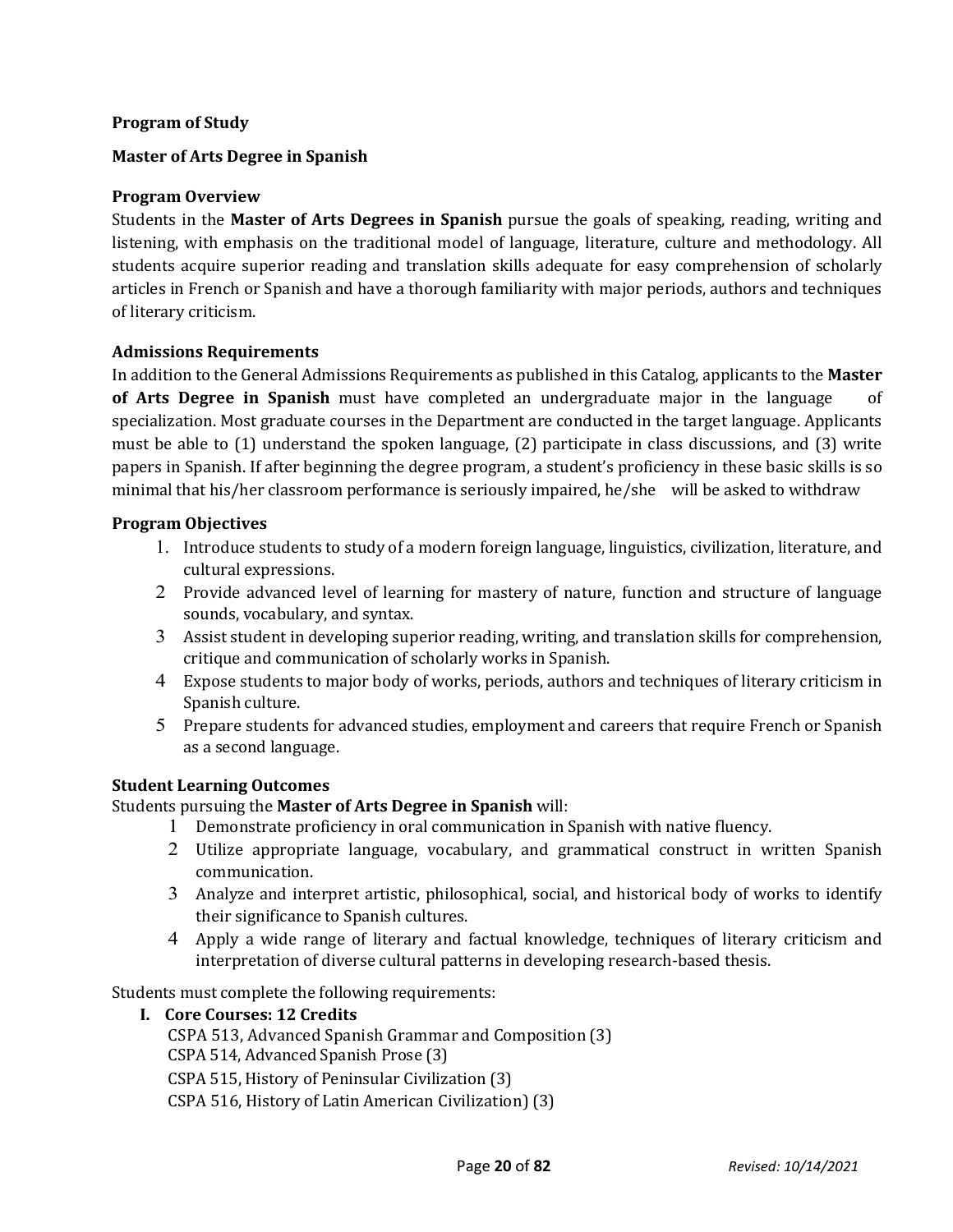## **Electives: 12 Credits**

CSPA 509, Directed Readings in Spanish I (3) CSPA 510, Directed Readings in Spanish II (3) CSPA 511, Spanish Phonetics and Pronunciation (3) CSPA 517, Spanish Poetry (3) CSPA 620, Afro-Hispanic Literature (3) CSPA 622, Galdós, The Generation of 1868 and Naturalism (3) CSPA 623, The Generation of 1898 (3) CSPA 625, The Twentieth Century Latin American Novel (3) CSPA 628, Hispanic Minorities in the United States (3) CSPA 640, Seminar in Comparative Black Literature (3)

## **II. Thesis Research: 6 Credits**

Students must submit an acceptable thesis in the form of a scholarly presentation of a research problem and present an oral defense of both the thesis proposal and the completed thesis. Six (6) credits will awarded for completing the thesis requirement. The thesis topic must be approved by the student's major advisor/chair and members of the thesis committee.\*

#### **III. Qualifying Examination**

Students must pass a written examination in the major and minor fields of study and an oral defense of the written examination.

#### **IV. Final Examination**

Candidates must pass a final examination, which is the oral defense of the thesis.\*

**\* Students may substitute six (6) graduate credits of coursework in Spanish for the master's thesis.**

|                 |                                             |           | <b>Year One</b>                           |                                                                                                                        |             |
|-----------------|---------------------------------------------|-----------|-------------------------------------------|------------------------------------------------------------------------------------------------------------------------|-------------|
|                 | <b>Fall Semester</b>                        | <b>Cr</b> |                                           | <b>Spring Semester</b>                                                                                                 | $_{\rm Cr}$ |
| CSPA 513        | Advanced Spanish Grammar and<br>Composition | 3         | <b>CSPA 516</b>                           | History of Latin American<br>Civilization                                                                              | 3           |
| <b>CSPA 514</b> | <b>Advanced Spanish Prose</b>               | 3         | <b>CSPA XXX</b>                           | Elective                                                                                                               | 3           |
| <b>CSPA 515</b> | History of Peninsular Civilization          | 3         | <b>CSPA XXX</b>                           | Elective                                                                                                               | 3           |
|                 | <b>TOTAL</b>                                | 9         |                                           | <b>TOTAL</b>                                                                                                           | q           |
|                 |                                             |           | <b>Year Two</b>                           |                                                                                                                        |             |
|                 | <b>Fall Semester</b>                        | Cr        |                                           | <b>Spring Semester</b>                                                                                                 | cr          |
| <b>CSPA XXX</b> | Elective                                    | 3         | CSPA 805 $or$<br>CSPA 510 and CSPA<br>625 | Thesis Research (6) or Directed<br>Readings in Spanish II (3) and<br>The Twentieth Century Latin<br>American Novel (3) | 6           |
| <b>CSPA XXX</b> | Elective                                    | 3         |                                           |                                                                                                                        |             |
|                 | <b>TOTAL</b>                                | 6         |                                           | <b>TOTAL</b>                                                                                                           |             |

#### **Plans of Study for Master of Arts Degree in Spanish (30 Credits)**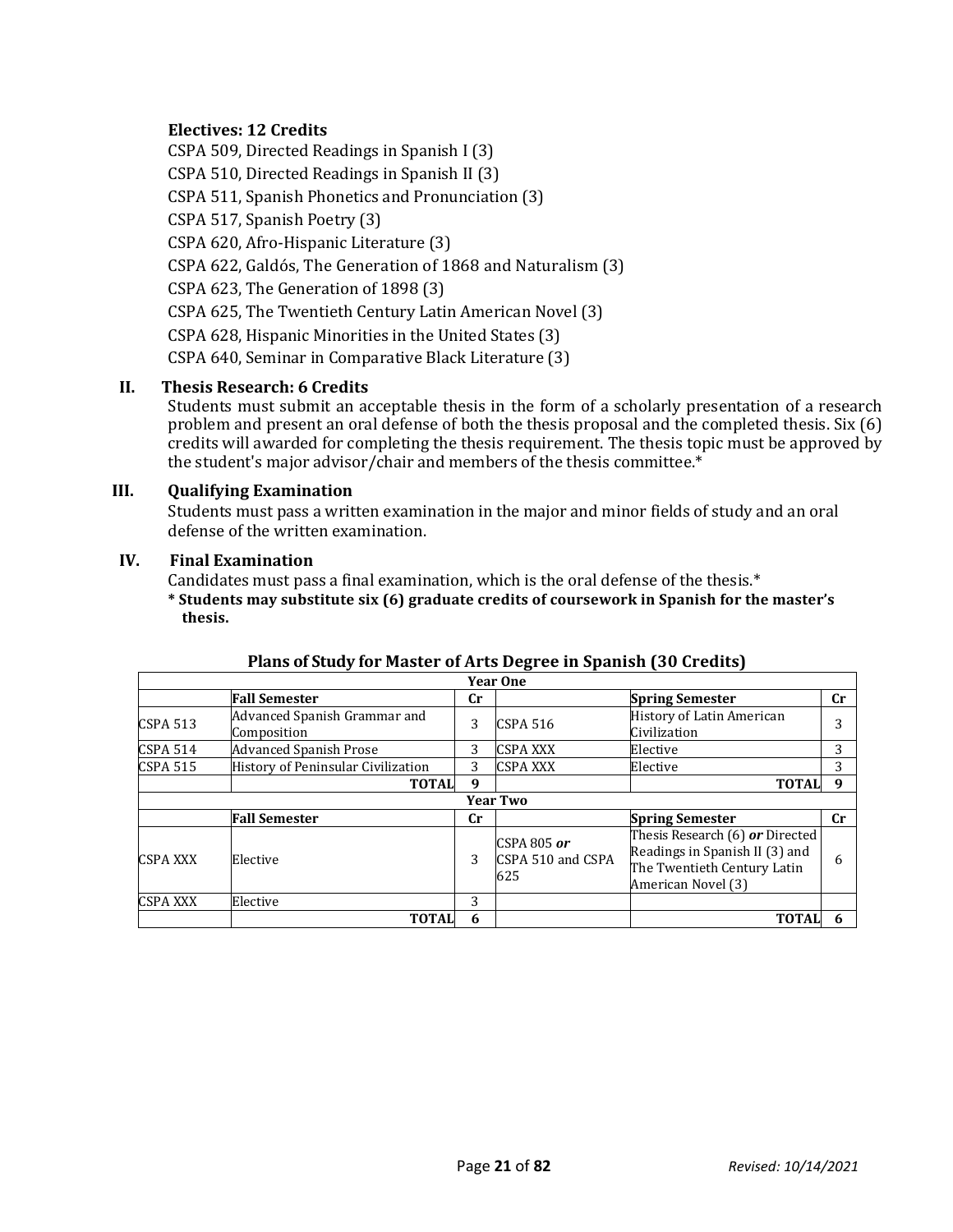# **Doctor of Philosophy Degree in Humanities Interdisciplinary Program**

**HUMANITIES INTERDISCIPLINARY PROGRAM Program Director Sage-Bacote Hall, Room 204 Telephone: (404) 880-8153**

## **Overview**

The **Doctor of Philosophy Degree in Humanities** is an interdisciplinary, terminal degree program. This program allows graduate students the opportunity to have primary concentrations in a variety of disciplines: African American Studies, Africana Women's Studies, English and History. The program also allows secondary concentrations in one of the primary concentrations, as well as in the field of Public Administration, Sociology or Political Science, to enrich students' learning experience and to expand their professional expertise. Working with participating academic departments, such as African-American Studies/Africana Women's Studies/History (AWH), English and Modern Languages, and others in social sciences, the program aims to prepare teachers, scholars and researchers for future careers in higher education teaching, research, and other opportunities where the concern for humanity is paramount. The primary objective of this degree program is to offer graduate students an interdisciplinary course of study that provides opportunities to study and research in the fields of literature, history and Africana studies. Such an undertaking will foster visionary, informed, culturally sensitive and socially responsible scholarship.

This program is dedicated to promoting the core values of the University and offers many opportunities for students to contribute to the program's curricular and non-curricular activities. Among such contributions are organizing conferences, participating in public programming, publishing newsletters, and conducting scholarly research for grants and publications. The program is also dedicated to the values of consilience (bringing together principles of various disciplines) for the purpose of enhancing the study of humanities.

Candidates for the **Doctor of Philosophy Degree in Humanities** will complete beyond the master's degree up to seventy-two (72) credit hours of research and coursework in interdisciplinary humanities and appropriate concentrations, an internship, and a doctoral dissertation that makes original contribution to knowledge.

#### **Mission**

The mission of the **Doctor of Philosophy in Humanities** Program is to prepare doctoral students, through an interdisciplinary program, to serve as humanistic scholars, researchers and educators with a focus on leadership and service to humanity.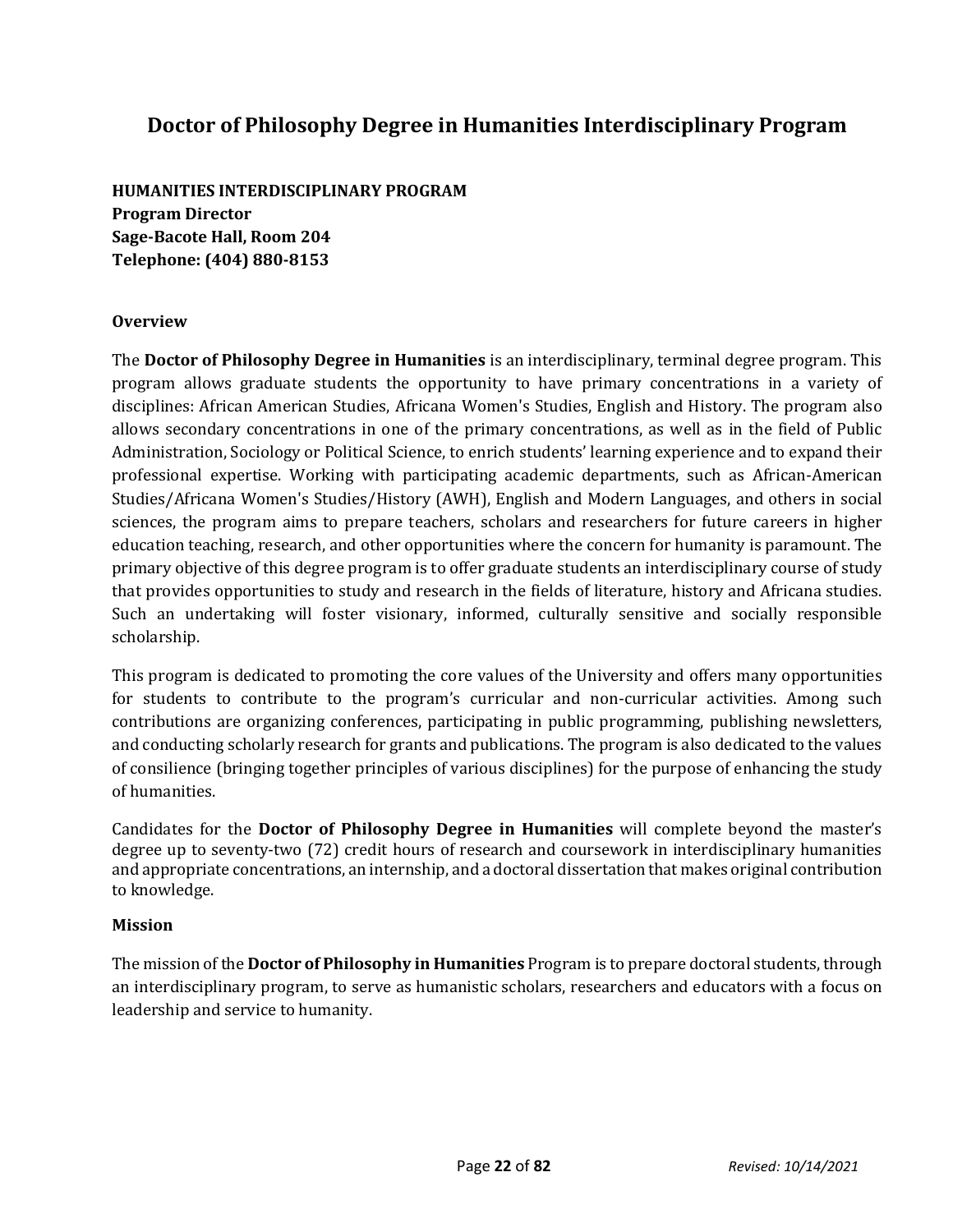## **Vision**

The vision of the **Doctor of Philosophy in Humanities** Program is to establish a department to promote interdisciplinary, innovative and research-based content delivery and learning in the field of humanities.

## **Program of Study**

#### **Doctor of Philosophy Degree in Humanities (72 Credits)**

The Ph.D. in Humanities curriculum provides two tracks: (1) Humanities with a single-subject concentration;

(2) Humanities with a double-subject concentration. Both tracks permit students to select a preferred program of study that supports their individual career goals.

The program of study comprises the Interdisciplinary Humanities Core Requirements and the following Concentrations:

- African American Studies
- Africana Women's Studies
- English
- History

These subject areas may serve as a primary concentration or a secondary concentration. Other approved subject areas can serve as a secondary concentration.

#### **Program Objectives**

- 1. Train students who will become teachers and scholars knowledgeable in humanistic inquiry.
- 2. Provide opportunities for students to further develop their skills as critical thinkers and research

scholars with the knowledge and understanding of concepts and theories of the humanities disciplines.

- 3. Provide opportunities for students to investigate interdisciplinary ideas in the humanities, including their exemplars.
- 4. Further develop students' knowledge and skills to conduct research in specific disciplines in the humanities.

## **Student Learning Outcomes**

Students in Doctor of Philosophy Degree in Humanities who have completed coursework and have fulfilled all the requirements of the program will be able to:

- 1. Apply methodologies of humanistic inquiry to address current societal issues.
- 2. Develop a rational philosophy of teaching and pedagogy to be utilized in and outside the classroom environment.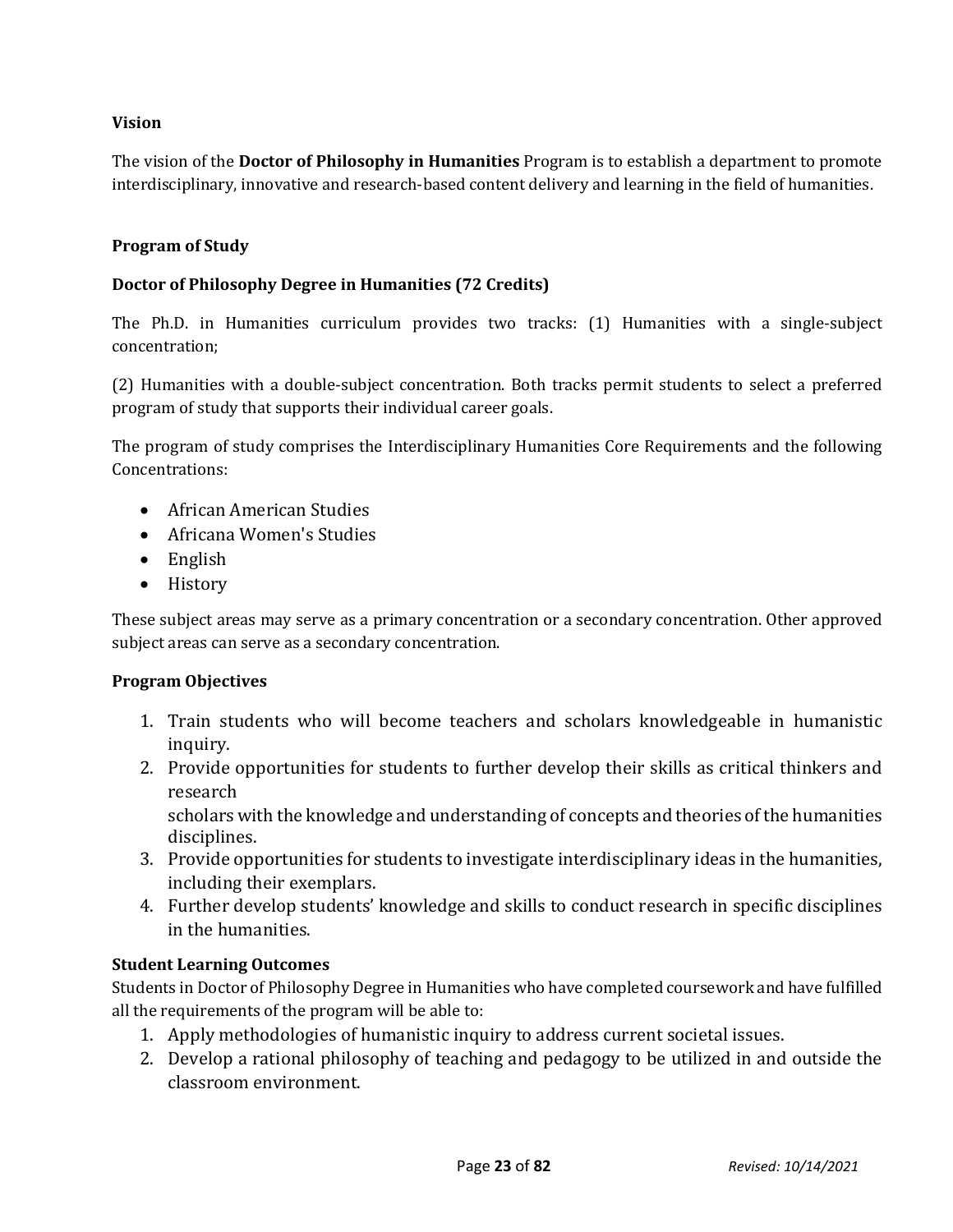- 3. Analyze and interpret the cultural production of past and contemporary humanist scholars and artists and their contributions to society.
- 4. Engage in interdisciplinary research that addresses human concerns and their solutions.

## **Admissions Requirements**

Applicants to the Doctor of Philosophy Degree in Humanities must complete the General Admissions Requirements as published in this Catalog.

## **Degree Requirements**

Candidates for the **Doctor of Philosophy Degree in Humanities** will complete up to seventy-two (72) graduate credits in interdisciplinary humanities and an appropriate concentration or concentrations, including the dissertation in residence. The general requirements for the degree include:

**I. Humanities Requirements: 36 Credits Humanities Core and Pedagogy Courses: 21 Credits** CHUM 875, Humanistic Inquiry (3) CHUM 876, The Person in History and Literature (3) CHUM 877, Literature and Popular Culture (3) CHUM 878, Ideas and Exemplars (3) CHUM 879, Interdisciplinary Seminar (Ethics & Social Philosophy) (3) CHUM 880, Special Topics (Contemporary Issues in Humanities) (3) CHUM 883, Science and the Humanities (3) **Pedagogy Component: 6 Credits** CHUM 881, Teaching and the Humanities (3) CHUM 882, Internship in Teaching (3) **Humanities Electives: 3 Credits (Select one (1) from the following)** CHUM 885, Digital Humanities (3) CHUM 886, Directed Research (3) CHUM 888, A Review of the Humanities (3) **Research Methodology and Design: 6 Credits** CHUM 891, Research Methods (3) CHUM 892, Research Design (3)

# **II. Courses in the Concentration: 30 Credits\*\***

Choose one (1) of the following for a primary concentration or select two (2) for a double-subject concentration (primary and secondary):

- 1. African American Studies
- 2. Africana Women's Studies
- 3. English
- 4. History

#### **\*\*Includes Concentration Dissertation Research course (3 credits).**

\*Other subject areas that can be used for a secondary concentration include political science public administration or sociology

## **III. Dissertation Consultation and Research: 6 Credits**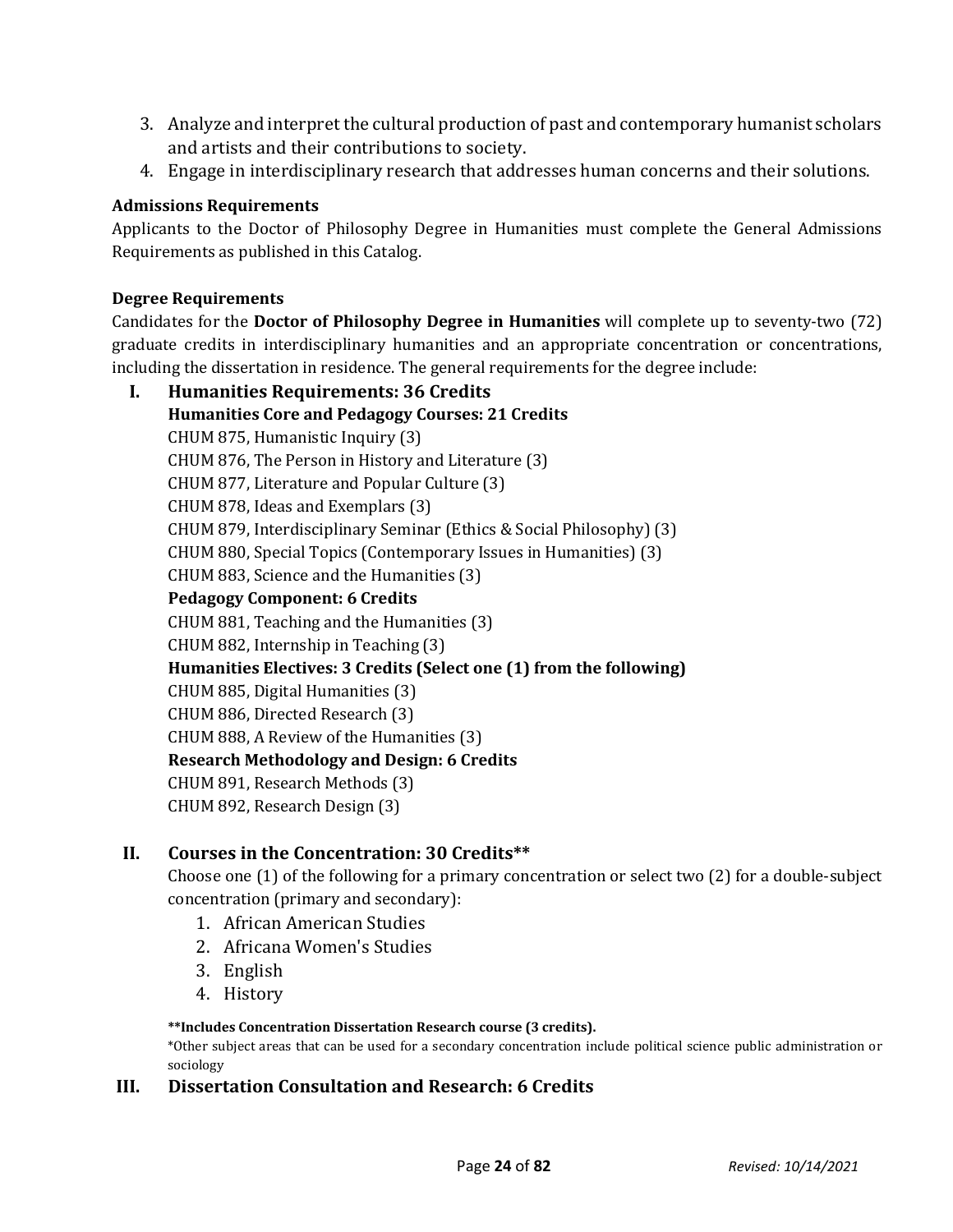Required for the completion of the **Doctor of Philosophy Degree in Humanities**. Also fulfills Dissertation Research requirements in Humanities discipline and the concentration(s). *Select two (2) dissertation courses in Humanities or one (1) in Humanities and one (1) in primary concentration*.

CHUM 901, Dissertation Consultation (1)\* CHUM 905, Dissertation Research (3-6) **OR** CHUM 905, Dissertation Research (3) CXXX XXX, Concentration Dissertation Research (3) **\*Students may need to take CHUM 901 Dissertation Consultation (1 credit) depending on progress toward dissertation research.**

#### **IV. Qualifying Examination**

Comprehensive examinations in Humanities discipline and the concentration(s) must be taken upon completion of all required coursework.

## **Doctor of Philosophy Degree in Humanities: African-American Studies Concentration (30 Credits)**

#### **Student Learning Outcomes**

Graduates of the **Doctor of Philosophy Degree in Humanities: African-American Studies Concentration** will:

- 1. Apply integrated concepts and theories of Humanities and African, African American people and African diaspora cultures to construct a research-based dissertation.
- 2. Assess historical and contemporary body of works of African Americans and people of African descent through humanistic inquiry.
- 3. Interpret and communicate effectively in oral and written formats the humanistic influences of African Americans and people of African descent.

#### **Degree Requirements**

In addition to the General Degree Requirements as published in this Catalog, candidates pursuing **African American Studies Concentration** are required to complete **thirty (30)** credits in the following coursework:

#### **I. Required Courses: 30 Credits**

#### **Research Courses: 6 Credits**

CAAS 501, Africa and the African Diaspora (3) CAAS 710, Pro-Seminar in Africana Studies (3)

#### **Concentration Courses: 18 Credits**

CAAS 630, Seminar in Selected African Americans (3) CHIS 680, History of Africa to 1800 (3) *or* CHIS 681, History of Africa since 1800 (3) CAAS XXX, Graduate Elective I (3) CAAS XXX, Graduate Elective II (3) CAAS XXX, Graduate Elective III (3) CAAS XXX, Graduate Elective IV (3)

## **Cognate Courses: 6 Credits\***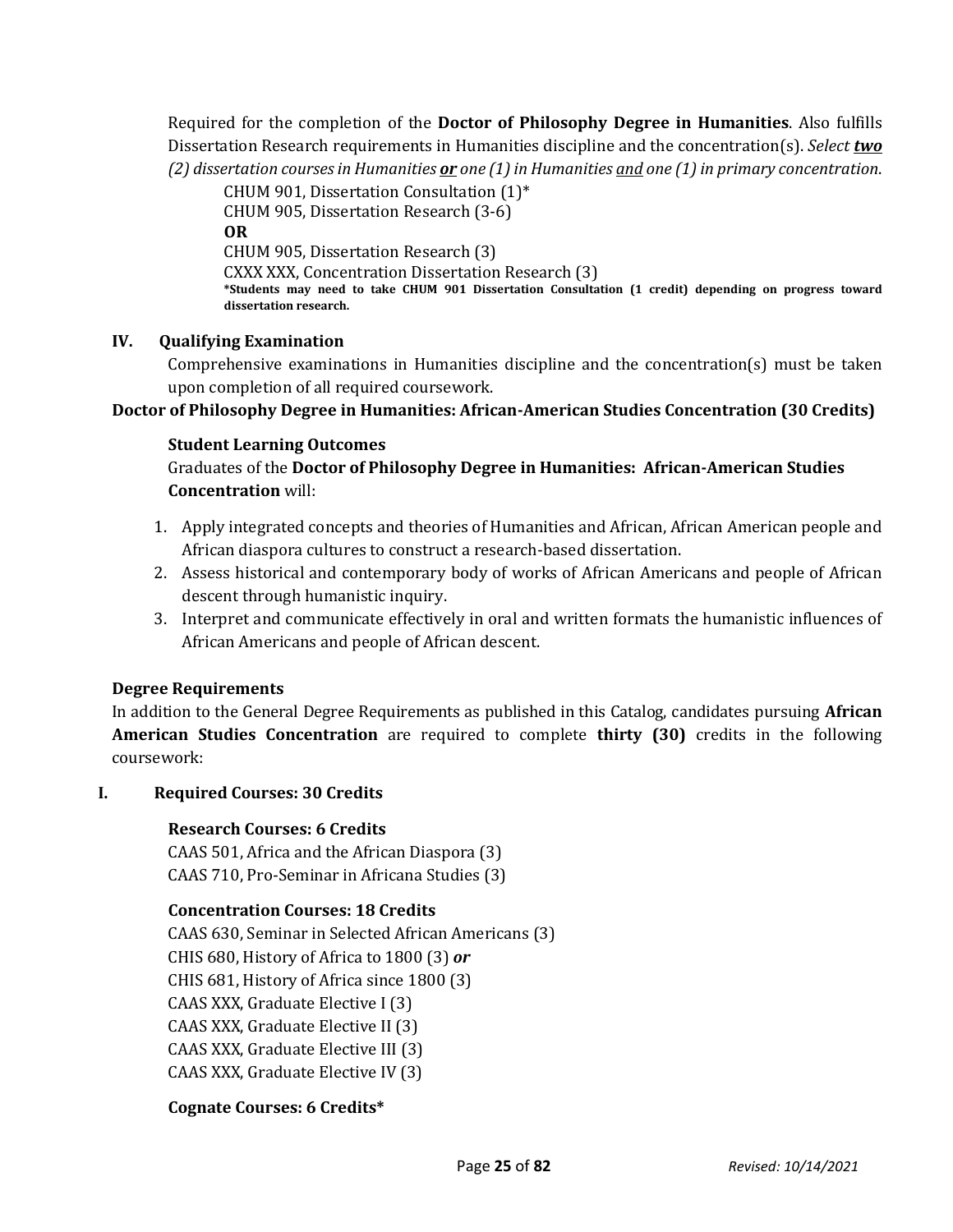CXXX XXX, Cognate Course I (3)

CXXX XXX, Cognate Course II (3)

**\*Select two (2) graduate cognate courses in the concentration of choice (e.g. African Women's Studies, English, History, Political Science, or Sociology)**

## **Plan of Study for Doctor of Philosophy Degree in Humanities: African American Studies Concentration (72 Credits)**

|                 |                                                             |             | <b>Year One</b>         |                                                              |    |
|-----------------|-------------------------------------------------------------|-------------|-------------------------|--------------------------------------------------------------|----|
|                 | <b>Fall Semester</b>                                        | $_{\rm Cr}$ |                         | <b>Spring Semester</b>                                       | cr |
| CHUM 875        | Humanistic Inquiry                                          | 3           | <b>CHUM 876</b>         | The Person in History and Literature                         | 3  |
| CHUM 877        | Literature and Popular Culture                              | 3           | <b>CHUM 878</b>         | <b>Ideas and Exemplars</b>                                   | 3  |
| CAAS 501        | Africa and the African Diaspora                             | 3           | CHIS 680 or<br>CHIS 681 | History of Africa to 1800 or<br>History of Africa since 1800 | 3  |
| <b>CAAS 710</b> | Pro-Seminar in Africana Studies                             | 3           | <b>CXXX XXX</b>         | Cognate Course I                                             | 3  |
|                 | <b>TOTAL</b>                                                | 12          |                         | <b>TOTAL</b>                                                 | 12 |
|                 |                                                             |             | <b>Year Two</b>         |                                                              |    |
|                 | <b>Fall Semester</b>                                        | cr          |                         | <b>Spring Semester</b>                                       | cr |
| CHUM 879        | Interdisciplinary Seminar: Ethics & Social<br>Philosophy    | 3           | CHUM 883                | Science and the Humanities                                   | 3  |
| CHUM 891        | Research Methods in Humanities                              | 3           | CHUM 892                | Research Design in Humanities                                | 3  |
| <b>CAAS XXX</b> | <b>Concentration Elective I</b>                             | 3           | <b>CAAS 630</b>         | Seminar in Selected African Americans                        | 3  |
| <b>CXXX XXX</b> | Cognate Course II                                           | 3           | <b>CAAS XXX</b>         | Concentration Elective II                                    | 3  |
|                 | <b>TOTAL</b>                                                | 12          |                         | <b>TOTAL</b>                                                 | 12 |
|                 |                                                             |             | <b>Year Three</b>       |                                                              |    |
|                 | <b>Fall Semester</b>                                        | cr          |                         | <b>Spring Semester</b>                                       | cr |
| CHUM 880        | Special Topics: Contemporary Issues in<br><b>Humanities</b> | 3           | CHUM 882                | Internship in Teaching                                       | 3  |
| <b>CHUM 881</b> | Teaching and the Humanities                                 | 3           | <b>CHUM XXX</b>         | Humanities Elective                                          | 3  |
| <b>CAAS XXX</b> | <b>Concentration Elective III</b>                           | 3           | <b>CHUM XXX</b>         | <b>Dissertation Research</b>                                 | 3  |
| <b>CAAS XXX</b> | <b>Concentration Elective IV</b>                            | 3           | <b>CAAS XXX</b>         | <b>Dissertation Research</b>                                 | 3  |
|                 | <b>TOTAL</b>                                                | 12          |                         | <b>TOTAL</b>                                                 | 12 |

## **Doctor of Philosophy Degree in Humanities: Africana Women's Studies Concentration (30 Credits)**

## **Student Learning Outcomes**

Graduates of the **Doctor of Philosophy Degree in Humanities: Africana Women's Studies Concentration** will:

- 1. Apply integrated concepts and theories of Humanities and Afrocentricity, Afrocentric historiography, and the history of African people with emphasis on women nationally and globally to construct a research-based dissertation.
- 2. Assess historical and contemporary body of works on the lives of all women, with special emphasis on Women of color, by class, age, and geographic location through humanistic inquiry.
- 3. Discuss the humanistic role of women and identify issues specific to African Diaspora cultures.
- 4. Interpret and communicate effectively in oral and written formats the humanistic influences related to the issues, strategies and contributions of Africana women.

## **Degree Requirements**

In addition to the General Degree Requirements as published in this Catalog, candidates pursuing **Africana Women's Studies Concentration** are required to complete **thirty (30)** credits in the following coursework: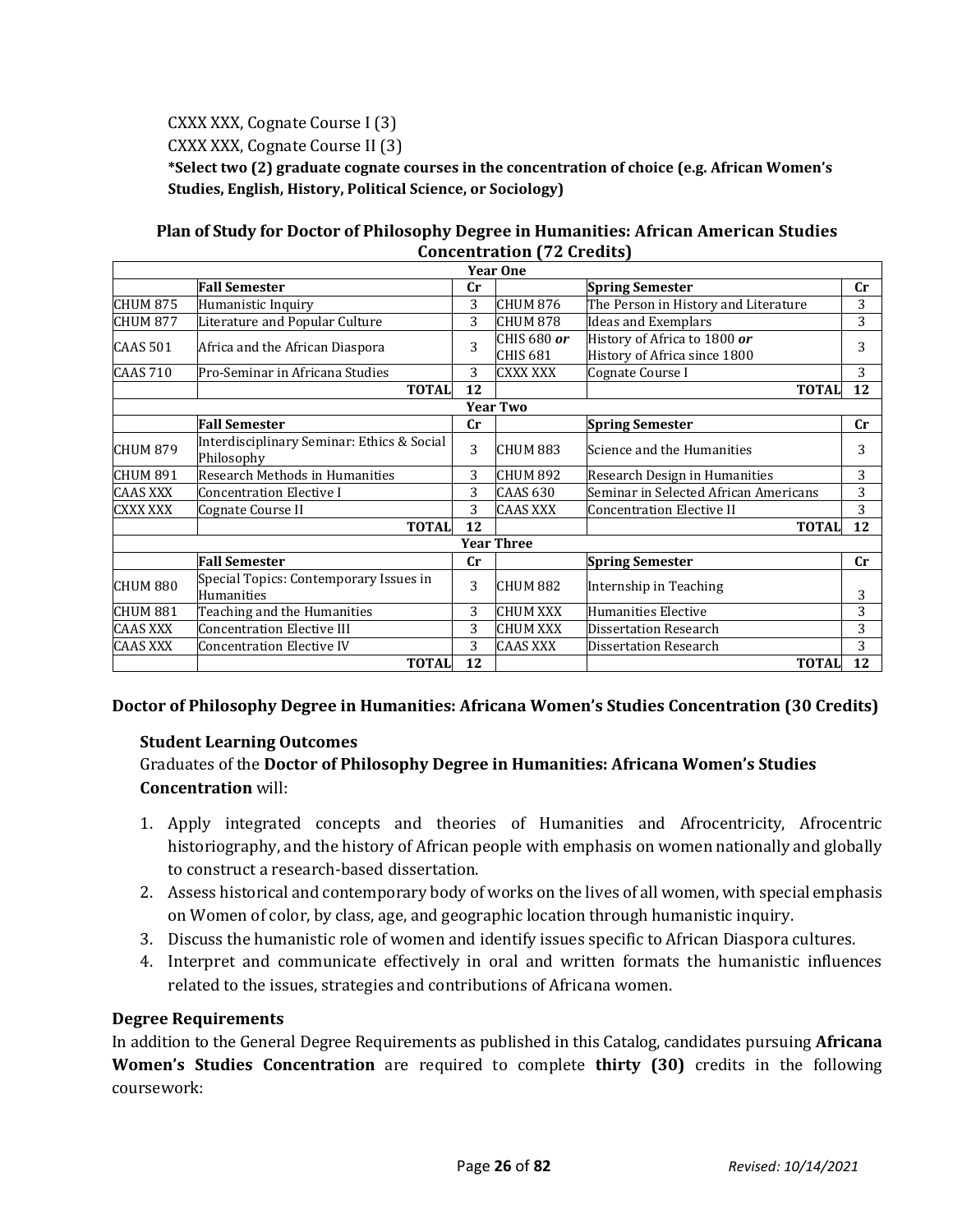## **I. Required Courses: 30 Credits**

**Research Courses: 6 Credits** CAWS 501, Feminist Theory (3) CAWS 503, Feminist Methodology (3) **Concentration Courses: 18 Credits** CAWS 506, Women and Development (3) CAWS 600, Seminar in Africana Women's Studies (3) CAWS 611, Introduction to Women's Studies (3) CAWS XXX, Departmental Course I (3) CAWS XXX, Departmental Course II (3) CAWS XXX, Departmental Course III (3)

# **Cognate Courses: 6 Credits\***

CXXX XXX, Cognate Course I (3)

CXXX XXX, Cognate Course II (3)

**\*Select two (2) graduate cognate courses in the concentration of choice (e.g. African American Studies, English, History, Political Science, or Sociology)**

## **Plan of Study for Doctor of Philosophy Degree in Humanities: Africana Women's Studies Concentration (72 Credits)**

|                 |                                                          |             | <b>Year One</b>   |                                      |    |
|-----------------|----------------------------------------------------------|-------------|-------------------|--------------------------------------|----|
|                 | <b>Fall Semester</b>                                     | $_{\rm Cr}$ |                   | <b>Spring Semester</b>               | cr |
| CHUM 875        | Humanistic Inquiry                                       | 3           | <b>CHUM 876</b>   | The Person in History and Literature | 3  |
| CHUM 877        | Literature and Popular Culture                           | 3           | CHUM 878          | <b>Ideas and Exemplars</b>           | 3  |
| <b>CAWS 501</b> | <b>Feminist Theory</b>                                   | 3           | <b>CAWS 506</b>   | Women and Development                | 3  |
| <b>CAWS 503</b> | <b>Feminist Methodology</b>                              | 3           | <b>CAWS 611</b>   | Introduction to Women's Studies      | 3  |
|                 | <b>TOTAL</b>                                             | 12          |                   | <b>TOTAL</b>                         | 12 |
|                 |                                                          |             | <b>Year Two</b>   |                                      |    |
|                 | <b>Fall Semester</b>                                     | <b>Cr</b>   |                   | <b>Spring Semester</b>               | cr |
| <b>CHUM 879</b> | Interdisciplinary Seminar: Ethics & Social<br>Philosophy | 3           | CHUM 883          | Science and the Humanities           | 3  |
| CHUM 891        | Research Methods in Humanities                           | 3           | <b>CHUM 892</b>   | Research Design in Humanities        | 3  |
| <b>CAWS XXX</b> | Departmental Course I                                    | 3           | <b>CAWS XXX</b>   | Departmental Course II               | 3  |
| CXXX XXX        | Cognate Course I                                         | 3           | <b>CXXX XXX</b>   | Cognate Course II                    | 3  |
|                 | <b>TOTAL</b>                                             | 12          |                   | <b>TOTAL</b>                         | 12 |
|                 |                                                          |             | <b>Year Three</b> |                                      |    |
|                 | <b>Fall Semester</b>                                     | $_{\rm Cr}$ |                   | <b>Spring Semester</b>               | cr |
| CHUM 880        | Special Topics: Contemporary Issues in<br>Humanities     | 3           | CHUM 882          | Internship in Teaching               | 3  |
| CHUM 881        | Teaching and the Humanities                              | 3           | <b>CHUM XXX</b>   | Humanities Elective                  | 3  |
| <b>CAWS 600</b> | Seminar in Africana Women's Studies                      | 3           | <b>CHUM XXX</b>   | Dissertation Research                | 3  |
| <b>CAWS XXX</b> | Departmental Course III                                  | 3           | <b>CAWS XXX</b>   | <b>Dissertation Research</b>         | 3  |
|                 | <b>TOTAL</b>                                             | 12          |                   | <b>TOTAL</b>                         | 12 |

**Doctor of Philosophy Degree in Humanities: History Concentration (30 Credits)**

#### **Student Learning Outcomes**

Students pursuing the **Doctor of Philosophy Degree in Humanities: History Concentration** will**:**

1. Assess the impact of historical and contemporary body of works and append the multiple facets of causation through humanistic inquiry.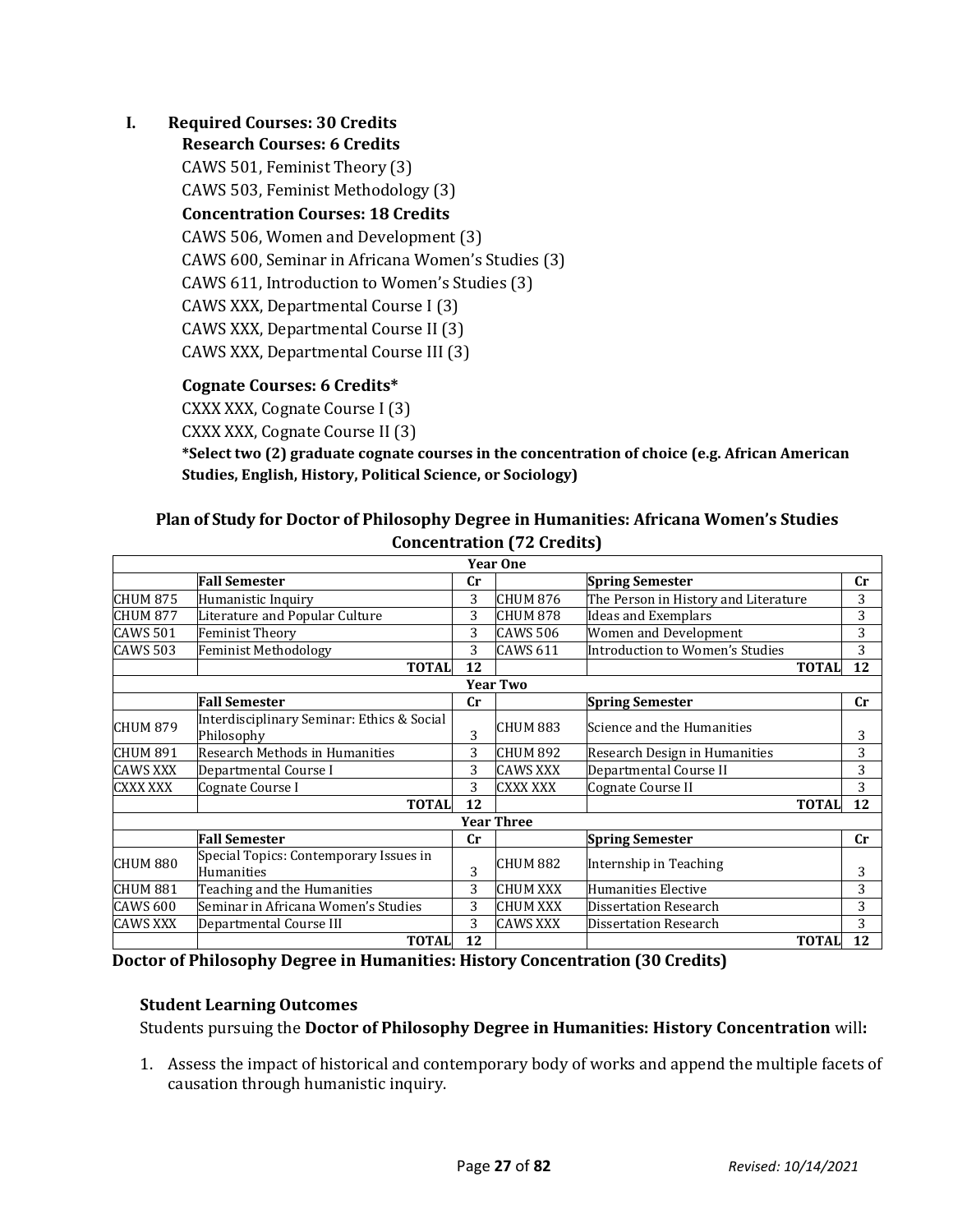- 2. Interpret and communicate effectively in oral and written formats the value of historical data based on its context, credibility, authority, and bias.
- 3. Discuss and critique the humanistic influence of major history scholars within historical schools.
- 4. Apply integrated concepts and theories of humanities and historical principles and strategies to construct a research-based dissertation.

#### **Degree Requirements**

In addition to the General Degree Requirements as published in this Catalog, candidates pursuing the **Doctor of Philosophy Degree in Humanities: History Concentration,** are required to complete **thirty (30)**  credits in the following coursework:

#### **I. Required Courses: 30 Credits**

#### **Historical Methodology and Research Courses: 6 Credits**

CHIS 682, Seminar in African History (3) CHIS 895, Advanced Graduate Course in Historiography and Methodology (3)

## **Areas of Study in History: 24 Credits**

## *Students may select courses from the following areas of study in history in any combination.*

#### **1. United States History**

CHIS 550, U.S. Constitutional History and the Law to 1877 (3) CHIS 551, U.S. Constitutional History and the Law since 1877 (3) CHIS 575, Intellectual and Cultural History of the United States (3) CHIS 576, Social and Economic History of the United States (3) CHIS 789, United States History Post 1945 (3)

## **2. African-American History\***

CHIS 563, The African American in the United States to 1877 (3) CHIS 564, The African American in the United States Since 1877 (3) CHIS 566, Contemporary African American History (3) CHIS 602, Black Metropolis (3) CHIS 767, The Modern Civil Rights Movement (3) CHIS 777, The Atlantic World (3) *\*Students with no previous graduate level African American history courses are required to complete three (3) credits in this area.*

## **3. African History**

CHIS 607, Community, Family, and Oral History (3) CHIS 680, History of Africa to 1800 (3) CHIS 681, History of Africa since 1800 (3)

#### **Plan of Study for Doctor of Philosophy Degree in Humanities: History Concentration (72 Credits)**

|                 | <b>Year One</b>                    |              |    |                 |                                      |  |  |  |
|-----------------|------------------------------------|--------------|----|-----------------|--------------------------------------|--|--|--|
|                 | <b>Fall Semester</b>               |              | Сr |                 | <b>Spring Semester</b>               |  |  |  |
| <b>CHUM 875</b> | Humanistic Inquiry                 |              | ◠  | CHUM 876        | The Person in History and Literature |  |  |  |
| <b>CHUM 877</b> | Literature and Popular Culture     |              |    | CHUM 878        | Ideas and Exemplars                  |  |  |  |
| <b>CHIS XXX</b> | Area of Study in History Course I  |              |    | <b>CHIS XXX</b> | Area of Study in History Course III  |  |  |  |
| <b>CHIS XXX</b> | Area of Study in History Course II |              |    | <b>CHIS XXX</b> | Area of Study in History Course IV   |  |  |  |
|                 |                                    | <b>TOTAL</b> | 12 |                 | <b>TOTAL</b>                         |  |  |  |
|                 | <b>Year Two</b>                    |              |    |                 |                                      |  |  |  |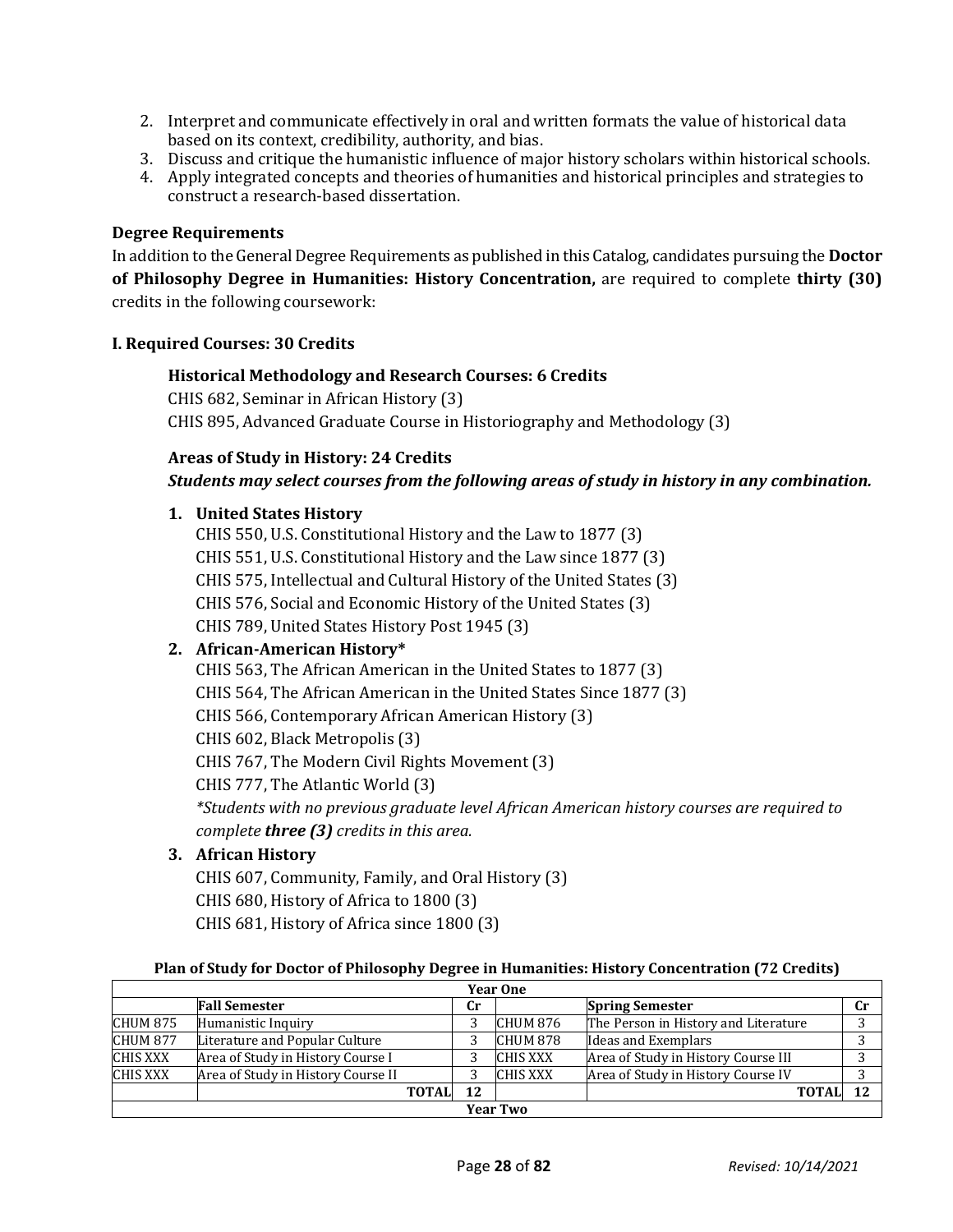|                     | <b>Fall Semester</b>                                     | $_{\rm Cr}$ |                 | <b>Spring Semester</b>                                        | $\mathbf{C}$ r |  |  |  |
|---------------------|----------------------------------------------------------|-------------|-----------------|---------------------------------------------------------------|----------------|--|--|--|
| <b>CHUM 879</b>     | Interdisciplinary Seminar: Ethics & Social<br>Philosophy | 3           | CHUM 883        | Science and the Humanities                                    | 3              |  |  |  |
| <b>CHUM 891</b>     | Research Methods in Humanities                           | 3           | <b>CHUM 892</b> | Research Design in Humanities                                 | 3              |  |  |  |
| <b>CHIS XXX</b>     | Area of Study in History Course V                        | 3           | <b>CHIS XXX</b> | Area of Study in History Course VI                            | 3              |  |  |  |
| CHIS <sub>682</sub> | Seminar in African History                               | 3           | <b>CHIS 895</b> | Advanced Graduate Course in<br>Historiography and Methodology | 3              |  |  |  |
|                     | <b>TOTAL</b>                                             | 12          |                 | <b>TOTAL</b>                                                  | 12             |  |  |  |
| <b>Year Three</b>   |                                                          |             |                 |                                                               |                |  |  |  |
|                     | <b>Fall Semester</b>                                     | <b>Cr</b>   |                 | <b>Spring Semester</b>                                        | <b>Cr</b>      |  |  |  |
| <b>CHUM 880</b>     | Special Topics: Contemporary Issues in<br>Humanities     | 3           | CHUM 882        | Internship in Teaching                                        | 3              |  |  |  |
| CHUM 881            | Teaching and the Humanities                              | 3           | <b>CHUM XXX</b> | Humanities Elective                                           | 3              |  |  |  |
| CHIS XXX            | Area of Study in History Course VII                      | 3           | <b>CHUM XXX</b> | Dissertation Research                                         | 3              |  |  |  |
| <b>CHIS XXX</b>     | Area of Study in History Course VIII                     | 3           | <b>CHIS XXX</b> | Dissertation Research                                         | 3              |  |  |  |
|                     | <b>TOTAL</b>                                             | 12          |                 | <b>TOTAL</b>                                                  | 12             |  |  |  |

## **Doctor of Philosophy Degree in Humanities: English Concentration (30 Credits)**

## **Student Learning Outcomes**

Students pursuing the **Doctor of Philosophy Degree in Humanities: English Concentration** will:

- 1. Analyze and effectively communicate in written and oral formats essential works of literature by American, African American, British, and other multiethnic/cultural authors.
- 2. Discuss and critique the influence of humanistic theories on literary or linguistic perspectives and scholarly work.
- 3. Apply integrated concepts and theories of humanities and English literature to construct a research-based dissertation.

#### **Degree Requirements**

In addition to the General Degree Requirements as published in this Catalog, candidates pursuing the **Doctor of Philosophy Degree in Humanities: English Concentration**, are required to complete **thirty (30)**  credits in the following coursework. Students must complete **twenty-four (24) credits in English** including eighteen (18) credits composed of three (3) credits **each** from the six (6) **Areas of Study in English** listed below. Additionally, students may elect any of the two graduate courses listed for the Department of English. Students who have not completed sufficient graduate study in Literary Criticism must complete CENG 560, Literary Theory and Criticism.

**I. Required Courses: 30 Credits**

**Core Courses: 6 Credits** CENG 509, Genres of Literary Expression (3) CENG 516, Major Authors (3) **Areas of Study in English: 18 Credits** *Select at least one course from each of the following areas of study:*

## **1. African and Caribbean Literature: 3 Credits**

CENG 530, The African Novel (3) CENG 531, African Poetry in English (3) CENG 532, Africana Critical Traditions (3) CENG 533, The Caribbean Novel (3)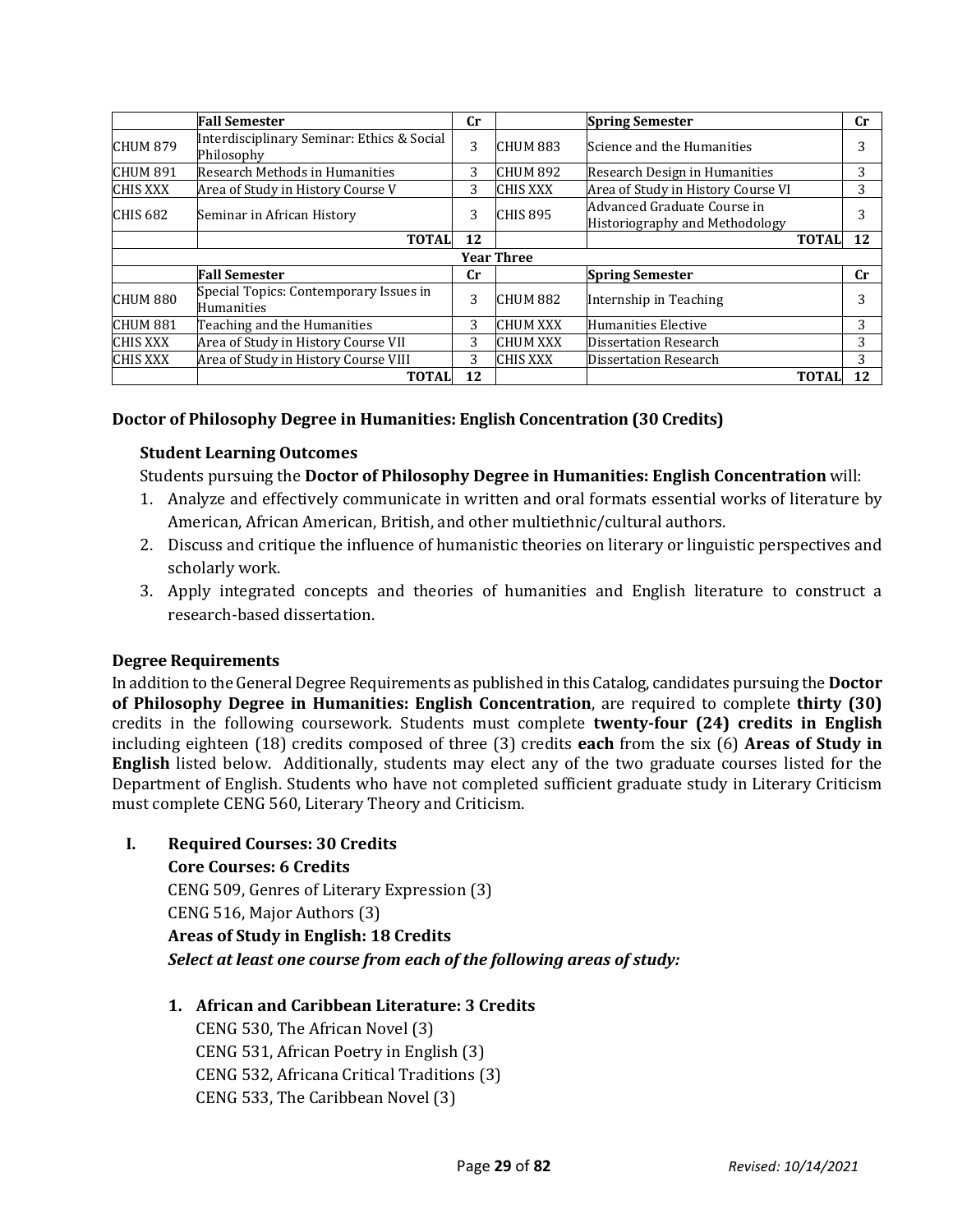CENG 534, Caribbean Poetry (3)

## **2. African American Literature: 3 Credits**

CENG 520, Ideas and Forms in African-American Literature (3) CENG 521, African-American Poetry, From Dunbar to the Present (3) CENG 522, The African-American Novel (3) CENG 523, Poetry of the Harlem Renaissance (3) CENG 524, Comparative Black Literature (3)

# **3. American Literature: 3 Credits**

CENG 510, Early American Literature (3) CENG 511, American Poetry (3) CENG 512, American Romantics (3) CENG 513, American Realism and Naturalism (3) CENG 514, The American Novel (3) CENG 515, Contemporary American Literature (3)

# **4. British Literature: 3 Credits**

CENG 540, The English Novel (3) CENG 541, Victorian Poetry (3) CENG 542, Literature of the Romantics (3) CENG 543, Drama of the Renaissance (3) CENG 544, Shakespeare (3) CENG 546, The Renaissance (3) CENG 547, The Enlightenment (3) CENG 548, Modern Drama (3)

# **5. Women's Literature: 3 Credits**

CENG 590, Contemporary African Women's Fiction (3) CENG 592, Caribbean Women Writers (3) CENG 593, Ethnic American Women Writers (3) CENG 594, Southern Women Writers (3)

# **6. Language and Linguistics: 3 Credits**

CENG 580, Modern Linguistics (3) CENG 581, History of the English Language (3) CENG 582, African-American Dialects (3)

# **Elective Courses in English: 6 Credits** CENG XXX, Graduate Elective in English (3) CENG XXX, Graduate Elective in English (3)

# **Plan of Study for Doctor of Philosophy Degree in Humanities: English Concentration (72 Credits)**

**Year One**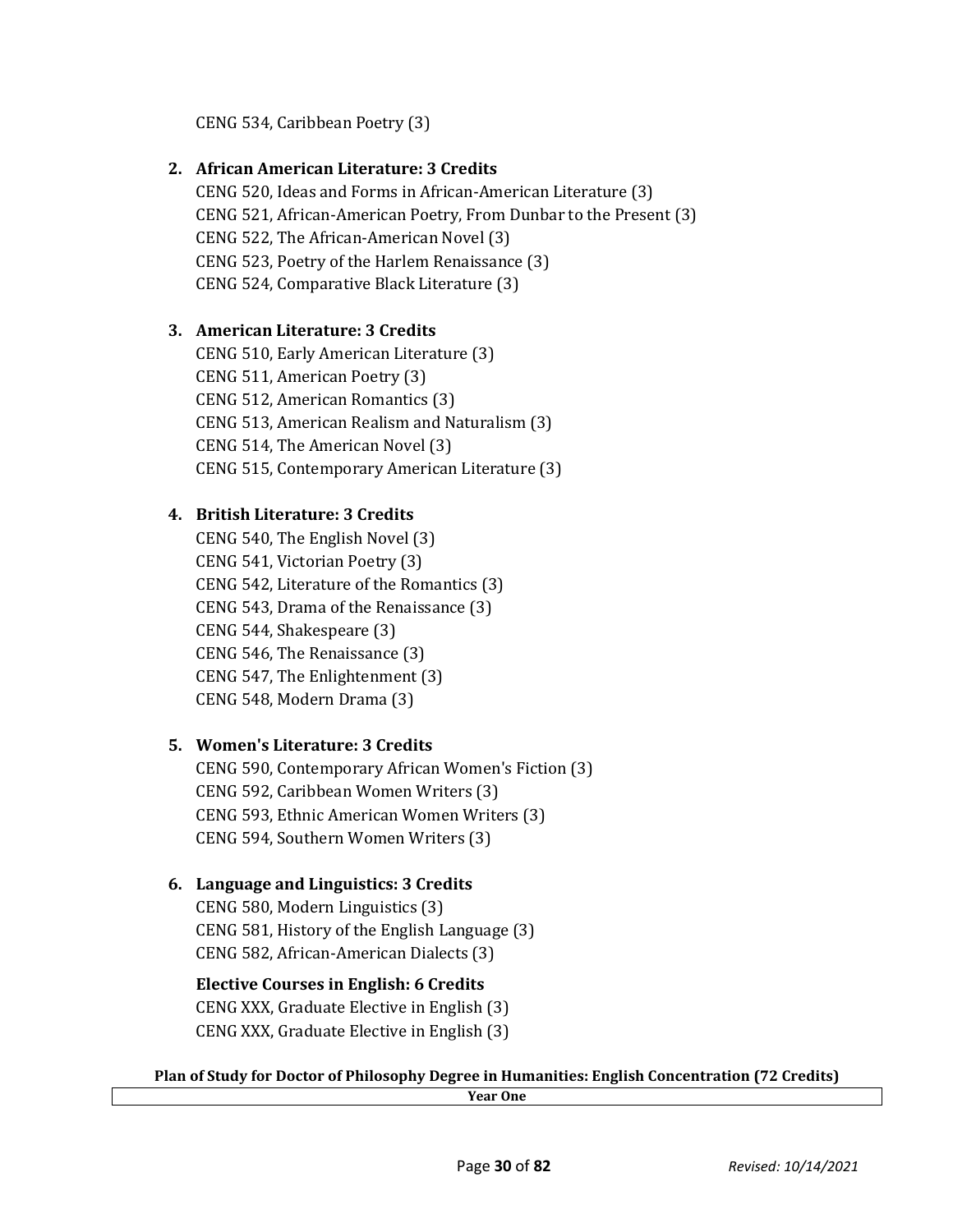|                   | <b>Fall Semester</b>                                     | <b>Cr</b> |                 | <b>Spring Semester</b>               | $_{\rm Cr}$ |  |  |  |
|-------------------|----------------------------------------------------------|-----------|-----------------|--------------------------------------|-------------|--|--|--|
| CHUM 875          | Humanistic Inquiry                                       | 3         | CHUM 876        | The Person in History and Literature | 3           |  |  |  |
| <b>CHUM 877</b>   | Literature and Popular Culture                           | 3         | <b>CHUM 878</b> | <b>Ideas and Exemplars</b>           | 3           |  |  |  |
| <b>CENG 509</b>   | Genres of Literary Expression                            | 3         | <b>CENG XXX</b> | Area of Study in English Course I    | 3           |  |  |  |
| <b>CENG 516</b>   | Major Authors                                            | 3         | <b>CENG XXX</b> | Area of Study in English Course II   | 3           |  |  |  |
|                   | <b>TOTAL</b>                                             | 12        |                 | <b>TOTAL</b>                         | 12          |  |  |  |
| <b>Year Two</b>   |                                                          |           |                 |                                      |             |  |  |  |
|                   | <b>Fall Semester</b>                                     | cr        |                 | <b>Spring Semester</b>               | cr          |  |  |  |
| <b>CHUM 879</b>   | Interdisciplinary Seminar: Ethics & Social<br>Philosophy | 3         | CHUM 883        | Science and the Humanities           | 3           |  |  |  |
| CHUM 891          | Research Methods in Humanities                           | 3         | CHUM 892        | Research Design in Humanities        | 3           |  |  |  |
| <b>CENG XXX</b>   | Area of Study in English Course III                      | 3         | <b>CENG XXX</b> | Area of Study in English Course V    | 3           |  |  |  |
| CENG XXX          | Area of Study in English Course IV                       | 3         | <b>CENG XXX</b> | Area of Study in English Course VI   | 3           |  |  |  |
|                   | <b>TOTAL</b>                                             | 12        |                 | <b>TOTAL</b>                         | 12          |  |  |  |
| <b>Year Three</b> |                                                          |           |                 |                                      |             |  |  |  |
|                   | <b>Fall Semester</b>                                     | cr        |                 | <b>Spring Semester</b>               | cr          |  |  |  |
| CHUM 880          | Special Topics: Contemporary Issues in<br>Humanities     | 3         | CHUM 882        | Internship in Teaching               | 3           |  |  |  |
| <b>CHUM 881</b>   | Teaching and the Humanities                              | 3         | <b>CHUM XXX</b> | Humanities Elective                  | 3           |  |  |  |
| CENG XXX          | <b>English Elective</b>                                  | 3         | <b>CHUM XXX</b> | <b>Dissertation Research</b>         | 3           |  |  |  |
| <b>CENG XXX</b>   | <b>English Elective</b>                                  | 3         | <b>CENG XXX</b> | <b>Dissertation Research</b>         | 3           |  |  |  |
|                   | <b>TOTAL</b>                                             | 12        |                 | <b>TOTAL</b>                         | 12          |  |  |  |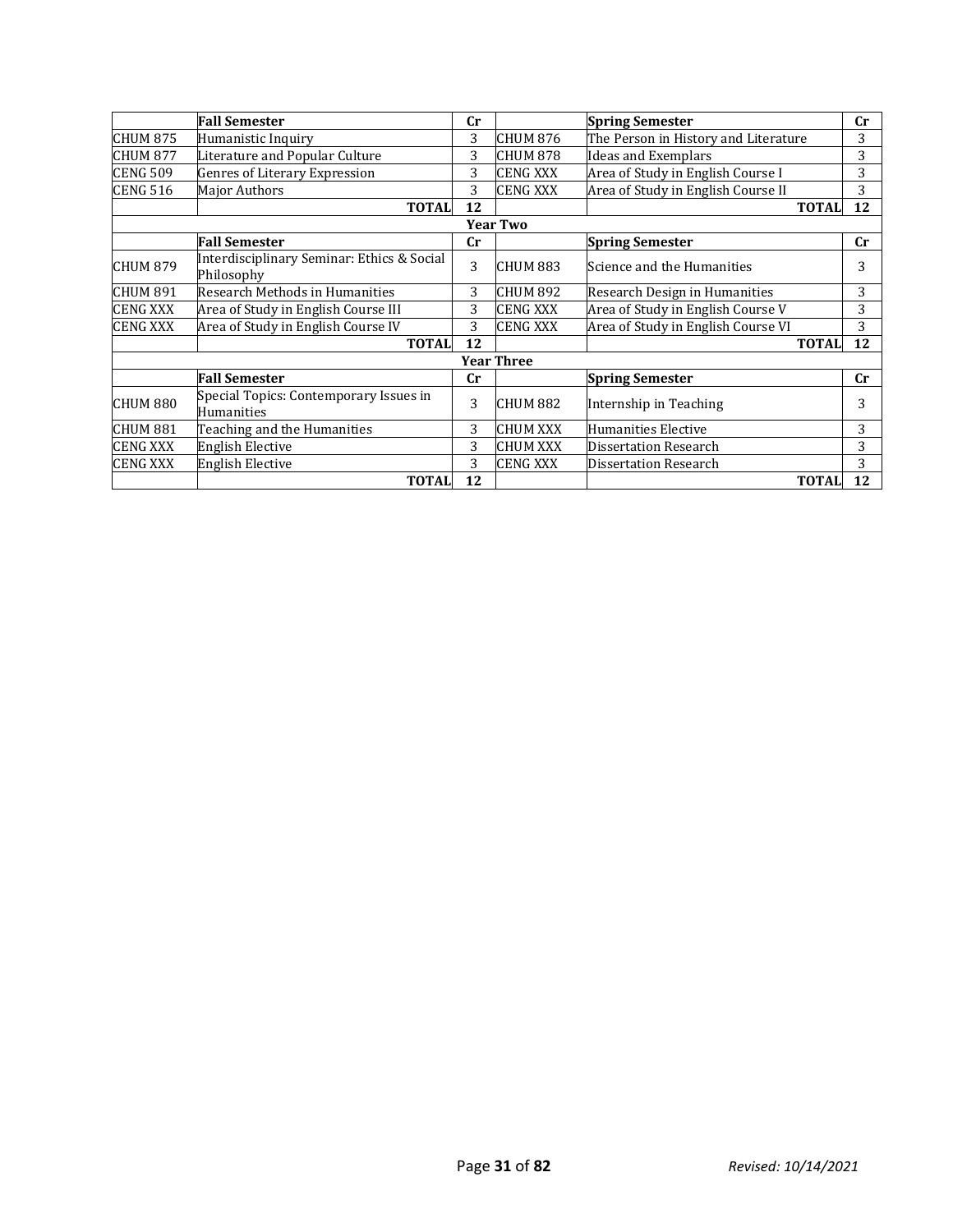# **Division of Natural Sciences and Mathematics**

<span id="page-31-0"></span>The Division of Natural and Mathematical Sciences offers graduate instructional programs for students interested in science careers with opportunities for rigorous learning and research experiences through the Departments of Biological Sciences, Chemistry, Computer and Information Science, Mathematics, and Physics. The Division also offers five-year accelerated BS/MS degree programs in Biology, Chemistry, Computer and Information Science, Mathematics and Physics and provides interdisciplinary and interdepartmental major sequences to students with potential for a strong science curriculum.

Graduate degree programs in Natural and Mathematical Sciences are designed to develop students' capacities for scientific and analytical work and to ensure that all majors are well prepared for their chosen career fields. Descriptions of these programs are provided under the respective departmental headings. Several scholarships are available for programs within the Division.

#### **DEPARTMENT OF BIOLOGICAL SCIENCES**

# **Thomas W. Cole, Jr., Research Center for Science and Technology, Suite 4005 Telephone: (404) 880-6790**

#### **Overview**

The Department of Biological Sciences provides graduate training for the **Master of Science (M.S.) and Doctor of Philosophy (Ph.D.) Degrees in Biological Sciences**. The programs of study primarily focus on contemporary concepts in cell biology, molecular biology, and biochemistry. Both in-depth theoretical knowledge and methodological tools in each of these areas equip students for scholarly and productive endeavors. The University grants degrees based on intellectual and technical development commensurate with the achievement standards of the scientific community, rather than on mere accumulation of course credits. The main goal of the Department is to sustain our excellence in research and graduate training, as well as to provide outstanding professional teaching. The faculty facilitates each student's success through thorough intellectual and research training in a nurturing environment.

#### **Mission**

The mission of the Department of Biological Sciences is to assist undergraduate and graduate students in the study of life sciences by providing a research environment that focuses on scientific reasoning, critical inquiry, problem solving, and the development of research skills that prepare graduates to be competitive in our global society.

## **Vision**

The vision of the Department of Biological Sciences is to be recognized as a premier undergraduate, graduate, and research-centered department, among the research-intensive institutions in the nation, whose graduates will be excellent scholars, researchers, and practitioners through productive scientific and professional health careers.

#### **Programs of Study**

Master of Science Degree in Biological Sciences (32 Credits)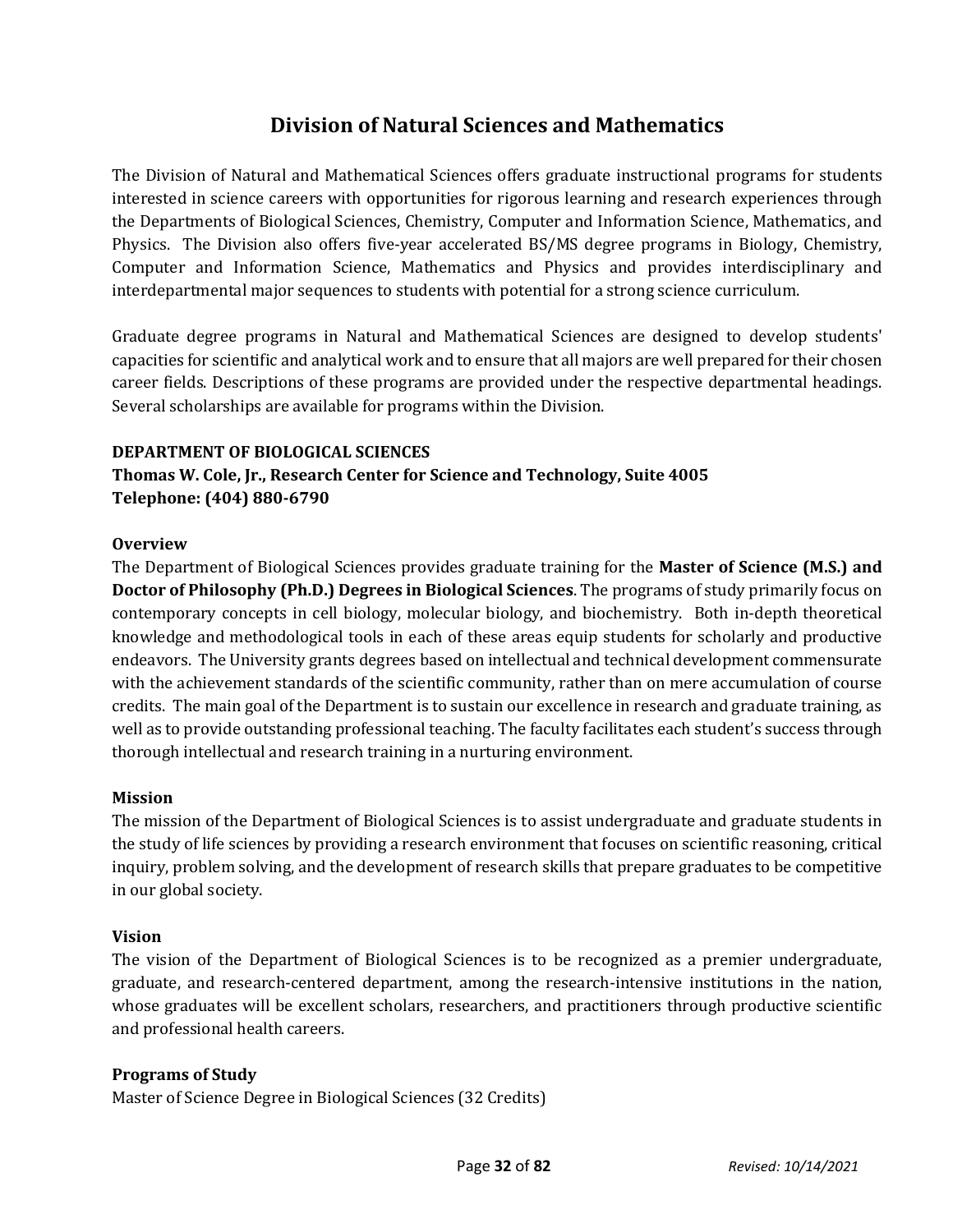Doctor of Philosophy Degree in Biological Sciences (72 Credits)

## **Master of Science Degree in Biological Sciences (32 Credits)**

## **Program Overview**

The Master of Science Degree program provides specialized training, research experiences, and the optional opportunity for students to gain teaching experiences. All students in the program are required to complete a **minimum of thirty-one (31)** credits. Research by Master's students centers on topics in cell biology, molecular biology, biochemistry, microbiology, and neurobiology. Other areas of specialized training are available through collaborations with other institutions and government agencies.

## **Admissions Requirements**

Applicants to the **Master of Science Degree in Biological Sciences** must meet the General Admissions Requirements as published in this Catalog and have completed a **minimum of twenty-four (24)**  undergraduate credits in Biology including biochemistry and one year each in general chemistry, organic chemistry, physics, and mathematics, including calculus.

## **Program Objectives**

- Introduce student to multidisciplinary aspects of modern biological sciences.
- Prepare student to examine, write, and present scientific literature.
- Prepare students for advanced studies, professional careers in biological and biomedical fields, or other scholarly endeavors.

## **Student Learning Outcomes**

Students pursing the **Master of Science Degree in Biological Sciences** will:

- 1. Apply biological concepts, theories, and techniques to conduct independent scientific experiments.
- 2. Effectively communicate information on biological and/or biomedical science in written and oral formats to scientific and non-scientific audiences.
- 3. Apply biological principles and analytical techniques to execute an original research project through hypothesis development, experimental design, and analytical interpretation of the data.
- 4. Practice professional ethics in the conduct of scientific inquiry, scholarly research, and independent scientific thinking.

# **Degree Requirements (31 Credits)**

In addition to the General Degree Requirements as published in this Catalog, candidates for the **Master of Science Degree in Biological Sciences** must complete the following requirements:

**I. Core Courses: 18 Credits**

CBIO 501, Biology Seminar (0)\* CBIO 502, Instructional Practicum (0) CBIO 504, Molecular Genetics (3) CBIO 506, Cell Biology (3) CBIO 509, Methods and Techniques in Biotechnology (3) CBIO 511, Biochemistry I (3) CBIO 512, Biochemistry II (3) CBIO 551, Biostatistics (3) **\*Students must enroll continuously in CBIO 501 till matriculation.**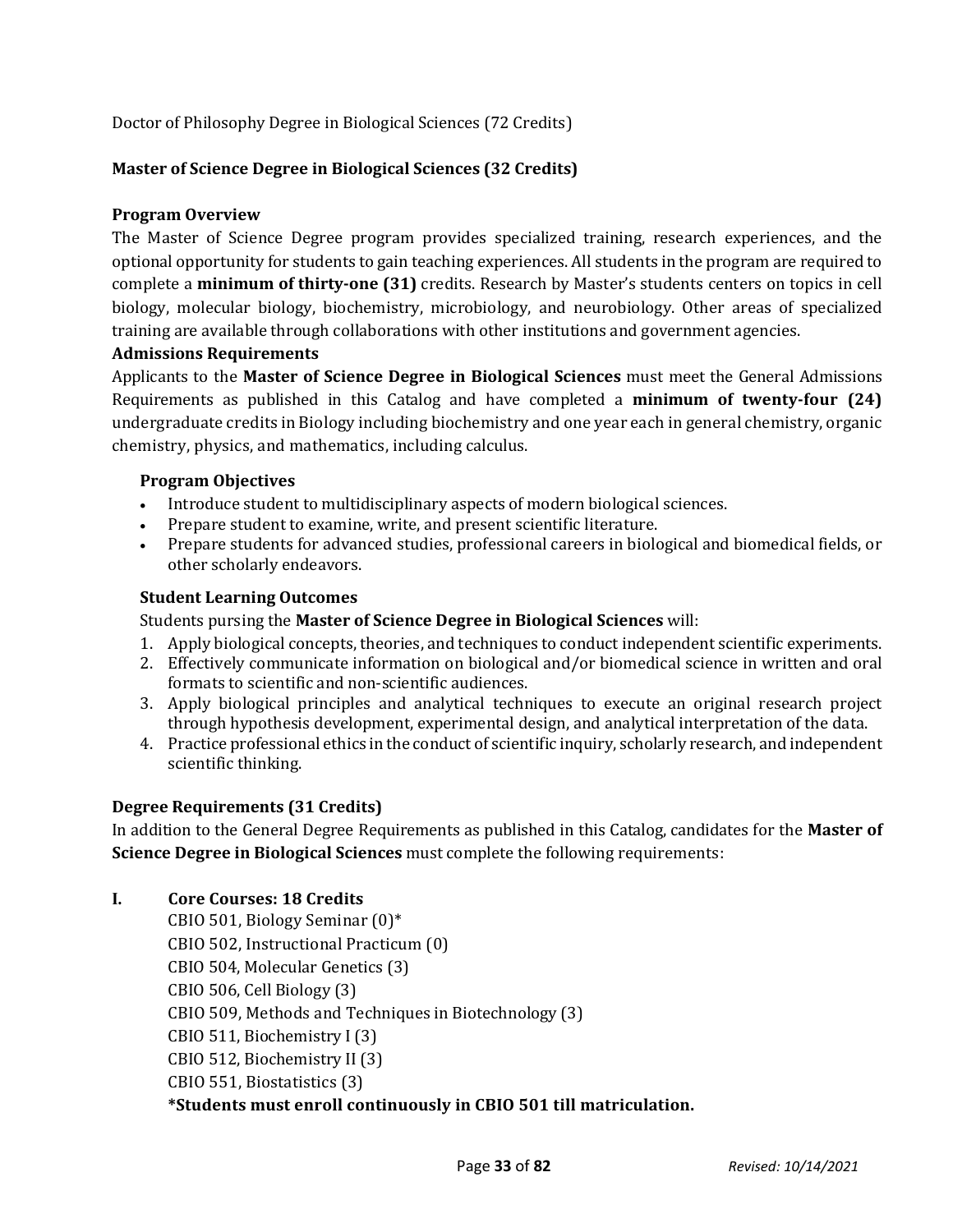## **Laboratory Rotation Requirements:**

During the first year of study, all students pursuing the **Master of Science Degree in Biological Sciences** are required to complete at least **two (2)** laboratory rotations (10 hours per week). Laboratory rotations provide graduate students with exposure to a variety of research projects and techniques conducted in faculty research training laboratories. The rotations will also give students opportunities to make a decision regarding the research laboratory in which they will conduct their thesis research.

## **Advanced Courses in the Area of Specialization: 6 Credits**

CBIO 556, Bioinformatics (3) CBIO 633, Advances in Molecular Biology (3) CBIO 635, Advances in Cell Biology (3) CBIO 643, Advances in Cancer Biology (3)

## **Research in Biology: 6 Credits**

CBIO 661, Research in Biochemistry (3-9) CBIO 671, Research in Molecular Biology (3-9) CBIO 681, Research in Cellular Biology (3-9) \*This course is required for M.S. students to present their dissertation/rotational research.

## **II. Thesis Research: 1 Credits**

CBIO 801, Thesis Research (1 Credit)

## **III. Final Examination**

Each student must successfully defend a thesis based on original research.

These are formal departmental requirements and as such must be scheduled during regular academic year or summer session. The following procedures are to be followed to complete these requirements:

- 1. The MS candidate should hold a formal meeting with his/her research committee to present a concise overview of finalized research data.
- 2. Upon approval by the committee, a final signed draft of the thesis should be submitted to the department chair.
- 3. A research seminar/oral defense is required. The candidate or the advisor should schedule the seminar/oral defense based on the Office of Graduate Programs thesis submission timeline.
- 4. The seminar/oral defense is scheduled as a formally announced departmental event. Biology faculty and graduate students are invited to attend and actively participate in the same as a scientific/intellectual interaction between the candidate and the attendees. The seminar/oral defense is to be professionally prepared with appropriate visual aids.
- 5. Announcement must be posted one week prior to the seminar/oral defense. The Department of Biological Sciences considers the opinion of the total faculty in attendance in arriving at a consensus on the scientific/professional caliber of the seminar. Serious concerns indicated by a consensus of the attending faculty may result in the candidate having to repeat this departmental requirement.
- 6. At the conclusion of the seminar/oral defense, the research advisor should ensure that the Seminar and Oral Presentation Approval Forms are completed and signed by all faculty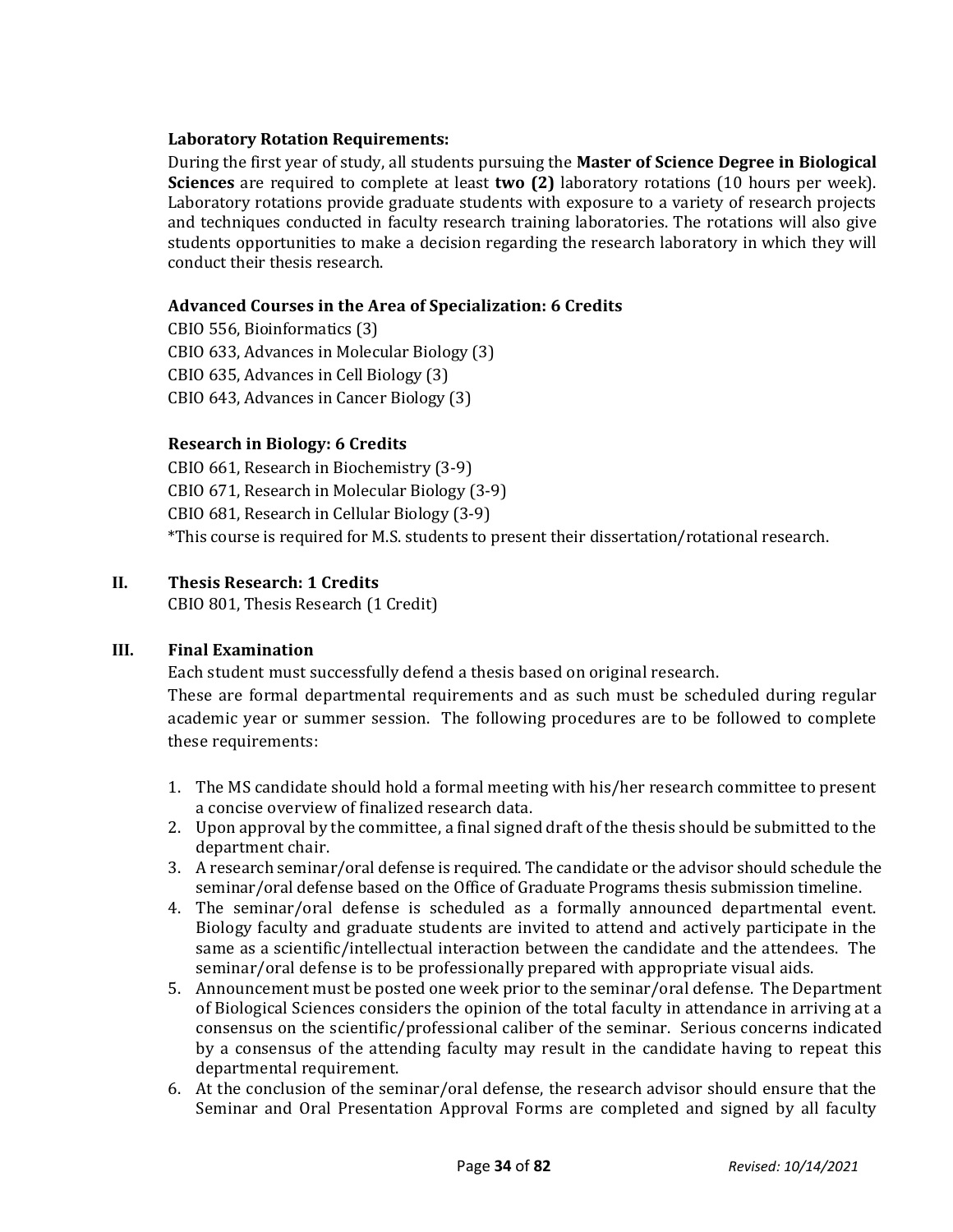members in attendance including the Department Chair.

|                                    |                                                                                                     |           | <b>Year One</b>         |                                                    |             |
|------------------------------------|-----------------------------------------------------------------------------------------------------|-----------|-------------------------|----------------------------------------------------|-------------|
|                                    | <b>Fall Semester</b>                                                                                | Cr        |                         | <b>Spring Semester</b>                             | $_{\rm Cr}$ |
| CBIO 501*                          | <b>Biology Seminar</b>                                                                              | 0         | CBIO 501*               | <b>Biology Seminar</b>                             | 0           |
| CBIO 504                           | <b>Molecular Genetics</b>                                                                           | 3         | <b>CBIO 506</b>         | Cell Biology                                       | 3           |
| CBIO 509                           | Research and Techniques in<br>Biotechnology                                                         | 3         | <b>CBIO 551</b>         | <b>Biostatistics</b>                               | 3           |
| CBIO 511 or<br>CCHE <sub>551</sub> | Protein Biochemistry/<br>Biochemistry I                                                             | 3         | CBIO 512 or<br>CCHE 552 | Intermediary Metabolism/<br><b>Biochemistry II</b> | 3           |
|                                    | <b>Laboratory Rotation I</b>                                                                        |           |                         | <b>Laboratory Rotation II</b>                      |             |
|                                    | <b>TOTAL</b>                                                                                        | 9         |                         | <b>TOTAL</b>                                       | 9           |
|                                    | Summer                                                                                              | <b>Cr</b> |                         |                                                    |             |
| CBIO 6XX                           | Research in Biology                                                                                 | 3         |                         |                                                    |             |
|                                    |                                                                                                     |           |                         |                                                    |             |
|                                    |                                                                                                     |           | <b>Year Two</b>         |                                                    |             |
|                                    | <b>Fall Semester</b>                                                                                | Cr        |                         | <b>Spring Semester</b>                             | cr          |
| CBIO 501*                          | <b>Biology Seminar</b>                                                                              | $\Omega$  | CBIO 502*               | <b>Biology Seminar II</b>                          | 0           |
|                                    |                                                                                                     |           | <b>CBIO 556</b>         | <b>Bioinformatics</b>                              | 3           |
| <b>CBIO XXX</b>                    | <b>Advanced Course in Biology</b>                                                                   | 3         | <b>CBIO 801</b>         | Thesis Research                                    |             |
| CBIO 6XX                           | Research in Biology                                                                                 | 3         |                         |                                                    |             |
|                                    |                                                                                                     |           |                         |                                                    |             |
|                                    | <b>TOTAL</b><br>Chudonte must annell continuously in CDIO F04 on CDIO F09, Dislagy Cominous Lond II | 6         |                         | <b>TOTAL</b>                                       | 4           |

**Plan of Study for Master of Science Degree in Biology (31 Credits)**

**\*Students must enroll continuously in CBIO 501 or CBIO 502, Biology Seminars I and II.**

\* All M.S. students must enroll and attend CBIO 501 Biology Seminars until matriculation.

\*\* This course is required for M.S. students to present their dissertation/rotational research.

## **Doctor of Philosophy Degree in Biological Sciences (72 Credits)**

## **Program Overview**

## The **Doctor of Philosophy (Ph.D.) Degree Program in Biological Sciences** trains and develops

scholars, and promotes research by providing students with contemporary concepts in the fields of cellular biology, molecular biology, and biochemistry. Each student receives thorough intellectual training in a particular specialty and must master the methods that are requisite for productive scholarly endeavors in that specialty. Graduate students are primarily engaged in research, but also take courses in specialized areas of interest, participate in seminars, and have opportunities to gain teaching experience while satisfying other requirements of their doctoral programs. Students carry out their research in state-of-the-art laboratories supervised by the faculty. Some of the research faculty members participate in and are supported by federally funded research programs. The Department fosters and maintains collaborations at local, national academic, industrial, and governmental research facilities. These collaborations provide opportunities for doctoral students to expand their research specialty areas.

## **Admissions Requirements**

Applicants to the **Doctor of Philosophy Degree in Biological Sciences** must meet the General Admissions Requirements as published in this Catalog. GRE Required.

## **Program Objectives**

1. Emphasize the multidisciplinary aspects of modern biological sciences.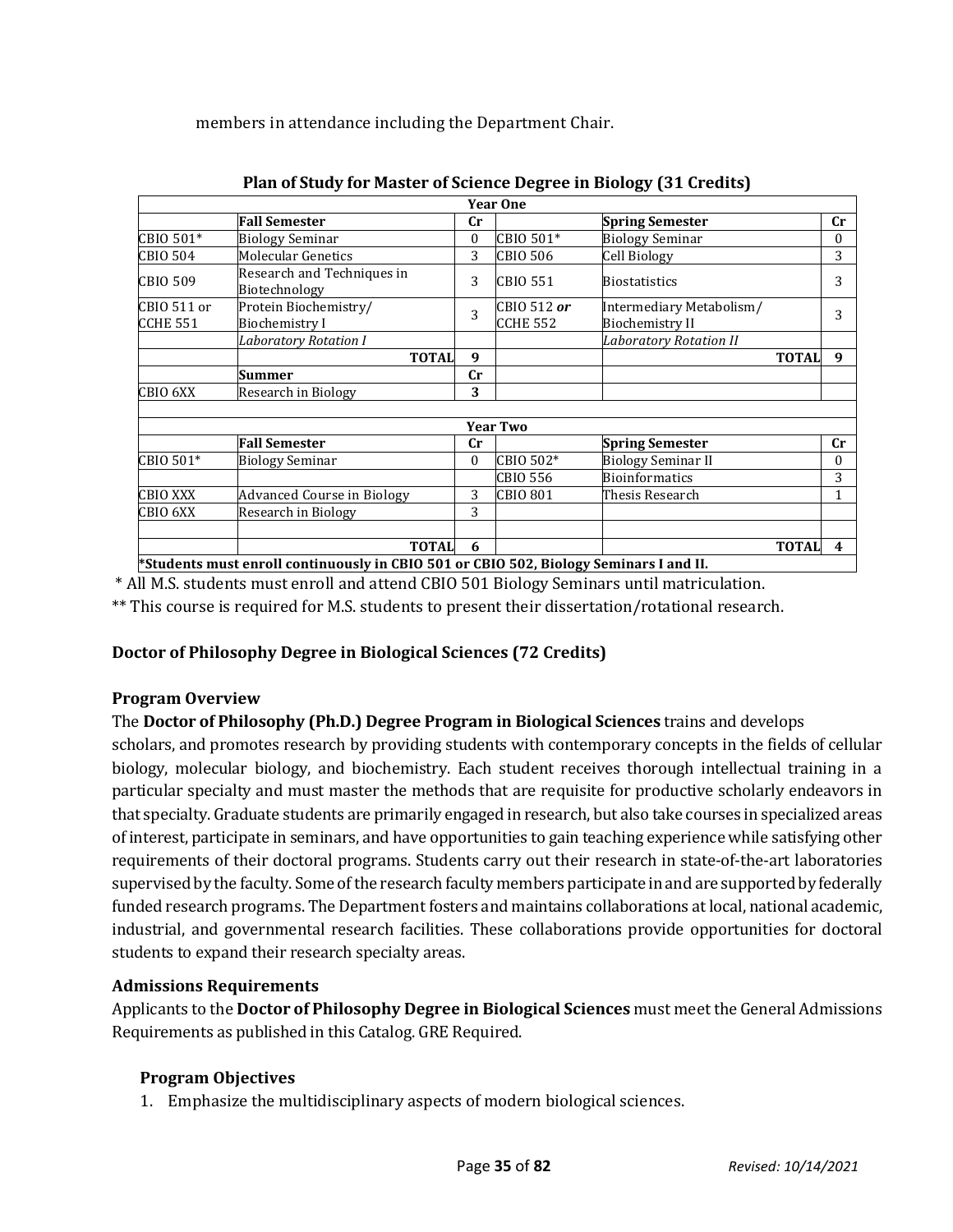- 2. Promote the development of the skills required for scientific inquiry, writing and presentation.
- 3. Provide opportunities for students to gain academic teaching and research experiences that will prepare them for scholarly and productive endeavors.
- 4. Train scientists and scholars to perceive fundamental biological problems and to investigate them successfully.
- 5. Prepare Ph.D. level students for postdoctoral research or academic teaching positions in academic institutions and biotechnology or other industries.

## **Student Learning Outcomes**

Students pursing the **Doctor of Philosophy Degree in Biological Sciences** will:

- 1. Conduct independent and collaborative research to prepare proposals for fellowship and funding, and scientific articles in peer-reviewed journals.
- 2. Communicate effectively biological information in written and oral formats to scientific and nonscientific audiences at professional conferences, workshops, seminars, and other academic venues.
- 3. Teach laboratory classes in introductory biology.
- 4. Practice professional ethical standards in the conduct of scientific experiment, inquiry, scholarly research and teaching.

## **Degree Requirements**

In addition to the General Degree Requirements as published in this Catalog, candidates for the **Doctor of Philosophy Degree in Biological Sciences** must complete a minimum of seventy-two (72) graduate credits in residence. Each student must pass a qualifying examination for admission to candidacy and defend a dissertation of original research conducted under the supervision of his/her major advisor and Dissertation Committee. As part of a comprehensive training program, each candidate for the **Doctor of Philosophy Degree in Biological Sciences** is required to serve as a Teaching Assistant in an undergraduate laboratory course for at least three (3) semesters under the supervision of a faculty member of record for the course.

## **I. Required Courses**

**Core Courses: 18 Credits**

CBIO 501, Biology Seminar (0)\* CBIO 502, Biology Seminar II/ Instructional Practicum II (0)\*\* CBIO 504, Molecular Genetics (3) CBIO 506, Cell Biology (3) CBIO 509, Research and Techniques in Biotechnology (3) CBIO 511, Biochemistry I (3) CBIO 512, Biochemistry II (3) CBIO 551, Biostatistics (3) \*All Ph.D. graduate students must enroll and attend CBIO 501 Biology Seminars until matriculation.

\*\* All Ph.D. students are required to register this course to document three (3) semesters of teaching activity.

## **Laboratory Rotation Requirements:**

During the first year of study, all students pursuing the Doctor of Philosophy Degree in Biological Sciences are required to complete at least three (3) laboratory rotations (10 hours per week each).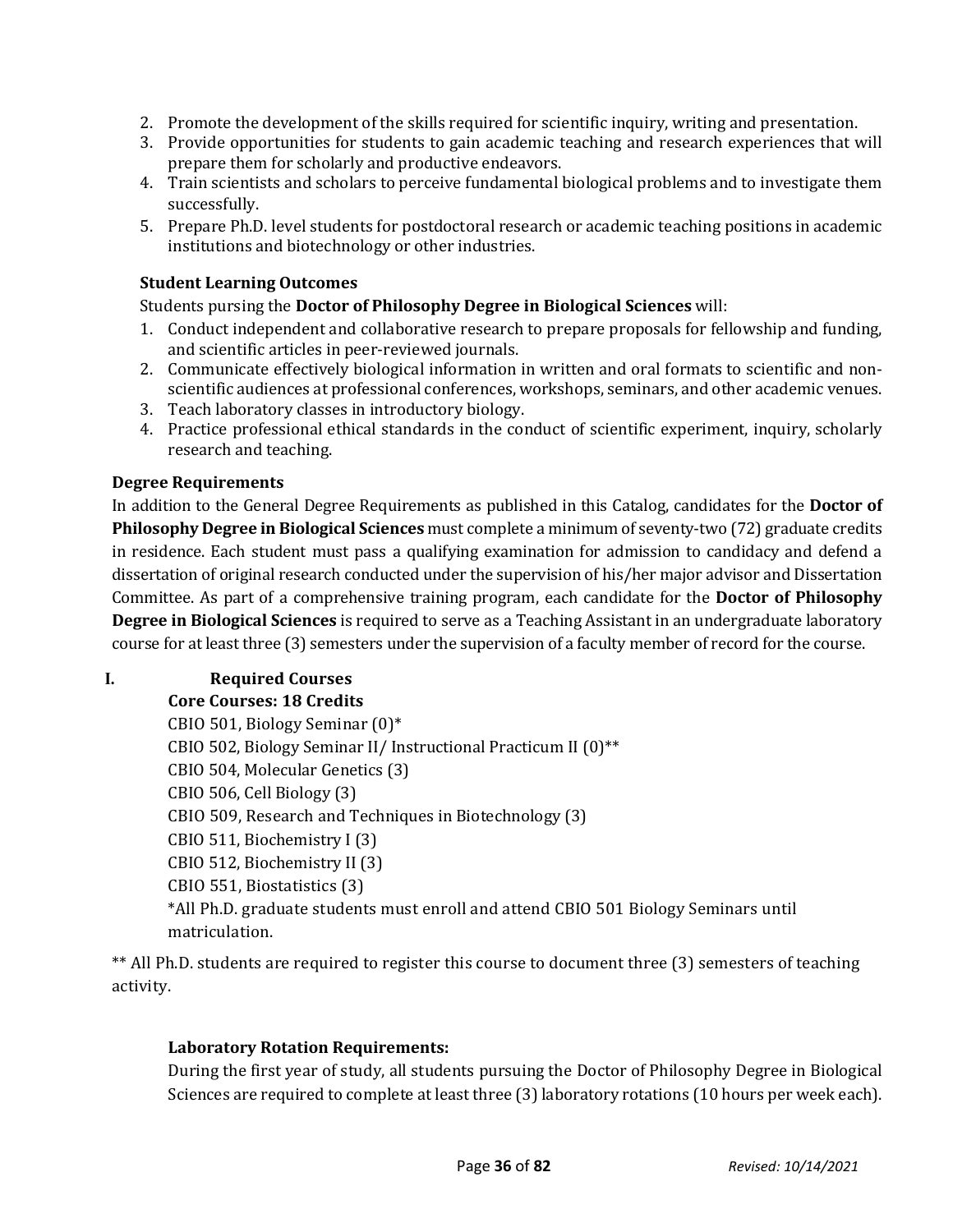Laboratory rotations provide doctoral students with exposure to a variety of research projects and techniques conducted in faculty research training laboratories. The rotations will also give students opportunities to make a decision regarding the research laboratory in which they will conduct their dissertation research.

# **Advanced Courses in the Area of Specialization: 6 Credits**

CBIO 633, Advances in Molecular Biology (3) CBIO 635, Advances in Cell Biology (3) CBIO 643, Advances in Cancer Biology (3)

# *Additional advanced courses will be required depending on students' research concentrations.*

# **Research Courses in Biology: Variable Credits**

CBIO 683, Senior Bioscience Seminar (1)\*

CBIO 884, Research in Biochemistry (3-12)

CBIO 871, Research in Molecular Biology (3-12)

CBIO 881, Research in Cellular Biology (3-12)

CBIO 901, Dissertation Consultation (1)

\*This course is required for the 4th or 5th Ph.D. candidate to present his/her thesis research in front of the audiences prior to thesis defense.

# **II. Research Tools**

Students must demonstrate proficiency in contemporary research methodologies, tools and technologies such as, Bioinformatics (CBIO556) as designated by the Department of Biological Sciences.

# **III. Qualifying Examinations:**

The Qualifying Examination is scheduled and conducted by the student's dissertation committee. The PhD degree Program Qualifying Form and Research Prospectus must be filed in the departmental office at least one semester prior to the Qualifying Examination, which in turn must be taken at least two academic years prior to the time the degree is to be conferred but not earlier than the completion of two years of graduate work. Students are permitted two (2) attempts to successfully complete the Qualifying Examination.

# **IV. Dissertation**

The terms thesis and dissertation are sometimes used interchangeably. However, more commonly, the term thesis is used in conjunction with the work submitted in partial fulfillment of the requirements for the MS degree and dissertation refers to the treatise or discourse submitted for the PhD degree. The thesis or dissertation is a formal presentation of the student's original investigations. It should demonstrate the candidate's technical competence and potential for carrying out productive research. It must contribute something additional to the existing body of knowledge or bring into focus a significantly different critical interpretation of the existing knowledge. It is the most important proof of a candidate's scholarly potential. It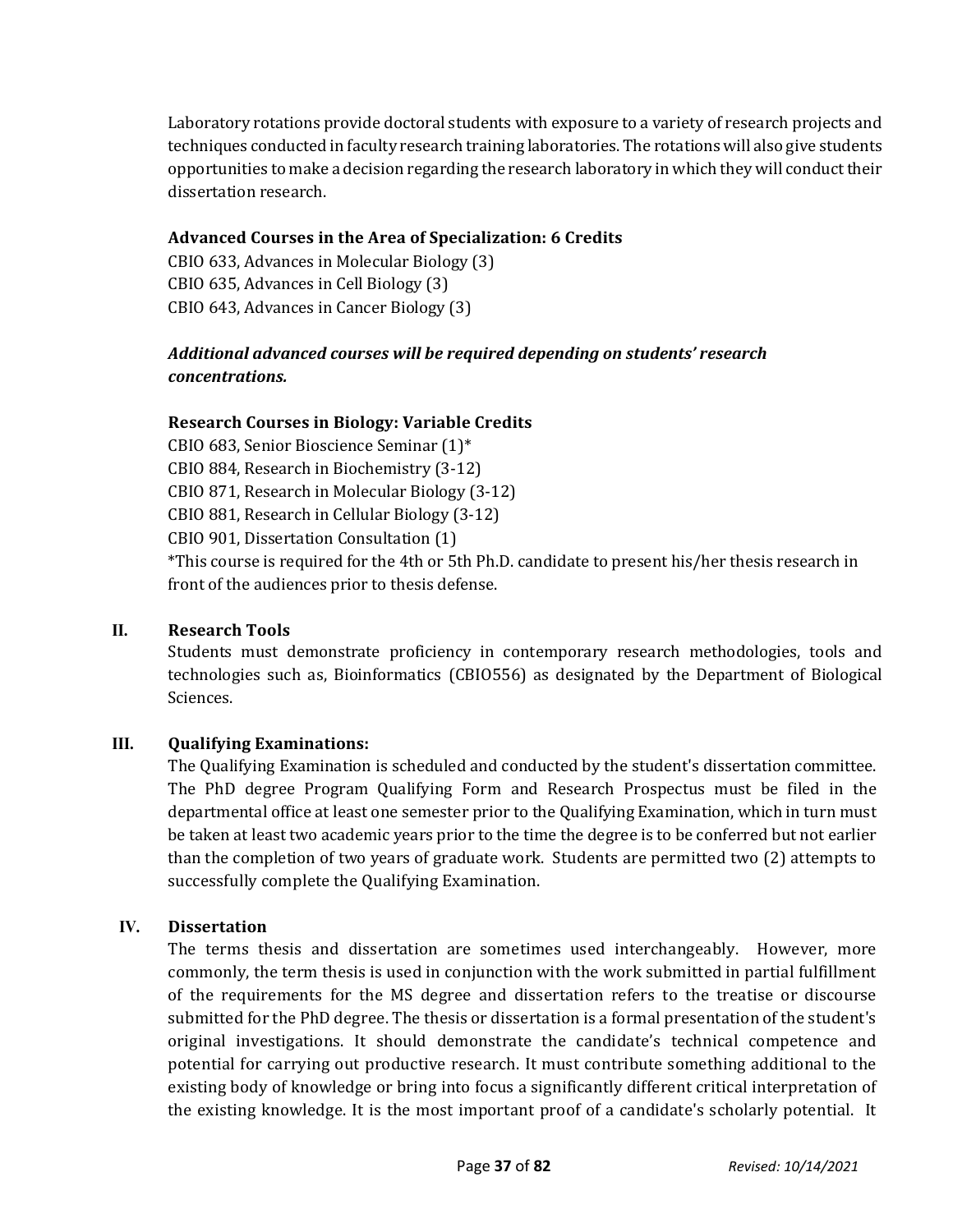also reflects the competence and standards of the departmental faculty and the University. Therefore, it must truly be a scholarly production.

# **V. Final Examination**

These are formal departmental requirements and as such must be scheduled during regular academic year or summer session. The following procedures are to be followed to complete these requirements:

- 1. The PhD candidate should hold a formal meeting with his/her research committee to present a concise overview of finalized research data.
- 2. Upon approval by the committee, a final signed draft of the dissertation should be submitted to the department chair.
- 3. A research seminar/oral defense is required. The candidate or the advisor should schedule the seminar/oral defense based on the Office of Graduate Studies thesis submission timeline.
- 4. The seminar/oral defense is scheduled as a formally announced departmental event. Biology faculty and graduate students are invited to attend and actively participate in the same as a scientific/intellectual interaction between the candidate and the attendees. The seminar/oral defense is to be professionally prepared with appropriate visual aids.
- 5. Announcement must be posted one week prior to the seminar/oral defense. The Department of Biological Sciences considers the opinion of the total faculty in attendance in arriving at a consensus on the scientific/professional caliber of the seminar. Serious concerns indicated by a consensus of the attending faculty may result in the candidate having to repeat this departmental requirement.
- 6. At the conclusion of the seminar/oral defense, the research advisor should ensure that the Seminar and Oral Presentation Approval Forms are completed and signed by all faculty members in attendance including the Department Chair.

|                 |                                         | <b>Year One</b> |                 |                                      |             |
|-----------------|-----------------------------------------|-----------------|-----------------|--------------------------------------|-------------|
|                 | <b>Fall Semester</b>                    | cr              |                 | <b>Spring Semester</b>               | $_{\rm Cr}$ |
| CBIO 501*       | <b>Biology Seminar</b>                  | 0               | CBIO 501*       | <b>Biology Seminar</b>               | 0           |
| CBIO 502**      | Instructional Practicum                 | 0               | CBIO 502*       | <b>Biology Seminar II</b>            | $\theta$    |
| <b>CBIO 504</b> | <b>Molecular Genetics</b>               | 3               | <b>CBIO 506</b> | <b>Cell Biology</b>                  | 3           |
| <b>CBIO 509</b> | Methods and Techniques in Biotechnology | 3               | <b>CBIO 551</b> | <b>Biostatistics</b>                 | 3           |
| CBIO 511        | <b>Biochemistry I</b>                   | 3               | <b>CBIO 512</b> | <b>Biochemistry II</b>               | 3           |
|                 | Laboratory Rotation I                   |                 |                 | Laboratory Rotation II (continued)   |             |
|                 | Laboratory Rotation II                  |                 |                 | <b>Laboratory Rotation III</b>       |             |
|                 | <b>TOTAL</b>                            | 9               |                 | <b>TOTAL</b>                         | 9           |
|                 | Summer                                  | cr              |                 |                                      |             |
| <b>CBIO XXX</b> | Research in Biology                     | 3               |                 |                                      |             |
|                 |                                         |                 |                 |                                      |             |
|                 |                                         | <b>Year Two</b> |                 |                                      |             |
|                 | <b>Fall Semester</b>                    | cr              |                 | <b>Spring Semester</b>               | cr          |
| CBIO 501*       | <b>Biology Seminars</b>                 | 0               | CBIO 502*       | <b>Biology Seminar II</b>            | 0           |
| CBIO 502**      | <b>Instructional Practicum</b>          |                 | CBIO 633        | <b>Advances in Molecular Biology</b> | 3           |
| CBIO 635        | <b>Advances in Cell Biology</b>         | 3               | <b>CBIO XXX</b> | Research in Biology                  | 6           |
| <b>CBIO XXX</b> | Research in Biology                     | 6               |                 |                                      |             |
|                 | <b>TOTAL</b>                            | 9               |                 | <b>TOTAL</b>                         | 9           |
|                 | <b>Summer</b>                           | cr              |                 |                                      |             |
| <b>CBIO XXX</b> | Research in Biology                     | 3               |                 |                                      |             |

| Plan of Study for Doctor of Philosophy Degree in Biological Sciences (72 Credits) |
|-----------------------------------------------------------------------------------|
|-----------------------------------------------------------------------------------|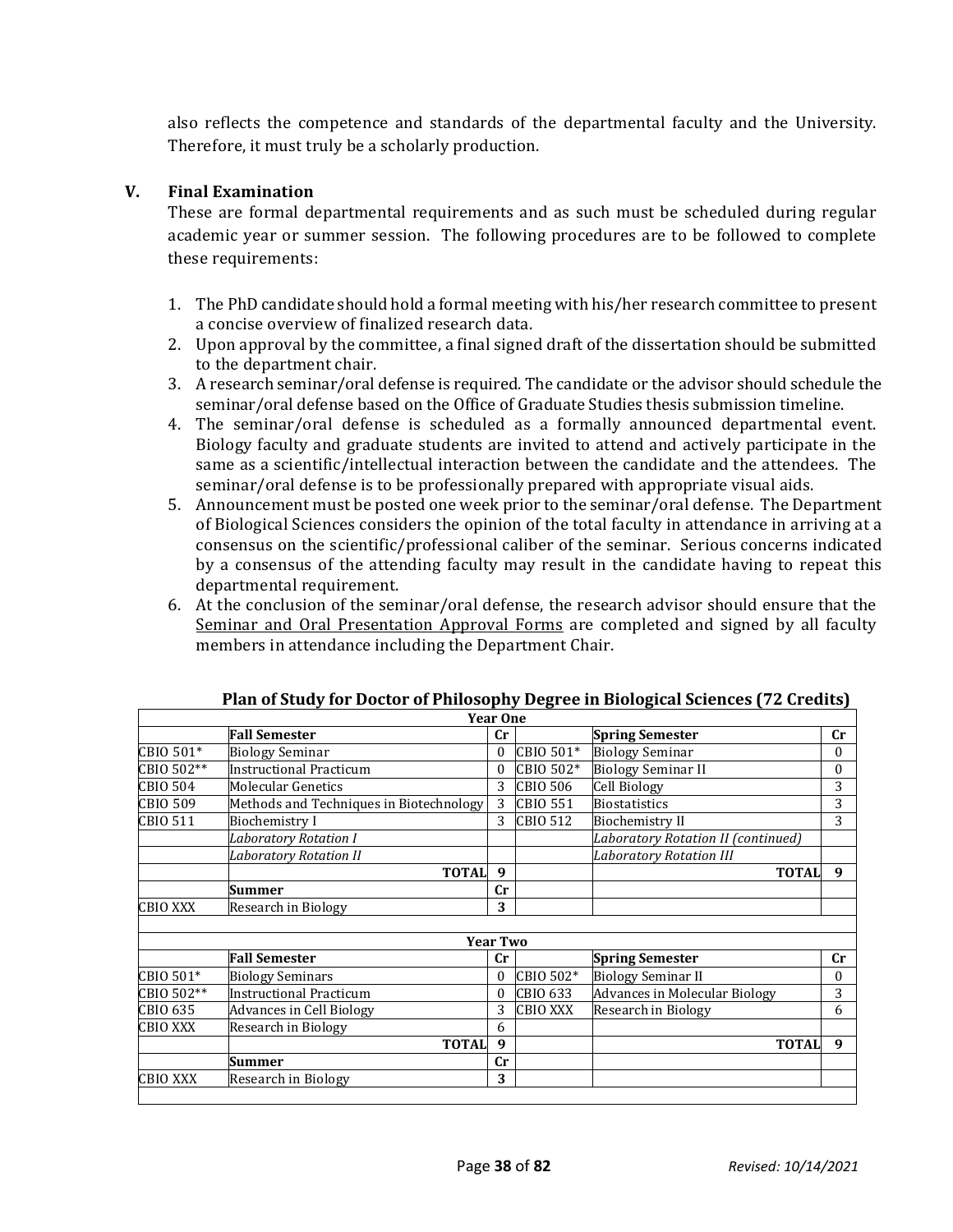|                 | <b>Year Three</b>         |    |                 |                         |             |
|-----------------|---------------------------|----|-----------------|-------------------------|-------------|
|                 | <b>Fall Semester</b>      | cr |                 | <b>Spring Semester</b>  | $_{\rm Cr}$ |
| CBIO 501*       | <b>Biology Seminars</b>   | 0  | CBIO 501*       | <b>Biology Seminars</b> | $\Omega$    |
| <b>CBIO XXX</b> | Research in Biology       | 6  | <b>CBIO XXX</b> | Research in Biology     | 6           |
|                 | <b>TOTAL</b>              | 6  |                 | <b>TOTAL</b>            | 6           |
|                 | Summer                    | cr |                 |                         |             |
| <b>CBIO XXX</b> | Research in Biology       | 3  |                 |                         |             |
|                 |                           |    |                 |                         |             |
|                 | <b>Year Four</b>          |    |                 |                         |             |
|                 | <b>Fall Semester</b>      | cr |                 | <b>Spring Semester</b>  | cr          |
| CBIO 501*       | <b>Biology Seminars</b>   | 0  | CBIO 501*       | <b>Biology Seminars</b> | $\Omega$    |
| CBIO 683***     | Senior Bioscience Seminar |    | CBIO 8XX        | Research in Biology     | 6           |
| <b>CBIO XXX</b> | Research in Biology       | 6  |                 |                         |             |
|                 | <b>TOTAL</b>              | 6  |                 | <b>TOTAL</b>            | 6           |
|                 | Summer                    | cr |                 |                         |             |
| <b>CBIO XXX</b> | Research in Biology       | 2  |                 |                         |             |
| CBIO 901        | Dissertation Consultation |    |                 |                         |             |
|                 | <b>TOTAL</b>              | 3  |                 |                         |             |

**\*All Ph.D. graduate students must enroll and attend CBIO 501 Biology Seminars until matriculation. \*\* All Ph.D. students are required to register this course to document three (3) semesters of teaching activity \*\*\*This course is required for the 4th or 5th Ph.D. candidate to present his/her thesis research in front of the audiences prior to thesis defense.**

#### **DEPARTMENT OF CHEMISTRY**

**Thomas W. Cole, Jr., Research Center for Science and Technology, Suite 2025 Telephone: (404) 880-6850**

**Dr. Conrad W. Ingram (Chair) cingram@cau.edu**

#### **Overview**

The Department of Chemistry offers graduate degree programs designed for students interested in the chemical professions and for students who desire a career in teaching chemistry, biology, physics, mathematics, engineering, and other health sciences as well as preparation for graduate study. Chemistry majors graduate with a wide choice of career possibilities as researchers and administrators in the chemical, environmental, health and pharmaceutical industries.

The Department educates students to become adept in the molecular sciences, and to apply their skill and knowledge for analysis and for solution of wide-ranging problems. Our goal is to prepare students to be proficient in the methods of scientific inquiry. Some will pursue scientific careers and contribute as experimentalists or theoreticians in varied research or industrial settings. Others will apply the methods and discoveries of this discipline in many associated professions, such as the health sciences and public policy. Chemistry and its associated disciplines, Materials Science, Biological Chemistry, Environmental Science, are advancing rapidly and transforming society in the material and sociological arenas. The faculty and many students are engaged fully in research and development of these evolving sciences.

#### **Mission**

The mission of the Department of Chemistry is to provide students a rigorous course of study in the physical and chemical sciences by utilizing multi-faceted learning experiences, guided inquiry laboratory,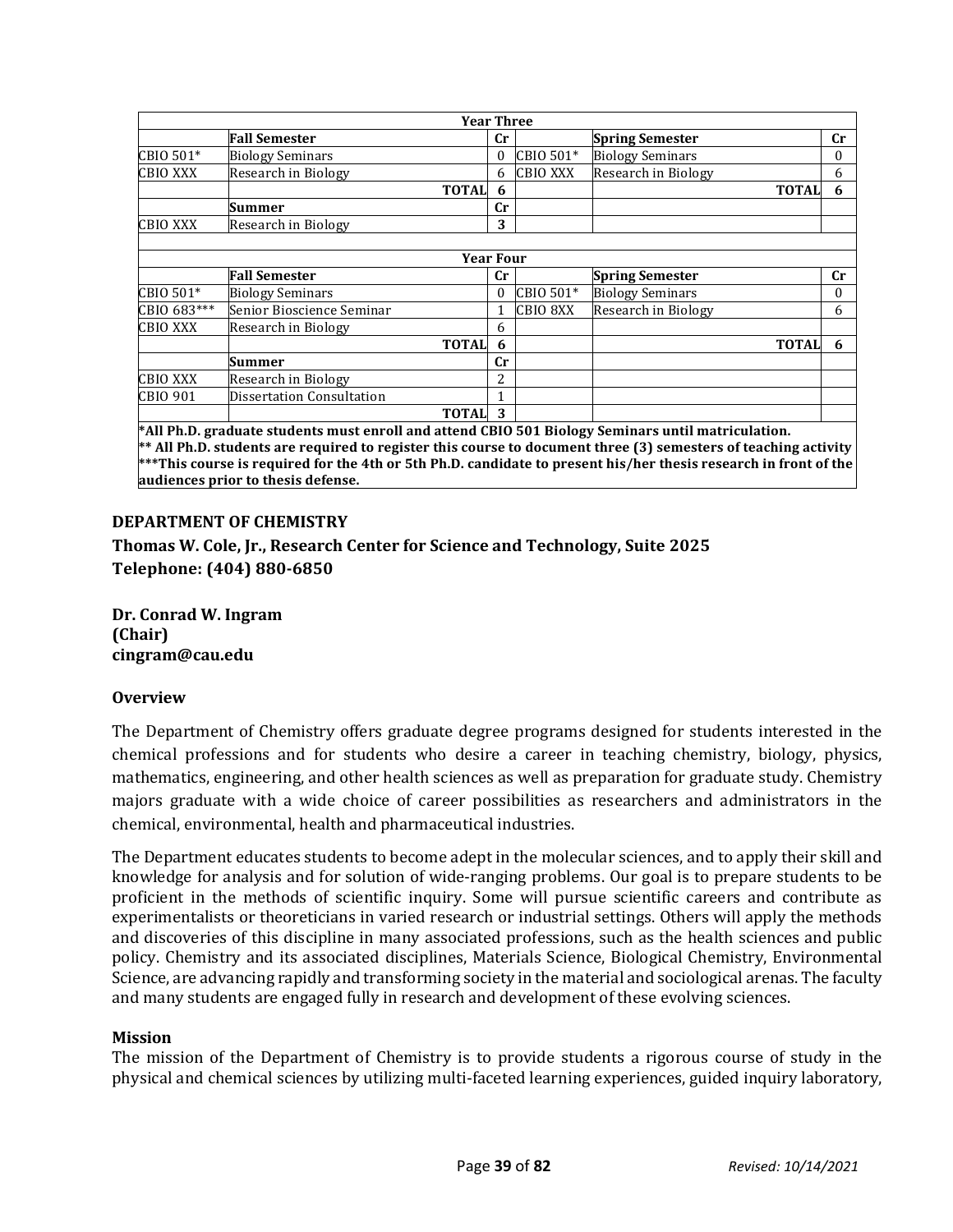and scientific research to prepare students for careers as chemists or professionals in research and development, scientific discovery, or medical service in the global community.

#### **Vision**

The vision of the Department of Chemistry is to become a leading provider of interdisciplinary approaches to chemistry education and research that attracts and prepares diverse students to be scientifically literate and competitive professionals to meet the future demands of the changing global environment.

#### **Programs of Study**

Master of Science Degree in Chemistry (31 Credits) Master of Science Degree in Chemistry: Biochemistry Concentration (36 Credits) Master of Science Degree in Industrial Chemistry (37 Credits) Doctor of Philosophy Degree in Chemistry (72 Credits)

# *Students may concentrate their studies in Analytical, Organic, Inorganic, Physical and Polymer Chemistry, and Biochemistry.*

**Master of Science Degree in Chemistry (31 Credits)**

#### **Program Overview**

The **Master of Science Degree in Chemistry** is available for those students interested in gaining the necessary knowledge and skills for advancing in their career and positioning themselves for a non-entry level position in chemistry. Students in the program are also prepared to pursue an advanced degree in chemistry or entry to a professional school.

#### **Admissions Requirements**

Students apply to the Master of Science Degree must possess a BS or BA in Chemistry or related field. In addition to the General Admissions Requirements as published in this Catalog, applicants to the **Master of Science Degree in Chemistry** must have completed two semesters each of physics and calculus. GRE Required.

#### **Program Objectives**

- 1. Introduce students to the fundamental laboratory and technical concepts and background concepts in the core areas of organic, analytical, physical and inorganic chemistry.
- 2. Prepare students to be proficient in the methods of scientific inquiry in the fields of chemistry and its associated disciplines.
- 3. Prepare student to engage in scholarly research methods and discoveries of the discipline.
- 4. Prepare student for advanced studies, professional careers in chemistry and related fields, or other scholarly endeavors.

#### **Student Learning Outcomes**

Students pursuing the **Master of Science Degree in Chemistry** will:

- 1. Apply scientific knowledge and quantitative and qualitative skills to analyze and solve a wide-range of problems in the area physical and molecular sciences.
- 2. Apply fundamental concepts in the core areas of organic, analytical, physical and inorganic chemistry to execute experimental projects.
- 3. Utilize technical skill sets to collect, analyze and interpret data to conduct independent projectbased research.
- 4. Effectively communicate information on molecular sciences in written and oral formats to scientific and non-scientific audiences.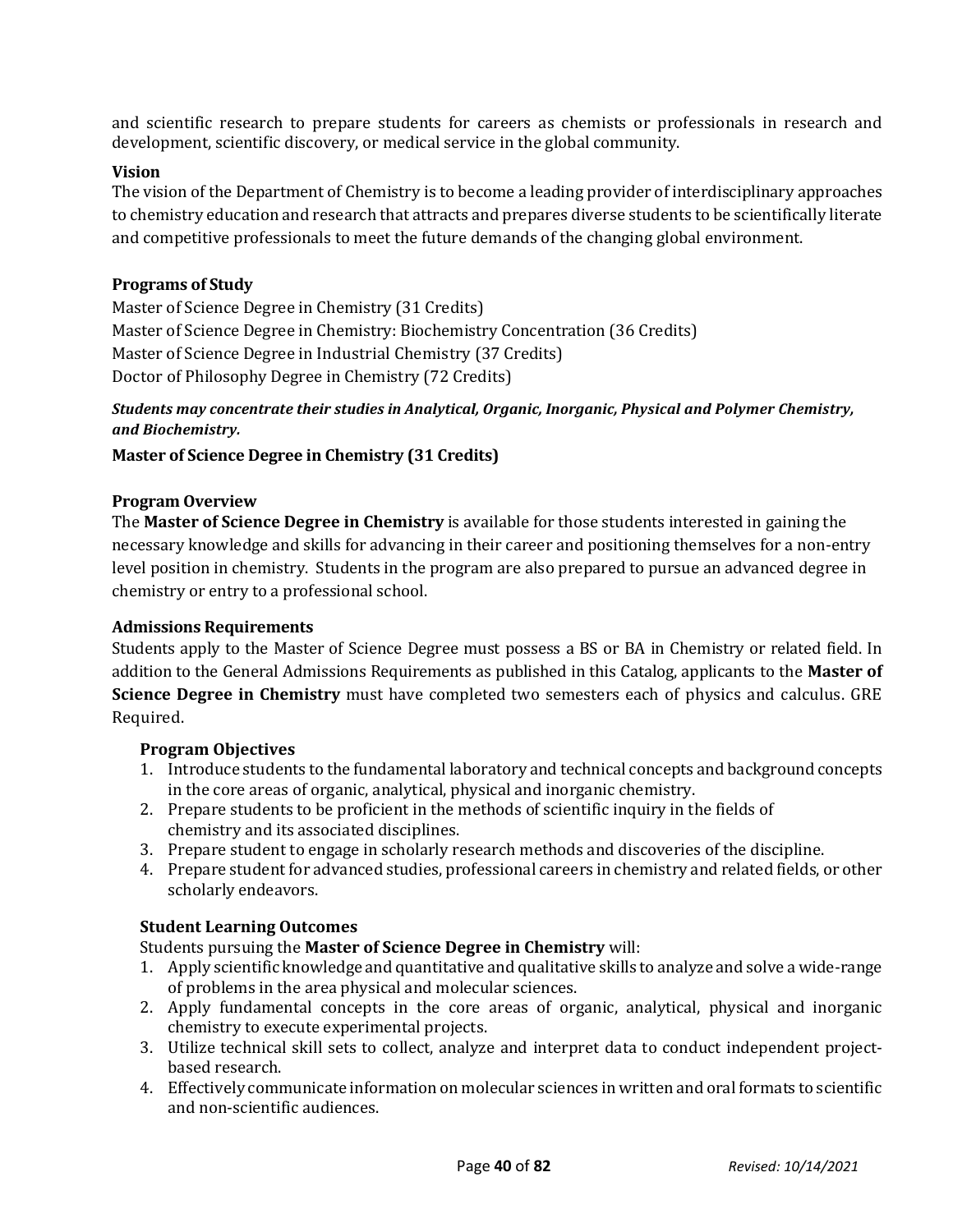5. Practice professional ethics in the conduct of scientific inquiry, scholarly research, and independent scientific thinking.

# **Degree Requirements**

In addition to the General Degree Requirements as published in this Catalog, students pursuing the **Master of Science Degree in Chemistry** and the **Master of Science Degree in Chemistry with concentration in Biochemistry** are required to pass **Basic Examinations** during the week of registration in order to insure that they begin graduate work at a level commensurate with their background. The examinations include the subject matter covered by the following courses: general chemistry, qualitative and analytical chemistry, organic chemistry, physical chemistry, and mathematics through calculus.

A candidate for the **Master of Science Degree in Chemistry** must complete a minimum of thirty-one (31) graduate credits in a program of study and research approved by the Department Chair in consultation with the student and his/her major professor.

Students interested in pursuing the **Master of Science Degree in Chemistry with concentration in Biochemistry** must complete a minimum of thirty-seven (36) graduate credits and research approved by the Department Chair in consultation with the student and his/her major professor.

# **Master of Science Degree in Chemistry (31 Credits)**

# **V. Core Requirements: (19 Credits)**

CCHE 508, Seminar in Chemistry  $(1)^*$ 

CCHE 512, Instrumental Methods (3)

CCHE 521, Advanced Inorganic Chemistry (3)

CCHE 531, Mechanistic Organic Chemistry (3)

CCHE 532, Organic Synthesis (3)

CCHE 541, Thermodynamics (3)

CCHE 542, Quantum Chemistry (3)

**\* Required of all graduate students and must be taken for one semester to earn one hour of credit. Students generally register for this course during the semester of their thesis defence.**

# **Electives in Chemistry: (6 Credits)**

CCHE XXX, Graduate Elective in Chemistry (3) CCHE XXX, Graduate Elective in Chemistry (3)

# **VI. Thesis Research: (6 Credits)**

CCHE 7XX, Thesis Research Area of Study (Variable Credits). Students are strongly encouraged to take a Thesis Research course in the Summer of year 1. **Must be approved by the Department Chair in consultation with the student's major area professor.**

# **VII. Qualifying Examinations**

# **Plan of Study for Master of Science Degree in Chemistry (31 Credits)**

| <b>Year One</b> |                                 |    |          |                        |  |  |  |
|-----------------|---------------------------------|----|----------|------------------------|--|--|--|
|                 | <b>Fall Semester</b>            | Cr |          | <b>Spring Semester</b> |  |  |  |
| ICCHE 521       | Advanced Inorganic<br>Chemistry |    | CCHE 542 | Quantum Chemistry      |  |  |  |
| ICCHE 531       | Mechanistic Organic             |    | CCHE 512 | Instrumental Methods   |  |  |  |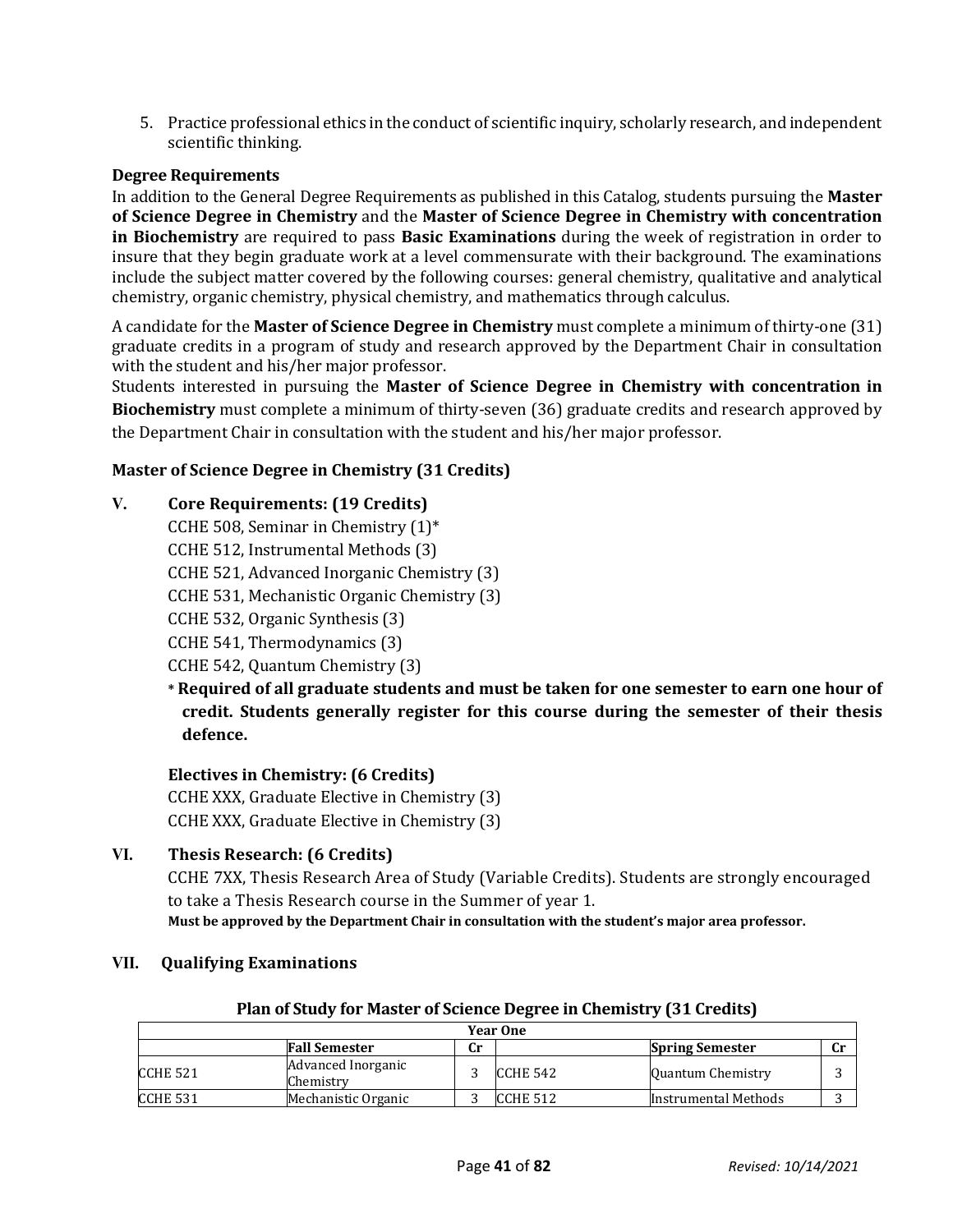|                   | Chemistry                         |    |                   |                                   |           |
|-------------------|-----------------------------------|----|-------------------|-----------------------------------|-----------|
| CCHE 541          | Thermodynamics                    | 3  | <b>CCHE 532</b>   | Organic Synthesis                 |           |
|                   | <b>TOTAL</b>                      | q  |                   | <b>TOTAL</b>                      | $\Omega$  |
|                   |                                   |    | <b>Year Two</b>   |                                   |           |
|                   | <b>Fall Semester</b>              | Cr |                   | <b>Spring Semester</b>            | <b>Cr</b> |
| <b>CCHE XXX</b>   | Graduate Elective in<br>Chemistry | 3  | <b>CCHE XXX</b>   | Graduate Elective in<br>Chemistry |           |
| <b>CCHE 7X0*</b>  | Thesis Research                   | 3  | CCHE 7X0*         | Thesis Research                   | າ         |
| <b>CCHE 508**</b> | Seminar in Chemistry              |    | <b>CCHE 508**</b> | Seminar in Chemistry              |           |
|                   | <b>TOTAL</b>                      | 6  |                   | <b>TOTAL</b>                      |           |

**\* Must be approved by the Department Chair in consultation with the student's major area professor. \*\*Required of all graduate students and must be taken for one semester to earn one hour of credit. Students generally register for this course during their semester of defence of the thesis.**

#### **Master of Science Degree in Chemistry: Biochemistry Concentration (36 Credits)**

#### **VIII. Core Courses: (18 Credits)**

CCHE 512, Instrumental Methods (3) CCHE 521, Advanced Inorganic Chemistry (3) CCHE 531, Mechanistic Organic Chemistry (3) CCHE 532, Organic Synthesis (3) CCHE 541, Thermodynamics (3) CCHE 542, Quantum Chemistry (3)

#### **Biochemistry Concentration: (12 Credits)**

CCHE 551, Advanced Biochemistry I (3) CCHE 552, Advanced Biochemistry II (3) CCHE 651, Physical Biochemistry (3) CBIO 504, Molecular Genetics (3) *or* CBIO 506, Cell Biology (3)

#### **IX. Thesis Research: (6 Credits)**

CCHE 7X0, Thesis Research Area of Study (Variable Credits) **Must be approved by the Department Chair in consultation with the student's major area professor.**

#### **X. Qualifying Examinations**

#### **Plan of Study for Master of Science Degree in Chemistry with concentration in Biochemistry (36**

|                      |                                  |             | credits)        |                             |    |
|----------------------|----------------------------------|-------------|-----------------|-----------------------------|----|
|                      |                                  |             | <b>Year One</b> |                             |    |
|                      | <b>Fall Semester</b>             | $_{\rm Cr}$ |                 | <b>Spring Semester</b>      | cr |
| CCHE 521             | Advanced Inorganic<br>Chemistry  | 3           | <b>CCHE 542</b> | Quantum Chemistry           |    |
| <b>CCHE 531</b>      | Mechanistic Organic<br>Chemistry | 3           | <b>CCHE 552</b> | Advanced Biochemistry II    | 3  |
| <b>CCHE 551</b>      | Advanced Biochemistry I          | 3           | <b>CCHE 532</b> | Organic Synthesis           | 3  |
|                      | <b>TOTAL</b>                     | 9           |                 | <b>TOTAL</b>                | 9  |
|                      |                                  |             | <b>Year Two</b> |                             |    |
|                      | <b>Fall Semester</b>             | $_{\rm Cr}$ |                 | <b>Spring Semester</b>      | cr |
| <b>CCHE 541</b>      | Thermodynamics                   | 3           | <b>CCHE 512</b> | <b>Instrumental Methods</b> | 3  |
| CBIO 504 or CBIO 506 | Molecular Genetics or Cell       | 3           | <b>CCHE 651</b> | Physical Biochemistry       | 3  |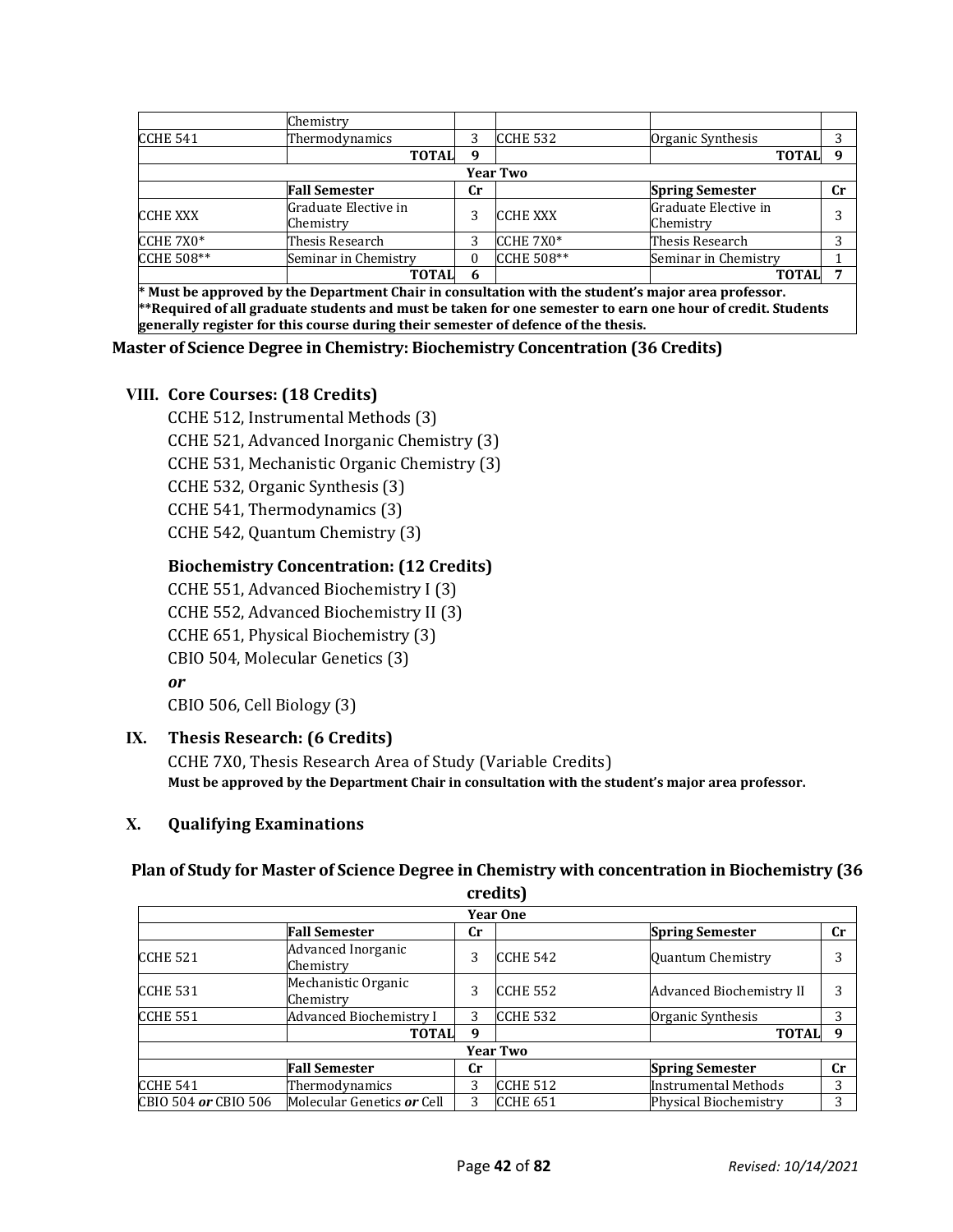|                                                                                                     | <b>Biology</b>  |  |           |                 |  |  |  |  |
|-----------------------------------------------------------------------------------------------------|-----------------|--|-----------|-----------------|--|--|--|--|
| $ICCHE 7X0*$                                                                                        | Thesis Research |  | CCHE 7X0* | Thesis Research |  |  |  |  |
|                                                                                                     | <b>TOTAL</b>    |  |           | <b>TOTAL</b>    |  |  |  |  |
| * Must be approved by the Department Chair in consultation with the student's major area professor. |                 |  |           |                 |  |  |  |  |

# **Master of Science Degree in Industrial Chemistry (37 Credits)**

#### **Program Overview**

The Master of Science degree in Industrial Chemistry is for those students who wish to work in a company environment while pursuing the **Master of Science Degree in Industrial Chemistry**. Students in this program are generally directed by their company to pursue the additional skill set to advance them in the company environment.

#### **Admissions Requirements**

In addition to the General Admissions Requirements as published in this Catalog, applicants to the **Master of Science Degree in Industrial Chemistry** must have completed two semesters each of physics and calculus. GRE Required.

#### **Program Objectives**

- 1. Introduce students to the fundamental laboratory and technical concepts and background concepts in the core areas of organic, analytical, physical and inorganic chemistry.
- 2. Prepare students to be proficient in the methods of scientific inquiry in the field of industrial chemistry and its associated disciplines.
- 3. Prepare student to engage in scholarly research methods and discoveries of the discipline.
- 4. Prepare student for advanced studies, professional careers in industrial chemistry and related fields, or other scholarly endeavors.

#### **Student Learning Outcomes**

Students pursuing the **Master of Science Degree in Industrial Chemistry** will:

- 1. Apply scientific knowledge and quantitative and qualitative skills to analyze and solve problems in the area industrial chemistry.
- 2. Apply fundamental concepts in the core areas of organic, analytical, physical and inorganic chemistry to execute experimental projects.
- 3. Utilize technical skill sets to collect, analyze and interpret data to conduct independent projectbased research.
- 4. Effectively communicate information on industrial chemistry in written and oral formats to scientific and non-scientific audiences.
- 5. Practice professional ethics in the conduct of scientific inquiry, scholarly research, and independent scientific thinking.

#### **Degree Requirements**

In addition to the General Degree Requirements as published in this Catalog, students pursuing the **Master of Science Degree in Industrial Chemistry** are required to pass basic examinations during the first week of registration in order to insure that they begin graduate work at a level commensurate with their background. The examinations include the subject matter covered by the following courses: general chemistry, qualitative analysis, organic chemistry, physical chemistry, and mathematics through calculus.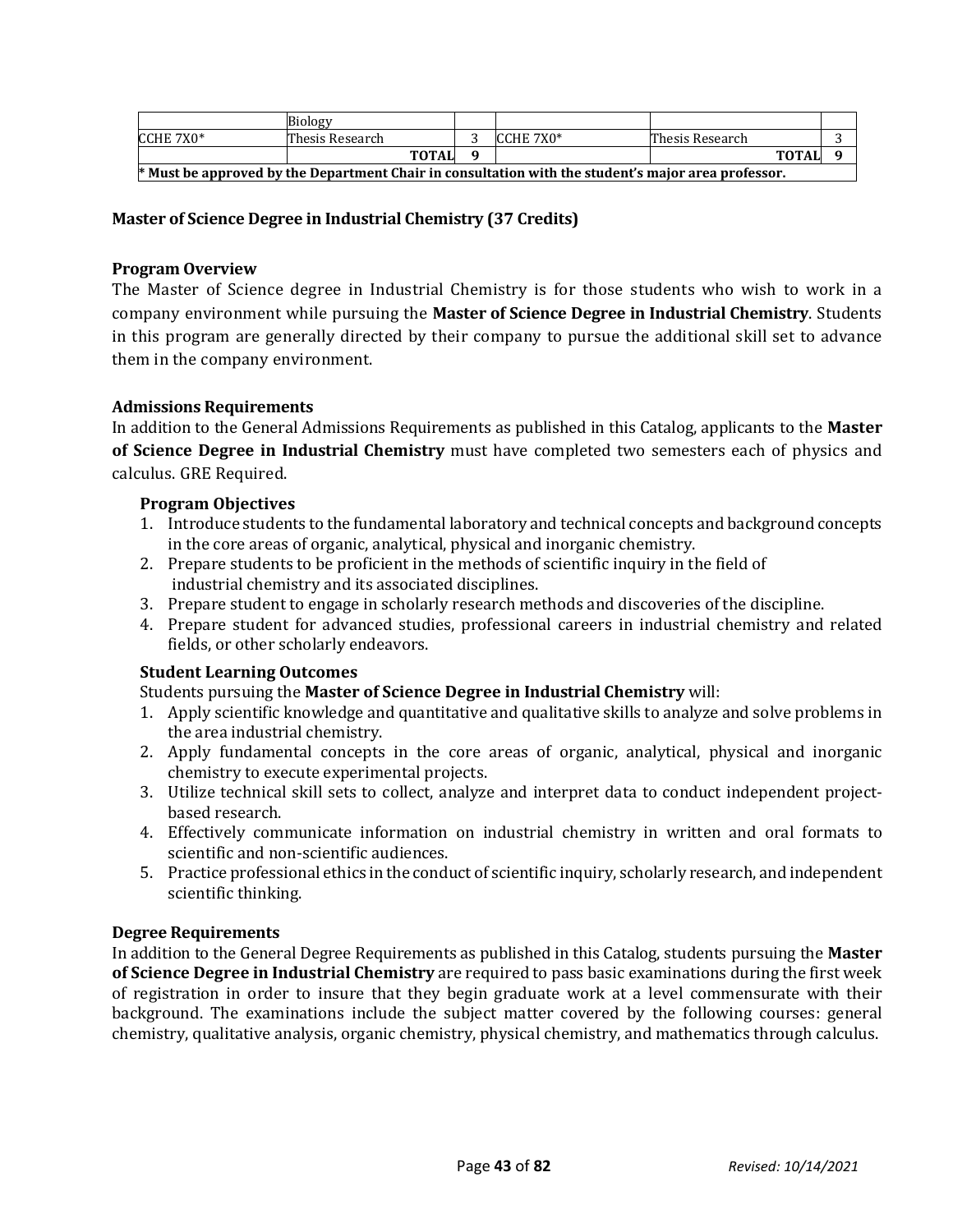A candidate for the **Master of Science Degree in Industrial Chemistry** must complete a minimum of thirty-seven (36) graduate credits in a program of study and internship *or* thesis research approved by the Department Chair in consultation with the student and his/her major professor.

# **Master of Science Degree in Industrial Chemistry (37 Credits)**

# **I. Required Courses in Chemistry: (28 Credits)**

CCHE 508, Seminar in Chemistry  $(1)^*$ CCHE 512, Instrumental Methods (3) CCHE 521, Advanced Inorganic Chemistry (3) CCHE 531, Mechanistic Organic Chemistry (3) CCHE 532, Organic Synthesis (3) CCHE 541, Thermodynamics (3) CCHE 542, Quantum Chemistry (3) CCHE 561, Topics in Industrial Chemistry (3) CCHE 562, Scale-Up for Chemists (3) CCHE 571, Introduction to Polymer Chemistry (3) **\* Required of all graduate students and must be taken for two semesters to earn one hour of credit.**

#### **Graduate Elective in Business Administration: (3 Credits)** *\*See the School of Business Administration course listings.*

# **II. Thesis** *or* **Internship: (6 Credits)**

CCHE 7X0, Thesis Research Area of Study (Variable Credits)\* *or* CCHE 800, Internship (6)**\* \* Must be approved by the Department Chair in consultation with the student's major area professor.**

# **III. Qualifying Examinations**

# **Plan of Study for Master of Science Degree in Industrial Chemistry (37 credits)**

|                                         |                                                                                                       |             | <b>Year One</b>                      |                               |    |
|-----------------------------------------|-------------------------------------------------------------------------------------------------------|-------------|--------------------------------------|-------------------------------|----|
|                                         | <b>Fall Semester</b>                                                                                  | cr          |                                      | <b>Spring Semester</b>        | cr |
| <b>CCHE 521</b>                         | <b>Advanced Inorganic Chemistry</b>                                                                   | 3           | <b>CCHE 512</b>                      | Instrumental Methods          | 3  |
| <b>CCHE 531</b>                         | Mechanistic Organic Chemistry                                                                         | 3           | CCHE 542                             | Quantum Mechanics             | 3  |
| <b>CCHE 541</b>                         | Thermodynamics                                                                                        | 3           | <b>CCHE 532</b>                      | Organic Synthesis             | 3  |
|                                         | <b>TOTAL</b>                                                                                          | 9           |                                      | <b>TOTAL</b>                  | 9  |
|                                         |                                                                                                       |             | <b>Year Two</b>                      |                               |    |
|                                         | <b>Fall Semester</b>                                                                                  | $_{\rm Cr}$ |                                      | <b>Spring Semester</b>        | cr |
| <b>CCHE 561</b>                         | Topics in Industrial Chemistry                                                                        | 3           | <b>CCHE 562</b>                      | Scale-Up for Chemists         | 3  |
| <b>CCHE 571</b>                         | <b>Introduction to Polymer</b><br>Chemistry                                                           | 3           | <b>CCHE 508*</b>                     | Seminar in Chemistry          | 1  |
| <b>CCHE 508*</b>                        | Seminar in Chemistry                                                                                  | $\theta$    | CCHE 800*** or<br><b>CCHE 7X0***</b> | Internship or Thesis Research | 3  |
| CSB XXX**                               | <b>Business Administration Elective</b>                                                               | 3           |                                      |                               |    |
|                                         | <b>TOTAL</b>                                                                                          | 9           |                                      | <b>TOTAL</b>                  | 7  |
|                                         | <b>Summer</b>                                                                                         | $_{\rm Cr}$ |                                      |                               |    |
| <b>CCHE 800* or</b><br><b>CCHE 700*</b> | Internship or Thesis Research                                                                         | 3           |                                      |                               |    |
|                                         | * Required of all graduate students and must be taken for two semesters to earn one hour of credit    |             |                                      |                               |    |
|                                         | **See the School of Business Administration course listings.                                          |             |                                      |                               |    |
|                                         | *** Must be approved by the Department Chair in consultation with the student's major area professor. |             |                                      |                               |    |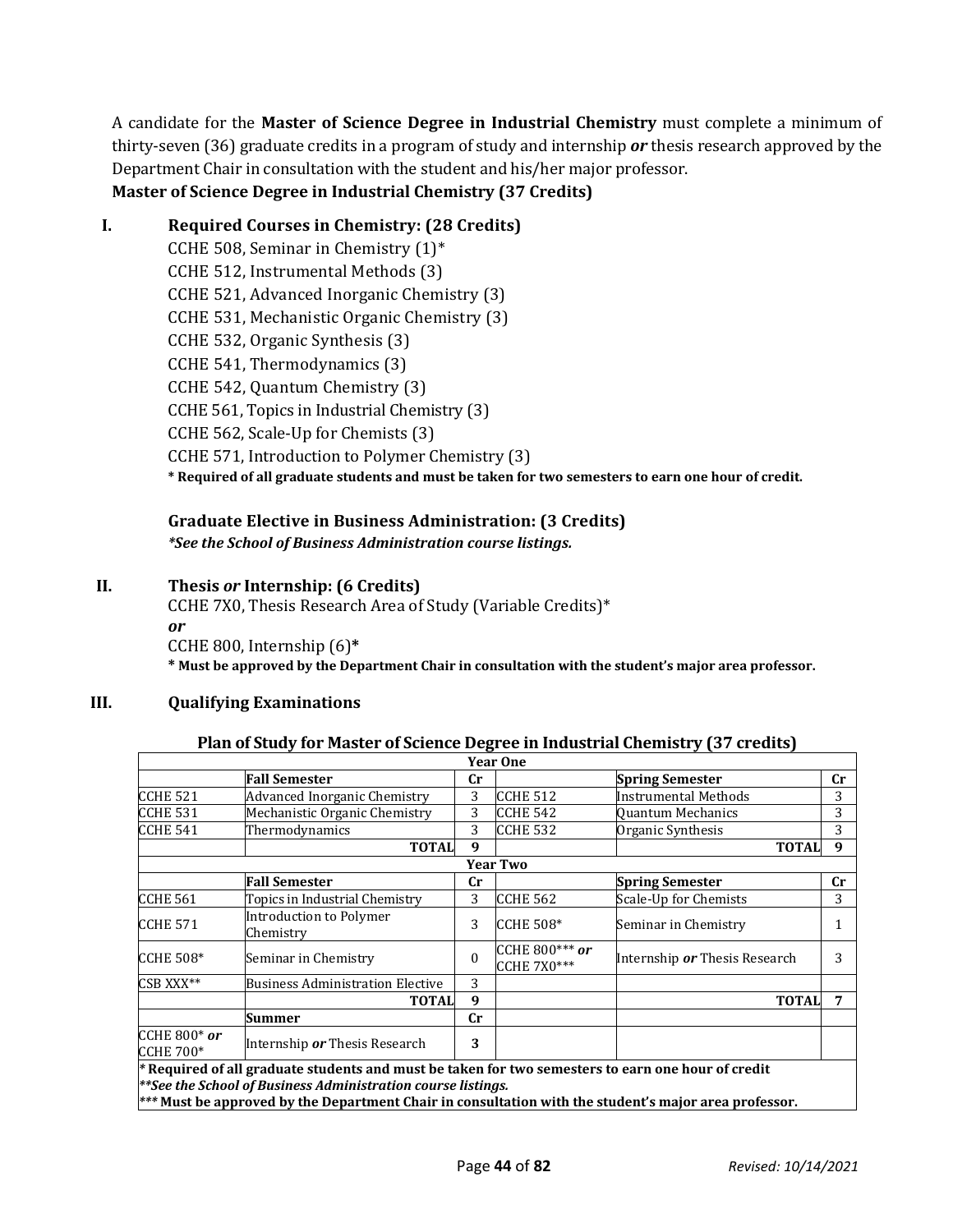# **Doctor of Philosophy Degree in Chemistry (72 Credits)**

#### **Program Overview**

The **Doctor of Philosophy Degree in Chemistry** is for those students that wish to gain the skills to propose and conduct research in Chemistry.

#### **Admissions Requirements**

# **Program Objectives**

- 1. Emphasize the multidisciplinary aspects of physical and molecular sciences.
- 2. Promote the development of the skills required for scientific inquiry, writing and presentation.
- 3. Provide opportunities for students to gain academic teaching and research experiences that will prepare them for scholarly and productive endeavors.
- 4. Train scientists and scholars to perceive fundamental problems in areas of chemistry; and to investigate them successfully.
- 5. Prepare Ph.D. level students for postdoctoral research or academic teaching positions in academic, scientific or other industries.

#### **Student Learning Outcomes**

Students pursuing the **Doctor of Philosophy Degree in Chemistry** will:

- 1. Conduct independent and collaborative research to prepare proposals for fellowship and funding, and scientific articles in peer-reviewed journals.
- 2. Communicate effectively scientific research in written and oral formats to scientific and nonscientific audiences at professional conferences and other academic venues.
- 3. Teach laboratory classes in introductory chemistry.
- 4. Practice professional ethical standards in the conduct of scientific experiment, inquiry, scholarly research and teaching.

#### **Degree Requirements**

In addition to the General Degree Requirements as published in this Catalog, students pursuing the **Doctor of Philosophy Degree in Chemistry** are required to complete a minimum of forty-two (42) graduate credits in residence. Minimum departmental degree requirements are core course requirements plus additional coursework as defined by the division: analytical, physical, inorganic, organic, polymer or biochemistry.

# **XI. Required Core Courses: 18 Credits**

CCHE 521, Advanced Inorganic Chemistry (3) CCHE 531, Mechanistic Organic Chemistry (3) CCHE 541, Thermodynamics (3) CCHE 512, Instrumental Methods (3) CCHE 542, Quantum Mechanics (3) CCHE 532, Organic Synthesis (3) **Area of Concentration Core** *Students must select courses per their area of concentration*

#### **Organic Chemistry Concentration: 3 Credits**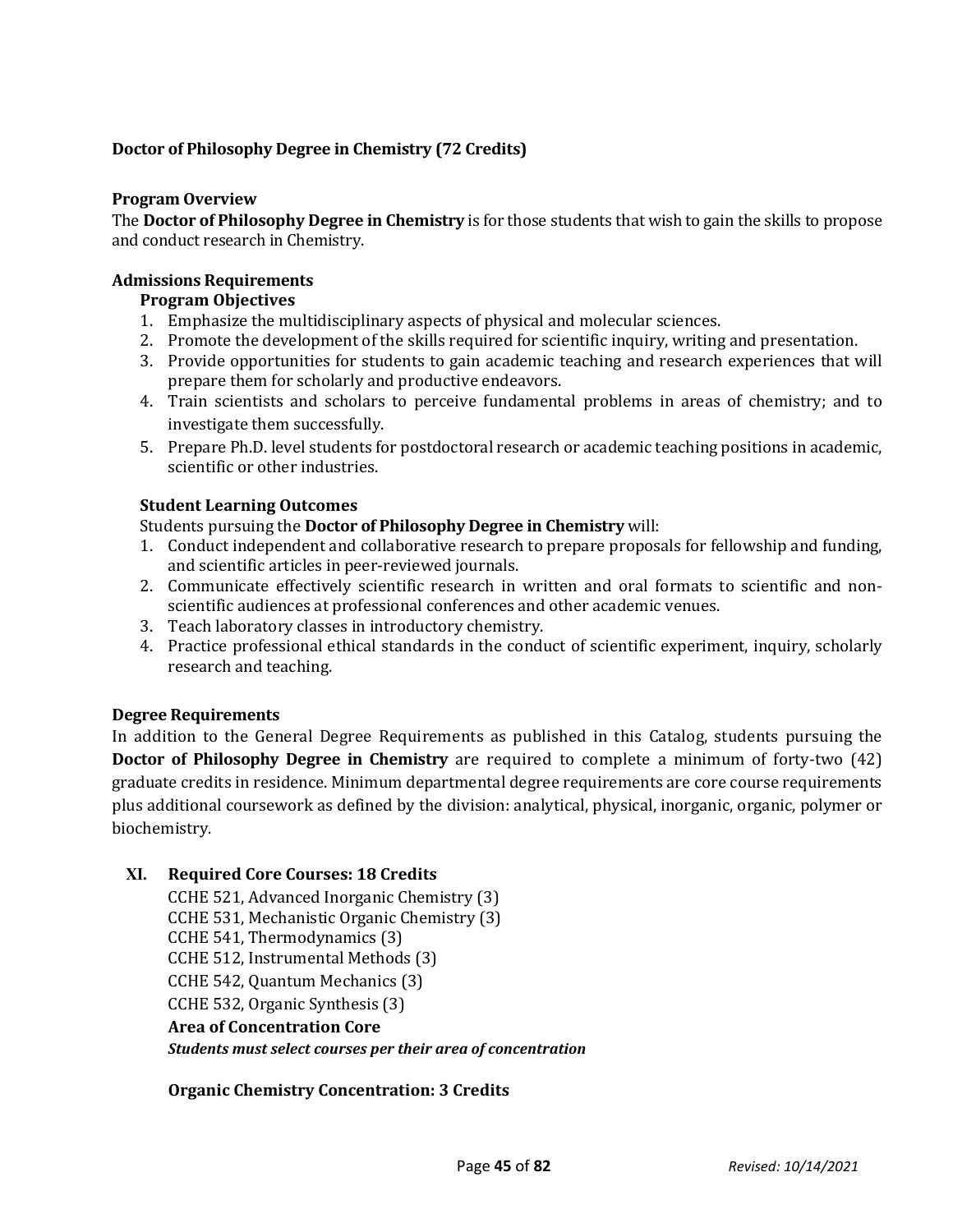CCHE 533, Physical Organic Chemistry (3)

# **Biochemistry Concentration: 6 Credits**

CCHE 551, Biochemistry I (3) CCHE 552, Biochemistry II (3)

# **Polymer Concentration: 9 Credits**

CCHE 571, Introduction to Polymer Chemistry (3) CCHE 572, Techniques in Polymer Chemistry (3) CCHE 573, Physical Polymer Science (3)

# **Electives: (Up to 6 Credits) Depending on concentration requirements**

# **XII. Research Dissertation: Variable Credits Depending on the concentration**

#### **XIII. Qualifying Examinations**

- 1. *For Bachelor's Degree Entrants:* Three General Qualifying Examinations and one Advanced Qualifying Examination by the end of the second year. Qualifying Examinations in the field of specialization by the end of the third year.
- 2. *For Master's Degree Entrants:* An advanced Qualifying Examination by the end of the first year. Qualifying Examinations in the field of specialization by the end of the second year.
- 3. *For Biochemistry Majors:* Exemption from the general comprehensive examination in inorganic chemistry.

#### **XIV. Independent Proposal Requirement**

**All students must produce and successfully defend an independent research proposal in an area that is not equivalent to their area of research.**

# **XV. Final Examination**

• **The final examination is the production and successful defense of the research** 

|                      |                                  |             | <b>Year One</b> |                                         |             |
|----------------------|----------------------------------|-------------|-----------------|-----------------------------------------|-------------|
|                      | <b>Fall Semester</b>             | Cr          |                 | <b>Spring Semester</b>                  | $_{\rm Cr}$ |
| ICCHE <sub>521</sub> | Advanced Inorganic<br>Chemistry  | 3           | <b>CCHE 512</b> | Instrumental Methods                    | 3           |
| CCHE <sub>531</sub>  | Mechanistic Organic<br>Chemistry | 3           | <b>CCHE 542</b> | Quantum Mechanics                       | 3           |
| CCHE <sub>541</sub>  | Thermodynamics                   | 3           | <b>CCHE 532</b> | Organic Synthesis                       | 3           |
|                      | <b>TOTAL</b>                     | 9           |                 | <b>TOTAL</b>                            | 9           |
|                      | Summer                           | $_{\rm Cr}$ |                 |                                         |             |
| <b>CCHE 7X0</b>      | Research in Chemistry            | 6           |                 |                                         |             |
|                      |                                  |             | <b>Year Two</b> |                                         |             |
|                      | <b>Fall Semester</b>             | Cr          |                 | <b>Spring Semester</b>                  | $_{\rm Cr}$ |
| ICCHE 533            | Physical Organic Chemistry       | 3           | ICCHE 637       | Advanced Topics in Organic<br>Chemistrv | 3           |

#### **Sample Plan of Study for Doctor of Philosophy Degree in (Organic) Chemistry (72 credits)**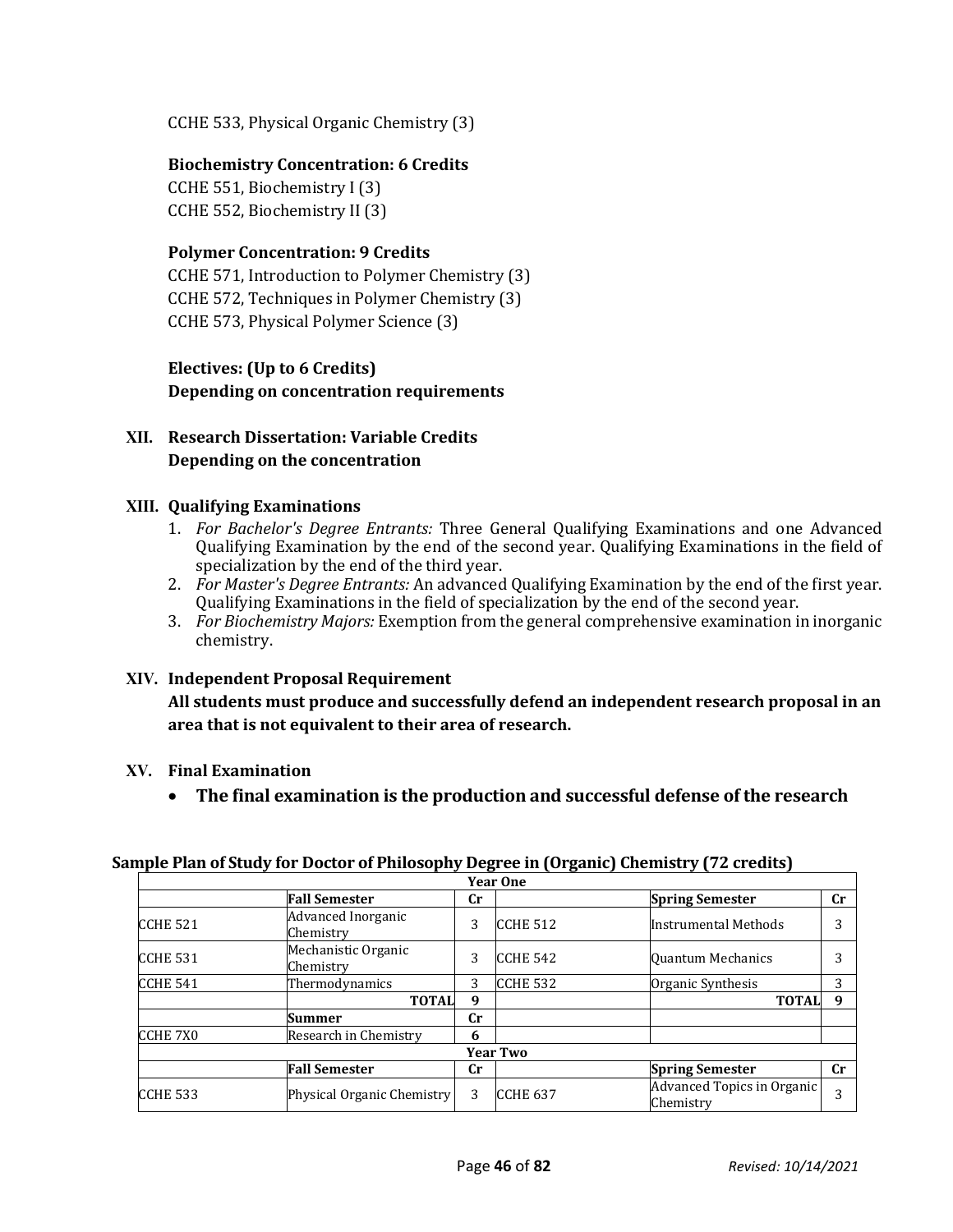| <b>CCHE 7X0</b>  | Research in Chemistry                                                                               | 6  | <b>CCHE 7X0</b>   | Research in Chemistry            | h           |
|------------------|-----------------------------------------------------------------------------------------------------|----|-------------------|----------------------------------|-------------|
|                  | <b>TOTAL</b>                                                                                        | 9  |                   | <b>TOTAL</b>                     | 9           |
|                  | Summer                                                                                              | Сr |                   |                                  |             |
| <b>CCHE 7X0</b>  | Research in Chemistry                                                                               | 6  |                   |                                  |             |
|                  |                                                                                                     |    | <b>Year Three</b> |                                  |             |
|                  | <b>Fall Semester</b>                                                                                | Cr |                   | <b>Spring Semester</b>           | $_{\rm Cr}$ |
| CCHE 7X0         | Research in Chemistry                                                                               | q  | <b>CCHE 508*</b>  | Seminar in Chemistry             |             |
| <b>CCHE 508*</b> | Seminar in Chemistry                                                                                |    | <b>CCHE 901</b>   | <b>Dissertation Consultation</b> |             |
|                  | <b>TOTAL</b>                                                                                        | 9  | CCHE 7X0          | Research in Chemistry            |             |
|                  | Summer                                                                                              | Cr |                   | <b>TOTAL</b>                     | q           |
| CCHE 7X0         | Research in Chemistry                                                                               | 6  |                   |                                  |             |
|                  | * Required of all graduate students and must be taken for two semesters to earn one hour of credit. |    |                   |                                  |             |

**DEPARTMENT OF CYBER-PHYSICAL SYSTEMS**

**Thomas W. Cole, Jr., Research Center for Science and Technology, Suite 1015 Telephone: (404) 880-6951**

# **Overview**

The Department of Cyber-Physical Systems offers the **Master of Science Degree in Computer Science** to provide graduate students a balanced practical and theoretical approach to the study of software and hardware that includes the latest advances in this industry. The Department has established a competitive research and training base by enhancing its computer science academic program, research faculty, and infrastructure.

The Departmental research thrusts include Information Security, Data Mining, High Performance Computing, Wireless Communication, and Image Processing. These projects, primarily funded through grants and contracts, are conducted by faculty members leading teams of graduate and undergraduate students. Student participation in research and development activities is an integral part of the studenttraining process. All students are required to complete research/design projects, thus emphasizing the importance and interrelationship among research, design and education.

The Department's academic and research activities are strengthened via several major funded initiatives. These projects provide opportunities for student participation in research/design efforts and related laboratory work. The department has linkages with several research institutions, government research laboratories and industries to facilitate student summer internships, job placement, and doctoral studies.

# **Mission**

The mission of the Department of Computer and Information Science is to educate diverse students in an intellectually challenging program of study focused towards the analysis, design, and implementation of software systems by providing an advanced and rigorous curriculum with integrated laboratory-based and practical experiences that make students globally competitive for employment with government and industry.

# **Vision**

The vision of the Department of Computer and Information Science is to become nationally recognized in educating bachelors to terminal degree level students in the Computer Sciences with knowledge, skills and practical training needed to understand and address inter- and multi-disciplinary problems of a national and global scale.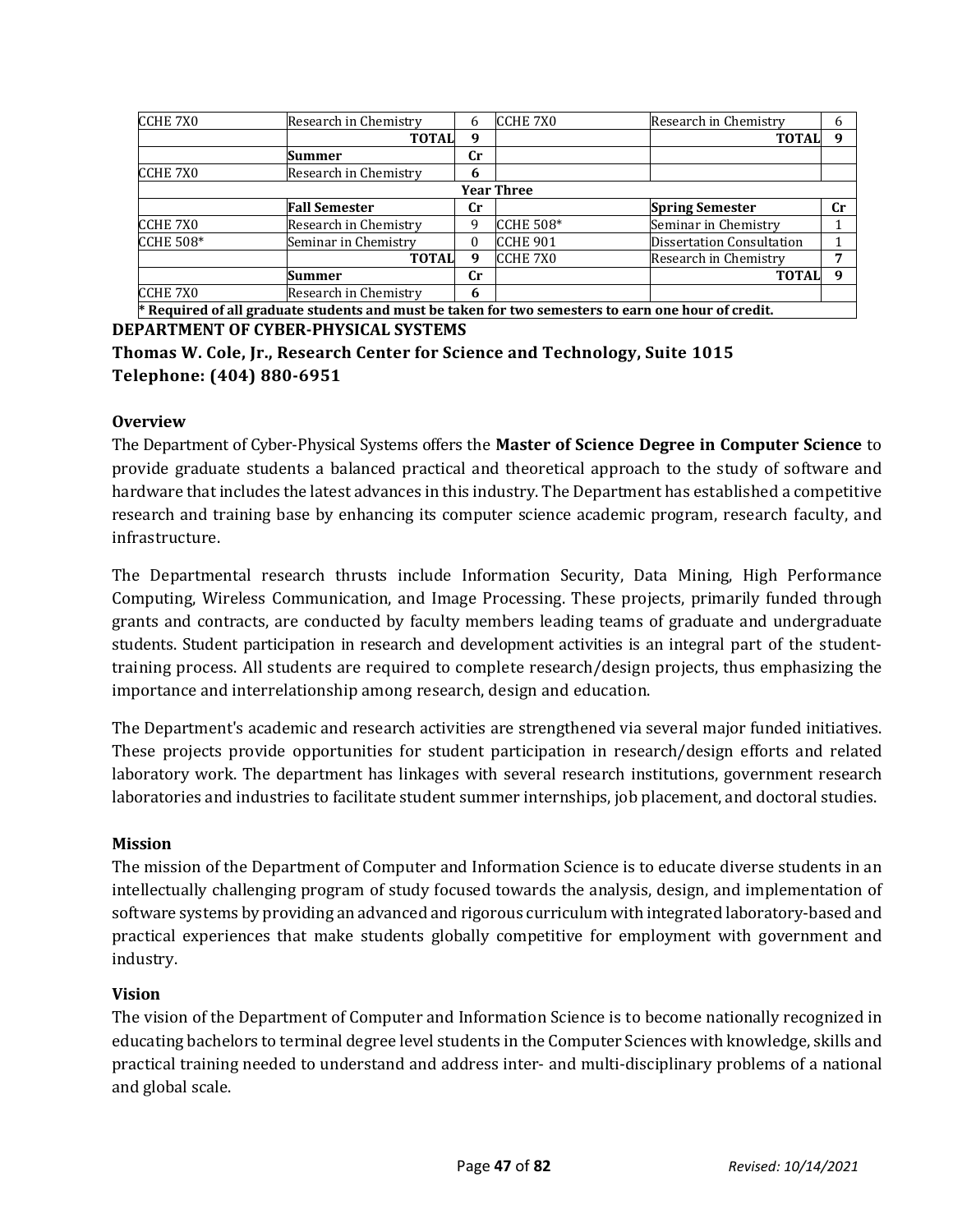# **Program of Study**

Master of Science Degree in Computer Science (30 Credits)

#### **Program Overview**

The **Master of Science Degree in Computer Science** exposes students to the complete life-cycle of computer application development including abstraction, modeling and algorithm development, leveraging computer systems, programming languages and development frameworks, and software development techniques and processes. Graduates of this program are typically employed as software developers and engineers. The program provides students with expertise in programming and software development, algorithm design and computer science concepts, and computer and database systems.

**\*\***Those students without an undergraduate degree in Computer Science or related field, must complete 2 pre-requisites, 400 level undergraduate courses (6 hours). Student will be assessed to determine which courses to take.

#### **Admissions Requirements**

Applicants to the **Master of Science Degree in Computer Science** must meet the General Admissions Requirements as published in this Catalog. GRE required.

#### **Program Objectives**

- 1. Train students in computer programming and software development, algorithm design and computer science concepts, and computer and database systems.
- 2. Introduce students to professional, ethical, legal, security and social issues and responsibilities in computer sciences.
- 3. Provide students with current techniques, skills, and tools necessary conduct research-based projects and presentations.
- 4. Prepare students for advanced studies and professional careers in Software Development or Computer Science Research.

# **Student Learning Outcomes**

Students pursuing the **Master of Science Degree in Computer Science** will:

- 1. Analyze the local and global impact of computing on individuals, organizations and society.
- 2. Identify and analyze computer science related problems and apply design and development principles in the construction of appropriate systems solutions.
- 3. Design, implement, and evaluate a computer-based system, process, component, or program to meet desired needs.
- 4. Work collaboratively to accomplish group projects.
- 5. Utilize ethical, legal, and security standards to address systems issues in social and professional settings.
- 6. Apply mathematical foundations, algorithmic principles, and computer science theories in the choices modeling and design of computer-based systems.

#### **Degree Requirements**

In addition to the General Degree Requirements published in this Catalog, students pursuing the **Master of Science Degree in Computer Science** must complete the following requirements:

**I. Core Courses**: **(12 Credits)** CCIS 671, Algorithm Design & Analysis (3) CCIS 672, Computer Organization (3) CCIS 673, Operating Systems Design (3) CCIS 674, Database Design (3)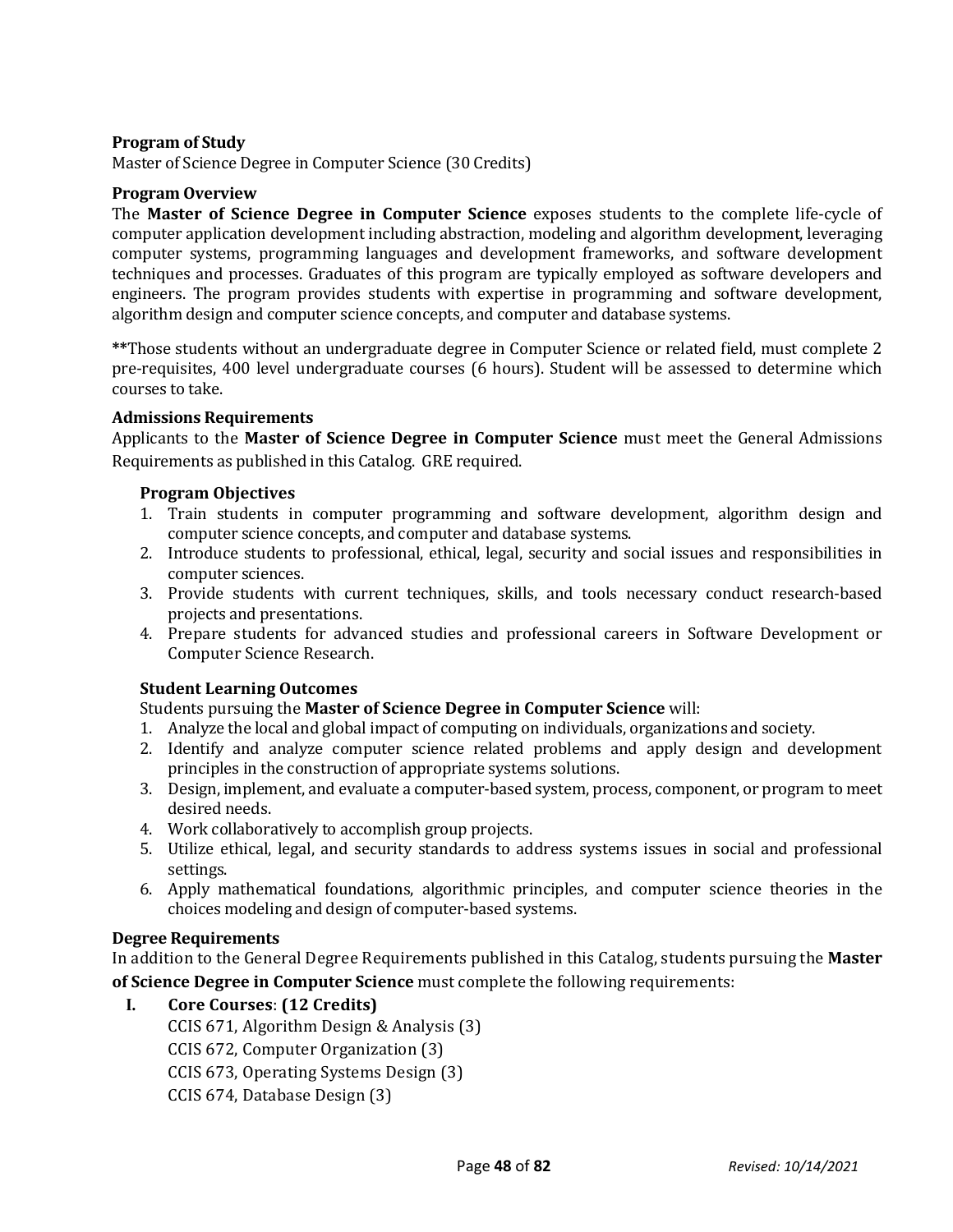#### **II. Research/Design Project: (3 Credits)\***

Complete research/design project leading to a technical report from one of the following courses: CCIS 803, Systems Software/Hardware (3) CCIS 805, Data Base (3) CCIS 807, Distributed Systems/Networking (3) CCIS 815, Information Systems (3) **\*This is a capstone course for non-thesis research option.**

#### **III. Thesis Research Option or Non-Thesis Option: 18 Credits**

#### **Thesis Research Option: (18 Credits)**

CCIS 821, Thesis Research (6) *and* CCIS XXX, Graduate Electives in Computer Science (12)

**Note: Students pursuing thesis research must complete a continuation of the Research/Design Project leading to a graduate thesis and final examination regarding thesis results and twelve (12) other credit hours of graduate level electives in the discipline.**

*or*

#### **Non-Thesis Option: (18 Credits)**

CCIS XXX, Graduate Electives in Computer Science (15) and Research/ Design Project (capstone): (3 Credits) (see above #II)

**Note: Students pursuing the Thesis option must complete twelve (12) hours of core courses, twelve (15) other credit hours of graduate level electives in the discipline, and the Thesis research course (3 credits). Students enrolled in the non-Thesis option must complete twelve (12) hours of core courses, twelve (15) other credit hours of graduate level electives in the discipline, and a Research/Design Project (3 credits)**

#### **Plan of Study for the Master of Science Degree in Computer Science (30 Credits)**

|                     |                                                               |             | <b>Year One</b>                          |                                                |             |
|---------------------|---------------------------------------------------------------|-------------|------------------------------------------|------------------------------------------------|-------------|
|                     | <b>Fall Semester</b>                                          | Cr          |                                          | <b>Spring Semester</b>                         | Cr          |
| <b>CCIS 671</b>     | Algorithm Design & Analysis                                   | 3           | <b>CCIS 674</b>                          | Database Design                                | 3           |
| <b>CCIS 672</b>     | Computer Organization                                         | 3           | <b>CCIS XXX</b>                          | Graduate Elective                              |             |
| <b>CCIS 673</b>     | <b>Operating Systems Design</b>                               | 3           | CCIS XXX*                                | Graduate Elective                              | 3           |
|                     | <b>TOTAL</b>                                                  | 9           |                                          | <b>TOTAL</b>                                   | 9           |
|                     |                                                               |             | <b>Year Two - Thesis Research Option</b> |                                                |             |
|                     | <b>Fall Semester</b>                                          | $_{\rm Cr}$ |                                          | <b>Spring Semester</b>                         | $_{\rm Cr}$ |
| CCIS <sub>821</sub> | Thesis Research                                               | 3           | <b>CCIS 821</b>                          | Thesis Research                                | 3           |
| CCIS XXX*           | Graduate Elective                                             | 3           | CCIS XXX*                                | Graduate Elective                              | 3           |
|                     | <b>TOTAL</b>                                                  | 6           |                                          | <b>TOTAL</b>                                   | 6           |
|                     |                                                               |             | <b>Year Two - Non-Thesis Option</b>      |                                                |             |
|                     | <b>Fall Semester</b>                                          | Cr          |                                          | <b>Spring Semester</b>                         | $_{\rm Cr}$ |
| CCIS XXX*           | Graduate Elective                                             | 3           | CCIS XXX*                                | Graduate Elective                              | 3           |
| CCIS XXX*           | lGraduate Elective                                            | 3           | CCIS 8XX*                                | Research/Design Project in Computer<br>Science | 3           |
|                     | <b>TOTAL</b>                                                  | 6           |                                          | <b>TOTAL</b>                                   | 6           |
|                     | *All electives must be at graduate level in Computer Science. |             |                                          |                                                |             |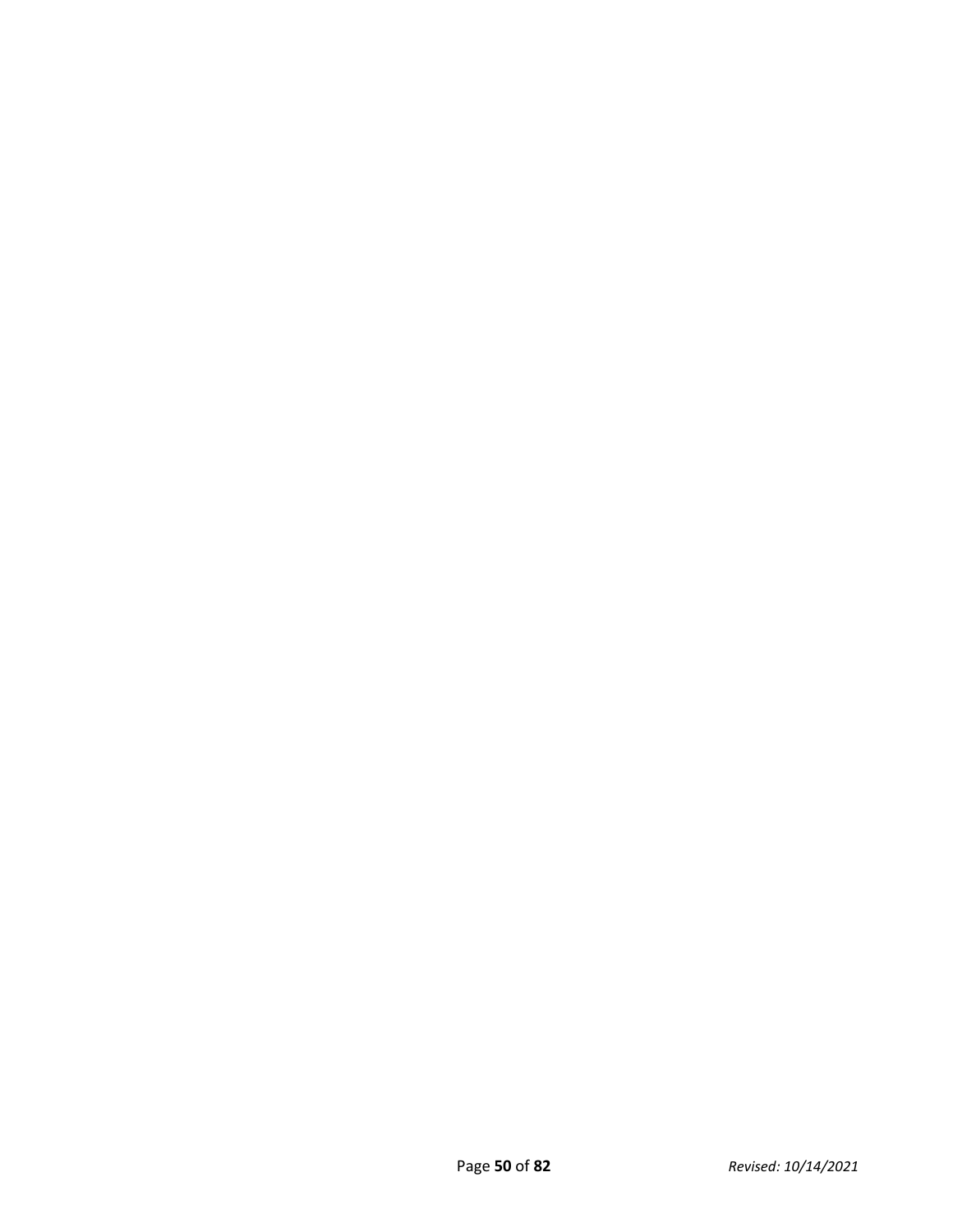# **DEPARTMENT OF MATHEMATICAL SCIENCES McPheeters-Dennis Hall, Room 139 Telephone: (404) 880-8199**

# **Overview**

The Department of Mathematical Sciences offers graduate programs of study leading to the Master of Science Degree in Mathematics. Two concentration tracks are offered: Pure Mathematics or Applied Mathematics, and a total of 30 credit hours are required to complete the program. The Department prepares its graduate students, in either of the two concentrations, for advanced graduate studies in mathematics or mathematics related areas, or for career opportunities in industry, government and education. The program is also appropriate for students interested in interdisciplinary graduate training in the sciences and engineering.

Students admitted to the graduate programs have available to them excellent computer facilities, and a choice of working with faculty members in specialized research areas. Research activities are mainly concentrated in the areas of dynamical systems, numerical simulations for systems of differential equations, difference equations, applied analysis and Bayesian Statistics.

#### **Mission**

The mission of the Department of Mathematical Sciences is to prepare students in the theory and applications of mathematics through a broad range of learning experiences and tools, including various computational methodologies, to succeed in advanced mathematics and mathematics related degree programs or to pursue mathematics related careers in private industry, government or education.

#### **Vision**

The vision of the Department of Mathematical Sciences is to be a major force in producing competitive scholars and recognized professionals in mathematics and mathematics related areas by equipping them with strong theoretical and research mathematics content using up-to-date technologies and forging collaborations with other related disciplines

#### **Program of Study**

Master of Science Degree in Mathematics (30 Credits)

- Pure Mathematics Concentration
- Applied Mathematics Concentration

#### **Admission Requirements**

The admission requirement is a bachelor's degree with a strong undergraduate background in mathematics. Applicants with deficiencies in mathematics may be accepted subject to taking specified undergraduate courses in addition to the graduate program requirements. Applicants for the Master of Science Degree in Mathematics must also meet the General Admissions Requirements as published in the Graduate Catalog. The GRE is required.

#### **Program Objectives**

- 1. Prepare students to demonstrate in-depth knowledge and mastery of mathematics, its methods and mathematics.
- 2. Prepare students to conduct in-depth research and produce innovative approaches to solve problems in mathematics.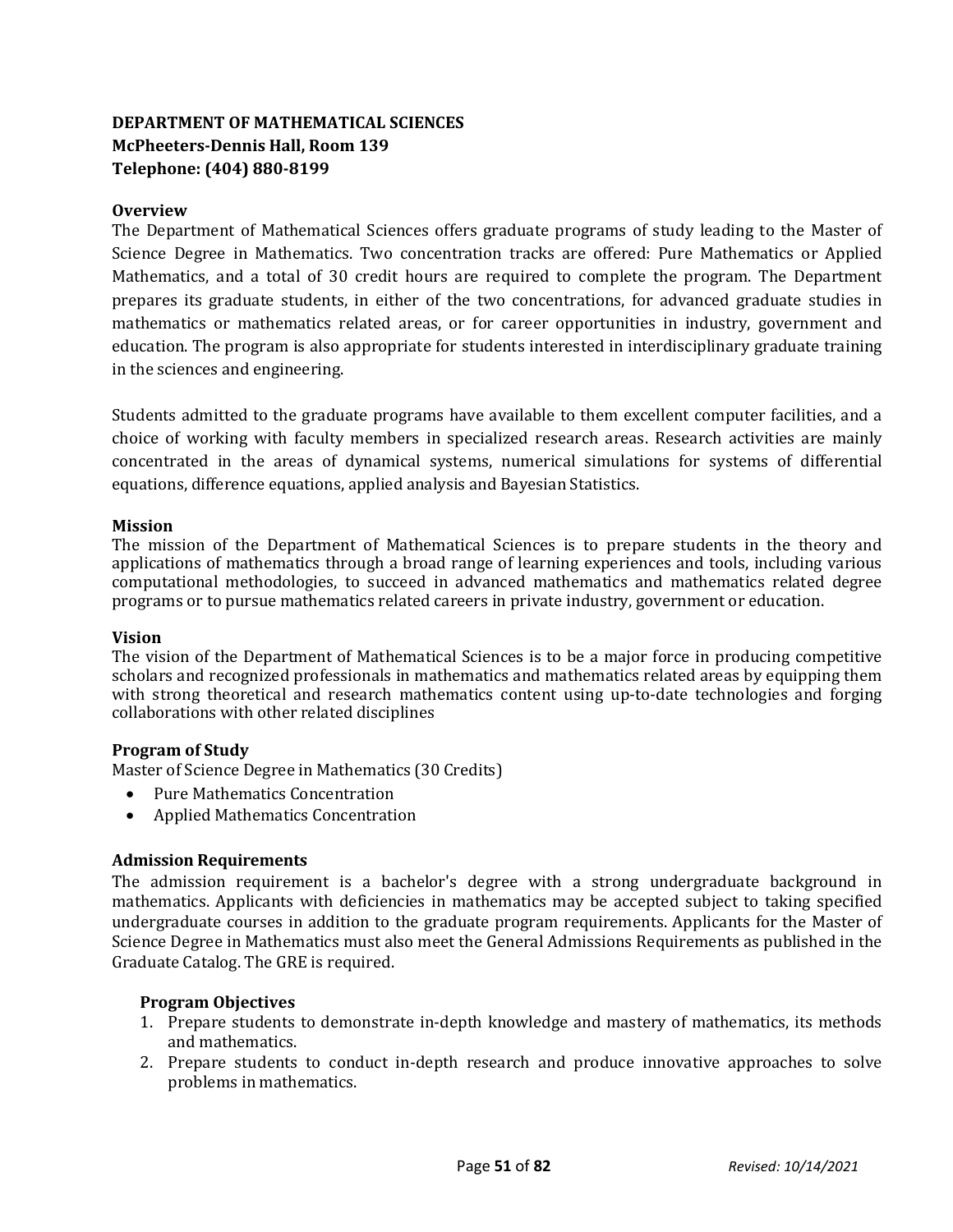- 3. Prepare students to communicate effectively both in written and oral form, on contemporary and traditional topics in mathematics.
- 4. Prepare and motivate students for advanced graduate studies, or careers in industry, government, or education or in fields related to mathematics.

# **Student Learning Outcomes**

Students pursuing the Master of Science Degree in Mathematics will be able to:

- 1. Construct proofs of major advanced theoretical results in mathematics.
- 2. Use abstract mathematical reasoning and modeling to solve disciplinary and interdisciplinary problems.
- 3. Apply mathematical theories and concepts to conduct scholarly research in interdisciplinary areas.
- 4. Present mathematical research results and findings in written and oral forms for mathematical, scientific, and general audiences.

#### **Degree Requirements**

In addition to the General Degree Requirements as published in this Catalog, students pursuing the Master of Science Degree in Mathematics with concentrations in **Pure Mathematics** or **Applied Mathematics**  must complete a minimum of thirty (30) graduate credits.

For the thesis option, students are required to complete at least twenty-four (24) graduate mathematics credits and six (6) thesis related credits.

For the non-thesis option **Applied Mathematics concentration track**, at least 24 credits of the 30 credits must be in mathematics. Up to 6 credits of areas of special applications courses are determined jointly by the interest of the graduate student in consultation with the graduate mathematics advisor and members of other departments who are formally designated as graduate faculty.

For the non-thesis **Pure Mathematics concentration track**, at least 24 credits of the 30 credits must be in mathematics. Up to 6 credits of areas of special theoretical concentration courses are determined jointly by the interest of the graduate student, the graduate mathematics advisor and members of other departments who are formally designated as graduate faculty.

In either pure or applied concentration tracks, students must maintain a minimum cumulative grade point average of 3.0 to continue in the program.

#### **Graduate Courses: Pure Mathematics Concentration:**

CMAT 521, Real Analysis I (3) CMAT 522, Real Analysis II (3) CMAT 523, Complex Variables I (3) CMAT 524, Complex Variables II (3) CMAT 525, Algebra I (3) CMAT 526, Algebra II (3) CMAT 527, Topology I (3) CMAT XXX, Graduate Mathematics Elective (3) CMAT 675, Thesis Research or CMAT XXX, Graduate Elective (3) CMAT 676, Thesis Research or CMAT XXX, Graduate Elective (3) *or*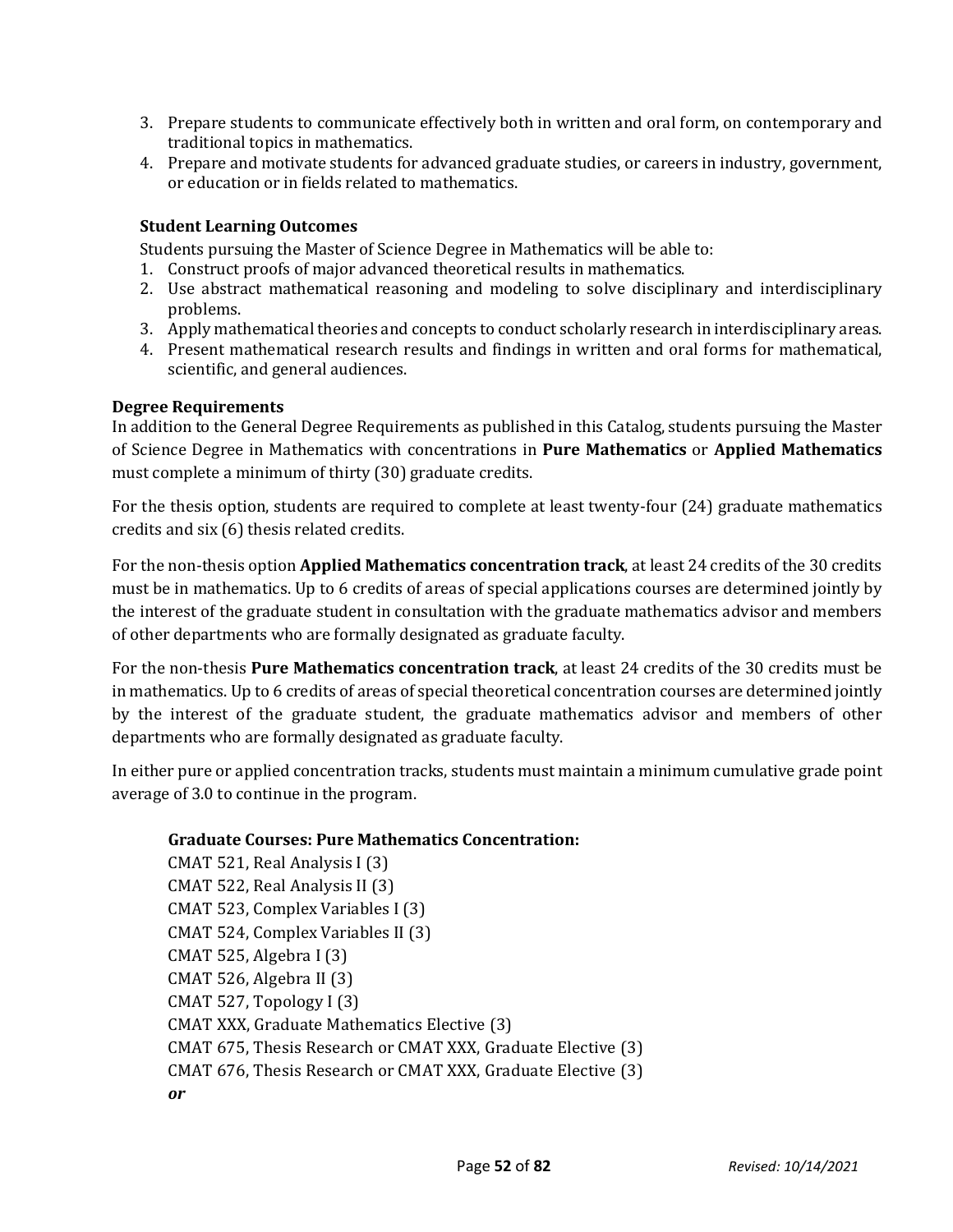#### **Graduate Course: Applied Mathematics Concentration:**

CMAT 521, Real Analysis I (3) CMAT 522, Real Analysis II (3) CMAT 523, Complex Variables I (3) CMAT 524, Complex Variables II (3) CMAT 527, Topology I (3) CMAT 541, Principles of Applied Mathematics I (3) CMAT 542, Principles of Applied Mathematics II (3) CMAT XXX, Graduate Elective in Mathematics (3) CMAT 675, Thesis Research or CMAT XXX, Graduate Elective (3) CMAT 676, Thesis Research or CMAT XXX, Graduate Elective (3)

#### **Plan of Study for Master of Science Degree in Mathematics**

|                     |                            |              |             | <b>Year One</b>    |                                     |    |
|---------------------|----------------------------|--------------|-------------|--------------------|-------------------------------------|----|
|                     | <b>Fall Semester</b>       |              | $_{\rm Cr}$ |                    | <b>Spring Semester</b>              | cr |
| <b>CMAT 521</b>     | Real Analysis I            |              | 3           | <b>CMAT 522</b>    | Real Analysis II                    | 3  |
| <b>CMAT 523</b>     | Complex Variables I        |              | 3           | <b>CMAT 524</b>    | Complex Variables II                | 3  |
| CMAT <sub>527</sub> | Topology I                 |              | 3           | <b>CMAT XXX</b>    | Graduate Elective in<br>Mathematics | 3  |
|                     |                            | <b>TOTAL</b> | 9           |                    | <b>TOTAL</b>                        | 9  |
|                     |                            |              |             | <b>Year Two</b>    |                                     |    |
|                     | <b>Fall Semester</b>       |              | Сr          |                    | <b>Spring Semester</b>              | cr |
| <b>CMAT 525</b>     | Abstract Algebra I         |              | 3           | <b>CMAT 526</b>    | Abstract Algebra II                 | 3  |
| <b>CMAT 675 or</b>  | Thesis Seminar I <i>or</i> |              | 3           | <b>CMAT 676 or</b> | Thesis Seminar II or                | 3  |
| <b>CMAT XXX</b>     | Graduate Elective          |              |             | <b>CMATXXX</b>     | Graduate Elective                   |    |
|                     |                            | <b>TOTAL</b> | 6           |                    | <b>TOTAL</b>                        |    |

# **Pure Mathematics Concentration (30 Credits)**

#### **Applied Mathematics Concentration (30 Credits)**

| <b>Year One</b> |                              |             |                 |                               |             |  |  |
|-----------------|------------------------------|-------------|-----------------|-------------------------------|-------------|--|--|
|                 | <b>Fall Semester</b>         | $_{\rm Cr}$ |                 | <b>Spring Semester</b>        | cr          |  |  |
| <b>CMAT 521</b> | Real Analysis I              | 3           | <b>CMAT 522</b> | Real Analysis II              | 3           |  |  |
| CMAT 523        | Complex Variables I          | 3           | <b>CMAT 524</b> | Complex Variables II          | 3           |  |  |
| CMAT 541        | <b>Applied Mathematics I</b> | 3           | <b>CMAT 542</b> | <b>Applied Mathematics II</b> | 3           |  |  |
|                 | <b>TOTAL</b>                 | 9           |                 | <b>TOTAL</b>                  | 9           |  |  |
| <b>Year Two</b> |                              |             |                 |                               |             |  |  |
|                 | <b>Fall Semester</b>         | $_{\rm Cr}$ |                 | <b>Spring Semester</b>        | $_{\rm Cr}$ |  |  |
| <b>CMAT 527</b> | Topology I                   | 3           | <b>CMAT XXX</b> | Graduate Elective in          | 3           |  |  |
|                 |                              |             |                 | <b>Mathematics</b>            |             |  |  |
| CMAT 675 or     | Thesis Seminar I <i>or</i>   | 3           | CMAT 676 or     | Thesis Seminar II <i>or</i>   | 3           |  |  |
| <b>CMAT XXX</b> | Graduate Elective            |             | <b>CMAT 651</b> | Graduate Elective             |             |  |  |
|                 | <b>TOTAL</b>                 | 6           |                 | <b>TOTAL</b>                  |             |  |  |

#### **DEPARTMENT OF PHYSICS**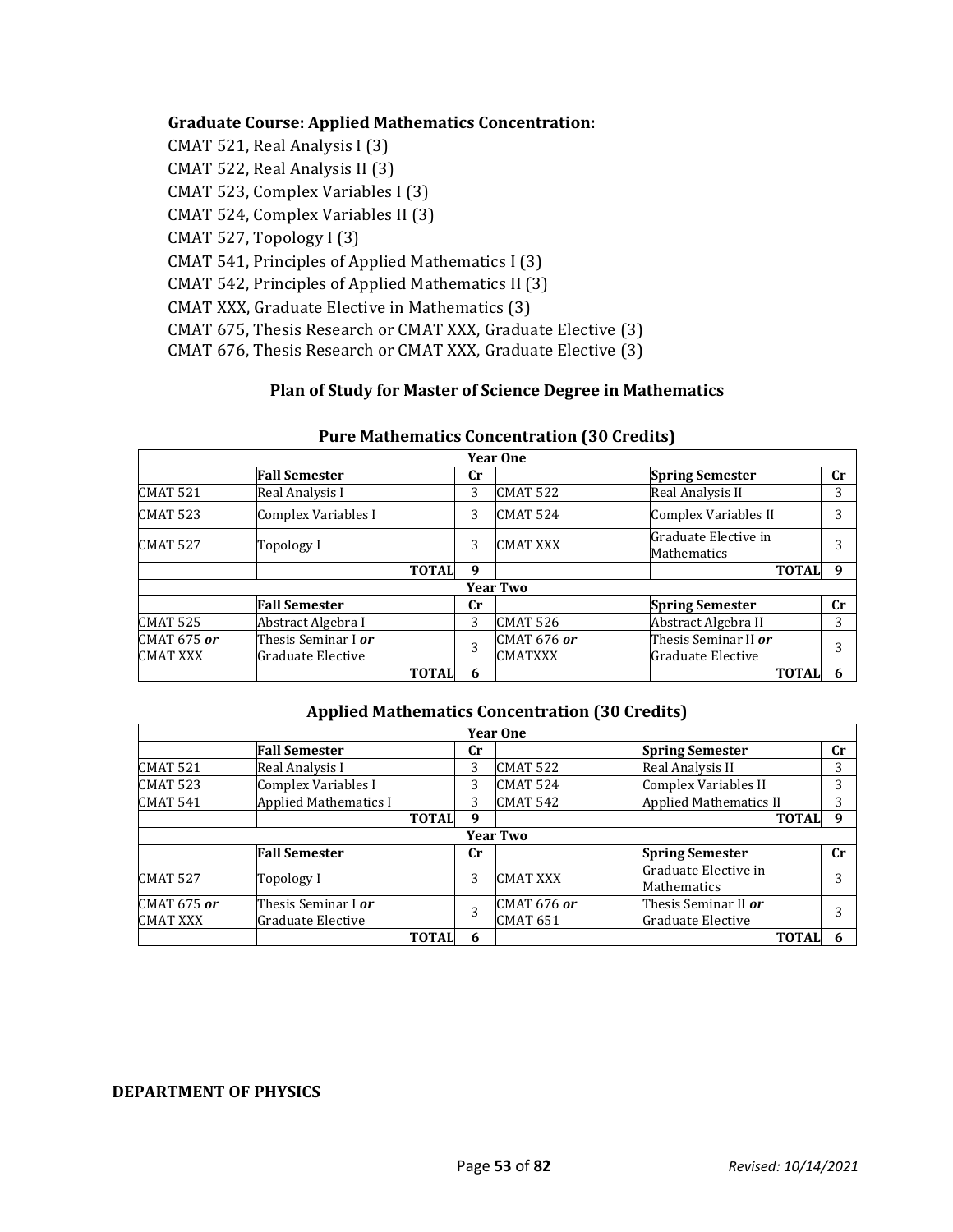# **McPheeters-Dennis Hall, Room 102 Telephone: (404) 880-8797**

# **Program Description**

The Department of Physics prepares graduate students with the skills and experience to perform scientific research in physics, emphasizing the practical applications of theoretical and fundamental physical concepts and experimental studies of the current technological and environmental problems.

The Department offers the **Master of Science Degree in Physics** with concentrations in **Pure Physics or Applied Physics**. The graduate program curriculum focuses on theoretical basis of classical and modern physics that explains the nature and behavior of matter and energy, and the formulation and testing of the laws governing the behavior of the matter-energy continuum that solidify students' command of the concepts and methods of the discipline through coursework and research. The program courses are designed to strengthen and extend a solid background in the fundamentals of scientific thinking and techniques of the theoretical foundation of physics and to introduce to areas of current research in the field and an opportunity for in-depth investigations. The coursework instruction includes modern physics, electricity and magnetism, thermodynamics, mechanics, wave properties, nuclear processes, relativity and quantum theory, quantitative methods, and laboratory methods. The concentration in Applied Physics equips graduates with tools and techniques for analyzing and solving applied problems arising in government and private industry. The two concentrations differ in the choice of elective courses and topic of thesis research or non-thesis research.

Students in this program have opportunities to conduct forefront research working closely with the department faculty complemented by formal coursework to gain research experience and a deep scientific study of the field. Physics majors are prepared for advanced graduate work and to become the next generation of leading teachers, scholars, researchers, and professionals in the fields of fundamental and applied physics, and practice in branches of engineering.

# **Mission**

The mission of the Department of Physics is to prepare students in the theories and experimentation of physical, computational, and mathematical sciences through hands-on training and skill-building opportunities for careers in research and technology and entry into advanced degree programs.

# **Vision**

The vision of the Department of Physics is to be a recognized force in the Physics community world-wide by training a diverse body of students through an innovative and research-oriented environment to become competent professionals in Physical sciences and related technological areas.

# **Program of Study**

Master of Science Degree in Physics (30 Credits)

- Pure Physics Concentration
- Applied Physics Concentration

# **Program Objectives**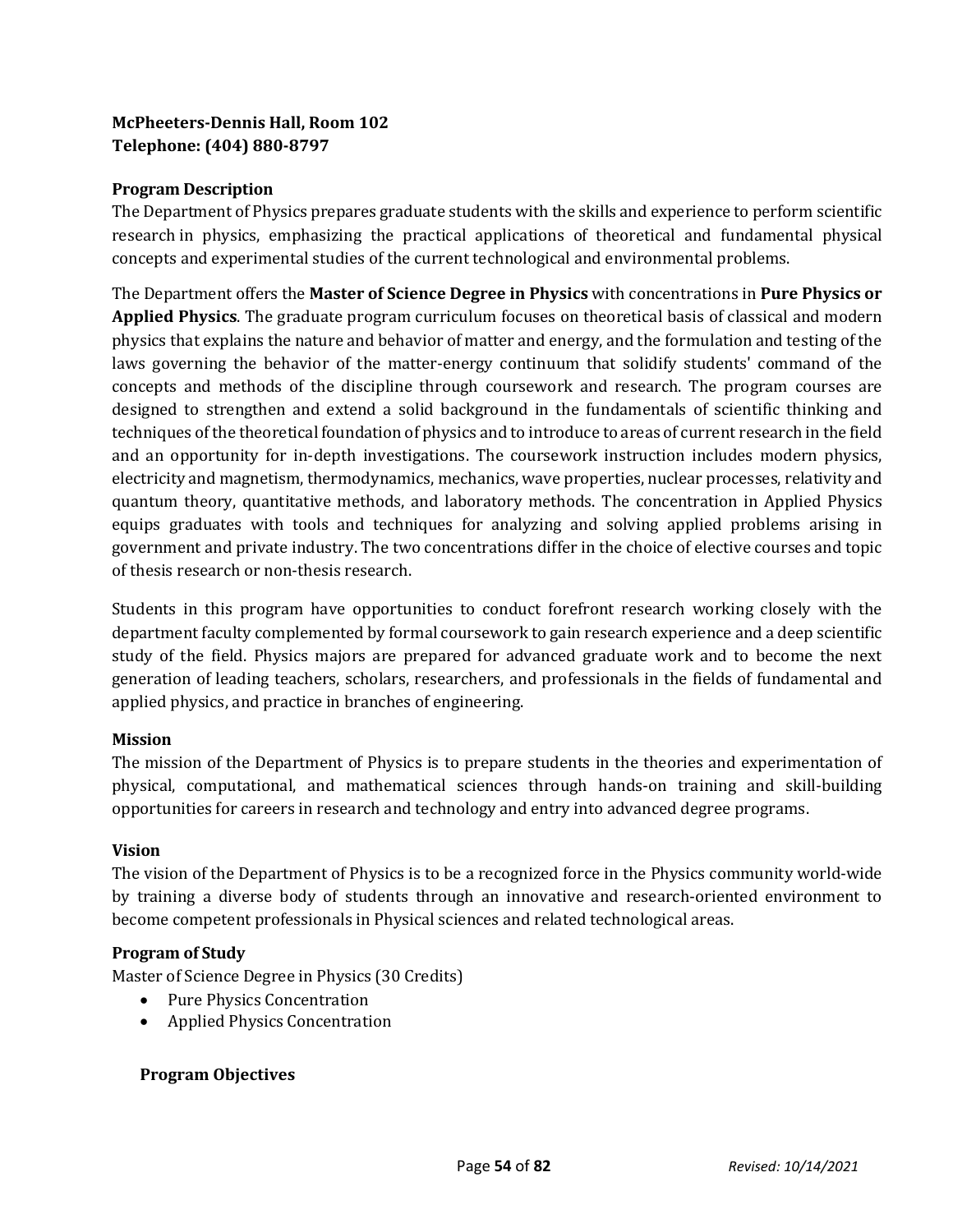- 1. Discuss fundamental and advanced theoretical principles of physics and analytical, computational, and mathematical concepts to conduct in-depth research in the field.
- 2. Prepare students to develop mathematical models of the physical processes to analyze practical problems using critical thinking and reasoning skills.
- 3. Engage students in laboratory settings to conduct scientific experiments and use data analysis.
- 4. Train students to apply mathematical and computational skills required for professional work in the fields of science and technology.
- 5. Prepare students for advanced graduate studies or careers in industry, government, or education in fields related to mathematics.

# **Student Learning Outcomes**

Students pursuing the **Master of Science Degree in Physics** will be able to:

- 1. Demonstrate knowledge of quantitative methods appropriate for core area courses in Mathematical Methods, Quantum Mechanics, Electrodynamics, Thermodynamics, and Classical Mechanics.
- 2. Integrate physical concepts for the analysis of complex problems cutting across multidisciplinary STEM areas.
- 3. Analyze and model physical systems by utilizing mathematical approximations and models.
- 4. Communicate orally and in writing by making appropriate use of current presentation technology.

#### **Admissions Requirements**

In addition to the General Admissions Requirements as published in this Catalog, applicants to the **Master of Science Degree in Physics** with concentrations in **Pure Physics or Applied Physics** must fulfill the following**:**

- 1. Bachelor of Arts or Bachelor of Science degree with a major in one of the physical sciences.
- 2. Completion of undergraduate courses in General Physics, Mechanics, Electricity and Magnetism, Optics, Modern Physics/Quantum Mechanics, Differential and Integral Calculus, and Differential Equations.

# **Degree Requirements**

In addition to the General Degree Requirements as published in this Catalog, students must complete the following course requirements:

# **IV. Core Courses: 21 Credits**

CPHY 501, Classical Mechanics (3) CPHY 503, Electrodynamics (3) CPHY 515, Quantum Mechanics I (3) CPHY 516, Quantum Mechanics II (3) CPHY 520, Thermodynamics and Statistical Mechanics (3) CPHY 531, Mathematical Methods I (3) CPHY 532, Mathematical Methods II (3)

# **Elective Courses: 3 Credits for Thesis and 6 credits for Non-Thesis Research**

CXXX XXX, Graduate Elective (3)**\*** CXXX XXX, Graduate Elective (3)**\***

# **Graduate Electives**

| Modern Optics                     |
|-----------------------------------|
| Solid State Physics               |
| <b>Atomic and Nuclear Physics</b> |
| Physics of Fluids                 |
|                                   |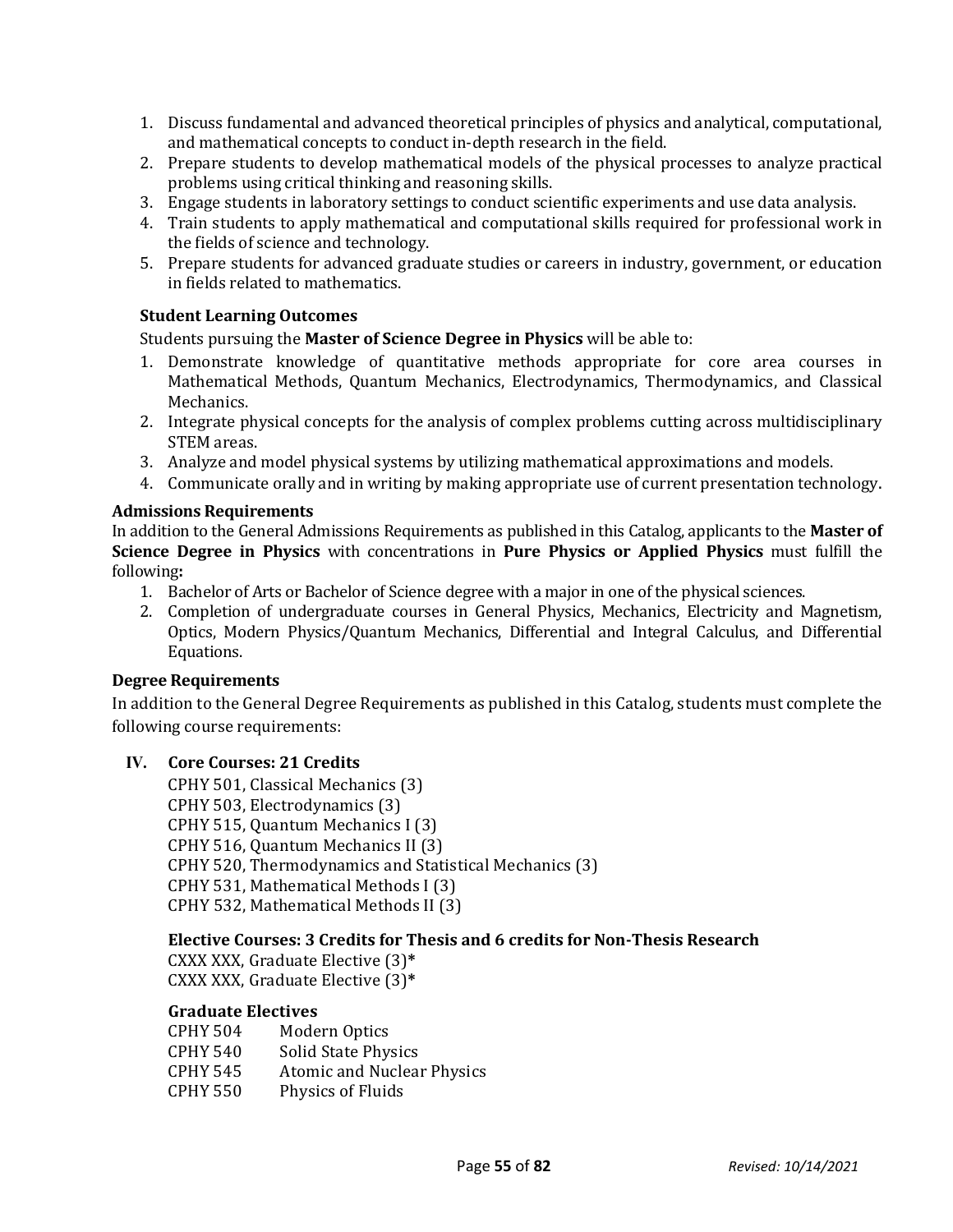- CPHY 565 Physics of Surfaces<br>CPHY 570 Radiation Physics
- CPHY 570 Radiation Physics<br>CPHY 585 Applied Quantum
- CPHY 585 Applied Quantum Mechanics I<br>CPHY 586 Applied Quantum Mechanics II
- CPHY 586 Applied Quantum Mechanics II<br>CPHY 604 Thesis Research or Non-Thesis
- CPHY 604 Thesis Research or Non-Thesis Research Project Consultation
- CPHY 605 Optical Fiber Measurements I<br>CPHY 606 Modern Optical Measurements
- CPHY 606 Modern Optical Measurements II<br>CPHY 607 Advanced Optics
- CPHY 607 Advanced Optics<br>CPHY 610 Philosophy of Sci
- CPHY 610 Philosophy of Science<br>CPHY 615 Special Topics in Phys
- Special Topics in Physics

**\*Students may elect graduate elective courses in Chemistry, Computer Science, or Mathematical Sciences.**

#### **Research Seminars: 0 Credits**

CPHY 601, Departmental Seminar I (0) CPHY 602, Departmental Seminar II (0)

# **V. Thesis Research** *or* **Non-Thesis Research: 6 Credits\***

CPHY 603, Thesis Research (1-6) *or* Non-Thesis Research (1-6) **\*Pure Physics** *or* **Applied Physics Concentration** 

|                                                          | <b>Pure Physics or Applied Physics Concentrations</b>                                             |                 |                 |                                                  |           |
|----------------------------------------------------------|---------------------------------------------------------------------------------------------------|-----------------|-----------------|--------------------------------------------------|-----------|
|                                                          |                                                                                                   | <b>Year One</b> |                 |                                                  |           |
|                                                          | <b>Fall Semester</b>                                                                              | $_{\rm Cr}$     |                 | <b>Spring Semester</b>                           | <b>Cr</b> |
| <b>CPHY 501</b>                                          | Classical Mechanics                                                                               | 3               | <b>CPHY 503</b> | Electrodynamics                                  | 3         |
| <b>CPHY 515</b>                                          | Quantum Mechanics I                                                                               | 3               | <b>CPHY 516</b> | Quantum Mechanics II                             | 3         |
| <b>CPHY 531</b>                                          | Mathematical Methods I                                                                            | 3               | <b>CPHY 532</b> | Mathematical Methods II                          | 3         |
| <b>CPHY 601</b>                                          | Departmental Seminar I                                                                            | $\theta$        | <b>CPHY 602</b> | Departmental Seminar II                          | 0         |
|                                                          | <b>TOTAL</b>                                                                                      | 9               |                 | <b>TOTAL</b>                                     | 9         |
|                                                          |                                                                                                   | <b>Year Two</b> |                 |                                                  |           |
|                                                          | <b>Fall Semester</b>                                                                              | $_{\rm Cr}$     |                 | <b>Spring Semester</b>                           | <b>Cr</b> |
| ICPHY 520                                                | Thermodynamics and Statistical<br>Mechanics                                                       | 3               | <b>CPHY XXX</b> | Graduate Elective                                |           |
| <b>CPHY 601</b>                                          | Departmental Seminar I                                                                            | $\theta$        | <b>CPHY 602</b> | Departmental Seminar II                          | $\Omega$  |
| ICPHY 603 <i>or</i> CPHY<br>604<br>ІСРНҮ ХХХ<br>CXXX XXX | Thesis Research <b><i>or</i></b> Non-Thesis<br>Research<br>Graduate Elective<br>Graduate Elective | 3               | CPHY 603        | Thesis Research <b>or</b> Non-Thesis<br>Research |           |
|                                                          | <b>TOTAL</b>                                                                                      | 6               |                 | <b>TOTAL</b>                                     |           |

# **Plan of Study for Master of Science Degree in Physics (30/33 Credits)**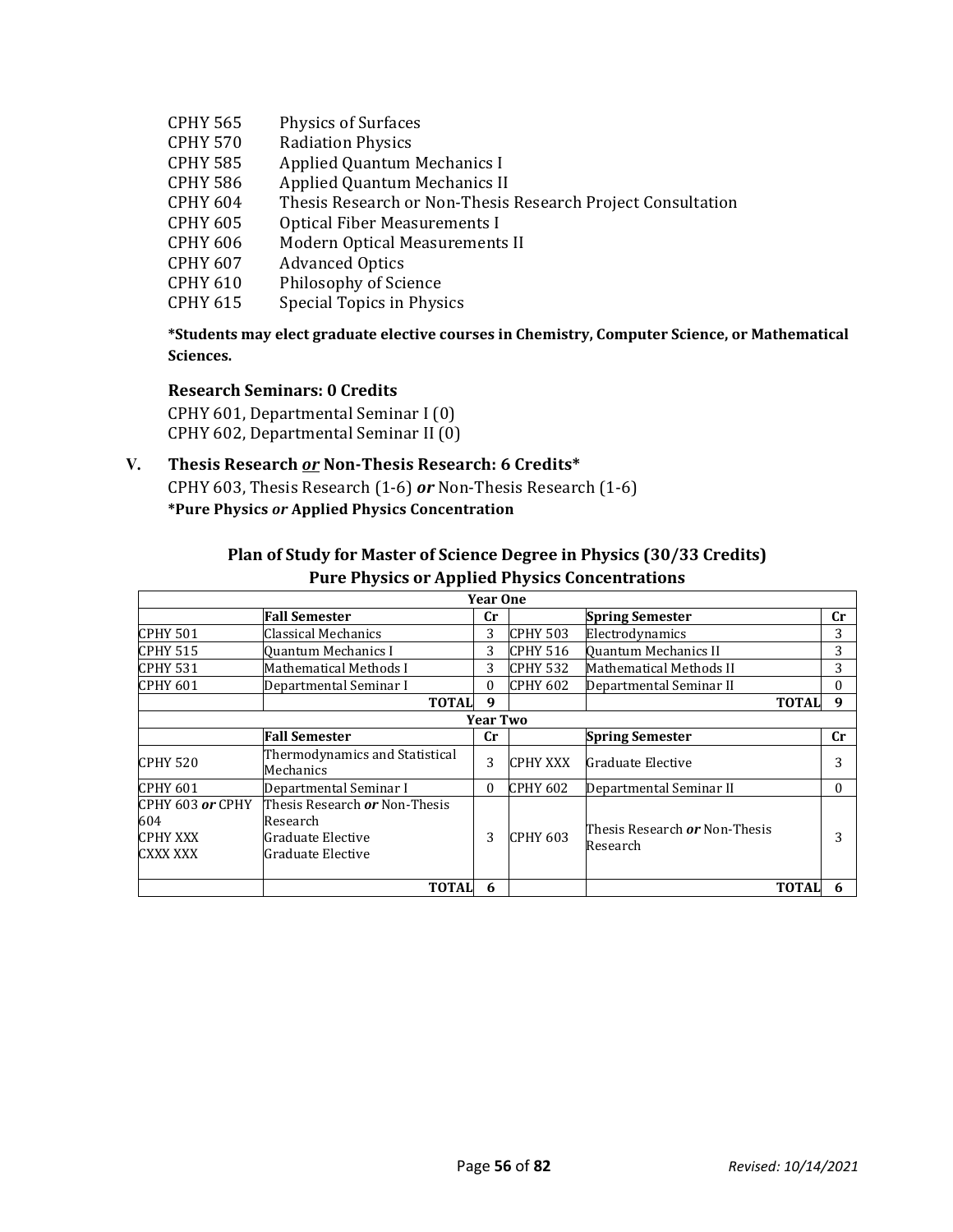# **DIVISION OF SOCIAL SCIENCES**

#### **Overview**

The Division of Social Sciences comprises the disciplines concerned with the forces, which mold society and provide insight into the roles which individuals, groups, and institutions play in the development of political and social life. Courses offered in the Division provide understanding of historical, political, and sociological factors that impact societal growth and change. Students in the social sciences learn to examine these factors critically and scientifically. The programs in social sciences prepare students for further graduate studies, academic positions or careers in law, urban planning, government service, social work, and research.

The Division of Social Sciences at Clark Atlanta University offers graduate degree programs in the Criminal Justice, Political Science, Public Administration, and Sociology. Each discipline in the social sciences focuses on specific problems and teaches a systematic method of analyzing them. Faculty members in the Division place particular emphasis on helping students to strengthen academic skills while mastering the techniques of research and other field activities.

#### **DEPARTMENT OF SOCIOLOGY AND CRIMINAL JUSTICE**

# **Thomas W. Cole, Jr., Research Center for Science and Technology, Room 2003 Telephone: (404) 880-6659**

#### **Overview**

The Department of Sociology and Criminal Justice was formed in 2001 by consolidating the W. E. B. DuBois Department of Sociology and the Department of Criminal Justice. The Department currently offers the **Master of Arts Degree in Sociology** and **Master of Arts Degree in Criminal Justice**. These degree programs use an interdisciplinary approach to the study of social, legal, organizational, and behavioral frameworks. A combination of traditional and non-traditional courses with supervised qualitative and quantitative research and fieldwork provides students with a comprehensive educational experience. Graduates of these degree programs are represented both at the national and international levels in teaching as well as practitioner positions. Graduates also hold executive positions in law enforcement agencies and in social services organizations.

The Department is committed to locating and recruiting those students interested in sociology and criminal justice regardless of their previous academic training – social science, engineering, police science, sociology and criminology. In every area of sociology and criminal justice, there is a need for students who are committed to making positive social changes within African American society and society in general.

The Department is also committed to providing graduate students with the knowledge, academic skills, and values that are essential to becoming successful and responsible practitioners and leaders in the criminal justice system and related areas. Both sociology and criminal justice prepare students to be useful, productive, and knowledgeable citizens in an increasingly complex society.

#### **Mission**

The mission of the Department of Sociology and Criminal Justice is to prepare students with knowledge, skills, and values to become proficient in the use of major theoretical and practical perspectives on society in general, and the criminal justice system in particular, that positively impact global issues.

#### **Vision**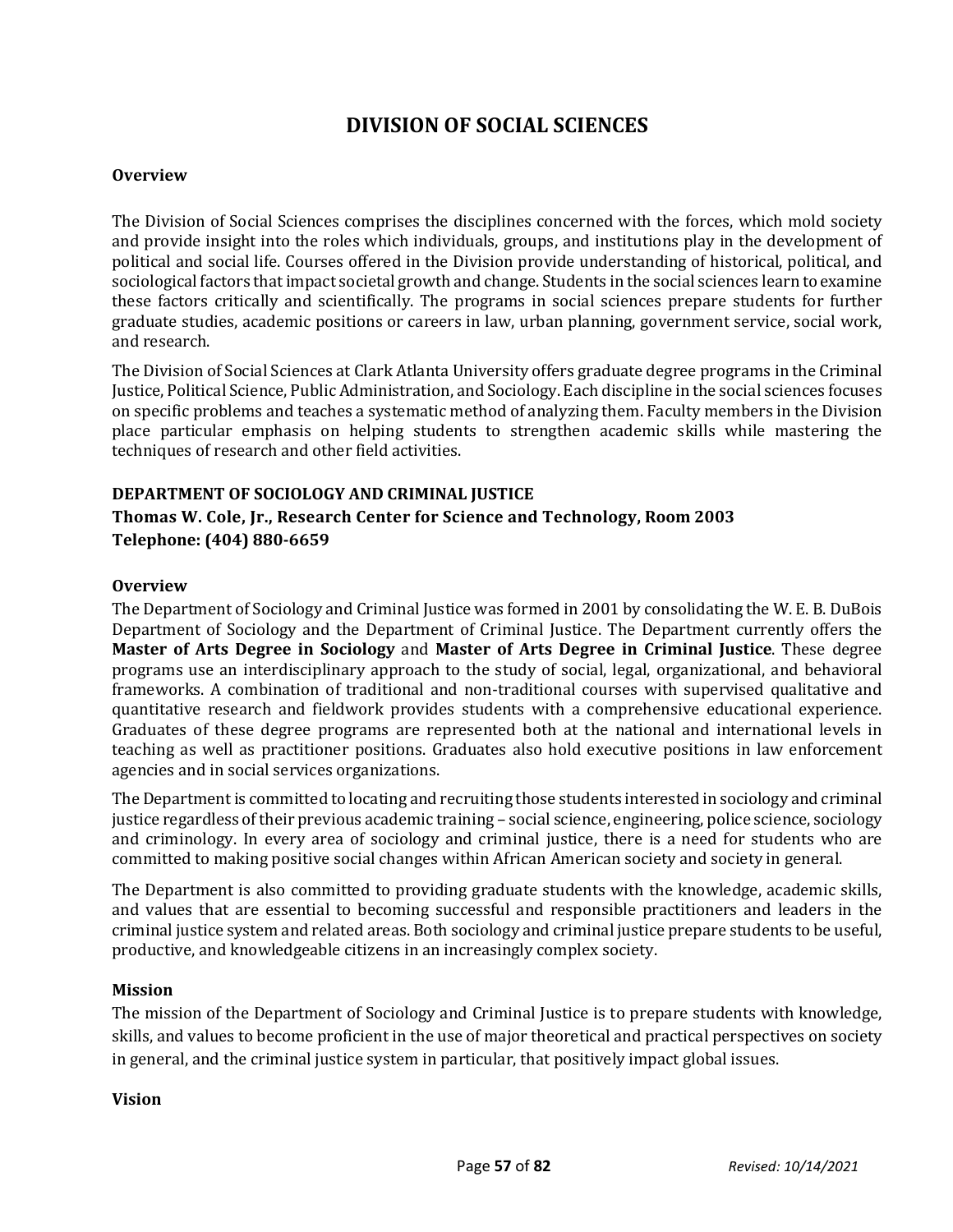The vision of the Department of Sociology and Criminal Justice is to train students with cutting-edge innovative social and protective programs of study that resolve societal problems and garner graduates with academic achievement to successfully compete and serve globally.

# **Programs of Study**

Master of Arts Degree in Sociology (30 Credits) Master of Arts Degree in Criminal Justice (36 Credits)

# **Master of Arts Degree in Sociology (30 Credits)**

#### **Program Overview**

Building on the tradition of W. E. B. DuBois, the **Master of Arts Degree in Sociology** offers students research experiences for furthering their education through doctoral programs and for preparation to pursue research.

#### **Admissions Requirements**

In addition to the General Admissions Requirements as published in this Catalog, applicants are admitted to the **Master of Arts Degree in Sociology** whose previous academic preparation shows promise of the ability to successfully complete graduate level education in sociology. Applicants should have a broadbased background in the social and behavioral sciences or related areas. GRE required.

#### **Program Objectives**

- 1. Present theories, concepts, substantive problems, and methodologies related to sociological practice.
- 2. Introduce sociological factors that impact societal growth and change among different cultures and their institutional and individual manifestations.
- 3. Prepare students to advocate diversity of viewpoints, interpretations, and perceptions of reality on society in general.
- 4. Prepare students to engage in research-based inquiry and create new knowledge about social reality.
- 5. Prepare students for advanced studies, research experiences, and careers in the social and behavioral sciences or related areas.

# **Student Learning Outcomes**

Students pursuing the **Master of Arts Degree in Sociology** will:

- 1. Apply theoretical principles and practices of sociological concepts to solve social and behavioral issues or problems.
- 2. Apply sociological perspectives on human conditions to conduct research-based scientific inquiry.
- 3. Examine current events and explain the significance of these events as an individual, a member of social groups, and a member of specific societies.
- 4. Communicate sociological perspectives and ideals in oral and written format through the use of current technology to diverse audiences.

#### **Degree Requirements**

In addition to the General Degree Requirements as published in this Catalog, students pursuing the **Master of Arts Degree in Sociology** must complete the following requirements: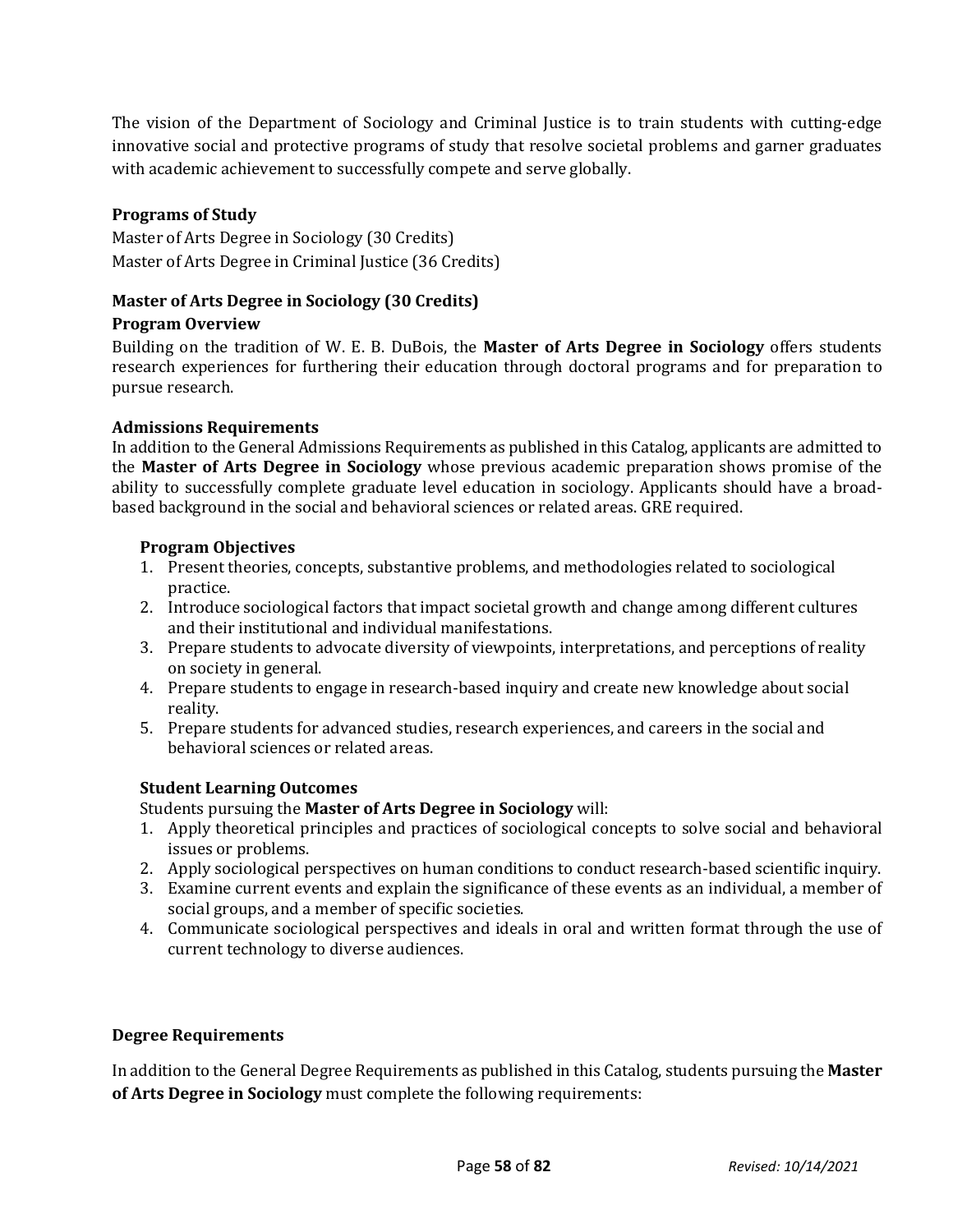# **I. Core Courses: 18 Credits**

- CSCJ 501, Sociological Theory (3)
- CSCJ 502, Criminological Theory (3)
- CSCJ 503, Research Methods I (3)
- CSCJ 504, Research Methods II (3)
- CSCJ 505, Statistics I (3)

CSCJ 603, Statistics II (3)

# **Elective Courses: 9 Credits (approved from the following list)**

CSCJ 520, Urban Society and Culture (3)

CSCJ 521, Population and Society (3)

CSCJ 526, Selected Topics Seminar in Sociology and Criminal Justice (3)

CSCJ 531, Social Psychology (3)

CSCJ 553, Criminology and the Criminal Justice System (3)

CSCJ 555, Medical Sociology (3)

- CSCJ 559, Deviant Behavior (3)
- CSCJ 562, Social Stratification (3)
- CSCJ 579, Race and Ethnic Relations (3)

CSCJ 590, Special Topics (3)

CSCJ 5XX, Other Approved Elective at 500 or higher course level (3)+

# **II. Thesis Research or Practicum: 3 Credits**

Students must complete a thesis based on a topic approved by the department chair and faculty *or* a practicum with an approved agency/organization including a minimum of 480 contact hours.

CSCJ 805, Thesis Research (3)

*or*

CSCJ 519, Practicum (3)\*

**\*CSCJ 519: Practicum must be with an approved social services or criminal justice agency, or with an approved education and/or research organization. A minimum of 480 contact hours and a paper on the practicum experience is required. See the graduate program coordinator for details.**

# **VI. Qualifying Examinations**

Students must complete written and/or oral examinations. Students are permitted a **maximum of three (3)** attempts to pass the examinations.

# **VII. Final Examination**

An oral examination covering the student's Thesis Research or Practicum experience.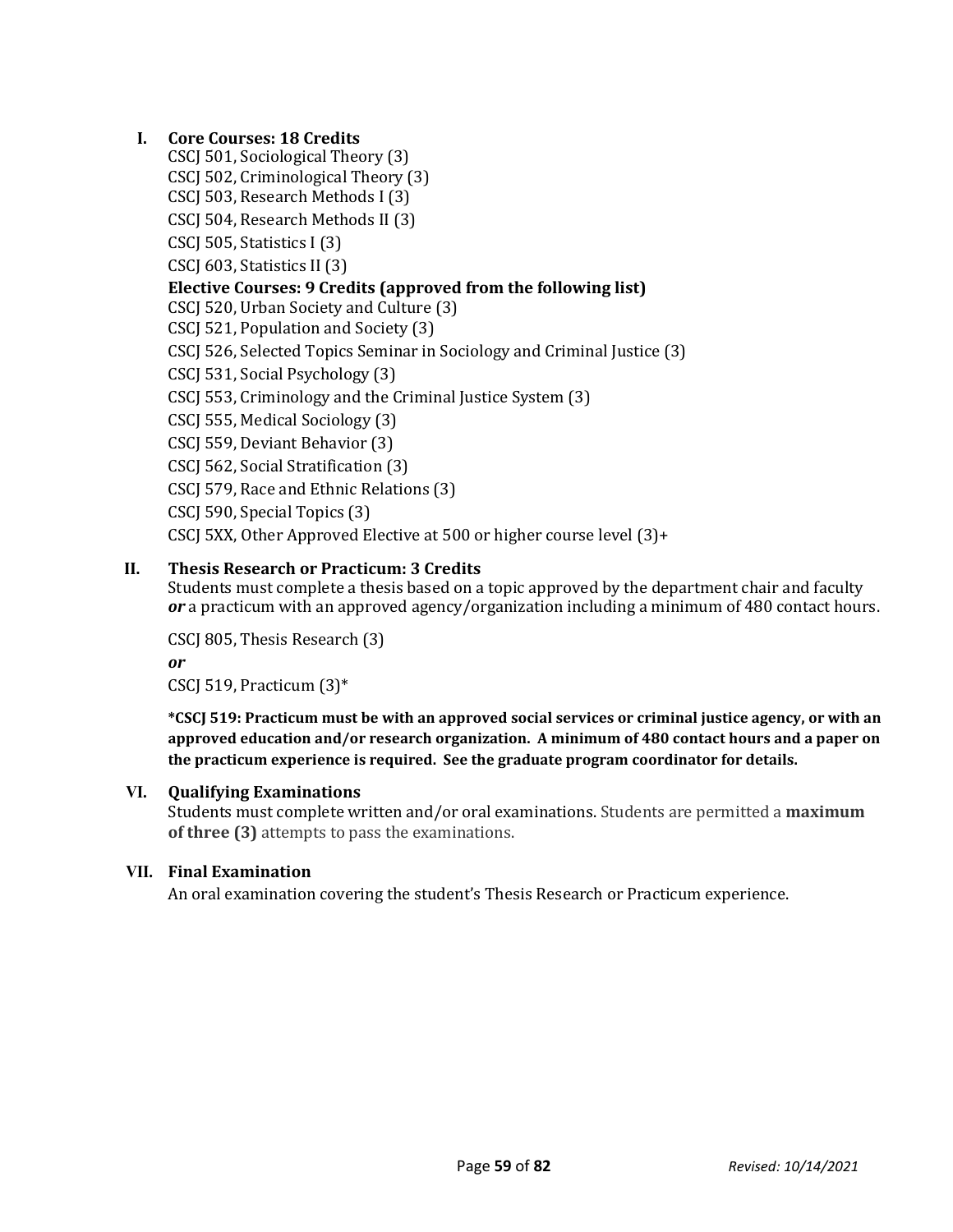|                 |                       |              |           | <b>Year One</b>              |                              |           |  |
|-----------------|-----------------------|--------------|-----------|------------------------------|------------------------------|-----------|--|
|                 | <b>Fall Semester</b>  |              | Cr        |                              | <b>Spring Semester</b>       | cr        |  |
| <b>CSCI 501</b> | Sociological Theories |              | 3         | <b>CSCI 502</b>              | Criminological Theories      | 3         |  |
| <b>CSCJ 503</b> | Research Methods I    |              | 3         | CSCJ 504                     | Research Methods II          | 3         |  |
| <b>CSCI 505</b> | Statistics I          |              | 3         | <b>CSCI 603</b>              | Statistics II                | 3         |  |
|                 |                       | <b>TOTAL</b> | 9         |                              | <b>TOTAL</b>                 | 9         |  |
| <b>Year Two</b> |                       |              |           |                              |                              |           |  |
|                 | <b>Fall Semester</b>  |              | <b>Cr</b> |                              | <b>Spring Semester</b>       | <b>Cr</b> |  |
| CSCJ 5XX+       | Elective in Sociology |              | 3         | CSJ805 or<br><b>CSCI 519</b> | Thesis Research or Practicum | 3         |  |
| CSCJ 5XX+       | Elective in Sociology |              | 3         |                              |                              |           |  |
| CSCI 5XX+       | Elective in Sociology |              | 3         |                              |                              |           |  |
|                 |                       |              |           |                              |                              |           |  |
|                 |                       | <b>TOTAL</b> | 9         |                              | <b>TOTAL</b>                 | 3         |  |

#### **Plans of Study for Master of Arts Degree in Sociology (30 Credits)**

# **Practicum**

The practicum provides opportunities for students to gain practical experience in social service or criminal justice agencies and utilize knowledge from the classroom. In this sense, the practicum bridges theory with practice. The department strives to meet the needs of students by placing them in their choice positions at the federal, state, or county levels as well as with certain private agencies and organizations.

# **Graduate Assistantships**

A limited number of graduate assistantships through the department are available on a competitive basis for students in Academic Good Standing and provide opportunities in research and professional assignments. Individual faculty members may have graduate assistantships through funded research grants. For details please contact the graduate program coordinator.

# **Master of Arts Degree in Criminal Justice (36 Credits)**

# **Program Overview**

The **Master of Arts Degree in Criminal Justice** program offers a study of crime and the administration of criminal justice systems. Emphasis is placed on the development of professional skills required for positions of responsibility and leadership in criminal justice service. The Program offers courses with supervised field work for a well-rounded and comprehensive educational experience.

# **Admissions Requirements**

Applicants seeking admission to the **Master of Arts Degree in Criminal Justice** must meet the General Admissions Requirements as published in this Catalog. Applicants should have a broad-based background in the social and behavioral sciences or related areas.

# **Program Objectives**

- 1. Provide an in-depth introduction to advanced, concepts and practices of criminology and the criminal justice system.
- 2. Prepare students to apply research techniques and statistical methodology to policy issues in the criminal justice agency setting.
- 3. Provide students practical skills for organizational, managerial, and supervisory levels applicable to criminal justice agencies.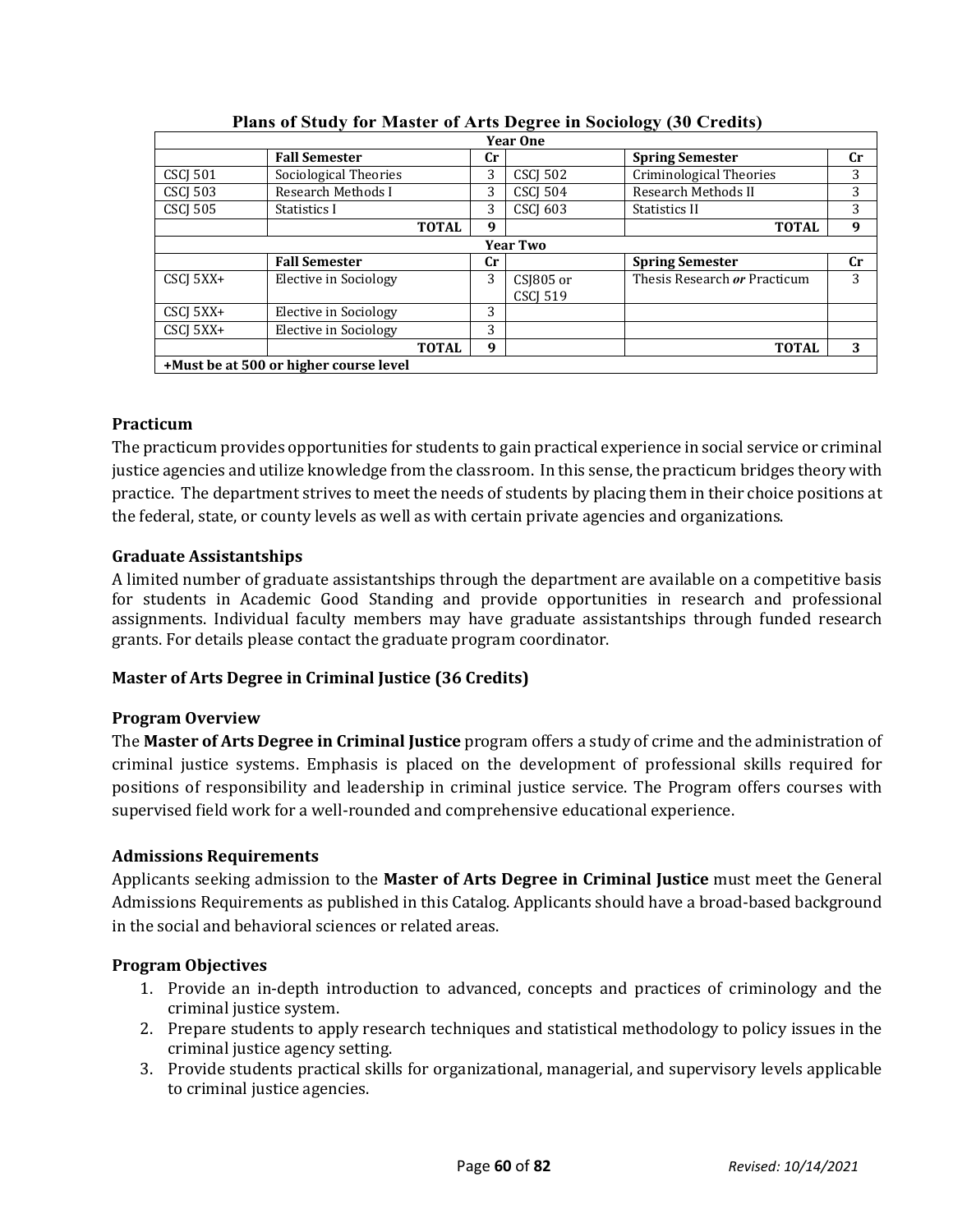- 4. Train students to identify, analyze, and solve problems at the organizational, inter-organizational, or community levels.
- 5. Prepare students for advanced studies, research experiences, and careers in criminal justice, criminology or related fields.

# **Student Learning Outcomes**

Students pursuing the **Master of Arts Degree in Criminal Justice** will:

- 1. Articulate key concepts and theories in criminology and criminal justice.
- 2. Explain causes of crime and delinquency utilizing major concepts, case law, theoretical perspectives, empirical findings and basic structures of law enforcement, the criminal court system, and corrections.
- 3. Conduct sound scientific research on issues related to the criminal justice system and criminology.
- 4. Interpret and explain interdisciplinary nature of criminal justice and ethical issues in law enforcement, courts, and corrections.
- 5. Communicate effectively, in oral and written formats, current events and developments in the criminal justice system through the use of modern technology to diverse audiences.

#### **Degree Requirements**

In addition to the General Degree Requirements as published in this catalog, students pursuing the **Master of Arts Degree in Criminal Justice** must complete the following requirements:

# **I. Core Courses: (27 Credits)**

CSCJ 501, Sociological Theory (3) CSCJ 502, Criminological Theory (3) CSCJ 503, Research Methods I (3) CSCJ 505, Statistics I (3) CSCJ 514, Law Enforcement Administration (3) CSCJ 516, Judiciary System: Court System (3) CSCJ 517, The Correctional System (3) CSCJ 518, Delinquency and Juvenile Justice System (3) CSCJ 603, Statistics II (3)

# **Elective Courses: (6 Credits)**

CSCJ 520, Urban Society and Culture (3) CSCJ 526, Selected Topics Seminar in Sociology and Criminal Justice (3) CSCJ 531, Social Psychology (3) CSCJ 559, Deviant Behavior (3) CSCJ 562, Social Stratification (3) CSCJ 571, International Criminality, National Security, and Terrorism (3) CSCJ 579, Culture and Ethnic Relations (3) CSCJ 582, Comparative Criminal Justice Systems (3) CSCJ 5XX, Other Approved Elective at 500 or higher course level (3)+

# **II. Thesis Research or Practicum: (3 Credits)**

CSCJ 805, Thesis Research (3)

*or*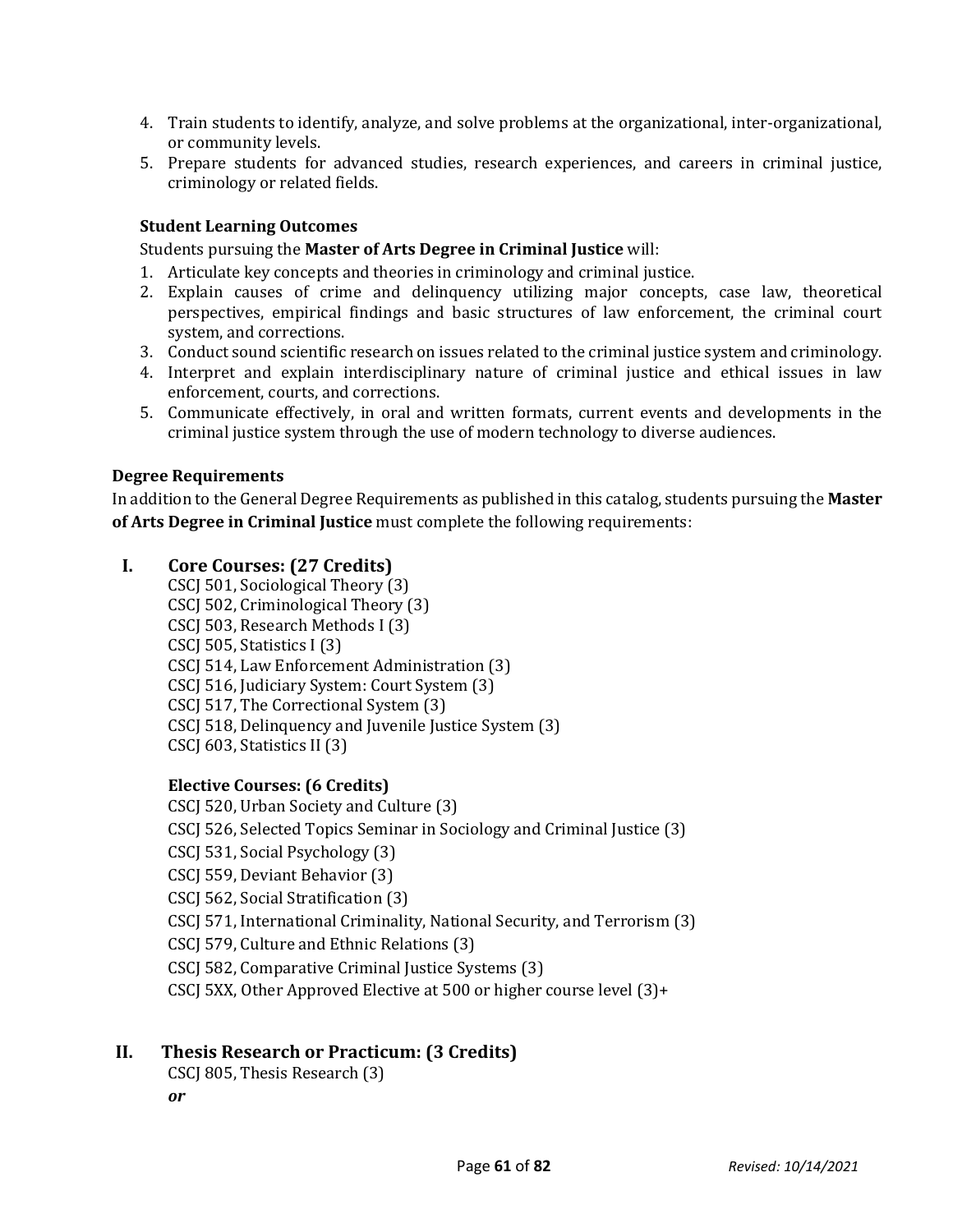CSCJ 519, Practicum (3)\*

**\*The Practicum must be with an approved criminal justice agency and for a minimum of 480 contact hours. See the graduate program coordinator for details.**

#### **III. Qualifying Examinations**

Students must pass a written Qualifying Examination in Criminal Justice Theory and Research Methods. Students are permitted a maximum of three (3) attempts to pass. To be eligible for the Qualifying Examination, students must have completed a minimum of twenty-seven (27) graduate credits including the following courses:

CSCJ 501, Sociological Theory (3) CSCJ 502, Criminological Theory (3) CSCJ 503, Research Methods I (3) CSCJ 505, Statistics I (3) CSCJ 518, Delinquency and Juvenile Justice System (3)

#### **VI. Final Examination**

An oral examination covering the student's Thesis Research or Practicum experience.

| <b>Year One</b>                        |                                 |             |                 |                                |                |  |  |
|----------------------------------------|---------------------------------|-------------|-----------------|--------------------------------|----------------|--|--|
|                                        | <b>Fall Semester</b>            | $_{\rm Cr}$ |                 | <b>Spring Semester</b>         | $\mathbf{C}$ r |  |  |
| <b>CSCJ 501</b>                        | Sociological Theories           | 3           | <b>CSCI 502</b> | Criminological Theories        | 3              |  |  |
| CSCJ 503                               | Research Methods I              | 3           | <b>CSCI 518</b> | Delinquency & Juvenile Justice | 3              |  |  |
| <b>CSCI 505</b>                        | Statistics I                    | 3           | <b>CSCI 603</b> | <b>Statistics II</b>           | 3              |  |  |
|                                        | <b>TOTAL</b>                    | 9           |                 | <b>TOTAL</b>                   | 9              |  |  |
| <b>Year Two</b>                        |                                 |             |                 |                                |                |  |  |
|                                        | <b>Fall Semester</b>            | $_{\rm Cr}$ |                 | <b>Spring Semester</b>         | <b>Cr</b>      |  |  |
| CSCJ 514                               | Law Enforcement Adm.            | 3           | CSCJ 5XX+       | Elective in Criminal Justice   | 3              |  |  |
| <b>CSCJ 516</b>                        | Judicial Process: Court Systems | 3           | CSCJ 5XX+       | Elective in Criminal Justice   | 3              |  |  |
| <b>CSCI 517</b>                        | Correctional Systems            | 3           | $CS$ [805 $or$  | Thesis Research or Practicum   | 3              |  |  |
|                                        |                                 |             | <b>CSCI 519</b> |                                |                |  |  |
|                                        | <b>TOTAL</b>                    | 9           |                 | <b>TOTAL</b>                   | 9              |  |  |
| +Must be at 500 or higher course level |                                 |             |                 |                                |                |  |  |

#### **Plan of Study for Master of Arts Degree in Criminal Justice (36 Credits)**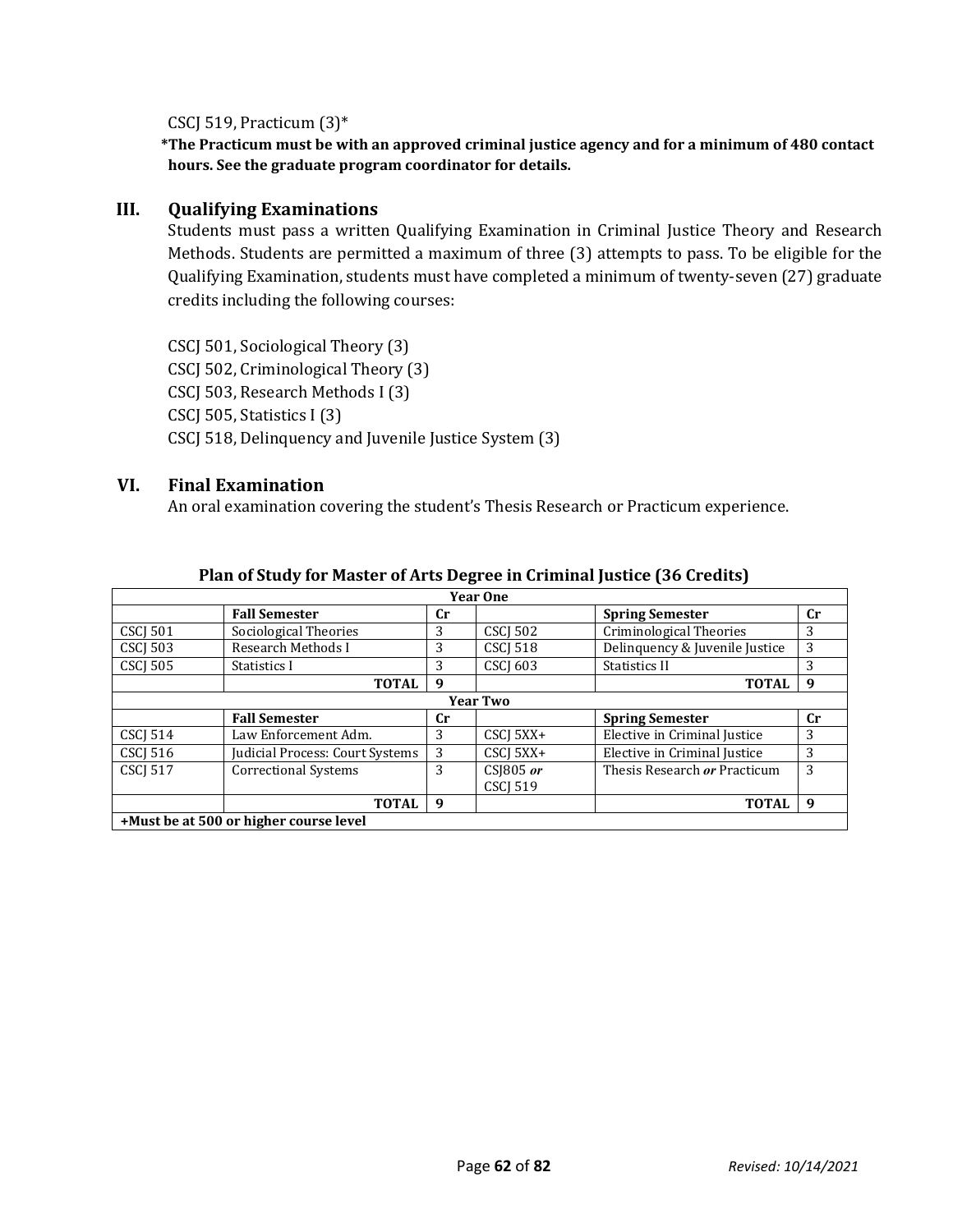# **Practicum**

Students who elect to do the practicum must first complete at least twenty-eight (28) credits of coursework before beginning this field experience. The practicum provides opportunities for students to gain practical experience in the criminal justice system thereby bridging classroom learning with the actual field setting. The department strives to meet the needs of students by placing them in their choice positions at the federal, state, and county levels as well as with some private agencies.

#### **Graduate Assistantships**

A limited number of graduate assistantships through the department are available on a competitive basis for students in Academic Good Standing and provide opportunities in research and professional assignments. Individual faculty members may also have graduate assistantships through funded research grants. For details please contact the graduate program coordinator.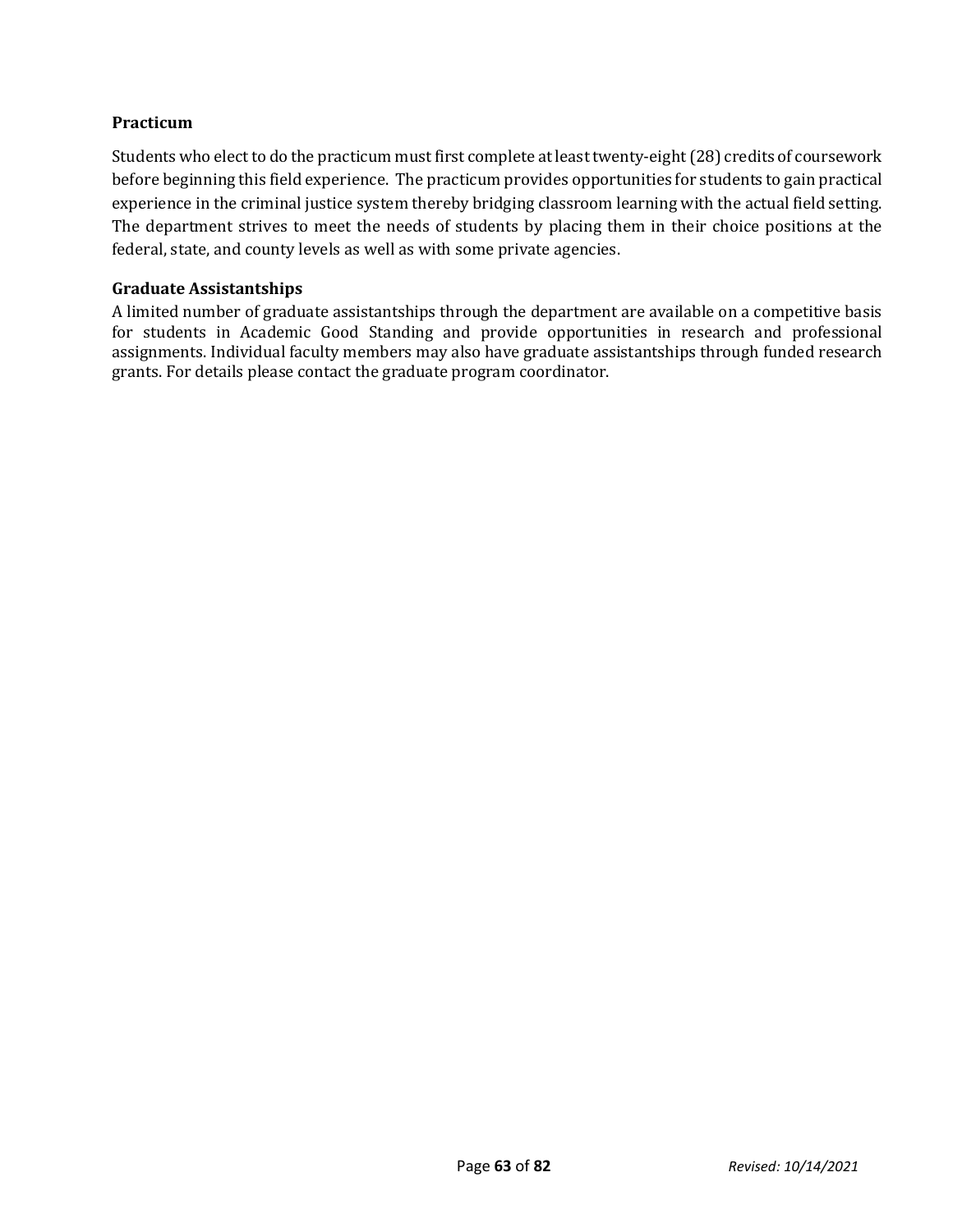#### **DEPARTMENT OF POLITICAL SCIENCE**

Knowles Hall, Third Floor Telephone: (404) 880-8718

**Dr. Kurt Young (Chair) kyoung@cau.edu** 

# **Overview**

The Clark Atlanta University Department of Political Science offers both the Master of Arts and Doctor of Philosophy degrees, the only private HBCU to do so. Over the years, the Department has been among the leading producers of African American political scientists both female and male, and can count among its graduates four college and university presidents, foreign diplomats, heads of international NGOs, and renowned scholars. Also, the department has produced scholars of African, Caribbean, Asian, and European origin, who are working in institutions all over the world.

The Department's faculty teaches and conducts research on a wide variety of topics: urban politics, public policy, elections and voting behavior, environmental justice, women in development, African politics, Caribbean and Latin American politics, Pan- Africanism, conflict and conflict resolution, democratization, religion and politics, and U.S. foreign policy.

Our graduate curriculum begins with facts and knowledge of the political experience of black people in the U.S., the plight of marginalized and oppressed people; we seek a thorough understanding of global political experiences. The contradictions of the U.S. and other political-economic systems are analyzed from an interdisciplinary perspective that promotes deepened theoretical understandings, a search for alternatives, and positive social changes. Utilizing a scholar-activist paradigm, the department seeks to carry out its program through a pattern of human relationships which stress openness, honesty, and a cooperative spirit.

# **Mission**

In harmony with university goals, the mission of the Department of Political Science is to provide a unique learning environment as one of only two such departments offering Doctor of Philosophy, Master of Arts and Bachelor of Arts degrees in political science at Historically Black Colleges and Universities (HBCUs), and the only one of its kind among private HBCUs. Our program intertwines rigorous academic study, community involvement, emphasis on the black political experience, and a progressive global vision through innovative education in political science at both the undergraduate and graduate levels.

Central to its mission, the Department caters to a student body that is predominantly African American, but also includes a significant percentage of international students from Africa, Asia, the Caribbean, and the Americas. The Department of Political Science will continue to play a leading role in producing graduates holding the Ph.D., M.A. and B.A. degrees in political science who teach and work all around the world.

#### **Vision**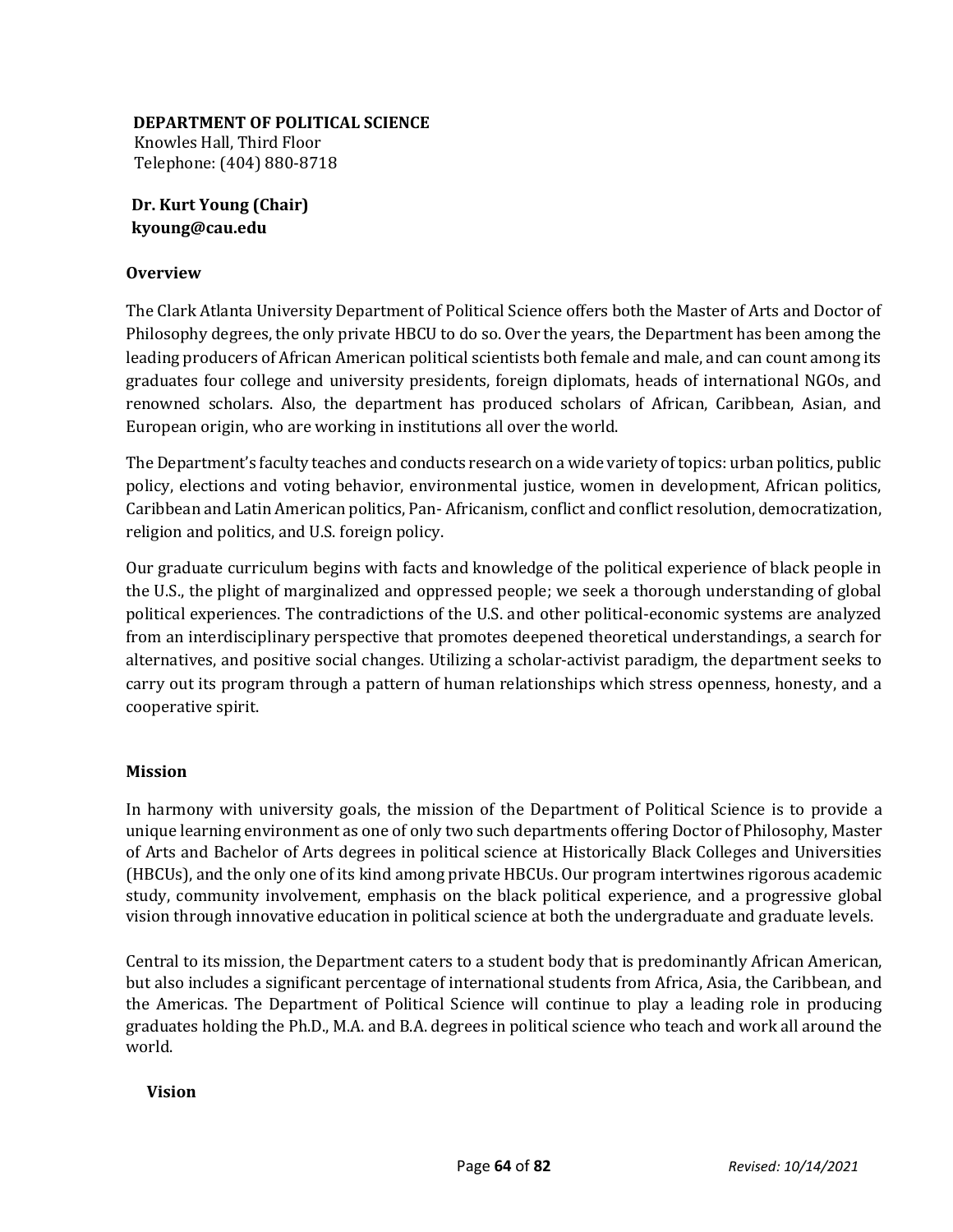The Department of Political Science aims to be the major center for black political scholarship in the United States and throughout the African Diaspora, and to become a center of political understanding for change for the disadvantaged of the world.

# **Programs of Study**

Master of Arts Degree in Political Science (30 Credit Hours)

Doctor of Philosophy Degree in Political Science (42 Credit Hours Beyond the Master of Arts Degree)

#### **Master of Arts Degree in Political Science (30 Credit Hours)**

#### **Program Overview**

For the M.A. degree in political science, the Department requires a minimum of twenty-four (24) graduate hours, attendance at the weekly Departmental Seminar and a thesis. A final oral examination of the thesis and courses taken by the student is required. Blacks and the American Political System, Scope and Methods of Political Inquiry courses are required of all students pursuing the Master of Arts degree in Political Science. Students will select other courses according to their research interests.

#### **Admissions Requirements**

In addition to the General Admissions Requirements as published in this Catalog, applicants to the **Master of Arts Degree in Political Science** must have been awarded a Bachelor's degree with a major in Political Science from a regionally accredited four-year college or university with a minimum cumulative grade point average of 3.0. Consideration may be given to other applicants whose academic preparation in related social sciences suggests that they are capable of successfully pursuing the **Master of Arts Degree in Political Science**. The Graduate Records Examination (GRE) is required.

#### **Program Objectives**

The departmental objective is that students pursuing the **Master of Arts Degree in Political Science** will be able to:

- 1.Present major theories, concepts, systems, and methodologies used in the study of politics and international relations.
- 2.Discuss the foundations, institutions, processes and values that shape politics within and among states and the world and emphasize the importance of political engagement.
- 3.Explore, systematically, issues or problems in national and global political systems.
- 4.Apply key analytic and theoretical frameworks in the subfields of political science to formulate hypotheses, research questions and evaluate arguments guided by these frameworks.
- 5.Prepare students for advanced studies and careers in political science or related fields.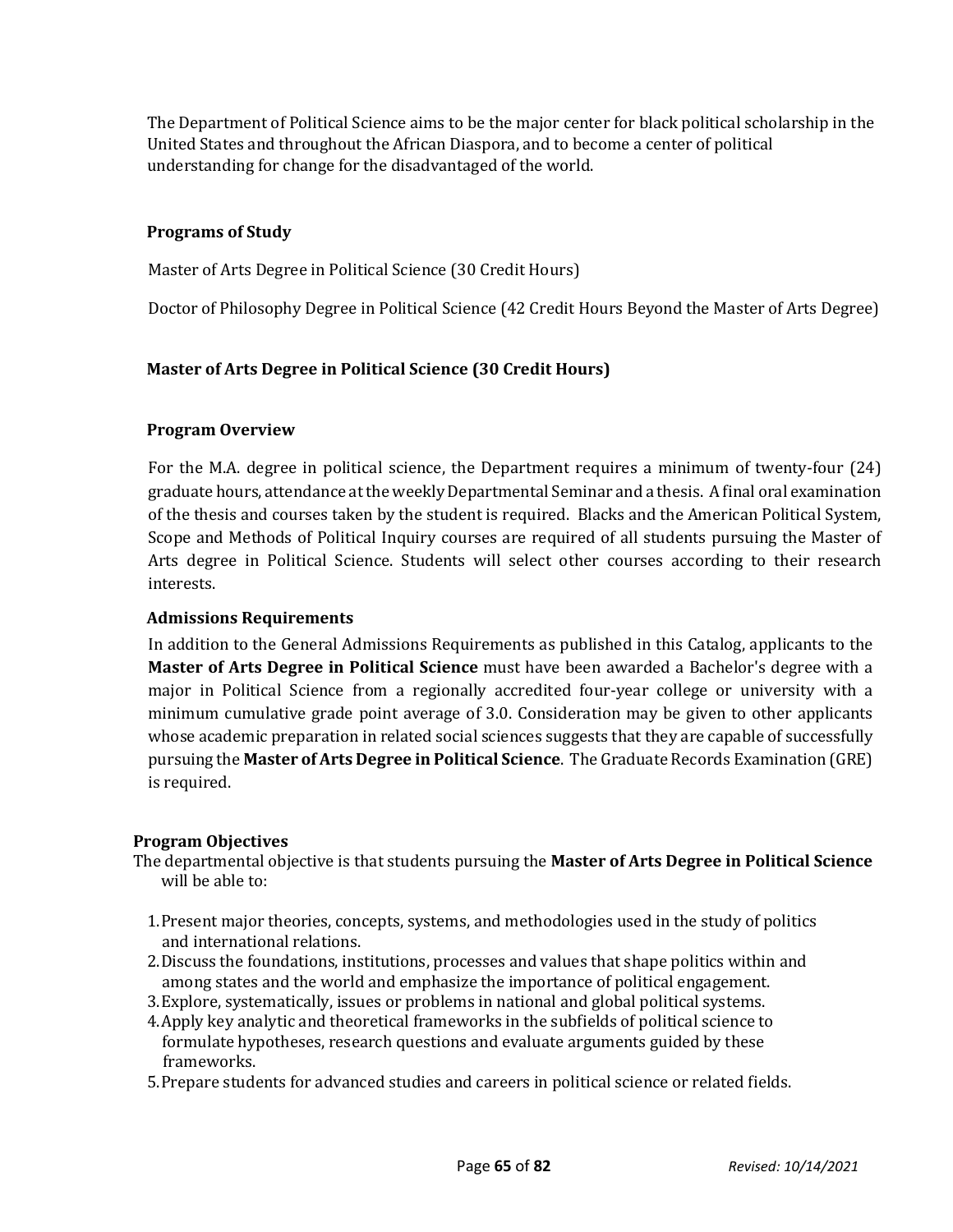#### **Student Learning Outcomes**

Students pursuing the **Master of Arts Degree in Political Science** will:

- 1. Identify and analyze the structure and operation of the U.S. and other political systems.
- 2. Construct and evaluate analytical and logical arguments in national and global politics.
- 3. Communicate effectively in oral and written formats issues on political systems to diverse audiences.
- 4. Explore the theoretical and practical values of national and international political systems, political engagement, and global citizenship.
- 5. Identify and gather information from credible primary and secondary sources to conduct qualitative and/or quantitative research.

#### **Degree Requirements**

In addition to the General Degree Requirements as published in this Catalog, students pursuing the **Master of Arts Degree in Political Science** must satisfy the following:

- 24 hours beyond the B.A. degree
- 6 additional credit hours are awarded upon the satisfactory completion of the thesis
- Note: The Department may require some students to take additional hours of coursework.

# **I. Required Courses: 6 Credits** CPSC 500, Departmental Seminar (0)

CPSC 553, Blacks and the American Political System (3) CPSC 602, Scope and Methods of Political Inquiry (3)

#### **Electives in Political Science: 18 Credits**

Students may choose courses from the following subfields:

# **African Politics**

CPSC 572, International Relations of African States (3) CPSC 590, African Political Institutions (3) CPSC 591, Government and Politics of Modern Africa (3) CPSC 595, Seminar in African Politics (3) CPSC 596, Politics in Southern Africa (3) CPSC 598, African Political Economy (3) CPSC 599, Social Cleavages and Political Conflict in Africa (3)

# **Comparative Politics**

CPSC 529, Comparative Political Systems (3) CPSC 530, Government and Politics of Latin America (3) CPSC 531, Politics in Developing States (3) CPSC 532, Political Institutions of China (3) CPSC 534, Comparative European Government (3) CPSC 535, The Politics of Revolutionary Change (3) CPSC 536, Comparative Political Parties (3) CPSC 537, Government and Politics of the Caribbean (3) CPSC 538, Seminar on Asian Politics (3) CPSC 539, Third-World Women and Development (3) CPSC 540, The Politics of the Multinational Corporation (3) CPSC 541, Politics and Education (3) CPSC 542, Seminar on Comparative Politics (3)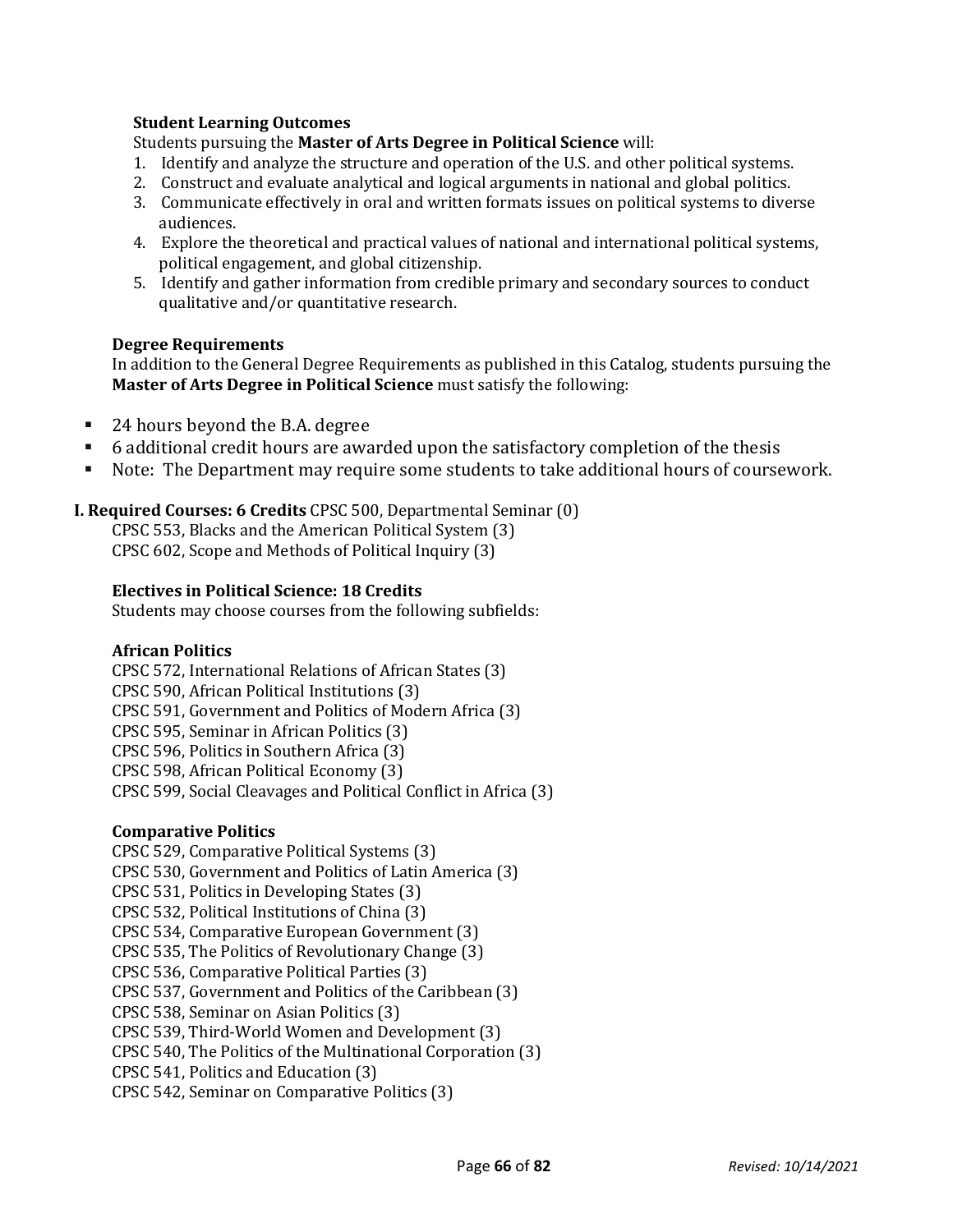#### **International Politics**

CPSC 533, Chinese Foreign Policy (3) CPSC 570, International Relations (3) CPSC 571, Japanese Politics and Foreign Policy (3) CPSC 573, United States Foreign Policy (3) CPSC 574, Third-World Nations and International Politics (3) CPSC 575, European Foreign Policies (3) CPSC 576, Military Power in International Relations (3) CPSC 577, International Organizations (3) CPSC 578, Colloquium on International Politics of Asia (3) CPSC 579, Politics of International Trade (3)

#### **Theory and Methodology**

CPSC 543, Political Theory (3) CPSC 560, African-American Political Thought (3) CPSC 600, African Political Ideas (3) CPSC 601, Philosophy of Science (3) CPSC 603, European Political Philosophy (3) CPSC 605, Seminar in Political Theory (3) CPSC 606, Feminist Theory (3) CPSC 608, Problems in Political Science Research (3) CPSC 609, American Political Thought (3)

#### **US Government and Politics**

CPSC 502, Government and Business (3) CPSC 503, Public Opinion and Propaganda (3) CPSC 504, Techniques of Political Control (3) CPSC 505, Political Parties (3) CPSC 506, Black Political Parties (3) CPSC 507, Politics of Rural United States (3) CPSC 508, Seminar in Southern Politics (3) CPSC 509, The United States Presidency (3) CPSC 510, The Congressional Process (3) CPSC 511, American Federalism (3) CPSC 513, American Political Process (3) CPSC 514, Seminar in Judicial Process (3) CPSC 515, Legislative Process (3) CPSC 516, Seminar/Internship on the Georgia Assembly (3) CPSC 517, Women in Politics Seminar (3) CPSC 548, US Constitutional Law (3) CPSC 550, The Judicial Process (3) CPSC 551, The Constitution and Civil Liberties (3) CPSC 552, Seminar in US Government and Politics (3) CPSC 554, State and Local Politics (3)

# **Urban Politics**

CPSC 512, Black City Politics (3) CPSC 518, Seminar in Urban Problems (3) CPSC 519, Urban Politics (3)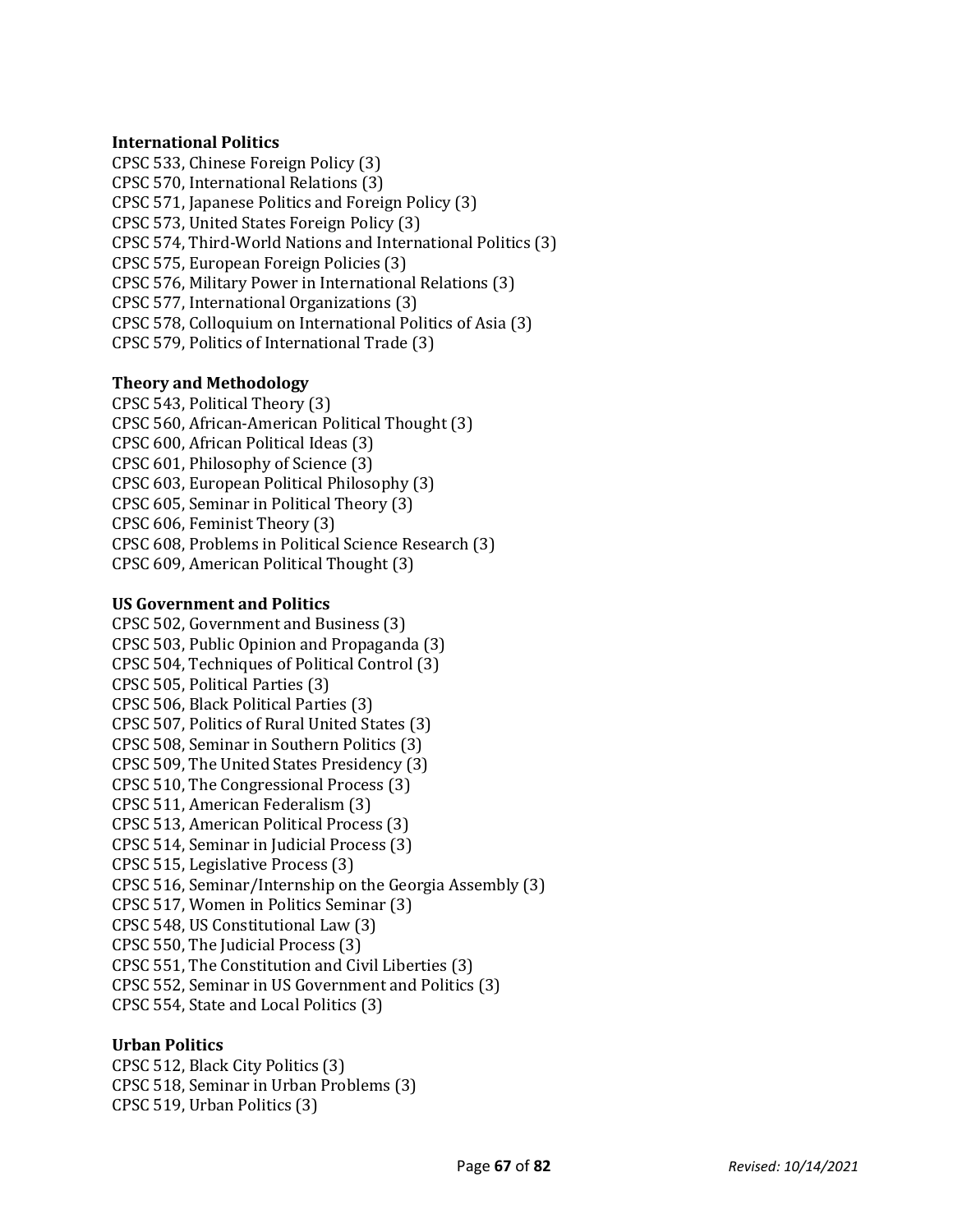CPSC 520, Politics of Public Finance (3)

CPSC 522, Urban Political Movements (3)

CPSC 523, Atlanta City Politics (3)

CPSC 525, Political Demography and Urban Change (3)

CPSC 526, Approaches to the Study of Urban Politics (3) CPSC 640, Independent Research (3)

# **II. Departmental Seminar**

The Department of Political Science Graduate Seminar is a long-standing tradition that is central to the vision and mission of the graduate program. The Departmental Seminar brings together all faculty and students in a required weekly discussion that includes:

- **Departmental orientation**
- An exchange of ideas and understandings about political theory, praxis, and contemporary issues often with invited guests
- **Presentations of faculty and student research**
- Student organization meetings

Departmental Seminar attendance is mandatory. Students in the M.A. program are required to attend until the formal acceptance of their thesis proposal. Students receiving extended financial support beyond the completion of coursework or the formal acceptance master's thesis proposal may be required to attend additional semesters of the Departmental Seminar.

# **III. Research Tool**

Candidates for the Master of Arts degree must demonstrate proficiency in the use of one research tool from among the following: a foreign language, statistical analysis, or computer information systems. Each student in consultation with their adviser will decide which research tool will best facilitate their program of study. The research tool is not counted among the total required political science courses (24).

# **IV. Master's Thesis: 6 Credits**

All students pursuing the **Master of Arts degree in Political Science** must complete a scholarly analysis and presentation of a significant research problem in political science. As a preliminary phase to this process, each candidate must fully constitute a thesis committee and submit and orally defend a thesis proposal that outlines the methodological procedures and theoretical framework that will be employed in completing the proposed research. Students must enroll in at least six (6) hours of thesis research or consultation courses.

Six (6) hours thereof will be awarded upon completion of the thesis. Course options include the following:

- CPSC 701, Thesis Consultation (1 credit hour)\* *or*
- CPSC 705, Thesis Research (3 credit hours)

# \***Students may need to take CPSC701 Thesis Consultation (1 credit) depending on progress toward thesis research.**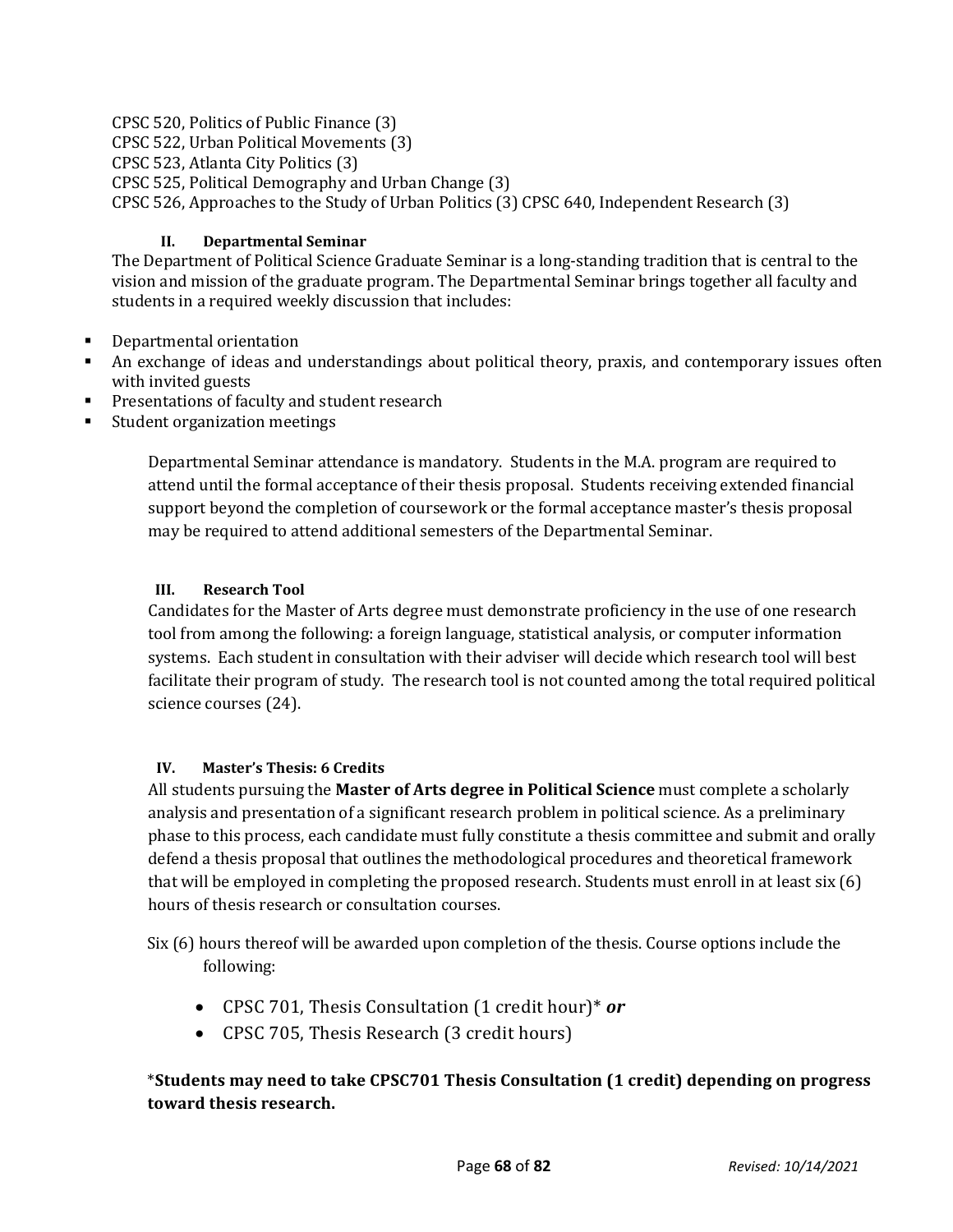# **V. Final Examination**

An oral examination covering the student's Thesis Research and graduate courses is required.

| <b>Year One</b>                                                                                                                                                                                                                                                                                          |                                                         |          |                            |                                                      |             |  |  |
|----------------------------------------------------------------------------------------------------------------------------------------------------------------------------------------------------------------------------------------------------------------------------------------------------------|---------------------------------------------------------|----------|----------------------------|------------------------------------------------------|-------------|--|--|
|                                                                                                                                                                                                                                                                                                          | <b>Fall Semester</b>                                    | cr       |                            | <b>Spring Semester</b>                               | $_{\rm Cr}$ |  |  |
| <b>CPSC 500</b>                                                                                                                                                                                                                                                                                          | Departmental Seminar                                    | $\theta$ | <b>CPSC 500</b>            | Departmental Seminar                                 |             |  |  |
| <b>CPSC 553</b>                                                                                                                                                                                                                                                                                          | Blacks and the American Political<br>System             | 3        | CPCS XXX**                 | Graduate Elective                                    | 3           |  |  |
| <b>CPSC 602</b>                                                                                                                                                                                                                                                                                          | Scope and Methods of Political<br>Inquiry               | 3        | CPCS XXX**                 | Graduate Elective                                    | 3           |  |  |
| CPCS XXX**                                                                                                                                                                                                                                                                                               | Graduate Elective                                       | 3        | CPCS XXX**                 | Graduate Elective                                    | 3           |  |  |
|                                                                                                                                                                                                                                                                                                          | <b>TOTAL</b>                                            | 9        |                            | <b>TOTAL</b>                                         | 9           |  |  |
|                                                                                                                                                                                                                                                                                                          | <b>Year Two</b>                                         |          |                            |                                                      |             |  |  |
|                                                                                                                                                                                                                                                                                                          | <b>Fall Semester</b>                                    | cr       |                            | <b>Spring Semester</b>                               | $_{\rm Cr}$ |  |  |
| <b>CPSC 500</b>                                                                                                                                                                                                                                                                                          | Departmental Seminar                                    | $\Omega$ | <b>CPSC 500</b>            | Departmental Seminar                                 | $\theta$    |  |  |
| CPCS XXX**                                                                                                                                                                                                                                                                                               | Graduate Elective                                       | 3        | CPCS XXX**                 | Graduate Elective                                    | 3           |  |  |
| CPSC 701***<br>or CPSC 705                                                                                                                                                                                                                                                                               | Thesis Consultation <b><i>or</i></b> Thesis<br>Research | $1 - 3$  | CPSC 701***<br>or CPSC 705 | Thesis Consultation <b><i>or</i></b> Thesis Research | $1 - 3$     |  |  |
|                                                                                                                                                                                                                                                                                                          | <b>TOTAL</b>                                            | 6        |                            | <b>TOTAL</b>                                         | 6           |  |  |
| *Plan subject to change. Graduate students must satisfy all course requirements under faculty advisement.<br>** All electives must be at graduate level and in Political Science.<br>***Students may need to take CPSC701 Thesis Consultation (1 credit) depending on progress toward thesis<br>research |                                                         |          |                            |                                                      |             |  |  |

# **Plan of Study\* for the Master of Arts Degree in Political Science (30 Credit Hours)**

# **Doctor of Philosophy Degree in Political Science (72 Credits)**

# **Program Overview**

For the Doctor of Philosophy (Ph.D.) degree in political science, the Department requires a minimum of thirty (30) graduate hours of course work beyond the Master's degree. Twelve (12) hours are awarded upon completion of the dissertation. The minimum credit hours requirement for the Ph.D. is forty-two (42) hours beyond the Master's. Blacks and the American Political System, Scope and Methods of Political Inquiry, and Government and Politics of Modern Africa courses are required of all students pursuing the Doctoral degree in Political Science. If any of these courses have been taken in our M.A. program they need not be repeated but the minimum number of credit hours must be satisfied with elective courses.

# **Admissions Requirements**

In addition to the General Admissions Requirements as published in this Catalog, applicants to the **Doctor of Philosophy Degree in Political Science** should have been awarded a **Master of Arts Degree in Political Science** from a regionally accredited college or university. Consideration may be given to other applicants who have earned a master's degree in one of the social sciences related disciplines. In such cases, students should expect to be admitted conditionally and will normally be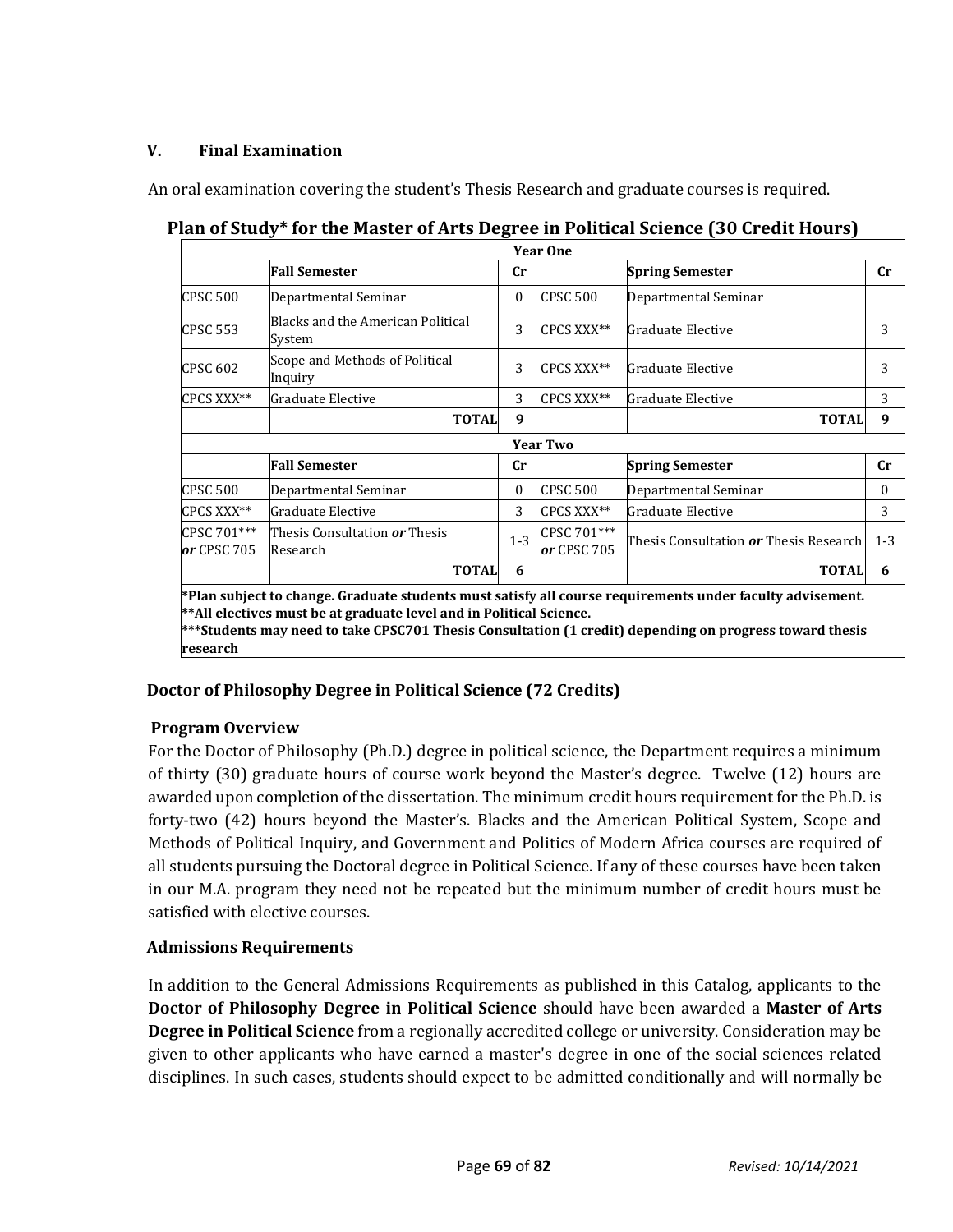required to take additional credits beyond the minimum to complete degree requirements. Graduate Records Examination (GRE) required.

# **Program Objectives**

The departmental objectives for the **Doctor of Philosophy Degree in Political Science** are to:

- 1. Introduce students to theoretical, analytic, and substantive approaches to public policy analysis and administration.
- 2. Prepare students to design and conduct original high-quality research in Political Science
- 3. Prepare students with skills necessary to communicate, in written and oral formats, significant issues, scholarly works and practices in Political Science to multiple audiences.
- 4. Train students to teach political science at the postsecondary level.
- 5. Prepare students for careers in political science or related fields.

#### **Student Learning Outcomes**

Students pursuing the **Doctor of Philosophy Degree in Political Science** will:

- 1. Apply theoretical and literary concepts and analytical approaches to public policy analysis and administration.
- 2. Review, evaluate and communicate, in written and oral formats, major issues, scholarly debates, and practices in subfields related to Political Science.
- 3. Utilize methodological skills to design and conduct original scholarly research in the field of Political Science.
- 4. Synthesize large quantities of information and rigorously evaluate the merits of competing theoretical and empirical arguments.

# **Degree Requirements**

In addition to the General Degree Requirements as published in this Catalog, students pursuing the **Doctor of Philosophy Degree in Political Science** must complete the following requirements. Doctoral students must complete a minimum of forty-eight (48) graduate credits in residence.

#### **I. Required Courses: 9 Credits**

Before being admitted to candidacy, all students must complete the following courses with minimum final grades of "B":

CPSC 500, Departmental Seminar (0) CPSC 553, Blacks and the American Political System (3) CPSC 591, Government and Politics of Modern Africa (3) CPSC 602, Scope and Method of Political Inquiry (3)

#### **Electives in Political Science: 21 Credits**

Students may choose courses from the following subfields:

#### **African Politics**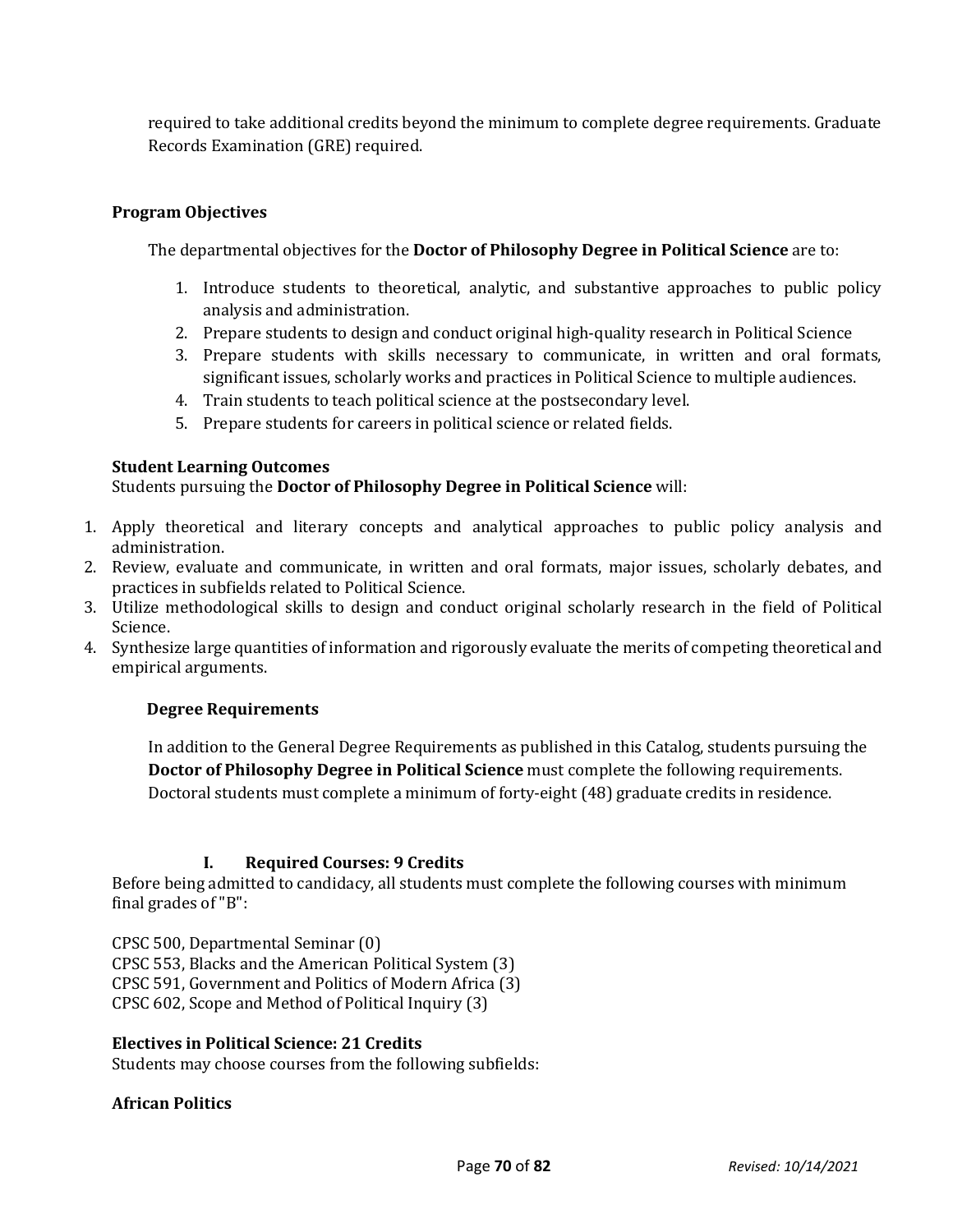CPSC 572, International Relations of African States (3) CPSC 590, African Political Institutions (3) CPSC 595, Seminar in African Politics (3) CPSC 596, Politics in Southern Africa (3) CPSC 598, African Political Economy (3) CPSC 599, Social Cleavages and Political Conflict in Africa (3)

#### **Comparative Politics**

CPSC 529, Comparative Political Systems (3) CPSC 530, Government and Politics of Latin America (3) CPSC 531, Politics in Developing States (3) CPSC 532, Political Institutions of China (3) CPSC 534, Comparative European Government (3) CPSC 535, The Politics of Revolutionary Change (3) CPSC 536, Comparative Political Parties (3) CPSC 537, Government and Politics of the Caribbean (3) CPSC 538, Seminar on Asian Politics (3) CPSC 539, Third World Women and Development (3) CPSC 540, The Politics of the Multinational Corporation (3) CPSC 541, Politics and Education (3) CPSC 542, Seminar on Comparative Politics (3)

#### **International Politics**

CPSC 533, Chinese Foreign Policy (3) CPSC 570, International Relations (3) CPSC 571, Japanese Politics and Foreign Policy (3) CPSC 573, United States Foreign Policy (3) CPSC 574, Third World Nations and International Politics (3) CPSC 575, European Foreign Policies (3) CPSC 576, Military Power in International Relations (3) CPSC 577, International Organizations (3) CPSC 578, Colloquium on International Politics of Asia (3) CPSC 579, Politics of International Trade (3)

#### **Theory and Methodology**

CPSC 543, Political Theory (3) CPSC 560, African-American Political Thought (3) CPSC 600, African Political Ideas (3) CPSC 601, Philosophy of Science (3) CPSC 603, European Political Philosophy (3) CPSC 605, Seminar in Political Theory (3) CPSC 606, Feminist Theory (3) CPSC 608, Problems in Political Science Research (3) CPSC 609, American Political Thought (3)

#### **US Government and Politics**

CPSC 502, Government and Business (3) CPSC 503, Public Opinion and Propaganda (3) CPSC 504, Techniques of Political Control (3)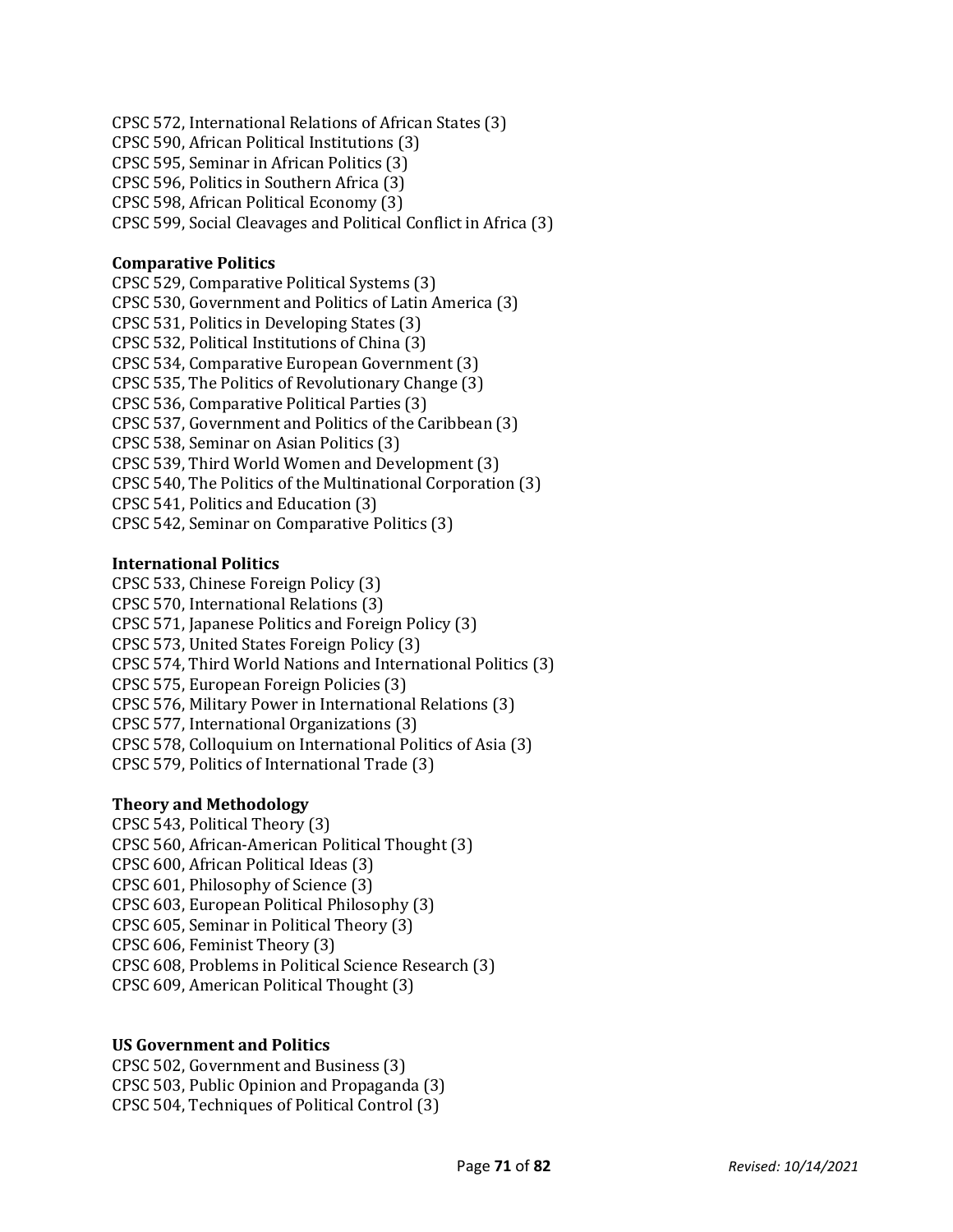CPSC 505, Political Parties (3) CPSC 506, Black Political Parties (3) CPSC 507, Politics of Rural United States (3) CPSC 508, Seminar in Southern Politics (3) CPSC 509, The United States Presidency (3) CPSC 510, The Congressional Process (3) CPSC 511, American Federalism (3) CPSC 513, American Political Process (3) CPSC 514, Seminar in Judicial Process (3) CPSC 515, Legislative Process (3) CPSC 516, Seminar/Internship on the Georgia Assembly (3) CPSC 517, Women in Politics Seminar (3) CPSC 548, US Constitutional Law (3) CPSC 550, The Judicial Process (3) CPSC 551, The Constitution and Civil Liberties (3) CPSC 552, Seminar in US Government and Politics (3) CPSC 554, State and Local Politics (3)

# **Urban Politics**

CPSC 512, Black City Politics (3) CPSC 518, Seminar in Urban Problems (3) CPSC 519, Urban Politics (3) CPSC 520, Politics of Public Finance (3) CPSC 522, Urban Political Movements (3) CPSC 523, Atlanta City Politics (3) CPSC 525, Political Demography and Urban Change (3) CPSC 526, Approaches to the Study of Urban Politics (3) CPSC 640, Independent Research (3)

# **Departmental Seminar**

The Department of Political Science Graduate Seminar is a long-standing tradition that is central to the vision and mission of the graduate program. The Departmental Seminar brings together all faculty and students in a required weekly discussion that includes:

- **Departmental orientation**
- An exchange of ideas and understandings about political theory, praxis, and contemporary issues often with invited guests
- **Presentations of faculty and student research**
- Student organization meetings

Departmental Seminar attendance is mandatory. Students in the Ph.D. program are required to attend until the successful completion of the comprehensive examination. <del>Doctoral students must attend at the</del> very minimum, three (3) full semesters of the Departmental Seminar. Students receiving extended financial support beyond the completion of coursework or the comprehensive examination may be required to attend additional semesters of the Departmental Seminar.

# **III. Research Tools**

Candidates for the Ph.D. degree must demonstrate proficiency in the use of two research tools from among the following: a foreign language, statistical analysis, or computer information systems. Each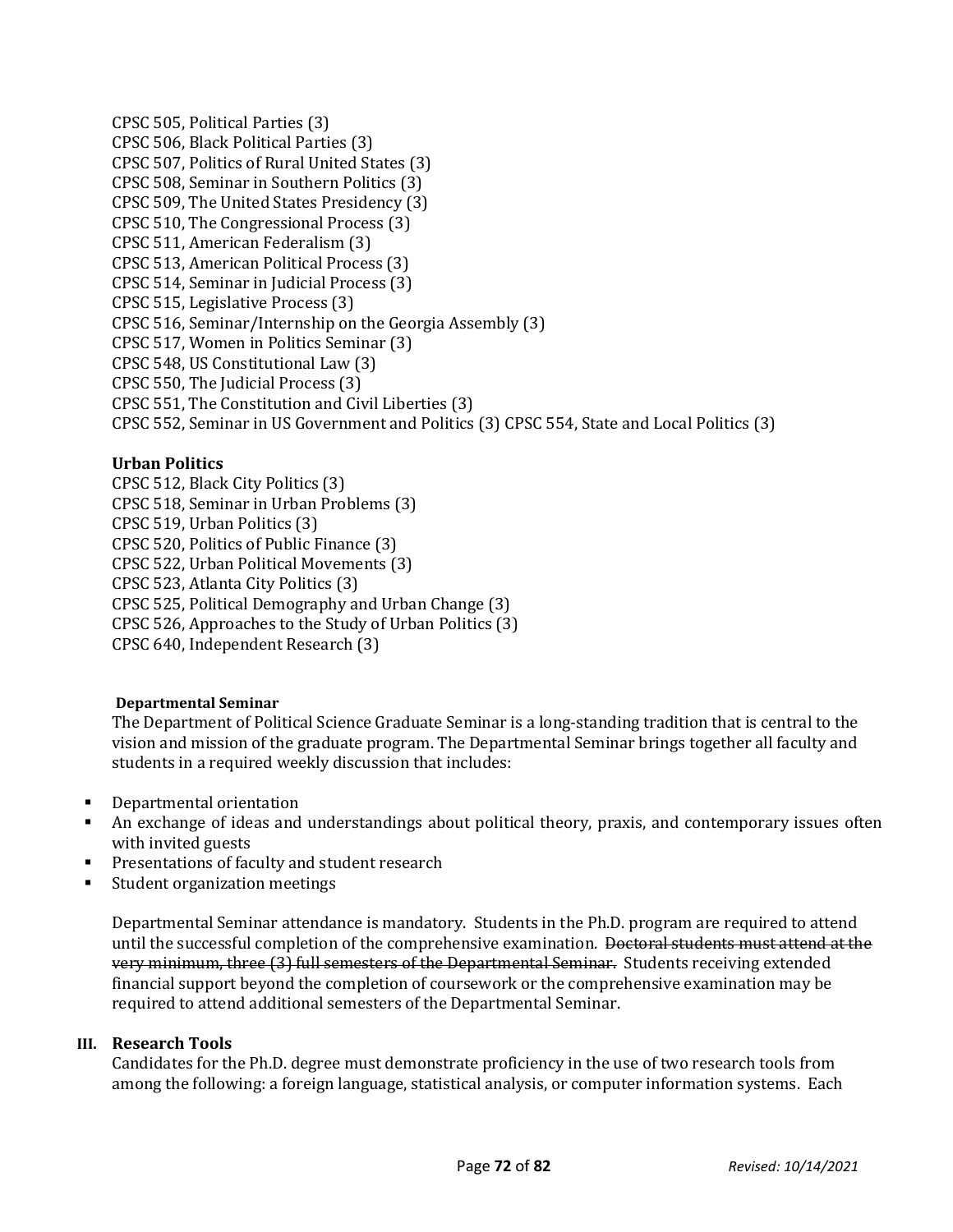student, through consultation with their adviser, will decide which research tools best align with their program of study.

# **III. Comprehensive Examination**

Students seeking the **Doctor of Philosophy Degree in Political Science** must pass a comprehensive Examination prior to admission to candidacy. The comprehensive Examination includes four (4) written examinations in subfields of each candidate's choice followed by a formal oral examination based upon each candidate's responses to written examination questions. The political science subfields from which students may select to be examined include:

- 1. African Politics
- 2. Comparative Politics
- 3. International Politics
- 4. Methodology
- 5. Pan-African Politics
- 6. Political Economy
- 7. Political Theory
- 8. U.S. Government and Politics
- 9. Urban Politics
- 10. Women in Politics

Students are permitted two (2) attempts to successfully complete the Comprehensive Examination.

# **IV. Dissertation Research: 12 Credits**

- CPSC 801, Dissertation Consultation (1)\* *or*
- CPSC 805, Dissertation Research (12)

#### **\*Students may need to take CPSC 801 Dissertation Consultation (1 credit) depending on progress toward dissertation research**

**V.** All students pursuing the **Doctor of Philosophy Degree in Political Science** must complete a scholarly analysis and presentation of a significant research problem in political science. As a preliminary phase to this process, each candidate must fully constitute a dissertation committee and submit and orally defend a dissertation proposal that outlines the methodological procedures and theoretical framework that will be employed in completing the proposed research. Students must enroll in at least twelve (12) hours of dissertation research or consultation courses. Twelve (12) hours thereof will be awarded upon completion of the thesis

# **VI. Final Examination**

The final examination for **Doctor of Philosophy Degree in Political Science** candidates entails an oral defense of the doctoral dissertation. Members of the candidate's formal dissertation committee, as well as the Chair of the Department of Political Science and interested faculty and students are invited to attend this oral defense.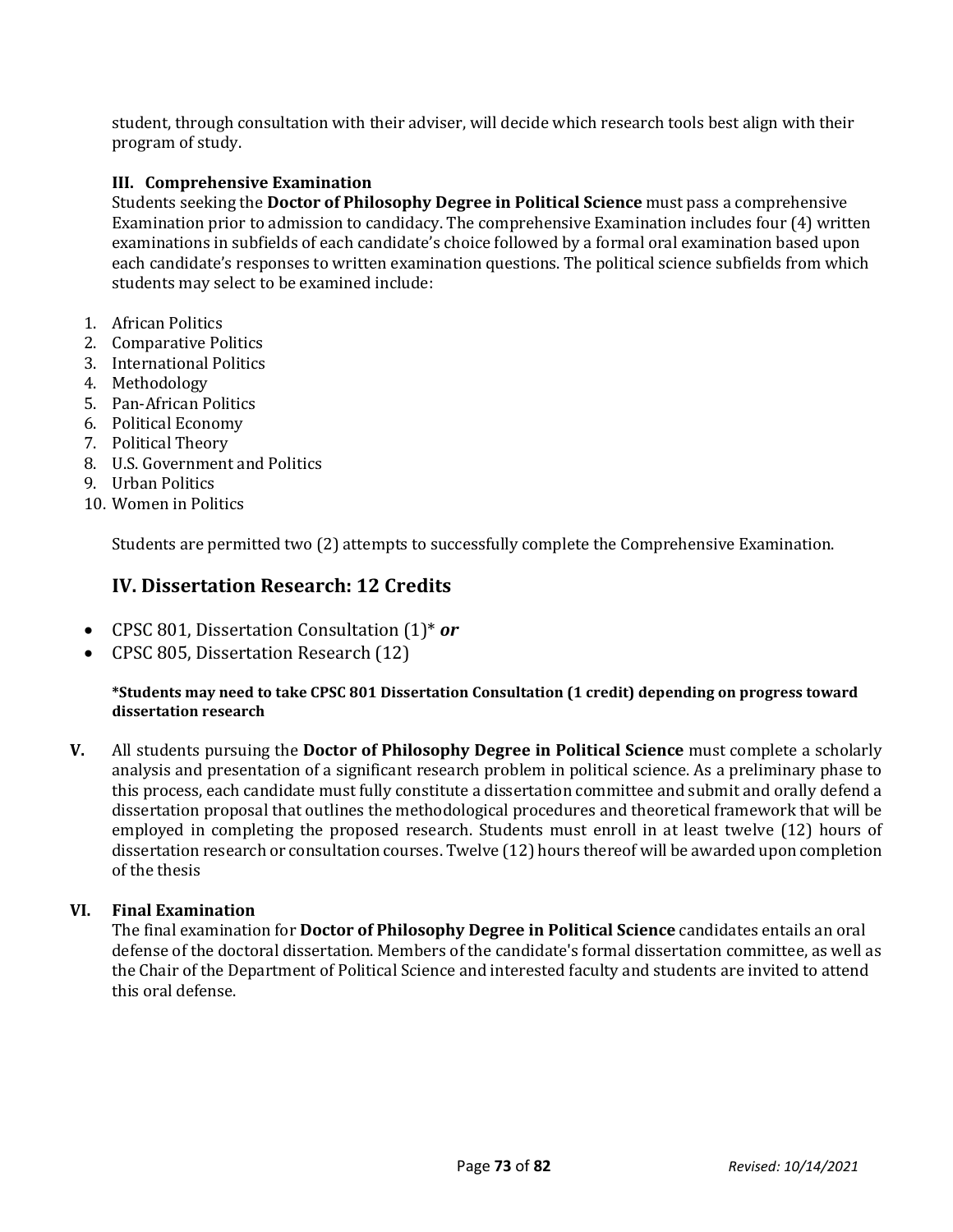# **Plan of Study\* for the Doctor of Philosophy Degree in Political Science (42 Credit Hours Beyond the Master of Arts Degree)**

|                                                                                                                                                                                                                                                                                                                  |                                                    |                  | <b>Year One</b>   |                              |              |                  |
|------------------------------------------------------------------------------------------------------------------------------------------------------------------------------------------------------------------------------------------------------------------------------------------------------------------|----------------------------------------------------|------------------|-------------------|------------------------------|--------------|------------------|
|                                                                                                                                                                                                                                                                                                                  | <b>Fall Semester</b>                               | Cr               |                   | <b>Spring Semester</b>       |              | Cr               |
| <b>CPSC 500</b>                                                                                                                                                                                                                                                                                                  | Departmental Seminar                               | $\Omega$         | <b>CPSC 500</b>   | Departmental Seminar         |              | $\Omega$         |
| <b>CPSC 553</b>                                                                                                                                                                                                                                                                                                  | Blacks and the American Political<br>System        | 3                | CPCS XXX**        | <b>Graduate Elective</b>     |              | 3                |
| <b>CPSC 591</b>                                                                                                                                                                                                                                                                                                  | <b>Government and Politics of Modern</b><br>Africa | 3                | CPCS XXX**        | Graduate Elective            |              | 3                |
| <b>CPSC 602</b>                                                                                                                                                                                                                                                                                                  | Scope and Method of Political Inquiry              | 3                | CPCS XXX**        | Graduate Elective            |              | 3                |
|                                                                                                                                                                                                                                                                                                                  | <b>TOTAL</b>                                       | $\boldsymbol{q}$ |                   |                              | <b>TOTAL</b> | 9                |
|                                                                                                                                                                                                                                                                                                                  |                                                    |                  | <b>Year Two</b>   |                              |              |                  |
|                                                                                                                                                                                                                                                                                                                  | <b>Fall Semester</b>                               | cr               |                   | <b>Spring Semester</b>       |              | $_{\rm Cr}$      |
| CPSC 500                                                                                                                                                                                                                                                                                                         | Departmental Seminar                               | 0                | <b>CPSC 500</b>   | Departmental Seminar         |              | 0                |
| CPCS XXX**                                                                                                                                                                                                                                                                                                       | Graduate Elective                                  | 3                | CPCS XXX**        | Graduate Elective            |              | 3                |
| CPCS XXX**                                                                                                                                                                                                                                                                                                       | Graduate Elective                                  | 3                | CPCS XXX**        | Graduate Elective            |              | 3                |
| CPCS XXX**                                                                                                                                                                                                                                                                                                       | Graduate Elective                                  | 3                | CPCS XXX**        | Graduate Elective            |              | 3                |
|                                                                                                                                                                                                                                                                                                                  | <b>TOTAL</b>                                       | $\mathbf{q}$     |                   |                              | <b>TOTAL</b> | $\boldsymbol{9}$ |
|                                                                                                                                                                                                                                                                                                                  |                                                    |                  | <b>Year Three</b> |                              |              |                  |
|                                                                                                                                                                                                                                                                                                                  | <b>Fall Semester</b>                               | Cr               |                   | <b>Spring Semester</b>       |              | Cr               |
| <b>CPSC 500</b>                                                                                                                                                                                                                                                                                                  | Departmental Seminar                               | $\boldsymbol{0}$ | <b>CPSC 500</b>   | Departmental Seminar         |              | $\boldsymbol{0}$ |
| CPCS XXX**                                                                                                                                                                                                                                                                                                       | Graduate Elective                                  | 3                | CPCS XXX**        | <b>Graduate Elective</b>     |              | 3                |
| CPCS XXX**                                                                                                                                                                                                                                                                                                       | Graduate Elective                                  | 3                | CPCS XXX**        | Graduate Elective            |              | 3                |
| CPCS XXX**                                                                                                                                                                                                                                                                                                       | Graduate Elective                                  | 3                | CPCS XXX**        | Graduate Elective            |              | 3                |
|                                                                                                                                                                                                                                                                                                                  | <b>TOTAL</b>                                       | $\boldsymbol{q}$ |                   |                              | <b>TOTAL</b> | 9                |
| <b>Year Four</b>                                                                                                                                                                                                                                                                                                 |                                                    |                  |                   |                              |              |                  |
|                                                                                                                                                                                                                                                                                                                  | <b>Fall Semester</b>                               | cr               |                   | <b>Spring Semester</b>       |              | Cr               |
| <b>CPSC 500</b>                                                                                                                                                                                                                                                                                                  | Departmental Seminar                               | $\mathbf{0}$     | <b>CPSC 500</b>   | Departmental Seminar         |              | $\boldsymbol{0}$ |
| CPCS XXX**                                                                                                                                                                                                                                                                                                       | Graduate Elective                                  | 3                | CPCS XXX**        | Graduate Elective            |              | 3                |
| CPSC 801***                                                                                                                                                                                                                                                                                                      | Dissertation Consultation <i>or</i>                | $1-6$            | CPSC 801***       | Dissertation Consultation or |              | $1 - 6$          |
| or CPSC 805                                                                                                                                                                                                                                                                                                      | Dissertation Research                              |                  | or CPSC 805       | <b>Dissertation Research</b> |              |                  |
|                                                                                                                                                                                                                                                                                                                  | <b>TOTAL</b>                                       | 9                |                   |                              | <b>TOTAL</b> | 9                |
| *Plan subject to change. Graduate students must satisfy all course requirements under faculty advisement.<br>** All electives must be at graduate level in Political Science.<br>***Students may need to take CPSC801 Dissertation Consultation (1 credit) depending on progress toward<br>dissertation research |                                                    |                  |                   |                              |              |                  |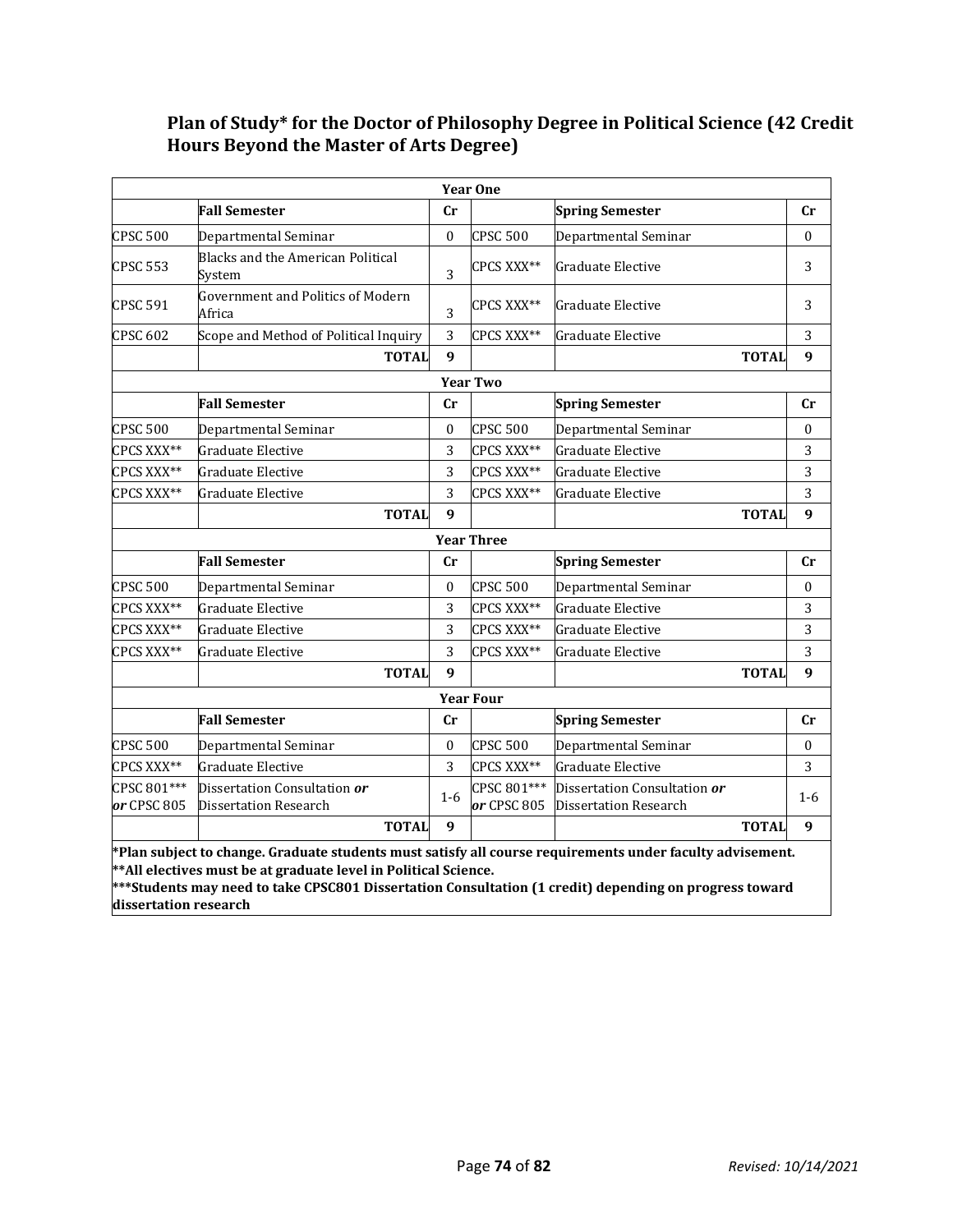# **DEPARTMENT OF PUBLIC ADMINISTRATION**

**Oglethorpe Hall, Second Floor, Room 280 Telephone: (404) 880-6650**

# **Overview**

The **Master of Public Administration Degree** is a professional degree designed to prepare preservice students for positions in the public sector, nonprofit organizations and to improve the managerial capabilities of those individuals already employed in the public service and in nonprofit organizations. The program offers five areas of specialization: *Human Resources Management, International Administration and Development Management, Nonprofit Leadership and Management, and Public Policy.* Students who earn the Master of Public Administration Degree are prepared for careers at all levels of government, in quasi-public agencies, and in nonprofit organizations. Some graduates have pursued careers in teaching.

#### **Mission**

The Mission of the Public Administration Department at Clark Atlanta University is to educate a diverse group of globally minded students in the core areas of the discipline of public administration in order to prepare them for successful careers in leadership and management in the public and non-profit sectors. The program will be grounded in the tenets of professionalism, social equity, diversity and ethics, as essential foundations for the development of well-credentialed and skilled future public administrators.

#### **Vision**

The Clark Atlanta University Public Administration will become the leading Historically Black University and Colleges' (HBCU) program in the United States. It will train and develop national and global public service leaders who will leverage CAU's rich history and experiences in advocating for diversity, social equity and empowerment to make meaningful contributions to national and international public service organizations. The professional program will produce highly credentialed and skilled public managers and entrepreneurs who will address the challenges posed by the new national and global realities of this century.

# **Programs of Study**

Master of Public Administration

- Pre-Service Program Option (36 Credits)
- In-Service Program Option (30 Credits)

# **Program Objectives**

Enshrined in the Department's official purpose is its desire to tailor its program to uphold the virtues of the public service, in terms of producing students whose performance would be governed by fundamental public service tenets, in term of efficient and effective delivery of public services, which is undergirded by the values of public trust, honesty, accountability and ethical conduct.

# **Student Learning Outcomes**

Students pursuing the **Master of Public Administration Degree** will:

- 1. Apply ethical standards and values in policy management and decision making for public service organizations to include human resources, budgeting and finance, information management, and technology application processes.
- 2. Utilize quantitative and qualitative techniques of analysis in areas of public administration to formulate, implement, and evaluate policies and programs, make decisions and solve problems.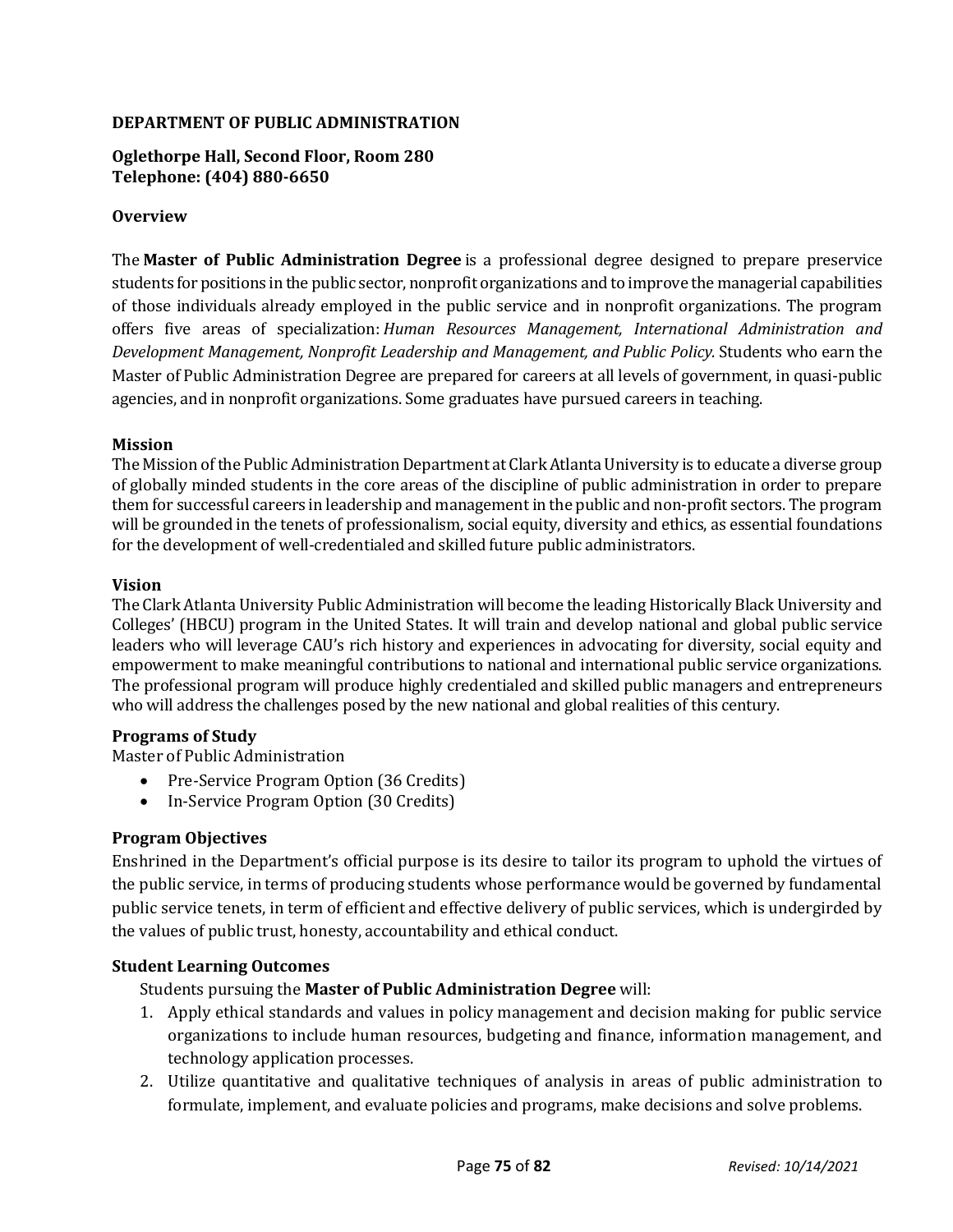Apply theoretical organizational and management concepts of public policy and organizational environment including political, legal, economic and social institutions and processes to address in written and oral formats.

3. Apply theoretical knowledge, practical skills and professional disposition in a real world setting.

# **Admissions Requirement**

In addition to the General Admission Requirements as published in this catalog, admission to the Department requires a bachelor's degree from an accredited institution with a minimum grade point average (GPA) of 2.50 on a 4.00 scale. When selecting students for admission, the faculty considers academic background, work experience, and potential for successfully completing the requirements of the degree.

# **Degree Requirements**

In addition to the General Degree Requirements as published in this Catalog, students pursuing the Master of Public Administration – Pre-Service Program Option must complete a total of thirty-six (36) graduate credits. This program of study leading to the degree is developed around a group of core courses designed to provide the student with a general background in the field of public administration. The core group of courses consists of twenty-four (24) credits, two specialty or concentration courses consisting of six (6) credits, one elective or internship course based on an 8 week or 300 hour professional internship consisting of three (3) credits, and one Capstone seminar consisting of three (3) credits leading to the completion and defense of an Exit Paper related to the student's concentration: *Human Resources Management, International Administration and Development Management, Nonprofit Leadership and Management, and Public Policy.*

# **Exit Paper**

All pre-service students are required to write an Exit Paper, which focuses on a problem area or issue identified during the internship experience or mentoring program. In-service students who have the internship waived due to previous work experience may select topics within their chosen area of specialization in consultation with their advisors. The Guide for the Preparation of the Exit Paper is available in the Public Administration Department.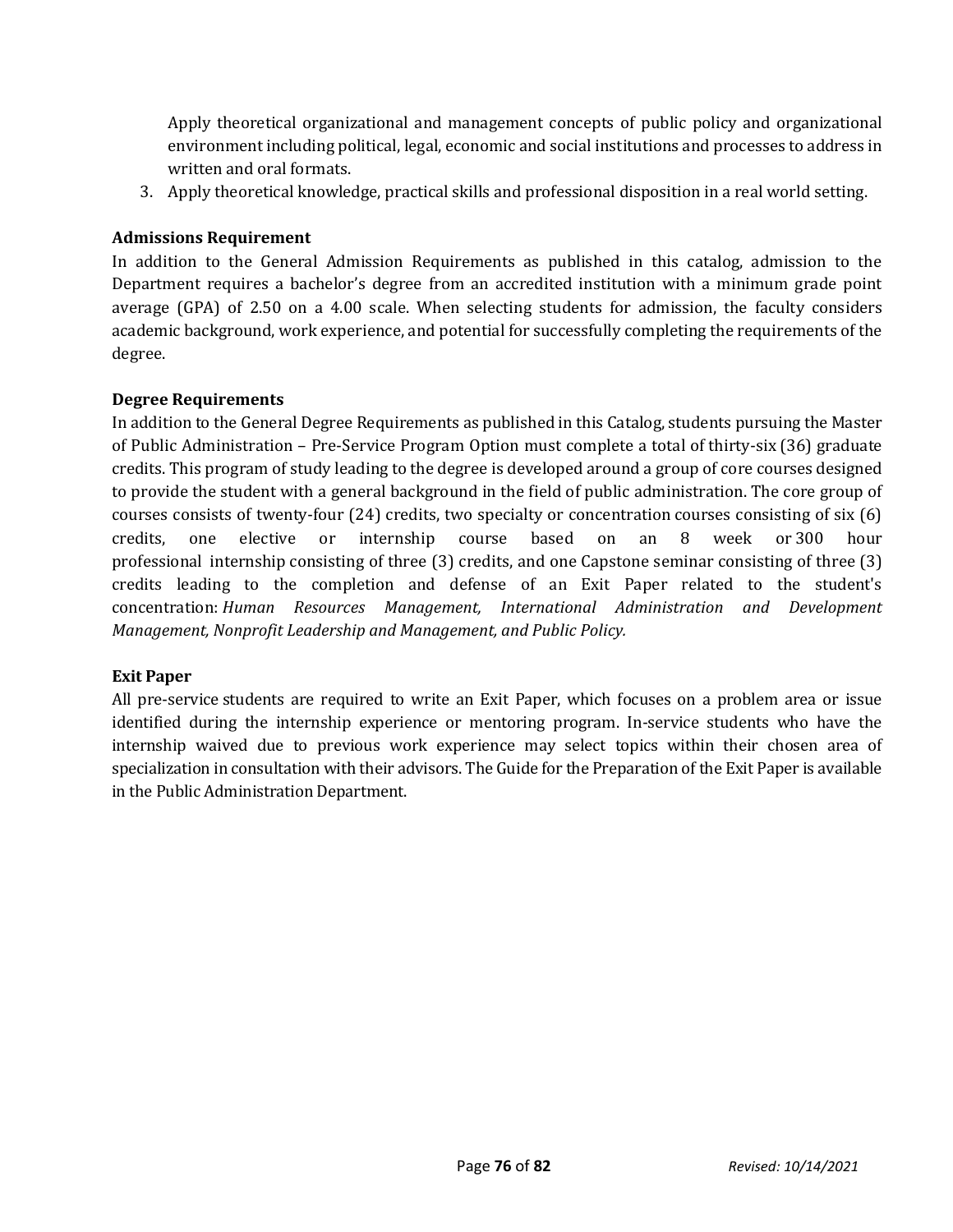# **The following MPA degree plan is 36 credit hours (pre-service):**

|         |                                                    | <b>Year One</b> |         |                                                                              |        |
|---------|----------------------------------------------------|-----------------|---------|------------------------------------------------------------------------------|--------|
|         | <b>Fall Semester</b>                               | Credit          |         | <b>Spring Semester</b>                                                       | Credit |
| PAD 501 | Public Administration: Survey of the<br>Field      | 3               | PAD 504 | <b>Economics for Public</b><br>Administrators                                | 3      |
| PAD 502 | Organizational Theory and<br>Bureaucratic Behavior | 3               | PAD 508 | <b>Information Management</b><br><b>Systems for Public</b><br>Administrators | 3      |
| PAD 503 | Research Methods & Data Analysis                   | 3               | PAD 5XX | <b>Concentration Required Course</b>                                         | 3      |
|         | Total                                              | 9               |         | Total                                                                        | 9      |
|         |                                                    | <b>Year Two</b> |         |                                                                              |        |
|         | <b>Fall Semester</b>                               | Credit          |         | <b>Spring Semester</b>                                                       | Credit |
| PAD 505 | Formulation of Public Policy                       | 3               | PAD 5XX | <b>Elective Course</b>                                                       | 3      |
| PAD 506 | Human Resources Management                         | 3               | PAD 5XX | <b>Concentration Required Course</b>                                         | 3      |
| PAD 507 | Public Budgeting and Finance                       | 3               | PAD 530 | Capstone Project Seminar                                                     | 3      |
|         | <b>Total</b>                                       | 9               |         | <b>Total</b>                                                                 | 9      |

# **Plan of Study for Master of Public Administration**

# **Pre-Service Program Option (36 Credits)**

# **Plan of Study for Master of Public Administration**

# **In-Service Program Option 1 (30 Credits)**

| <b>Year One</b> |                                      |        |  |                                         |               |  |
|-----------------|--------------------------------------|--------|--|-----------------------------------------|---------------|--|
|                 | <b>Fall Semester</b>                 | Credit |  | <b>Spring Semester</b>                  | <b>Credit</b> |  |
| <b>PAD 501</b>  | Public Administration: Survey of the | 3      |  | PAD 504 Economics for Public            | 3             |  |
|                 | Field                                |        |  | <b>Administrators</b>                   |               |  |
| <b>PAD 502</b>  | Organizational Theory and            | 3      |  | PAD 508 Information Management Systems  | 3             |  |
|                 | Bureaucratic Behavior                |        |  | for Public Administrators               |               |  |
| <b>PAD 503</b>  | Research Methods & Data Analysis     | 3      |  | PAD 5XX Concentration Required Course   | 3             |  |
|                 | Total                                | 9      |  | Total                                   | 9             |  |
| <b>Year Two</b> |                                      |        |  |                                         |               |  |
|                 | <b>Fall Semester</b>                 | Credit |  | <b>Spring Semester</b>                  | <b>Credit</b> |  |
| <b>PAD 505</b>  | Formulation of Public Policy         | 3      |  | PAD 5XX Concentration Required Course   | 3             |  |
| <b>PAD 506</b>  | Human Resources Management           | 3      |  | PAD 5XX Thesis Consultation (Optional 3 |               |  |
|                 |                                      |        |  | credits)                                |               |  |
| <b>PAD 507</b>  | Public Budgeting and Finance         | 3      |  |                                         |               |  |
|                 | Total                                |        |  | Total                                   |               |  |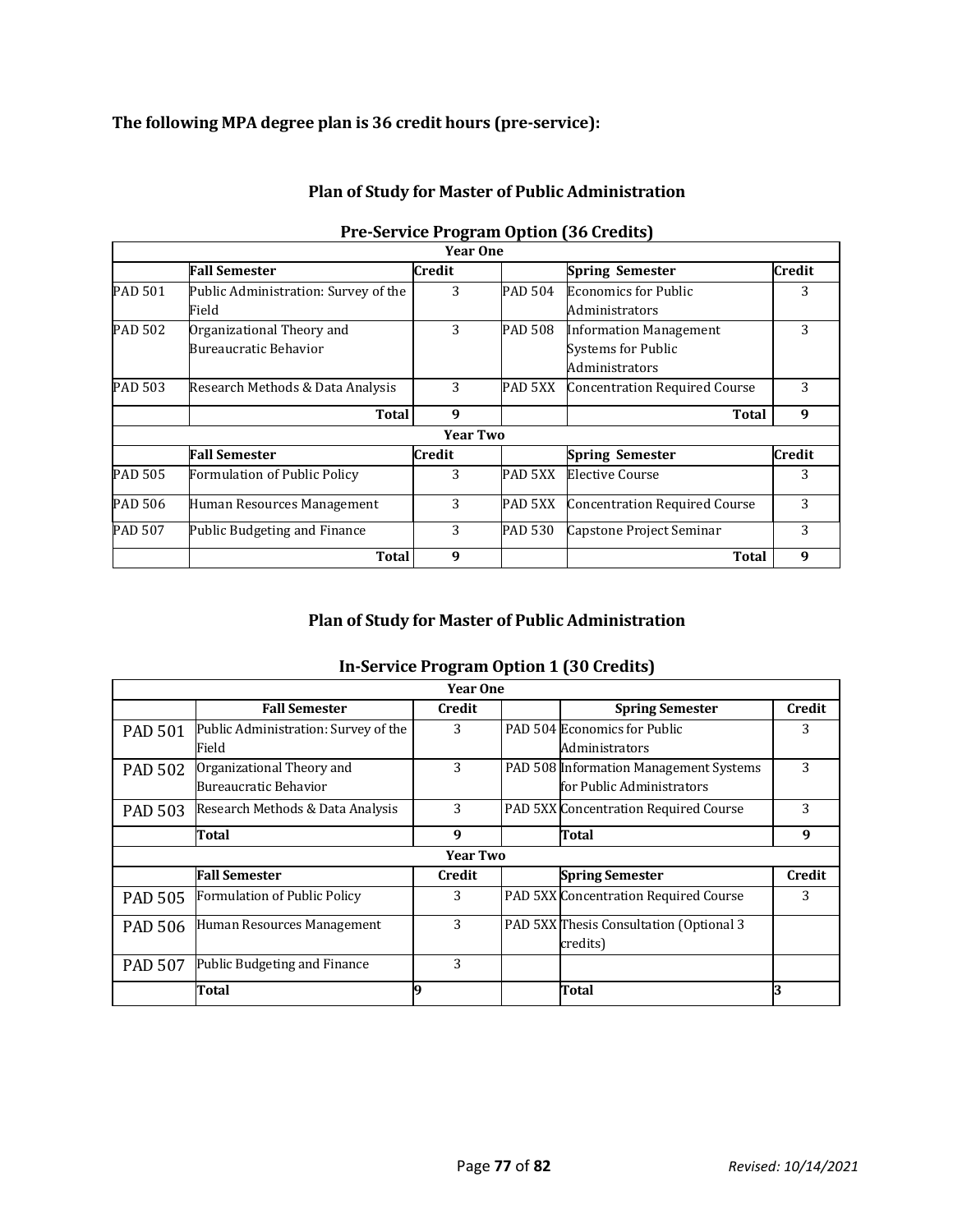# **Plan of Study for Master of Public Administration**

|                | <b>Fall Semester</b>                                        | <b>Credit</b> |
|----------------|-------------------------------------------------------------|---------------|
| <b>PAD 501</b> | Public Administration: Survey of the Field                  | 3             |
| <b>PAD 502</b> | Organizational Theory and Bureaucratic<br><b>Behavior</b>   | 3             |
| <b>PAD 503</b> | Research Methods & Data Analysis                            | 3             |
|                | <b>Spring Semester</b>                                      | <b>Credit</b> |
| <b>PAD 506</b> | Human Resources Management                                  | 3             |
| <b>PAD 508</b> | Information Management Systems for Public<br>Administrators | 3             |
| PAD 5XX        | <b>Concentration Required Course</b>                        | 3             |
|                | <b>Summer Semester</b>                                      | <b>Credit</b> |
| <b>PAD 504</b> | <b>Economics for Public Administrators</b>                  | 3             |
| PAD 5XX        | <b>Concentration Required Course</b>                        | 3             |
|                | <b>Fall Semester</b>                                        | <b>Credit</b> |
| <b>PAD 505</b> | Formulation of Public Policy                                | 3             |
| PAD 507        | Public Budgeting and Finance                                | 3             |
|                | Total                                                       | 30            |

# **In-Service Program Option 2 (30 Credits)**

**Master of Public Administration – In-Service Program Option (30 Credits)** Program Overview The Public Administration Department provides a modified program for in-service students or for individuals with significant professional service that reduces the required graduate credits from thirty-six (36) credits to thirty-six (30) credits. Included in the reduced requirements is the elimination of one elective course consisting of three (3) credits, and one Capstone seminar consisting of three (3) credits. An Exit Paper based on a topic related to the in-service student's chosen area of specialization is required. The student's advisor must approve the topic of the Exit Paper.

# **Degree Requirements**

In addition to the General Degree Requirements as published in this Catalog, students pursuing the Master of Public Administration Degree – In-Service Program Option must complete a total of thirty-six (30) graduate credits. This program of study leading to the degree is developed around a group of core courses designed to provide the students with a general background in the field of public administration. The core group of courses consists of twenty-four (24) credits, and two specialty or concentration courses consisting of six (6) credits. Students may elect one of the four areas of specialization: *Human Resources Management, International Administration and Development Management, Nonprofit Leadership and Management, and Public Policy.*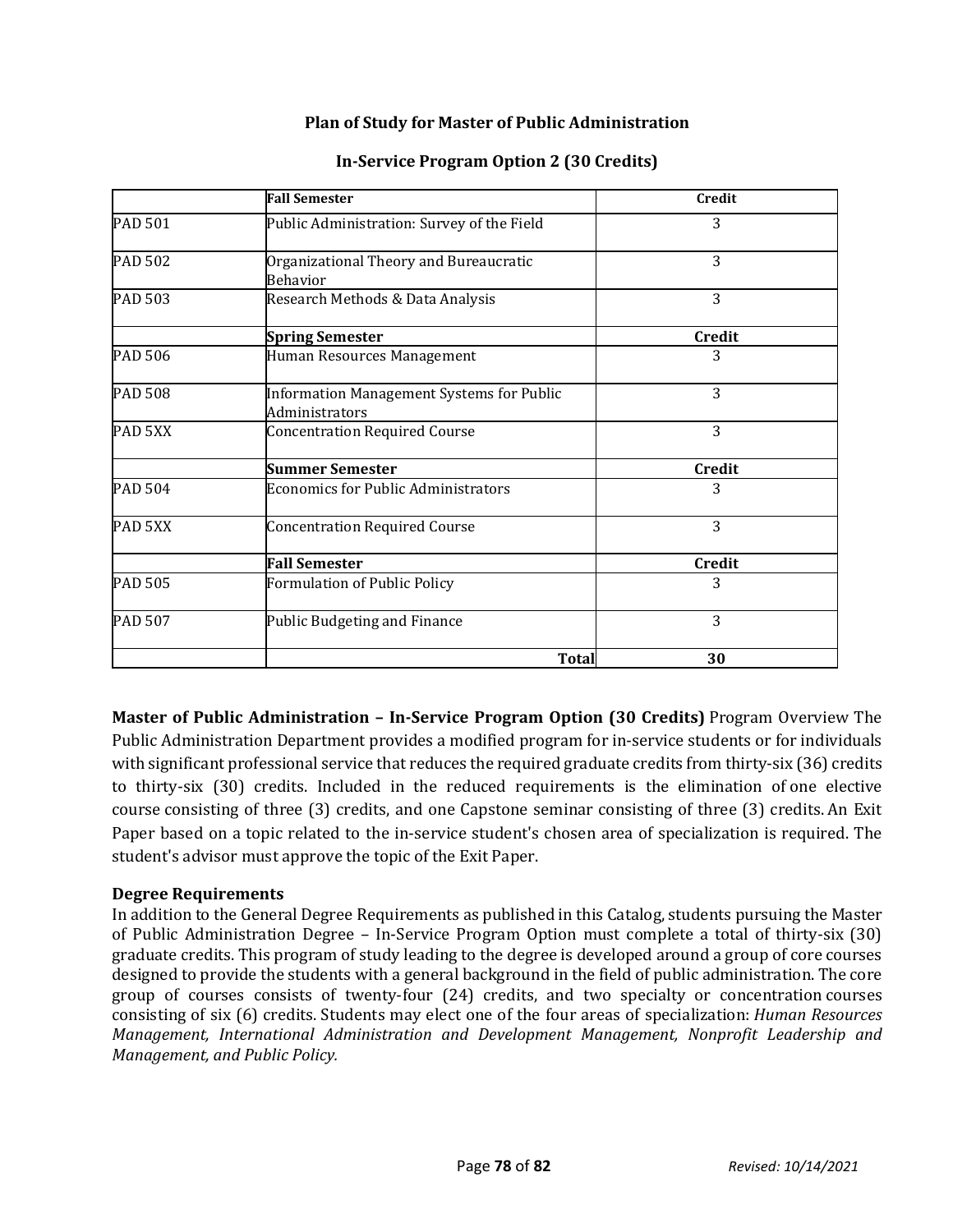#### **Exit Paper**

All students are required to write and defend an Exit Paper, which focuses on a problem area or issue identified during the job exposure, or in that specialized area. Students who opt out of the internship or mentoring program due to previous work experience or other conflicts may select topics within their chosen area of specialization in consultation with their advisors. The Guide for the Preparation of the Exit Paper is available in the Department of Public Administration.

# **Four Concentrations Are Offered:**

Human Resources Management International Administration and Development Management Nonprofit Leadership and Management Public Policy Analysis

# **CPAD 501: Public Administration: Survey of the Field. 3 Credits**

This is the introductory course in public administration designed to provide students with a broad overview of the field of Public Administration, both as an academic discipline and as a profession. It examines the context in which public administration occurs and its relationship to the social and political environment in which it exists. Students will be exposed to the various functions involved in administration of public policy and how to apply practical solutions to the problem faced in its implementation.

#### **CPAD 502: Organizational Theory and Bureaucratic Behaviors. 3 Credits**

This course focuses on the structure, process and role of individuals in organizations emphasizing how and why these components have to be coordinated to efficiently and effectively attain organizational goals and objectives. It defines and examines concepts, models, paradigms and theories in the field of organization theory as the basis for understanding internal and external organizational dynamics.

#### **CPAD 503: Research Methods and Data Analyses. 3 Credits**

This course is designed to provide students with an opportunity to study and apply both qualitative and quantitative research methods. While focusing on descriptive research, other research designs and various data gathering techniques are examined. This course provides an understanding of quantitative as well as qualitative techniques for analyzing research data on public programs and administrative problems. Explores the relevancy of quantitative and qualitative analysis to problems administrators face in public agencies. Students will learn to make appropriate use of applied research in decision-making and will utilize computer programming in support of statistical analysis.

#### **CPAD 504: Economics for Public Administrators. 3 Credits**

This course is designed to provide public administrators with the fundamental economic background necessary to understand and implement public policy. Macroeconomic and microeconomic theories are used to develop tools that are useful applications.

# **CPAD 505: Formulation of Public Policy. 3 Credits**

This course is designed primarily to acquaint students with the public policy making process in the United States. The goal is to enable students to identify, explain and understand the structure, sources and processes of public policy making, and, to attempt to use models developed by policy analysts and experts to analyze government policies and programs. Particular emphasis will be placed on the socio-economic and political variables that impact upon the policy making processes and on the utility of theoretical knowledge and research in the formulation, implementation and evaluation of public policies in the United States.

#### **CPAD 506: Human Resources Management. 3 Credits**

The focus of this course is upon developing a full understanding of the nature of the working relationship which exists between management and the worker within a productive environment. This type of environment, one where emphasis is placed on creating a work situation which is mutually beneficial to both parties, is the primary focus of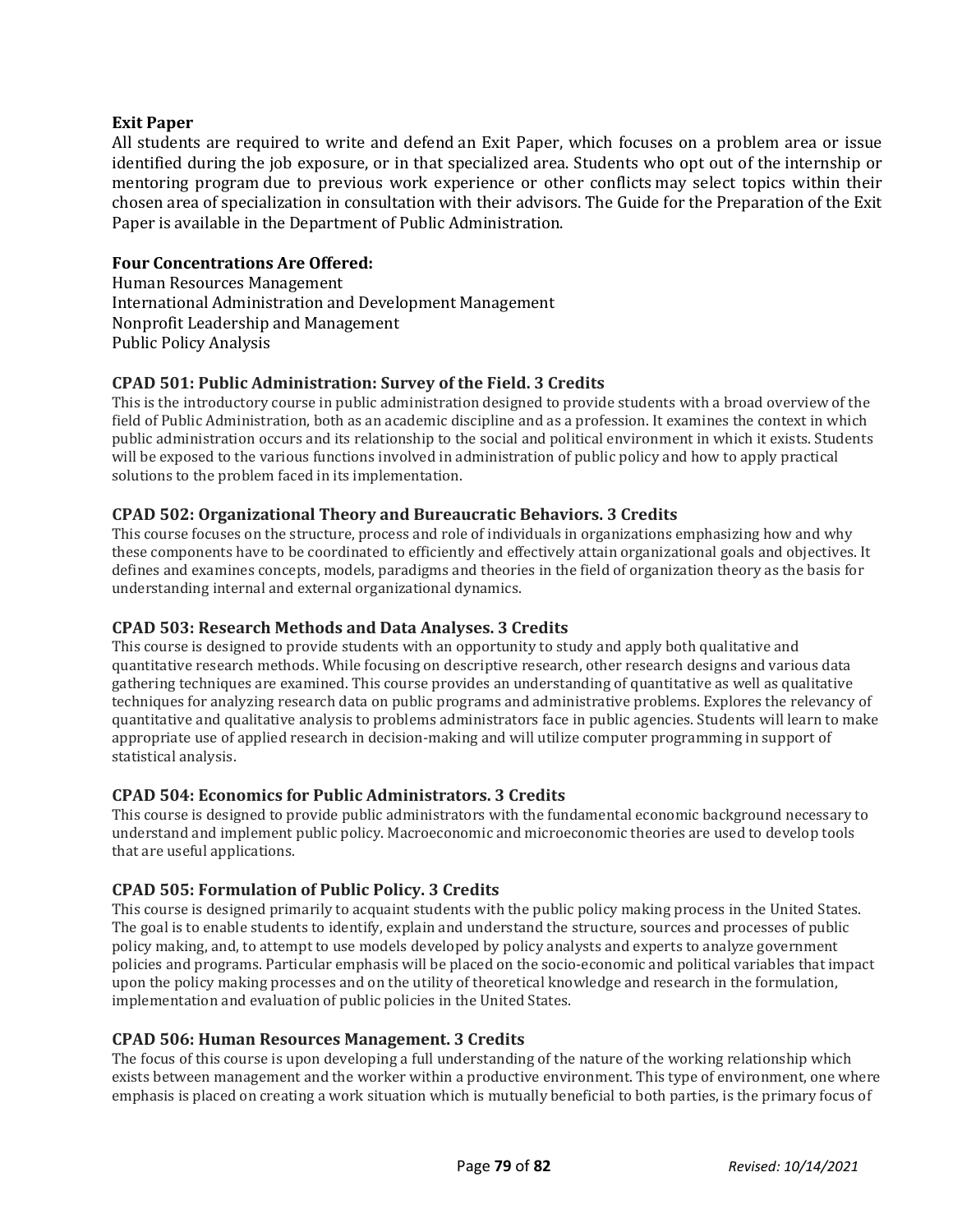the human resource function in public and private organizations. This course provides an overview of the historical nature of human resources management in the public sector, explores legal and constitutional structures, and develops recommendations for establishing and maintaining constructive relationships between these two competing groups.

# **CPAD 507: Public Budgeting and Finance. 3 Credits**

This course includes an overview of the political and legal institutions in the budgetary process. The various contexts of public budgets, including political and economic, are explored. Additionally, students examine the executive and legislative foci on public budgeting. Budgetary analytical processes, operating budgets, capital budgets, and revenue systems are explained to provide students with the ability to plan, develop, and implement budgets in public sector agencies.

#### **CPAD 508: Information Management Systems for Public Administrators. 3 Credits**

This course provides an understanding of how to manage information as a resource and information technology as an enabler in public and nonprofit organizations. It places a particular emphasis on ways in which information resources and information technology lend support to operational, tactical, and strategic decision making by frontline, mid-level, and top public administrators. No prerequisites for this course.

#### **CPAD 509: State and Local Government Finance. 3 Credits**

This course covers the many aspects of financial management: the need for accurate forecasting, accounting reporting, the players and pressures of the budget cycle; the importance of local revenue sources; the need for sound management of debt, cash, inventory, purchasing and risk. This course focuses on management principles and practices while outlining the financial and economic context within which financial management takes place.

# **CPAD 510: Program Design Implementation and Evaluation. 3 Credits**

This course introduces students to the importance of program design, implementation and evaluation in the field of public administration. It highlights essential steps and issues involved in the design of effective public programs and underscore the need to conduct good evaluation for these programs. In addition, the course examines how social science knowledge can enhance the design and evaluation of public programs.

#### **CPAD 511: Applied Urban Management.**

The course will expose the students to the complex problems of managing urban America in the 21st century. Specific emphasis will be placed on the political environment of urban places with their diverse populations configured in dimensions of race, class and economic disparities. The overall goal of the course is to have the students gather general knowledge of urban America and acquire skills that may be applied in managing urban units of government.

#### **CPAD 513: Independent Study. 3 Credits**

This course is provided for students requesting special instruction in an approved concentration. Students are given required reading lists for analysis and discussion with the assigned faculty. Students also complete case study analysis and a major research paper on a topic that has prior approval of the faculty. The student learning outcomes reflect those of the specific course for which the independent study is undertaken, e.g., CPAD 521, Principles of community and Economic Development.

#### **CPAD 514: Public Management. 3 Credits**

This course is designed to broaden the students' knowledge of the scope and character of managing in the public sector. In addition to exploring the traditional functions and behavior of public managers, this course will place emphasis on the politics of public management. Issues related to ethical behavior in public management will also be explored. Considerable attention will be given to current approaches to improve the management of public organizations.

#### **CPAD 515: Comparative Administration. 3 Credits**

Comparative public administration is the systematic study of public administration, policy and management from a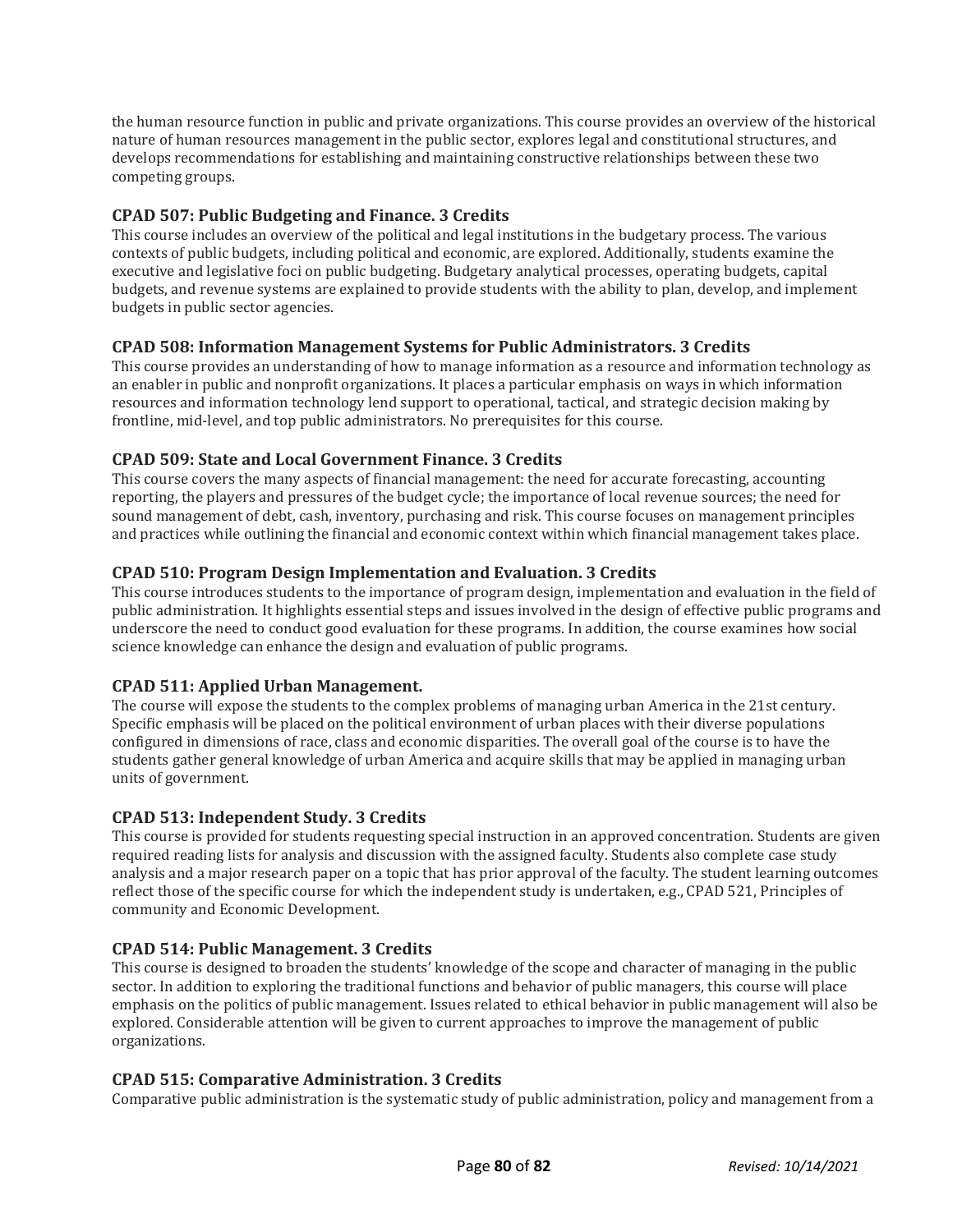cross-national perspective. It introduces students to a wide range of administrative systems with an emphasis on third world public bureaucracies. Selected administrative systems will be used in the study of comparative administration.

# **CPAD 516: Fundamentals of Social Policy. 3 Credits**

This course examines the approaches utilized by scholars and practitioners in the field of public administration to study and understand social policies in the United States. Socio-economic, political and ideological context within which these policies are formulated as analyzed to enable students to grasp concepts, analytical frameworks, issues and themes in the social policy area. Together, they will also explore creative solutions to some of these policy dilemmas in today's American society.

# **CPAD 517: Labor Management Relations. 3 Credits**

This is an introductory course designed to enhance the knowledge of students in the area of labor management relations and collective bargaining. The primary objectives of this course are to introduce students to the terminology, historical context and current trends in the area of labor management relations as they relates to both the public and private sectors. Due to the legal environment and political context in which the public sector operates it is important to distinguish the differences between the management of labor relations in the public versus the private sector. Finally, this course will allow students to gain hands on experience in resolving labor management issues by examining relevant case studies and participating in various role play simulations.

# **CPAD 518: Strategic Human Resources Management Planning. 3 Credits**

This course gives the student a practical overview of strategic human resources practices as tools for management in today's knowledge-based organization. The organization's need to link the accomplishment of its strategic mission to human resource activities is explored. Emphasis is placed on using individual HR functions for achieving an organization's mission and purpose. Human resources techniques and functions are addressed from the perspective of their ability to provide value-added assistance to achieving goals of the organization.

#### **CPAD 519: International Development Administration. 3 Credits**

This course is designed to familiarize students with essential concepts, theories and activities involved in the process of administering development in non-western societies. Since the concept of development is a western construct, the course will contrast the western view of development and administration with non-western perspectives of managing the forces of change, with the help of governmental and other structures; it will also highlight the areas of convergence and divergence of these contending forces of development and administration/management in these societies.

#### **CPAD 520: Environmental Sustainability Policy. 3 Credits**

This course is an interdisciplinary analysis of the issues associated with the concepts of sustainability, environmental management, and policymaking. It explores how sustainability influences real-world practice in environmental management, planning, and policy. Students will learn to analyze and evaluate selected case studies illustrating sustainability thinking as it pertains to critical environmental zones and regions, along with global environmental threats. No prerequisites for this course.

#### **CPAD 521: Principles of Community and Economic Development. 3 Credits**

This course is designed to introduce students to concepts, theories and methods developed in the study of community and development. Citizens' empowerment, policy formation, and the role of the nonprofit organization will be discussed.

#### **PAD 522: Nonprofit Organization Management**

This course will explore traditional functions and behavior of nonprofit managers. Considerable attention will be given to current approaches to improve the management of U.S. nonprofit sector organizations. To this end, this course will approach this process through an in-depth analysis of strategic management and leadership processes, including the role of managing financial, paid staff, volunteer, fund development, governance and informational resources.